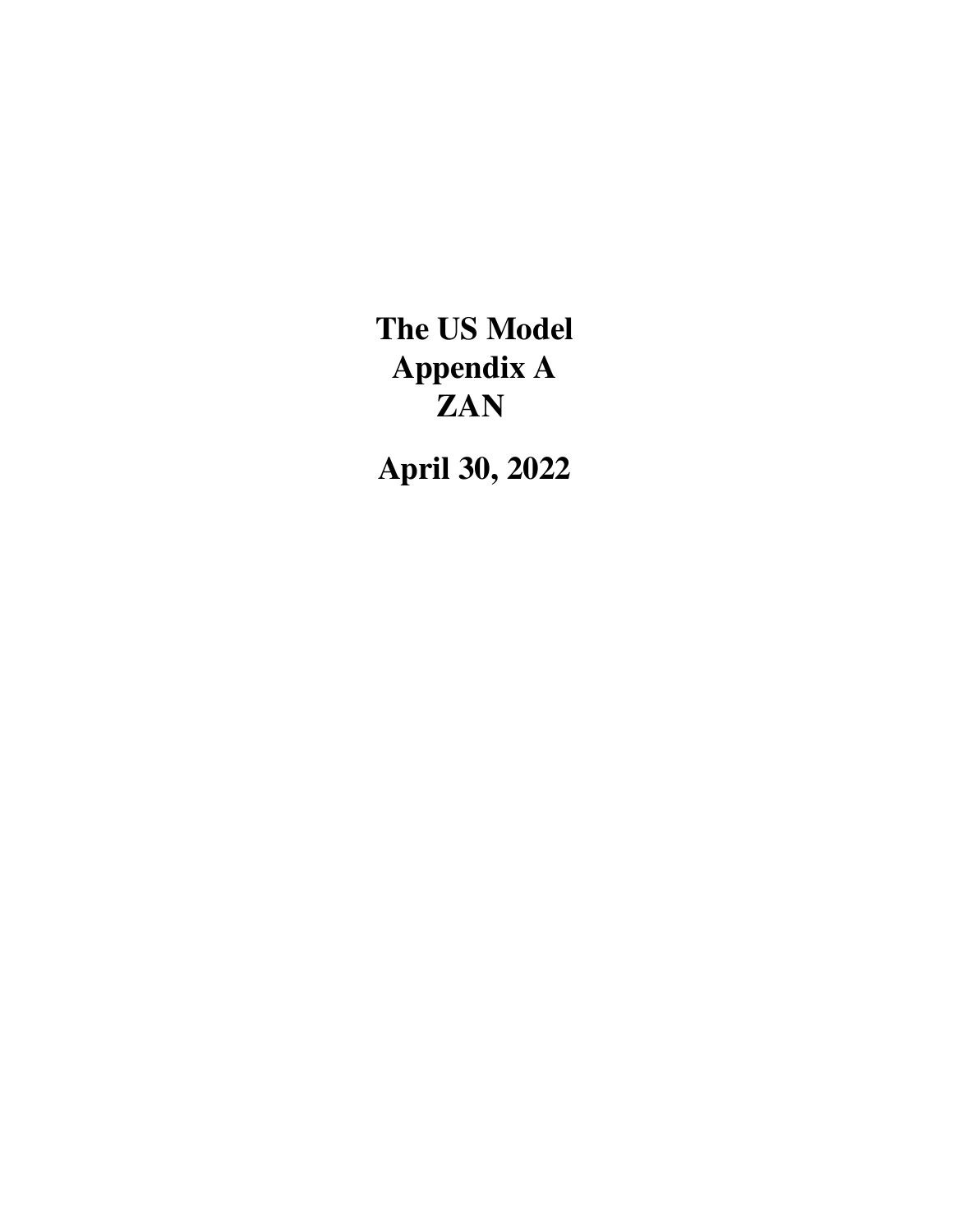|                      | Table A.1<br>The Six Sectors of the US Model          |
|----------------------|-------------------------------------------------------|
| <b>Sector</b>        | Corresponding Sector(s) in the Flow of Funds Accounts |
| 1 Household (h)      | 1 Households and Nonprofit Organizations (H)          |
| 2 Firm $(f)$         | 2a Nonfinancial Corporate Business (F1)               |
|                      | 2b Nonfinancial Noncorporate Business (NN)            |
| 3 Financial (b)      | 3 Financial Business (B) except                       |
|                      | Government Sponsored Enterprises (CA) and             |
|                      | Monetary Authority (MA)                               |
| 4 Foreign (r)        | 4 Rest of the World (R)                               |
| 5 Fed. Gov. $(g)$    | 5a Federal Government (US)                            |
|                      | 5b Government-Sponsored Enterprises (CA)              |
|                      | 5c Monetary Authority (MA)                            |
| $6 S & L$ Gov. $(s)$ | 6 State and Local Governments (S)                     |

• The abbreviations h, f, b, r, g, and s are used throughout this appendix.

• The abbreviations H, F1, NN, B, R, US, CA, MA, and S are used in Table A.5 in the description of the flow of funds data and, when appropriate, in other tables.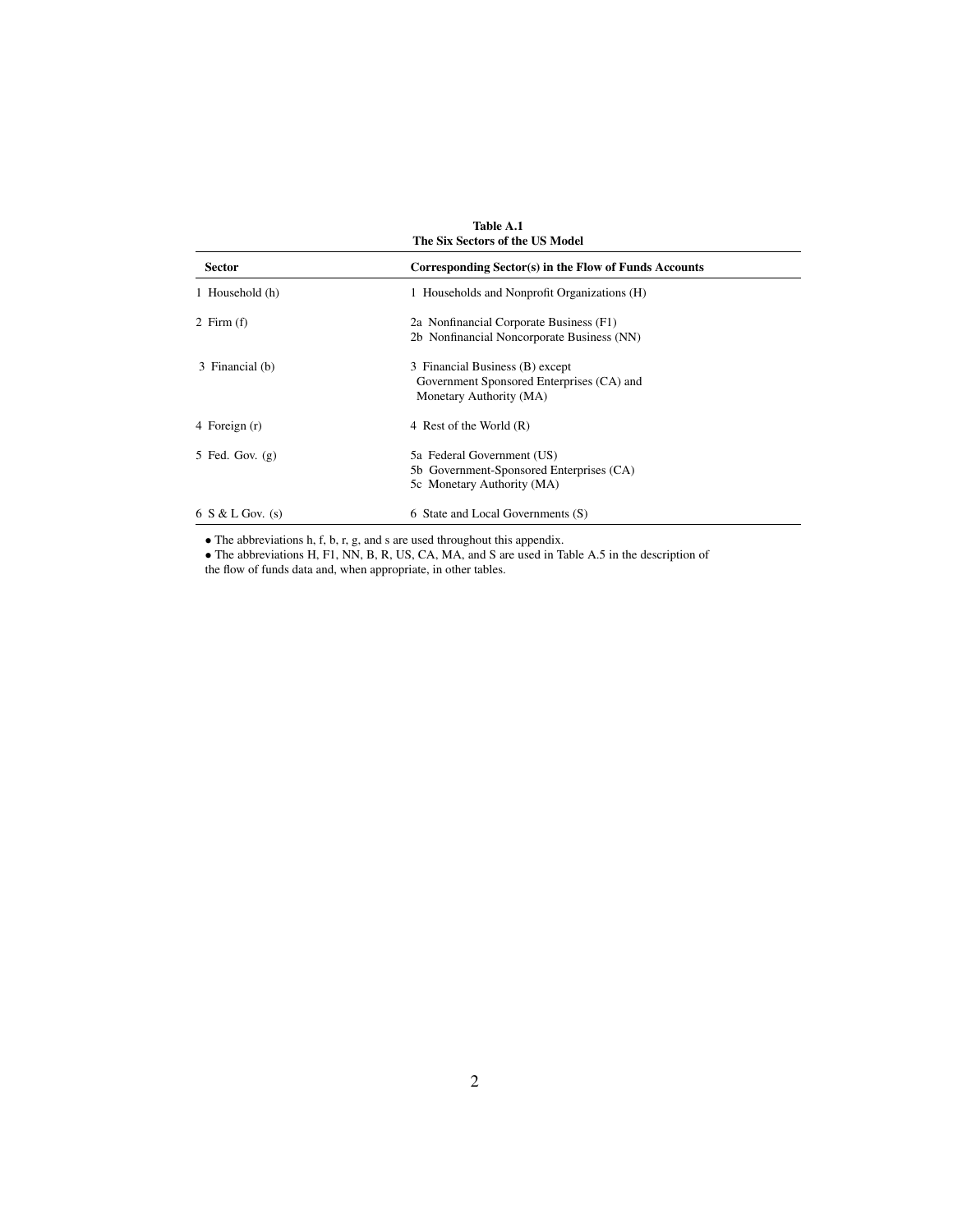| <b>Variable</b> | Eq.            | <b>Description</b>                                                                                                       | <b>Used in Equations</b>                       |
|-----------------|----------------|--------------------------------------------------------------------------------------------------------------------------|------------------------------------------------|
| AА              | 133            | Total net wealth, h, B2012\$.                                                                                            | 1, 2, 3, 5, 6, 7, 27                           |
| AA1             | 88             | Total net financial wealth, h, B2012\$.                                                                                  | 133                                            |
| AA2             | 89             | Total net housing wealth, h, B2012\$.                                                                                    | 4, 133                                         |
| AВ              | 73             | Net financial assets, b, B\$.                                                                                            | none                                           |
| AF              | 70             | Net financial assets, f, B\$.                                                                                            | none                                           |
| AFT             | exog           | Total armed forces, g, millions                                                                                          | 87                                             |
| AG              | 77             | Net financial assets, g, B\$.                                                                                            | 29                                             |
| AG1             | exog           | Percent of 16+ population 26-55 minus percent 16-25.                                                                     | 1, 2, 3, 4, 27                                 |
| AG2             | exog           | Percent of 16+ population 56-65 minus percent 16-25.                                                                     | 1, 2, 3, 4, 27                                 |
| AG3             | exog           | Percent of 16+ population 66+ minus percent 16-25.                                                                       | 1, 2, 3, 4, 27                                 |
| AН              | 66             | Net financial assets, h, B\$.                                                                                            | 88                                             |
| ΑR              | 75             | Net financial assets, r, B\$.                                                                                            | none                                           |
| AS              | 79             | Net financial assets, s, B\$.                                                                                            | none                                           |
| BО              | exog           | Bank borrowing from the Fed, B\$.                                                                                        | 125                                            |
| ΒR              | exog           | Total bank reserves, B\$.                                                                                                | 125                                            |
| CCF1            | 67             | Capital consumption, F1, B\$.                                                                                            | 68                                             |
| CCG             | 150            | Capital consumption, g, B\$.                                                                                             | 68, 69, 76                                     |
| CCGQ            | exog           | Capital consumption, g, B2012\$.                                                                                         | 150                                            |
| CCH             | 151            | Capital consumption, h, B\$.                                                                                             | 65, 68, 69                                     |
| CCHQ            | exog           | Capital consumption, h, B2012\$.                                                                                         | 151                                            |
| CCS             | 152            | Capital consumption, s, B\$.                                                                                             | 68, 69, 78                                     |
| CCSQ            | exog           | Capital consumption, s, B2012\$.                                                                                         | 152                                            |
| CD              | 3              | Consumer expenditures for durable goods, B2012\$.                                                                        | 34, 51, 52, 58, 60, 61, 65,<br>96, 97, 116     |
| CDH             | 96             | Capital expenditures, consumer durable goods, h, B\$.                                                                    | 65, 68                                         |
| CG              | 25             | Capital gains $(+)$ or losses $(-)$ on the financial assets of h, B\$.                                                   | 12,66                                          |
| $_{CN}$         | $\mathfrak{2}$ | Consumer expenditures for nondurable goods, B2012\$.                                                                     | 34, 51, 52, 60, 61, 65, 116                    |
| cnst2cs         | exog           | Time varying constant term, 1974.1–1994.3.                                                                               | 1                                              |
| cnst2cd         | exog           | Time varying constant term, 1969.4-1986.2.                                                                               | 3                                              |
| cnst2l2         | exog           | Time varying constant term, 1971.3–1989.4.                                                                               | 6                                              |
| cnst2kk         | exog           | Time varying constant term, 1981.3-1986.2.                                                                               | 12                                             |
| COG             | exog           | Purchases of consumption and investment goods, g, B2012\$.<br>Purchases of consumption and investment goods, s, B2012\$. | 60, 61, 76, 104                                |
| COS<br>CS       | exog<br>1      | Consumer expenditures for services, B2012\$.                                                                             | 60, 61, 78, 110<br>34, 51, 52, 60, 61, 65, 116 |
| CTB             | exog           | Net capital transfers paid, financial corporations, B\$.                                                                 | 72                                             |
| CTF1            | exog           | Net capital transfers paid, nonfinancial corporations, B\$.                                                              | 69                                             |
| CTGB            | exog           | Financial stabilization payments, B\$.                                                                                   | 68, 69                                         |
| CTGMB           | exog           | Net capital transfers paid, g, less financial stabilization payments,                                                    | 76                                             |
|                 |                | B\$.                                                                                                                     |                                                |
| CTH<br>CTNN     | exog           | Net capital transfers paid, h, B\$.<br>Net capital transfers paid, noncorporate business, B\$.                           | 65                                             |
| CTR             | exog           | Net capital transfers paid, r, B\$.                                                                                      | 69<br>74                                       |
| CTS             | exog           | Net capital transfers paid, s, B\$.                                                                                      | 78                                             |
| $_{CUR}$        | exog<br>26     | Currency held outside banks, B\$.                                                                                        | 71, 77                                         |
| D1G             | exog           | Personal income tax parameter, g.                                                                                        | 47, 90                                         |
| D1GM            | 90             | Marginal personal income tax rate, g.                                                                                    | 126, 127, 128                                  |
| $_{DIS}$        | exog           | Personal income tax parameter, s.                                                                                        | 48, 91                                         |
| D1SM            | 91             | Marginal personal income tax rate, s.                                                                                    | 126, 127, 128                                  |
| D2G             | exog           | Profit tax rate, g.                                                                                                      | 12, 17, 49, 121                                |
| D2S             | exog           | Profit tax rate, s.                                                                                                      | 12, 17, 50, 121                                |
| D3G             | exog           | Indirect business tax rate, g.                                                                                           | 35, 36, 37, 51                                 |
| D3S             | exog           | Indirect business tax rate, s.                                                                                           | 35, 36, 37, 52                                 |
| D4G             | exog           | Employee social security tax rate, g.                                                                                    | 53, 126                                        |
| D5G             | exog           | Employer social security tax rate, g.                                                                                    | 10, 54                                         |
| D6G             | exog           | Capital consumption rate for CCF1, g.                                                                                    | 67                                             |
| D593            | exog           | 1 in 1959:3; 0 otherwise.                                                                                                | 11, 13                                         |
| D594            | exog           | 1 in 1959:4; 0 otherwise.                                                                                                | 11                                             |
| D601            | exog           | 1 in $1960:1$ ; 0 otherwise.                                                                                             | 11                                             |
| D691            | exog           | 1 in 1969:1; 0 otherwise.                                                                                                | 27                                             |
| D692            | exog           | 1 in 1969:2; 0 otherwise.                                                                                                | 27                                             |
| D714            | exog           | 1 in 1971:4; 0 otherwise.                                                                                                | 27                                             |
| $D721\,$        | exog           | 1 in 1972:1; 0 otherwise.                                                                                                | 27                                             |

Table A.2 The Variables in the US Model in Alphabetical Order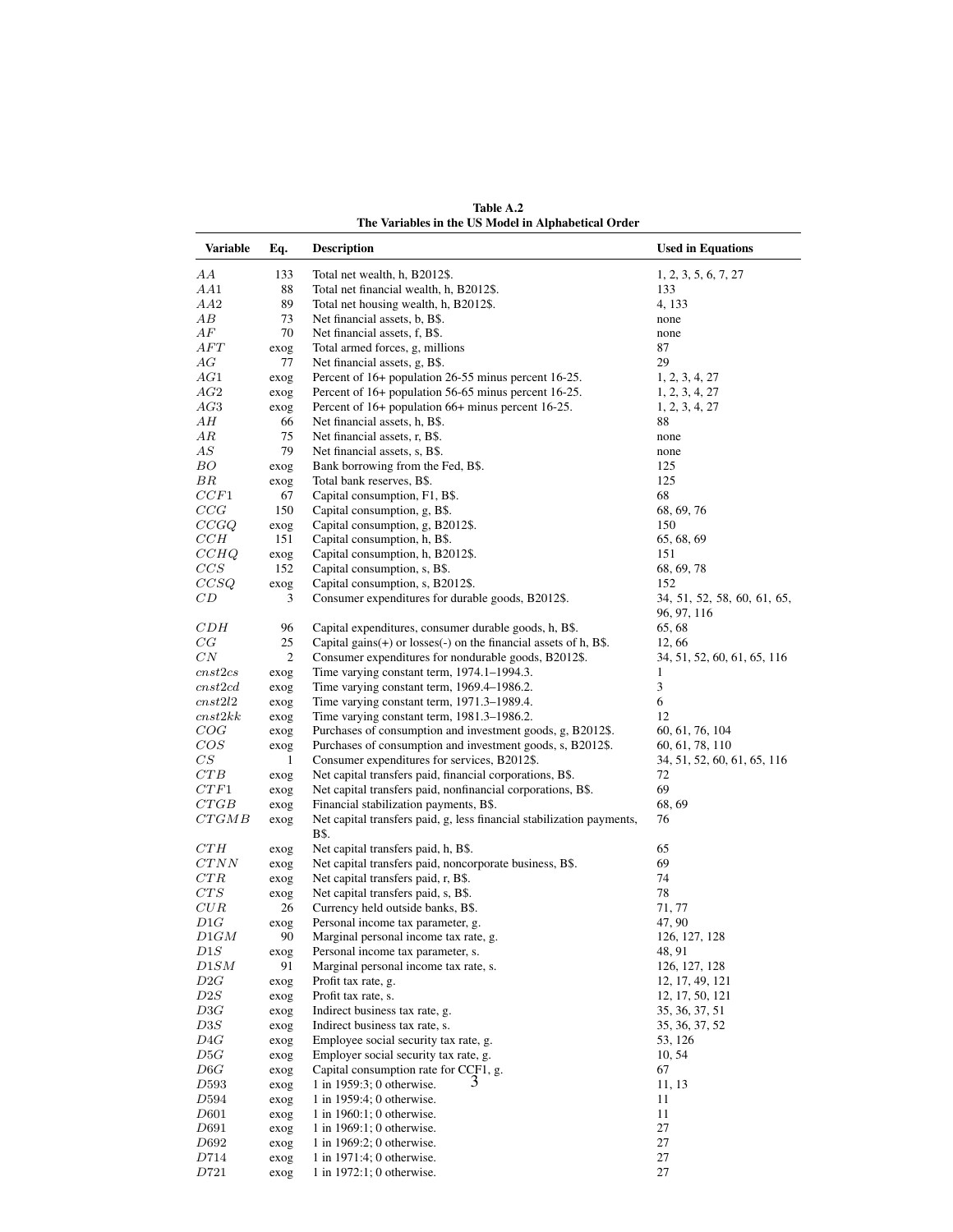| <b>Variable</b>          | Eq.         | <b>Description</b>                                                             | <b>Used in Equations</b>                         |
|--------------------------|-------------|--------------------------------------------------------------------------------|--------------------------------------------------|
|                          |             |                                                                                |                                                  |
| D794823                  | exog        | 1 in 1979:4-1982:3; 0 otherwise.                                               | 30                                               |
| D20083                   | exog        | 1 in 1952.1-2008.3; 0 otherwise.                                               | 30                                               |
| DΒ                       | 153         | Net dividends paid, b, B\$.                                                    | 64, 68, 69, 99, 115                              |
| DBQ                      | exog        | Net dividends paid, b, B2012\$.                                                | 153                                              |
| <i>DELD</i>              | exog        | Physical depreciation rate of the stock of durable goods, rate per<br>quarter. | 3,58                                             |
| <i>DELH</i>              | exog        | Physical depreciation rate of the stock of housing, rate per quarter.          | 4,59                                             |
| <i>DELK</i>              | exog        | Physical depreciation rate of the stock of capital, rate per quarter.          | 92                                               |
| DF                       | 18          | Net dividends paid, f, B\$.                                                    | 64, 69, 99, 115                                  |
| $\overline{\mathrm{D}G}$ | exog        | Net dividends paid, g, B\$.                                                    | 64, 76, 99, 105, 115                             |
| DISB                     | exog        | Discrepancy for b, B\$.                                                        | 73                                               |
| $\it{DISF}$              | exog        | Discrepancy for f, B\$.                                                        | 70                                               |
| DISG                     | exog        | Discrepancy for g, B\$.                                                        | 77                                               |
| DISH                     | exog        | Discrepancy for h, B\$.                                                        | 66                                               |
| DISR                     | exog        | Discrepancy for r, B\$.                                                        | 75                                               |
| $\it{DISS}$              |             | Discrepancy for s, B\$.                                                        | 79                                               |
| DR                       | exog<br>154 | Net dividends paid, r, B\$.                                                    | 57, 64, 99, 115                                  |
|                          |             |                                                                                | 154                                              |
| DRQ                      | exog        | Net dividends paid, r, B2012\$.                                                |                                                  |
| DS                       | exog        | Net dividends paid, s, B\$.                                                    | 64, 78, 99, 112, 115                             |
| Е                        | 85          | Total employment, civilian and military, millions.                             | 86                                               |
| EΧ                       | exog        | Exports, B2012\$.                                                              | 33, 60, 61, 74                                   |
| EXPG                     | 106         | Net expenditures, g, B\$.                                                      | 107                                              |
| EXPS                     | 113         | Net expenditures, s, B\$.                                                      | 114                                              |
| FΑ                       | exog        | Farm gross product, B2012\$.                                                   | 17, 26, 31                                       |
| GDP                      | 82          | Gross Domestic Product, B\$.                                                   | 84, 129                                          |
| <b>GDPD</b>              | 84          | GDP price deflator.                                                            | 111, 123, 130, 150-169                           |
| GDPR                     | 83          | Gross Domestic Product, B2012\$.                                               | 84, 122, 130                                     |
| GNP                      | 129         | Gross National Product, B\$.                                                   | 131                                              |
| <b>GNPD</b>              | 131         | GNP price deflator.                                                            | none                                             |
| GNPR                     | 130         | Gross National Product, B2012\$.                                               | 131                                              |
| $_{GSB}$                 | 155         | Gross saving, B, B\$.                                                          | 68, 69, 72                                       |
| GSBQ                     | exog        | Gross saving, B, B2012\$.                                                      | 155                                              |
| GSCA                     | exog        | Gross saving, CA, B\$.                                                         | 68, 69, 76                                       |
| G S M A                  | exog        | Gross saving, MA, B\$.                                                         | 68, 69, 76                                       |
| GSNN                     | 156         | Gross saving, NN, B\$.                                                         | 68                                               |
| GSNNQ                    | exog        | Gross saving, NN, B2012\$.                                                     | 156                                              |
| ΗF                       | 14          | Average number of hours paid per job, f, hours per quarter.                    | 62, 100, 118                                     |
| HFF                      | 100         | Deviation of $HFF$ from $HFS$ .                                                | 15                                               |
| HFS                      | exog        | Potential value of $HF$ .                                                      | 13, 14, 100                                      |
| $_{HG}$                  | exog        | Average number of hours paid per civilian job, g, hours per quarter.           | 43, 64, 76, 82, 83, 104, 115,<br>126             |
| ΗМ                       | exog        | Average number of hours paid per military job, g, hours per quarter.           | 43, 64, 76, 82, 83, 104, 115,<br>126             |
| ΗN                       | 62          | Average number of non overtime hours paid per job, f, hours per<br>quarter.    | 43, 53, 54, 64, 67, 68, 115,<br>121, 126         |
| HО                       | 15          | Average number of overtime hours paid per job, f, hours per quarter.           | 43, 53, 54, 62, 67, 68, 115,                     |
| ΗS                       | exog        | Average number of hours paid per job, s, hours per quarter.                    | 121, 126<br>43, 64, 78, 82, 83, 110, 115,<br>126 |
|                          |             |                                                                                |                                                  |
| IBTG                     | 51          | Indirect business taxes, g, B\$.                                               | 34, 52, 61, 76, 82, 105                          |
| <i>IBTS</i>              | 52          | Indirect business taxes, s, B\$.                                               | 34, 51, 61, 78, 82, 112                          |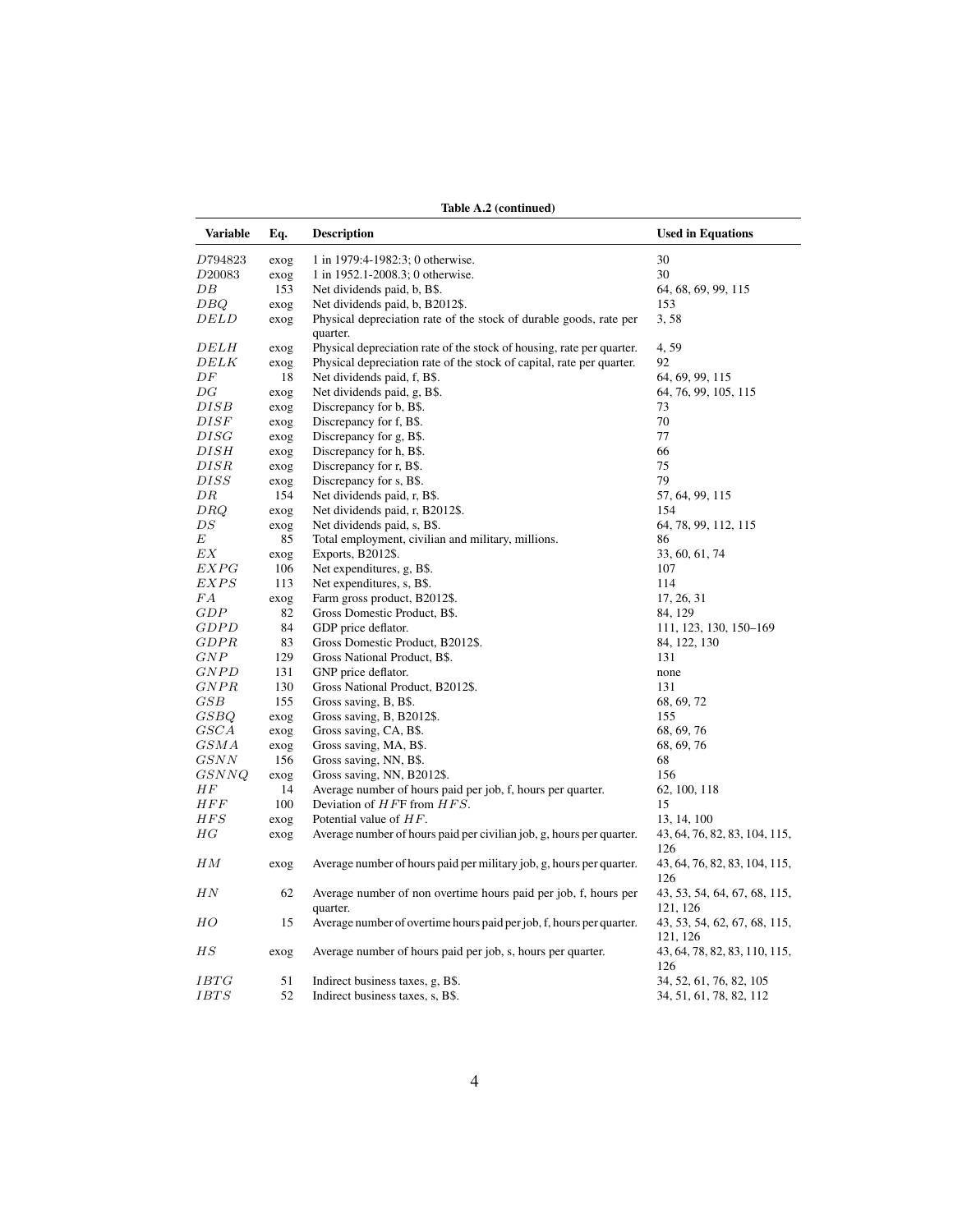| Table A.2 (continued) |             |                                                                    |                                                   |
|-----------------------|-------------|--------------------------------------------------------------------|---------------------------------------------------|
| <b>Variable</b>       | Eq.         | <b>Description</b>                                                 | <b>Used in Equations</b>                          |
| IGZ                   | 157         | Gross investment, g, B\$.                                          | 106                                               |
| IGZQ                  | exog        | Gross investment, g, B2012\$.                                      | 157                                               |
| IHB                   | exog        | Residential investment, b, B2012\$.                                | 60, 61, 72                                        |
| IHF                   | exog        | Residential investment, f, B2012\$.                                | 60, 61, 68                                        |
| IHH                   | 4           | Residential investment, h, B2012\$.                                | 34, 59, 60, 61, 65                                |
| IKB                   | exog        | Nonresidential fixed investment, b, B2012\$.                       | 60, 61, 72                                        |
| IKF                   | 92          | Nonresidential fixed investment, f, B2012\$.                       | 60, 61, 67, 69                                    |
| IKG                   | exog        | Nonresidential fixed investment, g, B2012\$.                       | 60, 61, 76                                        |
| IKH                   | exog        | Nonresidential fixed investment, h, B2012\$.                       | 60, 61, 65                                        |
| IΜ                    | 27          | Imports, B2012\$.                                                  | 33, 60, 61, 74                                    |
| INS                   | exog        | Insurance and pension reserves to h from g, B\$.                   | 65, 76                                            |
| INTF                  | exog        | Net interest payments, f, B\$.                                     | 64, 68, 69, 99, 115                               |
| INTG                  | 29          | Net interest payments, g, B\$.                                     | 56, 64, 76, 99, 106, 115                          |
| <i>INTGR</i>          | 56          | Net interest payments, g to r, B\$.                                | 57, 64, 99, 115                                   |
| INTS                  | exog        | Net interest payments, s, B\$.                                     | 64, 78, 99, 113, 115                              |
| $INTZ$                | 158         | Net interest payments, other, B\$.                                 | 64, 68, 69, 99, 115                               |
| INTZQ                 | exog        | Net interest payments, other, B2012\$.                             | 158                                               |
| ISZ                   | 159         | Gross investment, s, B\$.                                          | 113                                               |
| ISZQ                  | exog        | Gross investment, s, B2012\$.                                      | 159                                               |
| IV A                  | exog        | Inventory valuation adjustment, B\$.                               | 68                                                |
| IV F                  | 117         | Inventory investment, f, B2012\$.                                  | 68                                                |
| JF                    | 13          | Number of jobs, f, millions.                                       | 14, 43, 53, 54, 64, 68, 69,                       |
| JG                    | exog        | Number of civilian jobs, g, millions.                              | 85, 115, 118, 121<br>43, 64, 76, 82, 83, 85, 104, |
|                       |             |                                                                    | 115, 126                                          |
| JHMIN                 | 94          | Number of worker hours required to produce Y, millions.            | 13, 14                                            |
| JМ                    | exog        | Number of military jobs, g, millions.                              | 43, 64, 76, 82, 83, 85, 104,                      |
| J S                   | exog        | Number of jobs, s, millions.                                       | 115<br>43, 64, 78, 82, 83, 85, 110,<br>115, 126   |
| K D                   | 58          | Stock of durable goods, B2012\$.                                   | 3                                                 |
| KН                    | 59          | Stock of housing, h, B2012\$.                                      | 4,89                                              |
| ΚK                    | 12          | Stock of capital, f, B2012\$.                                      | 92                                                |
| <i>KKMIN</i>          | 93          | Amount of capital required to produce Y, B2012\$.                  | 12                                                |
| L1                    | 5           | Labor force of men 25-54, millions.                                | 86, 87                                            |
| L2                    | 6           | Labor force of women 25-54, millions.                              | 86, 87                                            |
| L3                    | 7           | Labor force of all others, 16+, millions.                          | 86, 87                                            |
| LAM                   | exog        | Amount of output capable of being produced per worker hour.        | 10, 16, 94                                        |
| LМ                    | 8           | Number of "moonlighters": difference between the total number of   | 85                                                |
|                       |             | jobs (establishment data) and the total number of people employed  |                                                   |
|                       |             | (household survey data), millions.                                 |                                                   |
| М1                    | 81          | Money supply, end of quarter, B\$.                                 | 124                                               |
| ΜВ                    | 71          | Net demand deposits and currency, b, B\$.                          | 73                                                |
| MDIF                  |             | Net increase in demand deposits and currency of banks in U.S.      | 81                                                |
|                       | exog        | possessions plus change in demand deposits and currency of private |                                                   |
|                       |             | nonbank financial institutions plus change in demand deposits and  |                                                   |
|                       |             | currency of federally sponsored credit agencies and mortgage pools |                                                   |
|                       |             | minus mail float, U.S. government, B\$.                            |                                                   |
| MF                    | 17          | Demand deposits and currency, f, B\$.                              | 70, 71, 81                                        |
| MG                    | 160         | Demand deposits and currency, g, B\$.                              | 71, 77                                            |
| MGQ                   |             | Demand deposits and currency, g, B2012\$.                          | 160                                               |
| MH                    | exog<br>161 | Demand deposits and currency, h, B\$.                              | 66, 71, 81, 88                                    |
|                       |             | Demand deposits and currency, h, B2012\$.                          |                                                   |
| MHQ                   | exog        |                                                                    | 161                                               |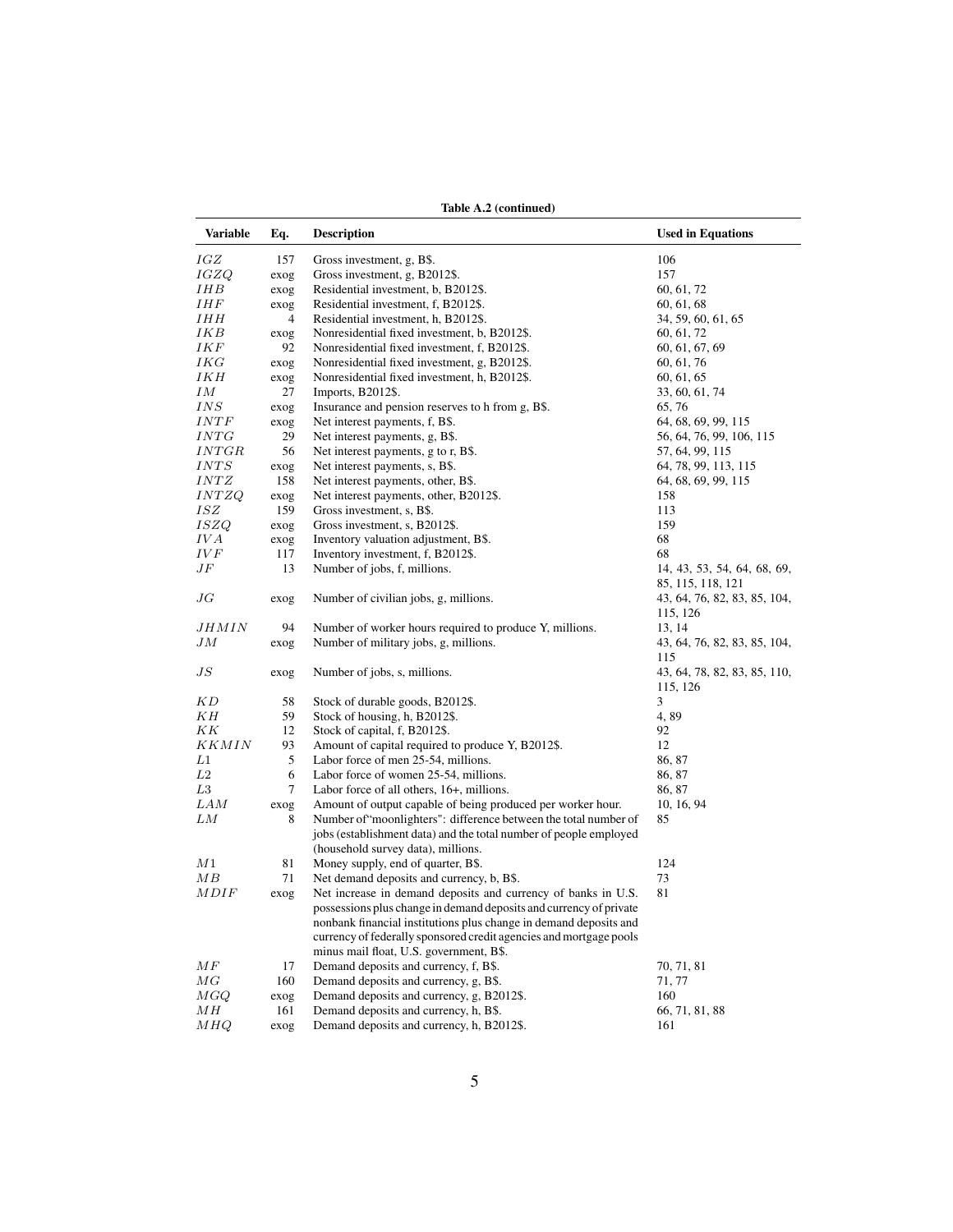| Demand deposits and currency, r, B\$.<br>162<br>71, 75, 81<br>Demand deposits and currency, r, B2012\$.<br>MRQ<br>162<br>exog<br>163<br>Demand deposits and currency, s, B\$.<br>71, 79, 81<br>Demand deposits and currency, s, B2012\$.<br>163<br>exog<br>Amount of output capable of being produced per unit of capital.<br>93<br>exog<br>NICD<br>97<br>Net investment in consumer durables, h, B\$.<br>65, 68, 69<br>Net acquisition of nonproduced nonfinancial assets, f, B\$.<br>69<br>exog<br>NNG<br>Net acquisition of nonproduced nonfinancial assets, g, B\$.<br>76<br>exog<br>Net acquisition of nonproduced nonfinancial assets, h, B\$.<br>65<br>exog<br>NNR<br>Net acquisition of nonproduced nonfinancial assets, r, B\$.<br>74<br>exog<br>NNS<br>Net acquisition of nonproduced nonfinancial assets, s, B\$.<br>78<br>exog<br>Price deflator for CD.<br>37<br>34, 51, 52, 61, 65, 96, 97,<br>116<br><i>PCGDPD</i><br>123<br>Percentage change in GDPD, annual rate, percentage points.<br>none<br>PCGDPR<br>122<br>Percentage change in GDPR, annual rate, percentage points.<br>none<br>$_{PCM1}$<br>124<br>Percentage change in M1, annual rate, percentage points.<br>30<br>$_{PCN}$<br>36<br>Price deflator for CN.<br>34, 51, 52, 61, 65, 116<br>PCS<br>35<br>Price deflator for CS.<br>34, 51, 52, 61, 65, 116<br>РD<br>33<br>Price deflator for $X - EX + IM$ (domestic sales).<br>12, 30, 35, 36, 37, 38, 39,<br>40, 41, 42, 55<br>PEX<br>32<br>Price deflator for EX.<br>33, 61, 74<br>10<br>Price deflator for non farm sales.<br>16, 17, 26, 27, 31, 119<br>PFA<br>Price deflator for farm sales.<br>31<br>111<br>РG<br>40<br>Price deflator for COG.<br>61, 76, 104<br>34<br>Price deflator for $CS + CN + CD + IHH$ inclusive of indirect busi-<br>1, 2, 3, 4, 7, 88, 89<br>ness taxes.<br>PIEF<br>67<br>Before tax profits, f, B\$.<br>18, 25, 49, 50, 121, 132<br>PIEFRET<br>132<br>Foreign earnings retained abroad, f, B\$.<br>57, 69<br>Price deflator for residential investment.<br>34, 61, 65, 68, 72<br>PIН<br>38<br>PІK<br>39<br>Price deflator for nonresidential fixed investment.<br>21, 61, 65, 68, 72, 76<br>PIM<br>Price deflator for IM.<br>10, 27, 33, 61, 74<br>exog<br>PIV<br>42<br>Price deflator for inventory investment, adjusted.<br>67, 82<br>55<br>Market price of $KH$ .<br>89<br>РКН<br>POP<br>120<br>Noninstitutional population 16+, millions.<br>1, 2, 3, 4, 5, 6, 7, 8, 26, 27,<br>47, 48, 90, 91<br>POP1<br>Noninstitutional population of men 25-54, millions.<br>5, 120<br>exog<br>POP2<br>Noninstitutional population of women 25-54, millions.<br>6, 120<br>exog<br>POP3<br>Noninstitutional population of all others, 16+, millions.<br>7, 120<br>exog<br><i>PROD</i><br>Output per paid for worker hour ("productivity").<br>118<br>none<br>41<br>Price deflator for COS.<br>61, 78, 110<br>Ratio of PEX to PX.<br>32<br>exog<br>Ratio of PCS to $(1 + D3G + D3S)PD$ .<br>35<br>exog<br>Ratio of PCN to $(1 + D3G + D3S)PD$ .<br>36<br>exog<br>37<br>Ratio of PCD to $(1 + D3G + D3S)PD$ .<br>exog<br>PSI5<br>38<br>Ratio of PIH to PD.<br>exog<br>$\scriptstyle{PSI6}$<br>Ratio of PIK to PD.<br>39<br>exog<br>40<br>Ratio of PG to PD.<br>exog<br>$_{PSI8}$<br>Ratio of PS to PD.<br>41<br>exog<br>$\overline{PSI9}$<br>42<br>Ratio of PIV to PD.<br>exog<br>44<br>Ratio of WG to WF.<br>exog<br>PSI11<br>45<br>Ratio of WM to WF.<br>exog<br>PSI12<br>Ratio of WS to WF.<br>46<br>exog<br>Ratio of gross product of g and s to total employee hours of g and<br>83<br>exog<br>s.<br>PSI14<br>55<br>Ratio of PKH to PD.<br>exog<br>PSI15<br>Ratio of INTGR to INTG.<br>56<br>exog | <b>Variable</b> | Eq. | <b>Description</b> | <b>Used in Equations</b> |
|----------------------------------------------------------------------------------------------------------------------------------------------------------------------------------------------------------------------------------------------------------------------------------------------------------------------------------------------------------------------------------------------------------------------------------------------------------------------------------------------------------------------------------------------------------------------------------------------------------------------------------------------------------------------------------------------------------------------------------------------------------------------------------------------------------------------------------------------------------------------------------------------------------------------------------------------------------------------------------------------------------------------------------------------------------------------------------------------------------------------------------------------------------------------------------------------------------------------------------------------------------------------------------------------------------------------------------------------------------------------------------------------------------------------------------------------------------------------------------------------------------------------------------------------------------------------------------------------------------------------------------------------------------------------------------------------------------------------------------------------------------------------------------------------------------------------------------------------------------------------------------------------------------------------------------------------------------------------------------------------------------------------------------------------------------------------------------------------------------------------------------------------------------------------------------------------------------------------------------------------------------------------------------------------------------------------------------------------------------------------------------------------------------------------------------------------------------------------------------------------------------------------------------------------------------------------------------------------------------------------------------------------------------------------------------------------------------------------------------------------------------------------------------------------------------------------------------------------------------------------------------------------------------------------------------------------------------------------------------------------------------------------------------------------------------------------------------------------------------------------------------------------------------------------------------------------------------------------------------------------------------------------------------------------------------------------------------------------------------------------------------------------------------------------------------------------------------------------------------------------------------------------------------------------------------------------------------------------------------------------------------------------------------|-----------------|-----|--------------------|--------------------------|
|                                                                                                                                                                                                                                                                                                                                                                                                                                                                                                                                                                                                                                                                                                                                                                                                                                                                                                                                                                                                                                                                                                                                                                                                                                                                                                                                                                                                                                                                                                                                                                                                                                                                                                                                                                                                                                                                                                                                                                                                                                                                                                                                                                                                                                                                                                                                                                                                                                                                                                                                                                                                                                                                                                                                                                                                                                                                                                                                                                                                                                                                                                                                                                                                                                                                                                                                                                                                                                                                                                                                                                                                                                                          | ΜR              |     |                    |                          |
|                                                                                                                                                                                                                                                                                                                                                                                                                                                                                                                                                                                                                                                                                                                                                                                                                                                                                                                                                                                                                                                                                                                                                                                                                                                                                                                                                                                                                                                                                                                                                                                                                                                                                                                                                                                                                                                                                                                                                                                                                                                                                                                                                                                                                                                                                                                                                                                                                                                                                                                                                                                                                                                                                                                                                                                                                                                                                                                                                                                                                                                                                                                                                                                                                                                                                                                                                                                                                                                                                                                                                                                                                                                          |                 |     |                    |                          |
|                                                                                                                                                                                                                                                                                                                                                                                                                                                                                                                                                                                                                                                                                                                                                                                                                                                                                                                                                                                                                                                                                                                                                                                                                                                                                                                                                                                                                                                                                                                                                                                                                                                                                                                                                                                                                                                                                                                                                                                                                                                                                                                                                                                                                                                                                                                                                                                                                                                                                                                                                                                                                                                                                                                                                                                                                                                                                                                                                                                                                                                                                                                                                                                                                                                                                                                                                                                                                                                                                                                                                                                                                                                          | $\overline{MS}$ |     |                    |                          |
|                                                                                                                                                                                                                                                                                                                                                                                                                                                                                                                                                                                                                                                                                                                                                                                                                                                                                                                                                                                                                                                                                                                                                                                                                                                                                                                                                                                                                                                                                                                                                                                                                                                                                                                                                                                                                                                                                                                                                                                                                                                                                                                                                                                                                                                                                                                                                                                                                                                                                                                                                                                                                                                                                                                                                                                                                                                                                                                                                                                                                                                                                                                                                                                                                                                                                                                                                                                                                                                                                                                                                                                                                                                          | MSQ             |     |                    |                          |
|                                                                                                                                                                                                                                                                                                                                                                                                                                                                                                                                                                                                                                                                                                                                                                                                                                                                                                                                                                                                                                                                                                                                                                                                                                                                                                                                                                                                                                                                                                                                                                                                                                                                                                                                                                                                                                                                                                                                                                                                                                                                                                                                                                                                                                                                                                                                                                                                                                                                                                                                                                                                                                                                                                                                                                                                                                                                                                                                                                                                                                                                                                                                                                                                                                                                                                                                                                                                                                                                                                                                                                                                                                                          | $_{MUH}$        |     |                    |                          |
|                                                                                                                                                                                                                                                                                                                                                                                                                                                                                                                                                                                                                                                                                                                                                                                                                                                                                                                                                                                                                                                                                                                                                                                                                                                                                                                                                                                                                                                                                                                                                                                                                                                                                                                                                                                                                                                                                                                                                                                                                                                                                                                                                                                                                                                                                                                                                                                                                                                                                                                                                                                                                                                                                                                                                                                                                                                                                                                                                                                                                                                                                                                                                                                                                                                                                                                                                                                                                                                                                                                                                                                                                                                          |                 |     |                    |                          |
|                                                                                                                                                                                                                                                                                                                                                                                                                                                                                                                                                                                                                                                                                                                                                                                                                                                                                                                                                                                                                                                                                                                                                                                                                                                                                                                                                                                                                                                                                                                                                                                                                                                                                                                                                                                                                                                                                                                                                                                                                                                                                                                                                                                                                                                                                                                                                                                                                                                                                                                                                                                                                                                                                                                                                                                                                                                                                                                                                                                                                                                                                                                                                                                                                                                                                                                                                                                                                                                                                                                                                                                                                                                          | $\it NNF$       |     |                    |                          |
|                                                                                                                                                                                                                                                                                                                                                                                                                                                                                                                                                                                                                                                                                                                                                                                                                                                                                                                                                                                                                                                                                                                                                                                                                                                                                                                                                                                                                                                                                                                                                                                                                                                                                                                                                                                                                                                                                                                                                                                                                                                                                                                                                                                                                                                                                                                                                                                                                                                                                                                                                                                                                                                                                                                                                                                                                                                                                                                                                                                                                                                                                                                                                                                                                                                                                                                                                                                                                                                                                                                                                                                                                                                          |                 |     |                    |                          |
|                                                                                                                                                                                                                                                                                                                                                                                                                                                                                                                                                                                                                                                                                                                                                                                                                                                                                                                                                                                                                                                                                                                                                                                                                                                                                                                                                                                                                                                                                                                                                                                                                                                                                                                                                                                                                                                                                                                                                                                                                                                                                                                                                                                                                                                                                                                                                                                                                                                                                                                                                                                                                                                                                                                                                                                                                                                                                                                                                                                                                                                                                                                                                                                                                                                                                                                                                                                                                                                                                                                                                                                                                                                          | NNH             |     |                    |                          |
|                                                                                                                                                                                                                                                                                                                                                                                                                                                                                                                                                                                                                                                                                                                                                                                                                                                                                                                                                                                                                                                                                                                                                                                                                                                                                                                                                                                                                                                                                                                                                                                                                                                                                                                                                                                                                                                                                                                                                                                                                                                                                                                                                                                                                                                                                                                                                                                                                                                                                                                                                                                                                                                                                                                                                                                                                                                                                                                                                                                                                                                                                                                                                                                                                                                                                                                                                                                                                                                                                                                                                                                                                                                          |                 |     |                    |                          |
|                                                                                                                                                                                                                                                                                                                                                                                                                                                                                                                                                                                                                                                                                                                                                                                                                                                                                                                                                                                                                                                                                                                                                                                                                                                                                                                                                                                                                                                                                                                                                                                                                                                                                                                                                                                                                                                                                                                                                                                                                                                                                                                                                                                                                                                                                                                                                                                                                                                                                                                                                                                                                                                                                                                                                                                                                                                                                                                                                                                                                                                                                                                                                                                                                                                                                                                                                                                                                                                                                                                                                                                                                                                          |                 |     |                    |                          |
|                                                                                                                                                                                                                                                                                                                                                                                                                                                                                                                                                                                                                                                                                                                                                                                                                                                                                                                                                                                                                                                                                                                                                                                                                                                                                                                                                                                                                                                                                                                                                                                                                                                                                                                                                                                                                                                                                                                                                                                                                                                                                                                                                                                                                                                                                                                                                                                                                                                                                                                                                                                                                                                                                                                                                                                                                                                                                                                                                                                                                                                                                                                                                                                                                                                                                                                                                                                                                                                                                                                                                                                                                                                          | PCD             |     |                    |                          |
|                                                                                                                                                                                                                                                                                                                                                                                                                                                                                                                                                                                                                                                                                                                                                                                                                                                                                                                                                                                                                                                                                                                                                                                                                                                                                                                                                                                                                                                                                                                                                                                                                                                                                                                                                                                                                                                                                                                                                                                                                                                                                                                                                                                                                                                                                                                                                                                                                                                                                                                                                                                                                                                                                                                                                                                                                                                                                                                                                                                                                                                                                                                                                                                                                                                                                                                                                                                                                                                                                                                                                                                                                                                          |                 |     |                    |                          |
|                                                                                                                                                                                                                                                                                                                                                                                                                                                                                                                                                                                                                                                                                                                                                                                                                                                                                                                                                                                                                                                                                                                                                                                                                                                                                                                                                                                                                                                                                                                                                                                                                                                                                                                                                                                                                                                                                                                                                                                                                                                                                                                                                                                                                                                                                                                                                                                                                                                                                                                                                                                                                                                                                                                                                                                                                                                                                                                                                                                                                                                                                                                                                                                                                                                                                                                                                                                                                                                                                                                                                                                                                                                          |                 |     |                    |                          |
|                                                                                                                                                                                                                                                                                                                                                                                                                                                                                                                                                                                                                                                                                                                                                                                                                                                                                                                                                                                                                                                                                                                                                                                                                                                                                                                                                                                                                                                                                                                                                                                                                                                                                                                                                                                                                                                                                                                                                                                                                                                                                                                                                                                                                                                                                                                                                                                                                                                                                                                                                                                                                                                                                                                                                                                                                                                                                                                                                                                                                                                                                                                                                                                                                                                                                                                                                                                                                                                                                                                                                                                                                                                          |                 |     |                    |                          |
|                                                                                                                                                                                                                                                                                                                                                                                                                                                                                                                                                                                                                                                                                                                                                                                                                                                                                                                                                                                                                                                                                                                                                                                                                                                                                                                                                                                                                                                                                                                                                                                                                                                                                                                                                                                                                                                                                                                                                                                                                                                                                                                                                                                                                                                                                                                                                                                                                                                                                                                                                                                                                                                                                                                                                                                                                                                                                                                                                                                                                                                                                                                                                                                                                                                                                                                                                                                                                                                                                                                                                                                                                                                          |                 |     |                    |                          |
|                                                                                                                                                                                                                                                                                                                                                                                                                                                                                                                                                                                                                                                                                                                                                                                                                                                                                                                                                                                                                                                                                                                                                                                                                                                                                                                                                                                                                                                                                                                                                                                                                                                                                                                                                                                                                                                                                                                                                                                                                                                                                                                                                                                                                                                                                                                                                                                                                                                                                                                                                                                                                                                                                                                                                                                                                                                                                                                                                                                                                                                                                                                                                                                                                                                                                                                                                                                                                                                                                                                                                                                                                                                          |                 |     |                    |                          |
|                                                                                                                                                                                                                                                                                                                                                                                                                                                                                                                                                                                                                                                                                                                                                                                                                                                                                                                                                                                                                                                                                                                                                                                                                                                                                                                                                                                                                                                                                                                                                                                                                                                                                                                                                                                                                                                                                                                                                                                                                                                                                                                                                                                                                                                                                                                                                                                                                                                                                                                                                                                                                                                                                                                                                                                                                                                                                                                                                                                                                                                                                                                                                                                                                                                                                                                                                                                                                                                                                                                                                                                                                                                          |                 |     |                    |                          |
|                                                                                                                                                                                                                                                                                                                                                                                                                                                                                                                                                                                                                                                                                                                                                                                                                                                                                                                                                                                                                                                                                                                                                                                                                                                                                                                                                                                                                                                                                                                                                                                                                                                                                                                                                                                                                                                                                                                                                                                                                                                                                                                                                                                                                                                                                                                                                                                                                                                                                                                                                                                                                                                                                                                                                                                                                                                                                                                                                                                                                                                                                                                                                                                                                                                                                                                                                                                                                                                                                                                                                                                                                                                          |                 |     |                    |                          |
|                                                                                                                                                                                                                                                                                                                                                                                                                                                                                                                                                                                                                                                                                                                                                                                                                                                                                                                                                                                                                                                                                                                                                                                                                                                                                                                                                                                                                                                                                                                                                                                                                                                                                                                                                                                                                                                                                                                                                                                                                                                                                                                                                                                                                                                                                                                                                                                                                                                                                                                                                                                                                                                                                                                                                                                                                                                                                                                                                                                                                                                                                                                                                                                                                                                                                                                                                                                                                                                                                                                                                                                                                                                          |                 |     |                    |                          |
|                                                                                                                                                                                                                                                                                                                                                                                                                                                                                                                                                                                                                                                                                                                                                                                                                                                                                                                                                                                                                                                                                                                                                                                                                                                                                                                                                                                                                                                                                                                                                                                                                                                                                                                                                                                                                                                                                                                                                                                                                                                                                                                                                                                                                                                                                                                                                                                                                                                                                                                                                                                                                                                                                                                                                                                                                                                                                                                                                                                                                                                                                                                                                                                                                                                                                                                                                                                                                                                                                                                                                                                                                                                          |                 |     |                    |                          |
|                                                                                                                                                                                                                                                                                                                                                                                                                                                                                                                                                                                                                                                                                                                                                                                                                                                                                                                                                                                                                                                                                                                                                                                                                                                                                                                                                                                                                                                                                                                                                                                                                                                                                                                                                                                                                                                                                                                                                                                                                                                                                                                                                                                                                                                                                                                                                                                                                                                                                                                                                                                                                                                                                                                                                                                                                                                                                                                                                                                                                                                                                                                                                                                                                                                                                                                                                                                                                                                                                                                                                                                                                                                          | $_{PF}$         |     |                    |                          |
|                                                                                                                                                                                                                                                                                                                                                                                                                                                                                                                                                                                                                                                                                                                                                                                                                                                                                                                                                                                                                                                                                                                                                                                                                                                                                                                                                                                                                                                                                                                                                                                                                                                                                                                                                                                                                                                                                                                                                                                                                                                                                                                                                                                                                                                                                                                                                                                                                                                                                                                                                                                                                                                                                                                                                                                                                                                                                                                                                                                                                                                                                                                                                                                                                                                                                                                                                                                                                                                                                                                                                                                                                                                          |                 |     |                    |                          |
|                                                                                                                                                                                                                                                                                                                                                                                                                                                                                                                                                                                                                                                                                                                                                                                                                                                                                                                                                                                                                                                                                                                                                                                                                                                                                                                                                                                                                                                                                                                                                                                                                                                                                                                                                                                                                                                                                                                                                                                                                                                                                                                                                                                                                                                                                                                                                                                                                                                                                                                                                                                                                                                                                                                                                                                                                                                                                                                                                                                                                                                                                                                                                                                                                                                                                                                                                                                                                                                                                                                                                                                                                                                          |                 |     |                    |                          |
|                                                                                                                                                                                                                                                                                                                                                                                                                                                                                                                                                                                                                                                                                                                                                                                                                                                                                                                                                                                                                                                                                                                                                                                                                                                                                                                                                                                                                                                                                                                                                                                                                                                                                                                                                                                                                                                                                                                                                                                                                                                                                                                                                                                                                                                                                                                                                                                                                                                                                                                                                                                                                                                                                                                                                                                                                                                                                                                                                                                                                                                                                                                                                                                                                                                                                                                                                                                                                                                                                                                                                                                                                                                          | РН              |     |                    |                          |
|                                                                                                                                                                                                                                                                                                                                                                                                                                                                                                                                                                                                                                                                                                                                                                                                                                                                                                                                                                                                                                                                                                                                                                                                                                                                                                                                                                                                                                                                                                                                                                                                                                                                                                                                                                                                                                                                                                                                                                                                                                                                                                                                                                                                                                                                                                                                                                                                                                                                                                                                                                                                                                                                                                                                                                                                                                                                                                                                                                                                                                                                                                                                                                                                                                                                                                                                                                                                                                                                                                                                                                                                                                                          |                 |     |                    |                          |
|                                                                                                                                                                                                                                                                                                                                                                                                                                                                                                                                                                                                                                                                                                                                                                                                                                                                                                                                                                                                                                                                                                                                                                                                                                                                                                                                                                                                                                                                                                                                                                                                                                                                                                                                                                                                                                                                                                                                                                                                                                                                                                                                                                                                                                                                                                                                                                                                                                                                                                                                                                                                                                                                                                                                                                                                                                                                                                                                                                                                                                                                                                                                                                                                                                                                                                                                                                                                                                                                                                                                                                                                                                                          |                 |     |                    |                          |
|                                                                                                                                                                                                                                                                                                                                                                                                                                                                                                                                                                                                                                                                                                                                                                                                                                                                                                                                                                                                                                                                                                                                                                                                                                                                                                                                                                                                                                                                                                                                                                                                                                                                                                                                                                                                                                                                                                                                                                                                                                                                                                                                                                                                                                                                                                                                                                                                                                                                                                                                                                                                                                                                                                                                                                                                                                                                                                                                                                                                                                                                                                                                                                                                                                                                                                                                                                                                                                                                                                                                                                                                                                                          |                 |     |                    |                          |
|                                                                                                                                                                                                                                                                                                                                                                                                                                                                                                                                                                                                                                                                                                                                                                                                                                                                                                                                                                                                                                                                                                                                                                                                                                                                                                                                                                                                                                                                                                                                                                                                                                                                                                                                                                                                                                                                                                                                                                                                                                                                                                                                                                                                                                                                                                                                                                                                                                                                                                                                                                                                                                                                                                                                                                                                                                                                                                                                                                                                                                                                                                                                                                                                                                                                                                                                                                                                                                                                                                                                                                                                                                                          |                 |     |                    |                          |
|                                                                                                                                                                                                                                                                                                                                                                                                                                                                                                                                                                                                                                                                                                                                                                                                                                                                                                                                                                                                                                                                                                                                                                                                                                                                                                                                                                                                                                                                                                                                                                                                                                                                                                                                                                                                                                                                                                                                                                                                                                                                                                                                                                                                                                                                                                                                                                                                                                                                                                                                                                                                                                                                                                                                                                                                                                                                                                                                                                                                                                                                                                                                                                                                                                                                                                                                                                                                                                                                                                                                                                                                                                                          |                 |     |                    |                          |
|                                                                                                                                                                                                                                                                                                                                                                                                                                                                                                                                                                                                                                                                                                                                                                                                                                                                                                                                                                                                                                                                                                                                                                                                                                                                                                                                                                                                                                                                                                                                                                                                                                                                                                                                                                                                                                                                                                                                                                                                                                                                                                                                                                                                                                                                                                                                                                                                                                                                                                                                                                                                                                                                                                                                                                                                                                                                                                                                                                                                                                                                                                                                                                                                                                                                                                                                                                                                                                                                                                                                                                                                                                                          |                 |     |                    |                          |
|                                                                                                                                                                                                                                                                                                                                                                                                                                                                                                                                                                                                                                                                                                                                                                                                                                                                                                                                                                                                                                                                                                                                                                                                                                                                                                                                                                                                                                                                                                                                                                                                                                                                                                                                                                                                                                                                                                                                                                                                                                                                                                                                                                                                                                                                                                                                                                                                                                                                                                                                                                                                                                                                                                                                                                                                                                                                                                                                                                                                                                                                                                                                                                                                                                                                                                                                                                                                                                                                                                                                                                                                                                                          |                 |     |                    |                          |
|                                                                                                                                                                                                                                                                                                                                                                                                                                                                                                                                                                                                                                                                                                                                                                                                                                                                                                                                                                                                                                                                                                                                                                                                                                                                                                                                                                                                                                                                                                                                                                                                                                                                                                                                                                                                                                                                                                                                                                                                                                                                                                                                                                                                                                                                                                                                                                                                                                                                                                                                                                                                                                                                                                                                                                                                                                                                                                                                                                                                                                                                                                                                                                                                                                                                                                                                                                                                                                                                                                                                                                                                                                                          |                 |     |                    |                          |
|                                                                                                                                                                                                                                                                                                                                                                                                                                                                                                                                                                                                                                                                                                                                                                                                                                                                                                                                                                                                                                                                                                                                                                                                                                                                                                                                                                                                                                                                                                                                                                                                                                                                                                                                                                                                                                                                                                                                                                                                                                                                                                                                                                                                                                                                                                                                                                                                                                                                                                                                                                                                                                                                                                                                                                                                                                                                                                                                                                                                                                                                                                                                                                                                                                                                                                                                                                                                                                                                                                                                                                                                                                                          |                 |     |                    |                          |
|                                                                                                                                                                                                                                                                                                                                                                                                                                                                                                                                                                                                                                                                                                                                                                                                                                                                                                                                                                                                                                                                                                                                                                                                                                                                                                                                                                                                                                                                                                                                                                                                                                                                                                                                                                                                                                                                                                                                                                                                                                                                                                                                                                                                                                                                                                                                                                                                                                                                                                                                                                                                                                                                                                                                                                                                                                                                                                                                                                                                                                                                                                                                                                                                                                                                                                                                                                                                                                                                                                                                                                                                                                                          |                 |     |                    |                          |
|                                                                                                                                                                                                                                                                                                                                                                                                                                                                                                                                                                                                                                                                                                                                                                                                                                                                                                                                                                                                                                                                                                                                                                                                                                                                                                                                                                                                                                                                                                                                                                                                                                                                                                                                                                                                                                                                                                                                                                                                                                                                                                                                                                                                                                                                                                                                                                                                                                                                                                                                                                                                                                                                                                                                                                                                                                                                                                                                                                                                                                                                                                                                                                                                                                                                                                                                                                                                                                                                                                                                                                                                                                                          |                 |     |                    |                          |
|                                                                                                                                                                                                                                                                                                                                                                                                                                                                                                                                                                                                                                                                                                                                                                                                                                                                                                                                                                                                                                                                                                                                                                                                                                                                                                                                                                                                                                                                                                                                                                                                                                                                                                                                                                                                                                                                                                                                                                                                                                                                                                                                                                                                                                                                                                                                                                                                                                                                                                                                                                                                                                                                                                                                                                                                                                                                                                                                                                                                                                                                                                                                                                                                                                                                                                                                                                                                                                                                                                                                                                                                                                                          |                 |     |                    |                          |
|                                                                                                                                                                                                                                                                                                                                                                                                                                                                                                                                                                                                                                                                                                                                                                                                                                                                                                                                                                                                                                                                                                                                                                                                                                                                                                                                                                                                                                                                                                                                                                                                                                                                                                                                                                                                                                                                                                                                                                                                                                                                                                                                                                                                                                                                                                                                                                                                                                                                                                                                                                                                                                                                                                                                                                                                                                                                                                                                                                                                                                                                                                                                                                                                                                                                                                                                                                                                                                                                                                                                                                                                                                                          |                 |     |                    |                          |
|                                                                                                                                                                                                                                                                                                                                                                                                                                                                                                                                                                                                                                                                                                                                                                                                                                                                                                                                                                                                                                                                                                                                                                                                                                                                                                                                                                                                                                                                                                                                                                                                                                                                                                                                                                                                                                                                                                                                                                                                                                                                                                                                                                                                                                                                                                                                                                                                                                                                                                                                                                                                                                                                                                                                                                                                                                                                                                                                                                                                                                                                                                                                                                                                                                                                                                                                                                                                                                                                                                                                                                                                                                                          | PS              |     |                    |                          |
|                                                                                                                                                                                                                                                                                                                                                                                                                                                                                                                                                                                                                                                                                                                                                                                                                                                                                                                                                                                                                                                                                                                                                                                                                                                                                                                                                                                                                                                                                                                                                                                                                                                                                                                                                                                                                                                                                                                                                                                                                                                                                                                                                                                                                                                                                                                                                                                                                                                                                                                                                                                                                                                                                                                                                                                                                                                                                                                                                                                                                                                                                                                                                                                                                                                                                                                                                                                                                                                                                                                                                                                                                                                          | PSI1            |     |                    |                          |
|                                                                                                                                                                                                                                                                                                                                                                                                                                                                                                                                                                                                                                                                                                                                                                                                                                                                                                                                                                                                                                                                                                                                                                                                                                                                                                                                                                                                                                                                                                                                                                                                                                                                                                                                                                                                                                                                                                                                                                                                                                                                                                                                                                                                                                                                                                                                                                                                                                                                                                                                                                                                                                                                                                                                                                                                                                                                                                                                                                                                                                                                                                                                                                                                                                                                                                                                                                                                                                                                                                                                                                                                                                                          | PSI2            |     |                    |                          |
|                                                                                                                                                                                                                                                                                                                                                                                                                                                                                                                                                                                                                                                                                                                                                                                                                                                                                                                                                                                                                                                                                                                                                                                                                                                                                                                                                                                                                                                                                                                                                                                                                                                                                                                                                                                                                                                                                                                                                                                                                                                                                                                                                                                                                                                                                                                                                                                                                                                                                                                                                                                                                                                                                                                                                                                                                                                                                                                                                                                                                                                                                                                                                                                                                                                                                                                                                                                                                                                                                                                                                                                                                                                          | PSI3            |     |                    |                          |
|                                                                                                                                                                                                                                                                                                                                                                                                                                                                                                                                                                                                                                                                                                                                                                                                                                                                                                                                                                                                                                                                                                                                                                                                                                                                                                                                                                                                                                                                                                                                                                                                                                                                                                                                                                                                                                                                                                                                                                                                                                                                                                                                                                                                                                                                                                                                                                                                                                                                                                                                                                                                                                                                                                                                                                                                                                                                                                                                                                                                                                                                                                                                                                                                                                                                                                                                                                                                                                                                                                                                                                                                                                                          | PSI4            |     |                    |                          |
|                                                                                                                                                                                                                                                                                                                                                                                                                                                                                                                                                                                                                                                                                                                                                                                                                                                                                                                                                                                                                                                                                                                                                                                                                                                                                                                                                                                                                                                                                                                                                                                                                                                                                                                                                                                                                                                                                                                                                                                                                                                                                                                                                                                                                                                                                                                                                                                                                                                                                                                                                                                                                                                                                                                                                                                                                                                                                                                                                                                                                                                                                                                                                                                                                                                                                                                                                                                                                                                                                                                                                                                                                                                          |                 |     |                    |                          |
|                                                                                                                                                                                                                                                                                                                                                                                                                                                                                                                                                                                                                                                                                                                                                                                                                                                                                                                                                                                                                                                                                                                                                                                                                                                                                                                                                                                                                                                                                                                                                                                                                                                                                                                                                                                                                                                                                                                                                                                                                                                                                                                                                                                                                                                                                                                                                                                                                                                                                                                                                                                                                                                                                                                                                                                                                                                                                                                                                                                                                                                                                                                                                                                                                                                                                                                                                                                                                                                                                                                                                                                                                                                          |                 |     |                    |                          |
|                                                                                                                                                                                                                                                                                                                                                                                                                                                                                                                                                                                                                                                                                                                                                                                                                                                                                                                                                                                                                                                                                                                                                                                                                                                                                                                                                                                                                                                                                                                                                                                                                                                                                                                                                                                                                                                                                                                                                                                                                                                                                                                                                                                                                                                                                                                                                                                                                                                                                                                                                                                                                                                                                                                                                                                                                                                                                                                                                                                                                                                                                                                                                                                                                                                                                                                                                                                                                                                                                                                                                                                                                                                          | PSI7            |     |                    |                          |
|                                                                                                                                                                                                                                                                                                                                                                                                                                                                                                                                                                                                                                                                                                                                                                                                                                                                                                                                                                                                                                                                                                                                                                                                                                                                                                                                                                                                                                                                                                                                                                                                                                                                                                                                                                                                                                                                                                                                                                                                                                                                                                                                                                                                                                                                                                                                                                                                                                                                                                                                                                                                                                                                                                                                                                                                                                                                                                                                                                                                                                                                                                                                                                                                                                                                                                                                                                                                                                                                                                                                                                                                                                                          |                 |     |                    |                          |
|                                                                                                                                                                                                                                                                                                                                                                                                                                                                                                                                                                                                                                                                                                                                                                                                                                                                                                                                                                                                                                                                                                                                                                                                                                                                                                                                                                                                                                                                                                                                                                                                                                                                                                                                                                                                                                                                                                                                                                                                                                                                                                                                                                                                                                                                                                                                                                                                                                                                                                                                                                                                                                                                                                                                                                                                                                                                                                                                                                                                                                                                                                                                                                                                                                                                                                                                                                                                                                                                                                                                                                                                                                                          |                 |     |                    |                          |
|                                                                                                                                                                                                                                                                                                                                                                                                                                                                                                                                                                                                                                                                                                                                                                                                                                                                                                                                                                                                                                                                                                                                                                                                                                                                                                                                                                                                                                                                                                                                                                                                                                                                                                                                                                                                                                                                                                                                                                                                                                                                                                                                                                                                                                                                                                                                                                                                                                                                                                                                                                                                                                                                                                                                                                                                                                                                                                                                                                                                                                                                                                                                                                                                                                                                                                                                                                                                                                                                                                                                                                                                                                                          | PSI10           |     |                    |                          |
|                                                                                                                                                                                                                                                                                                                                                                                                                                                                                                                                                                                                                                                                                                                                                                                                                                                                                                                                                                                                                                                                                                                                                                                                                                                                                                                                                                                                                                                                                                                                                                                                                                                                                                                                                                                                                                                                                                                                                                                                                                                                                                                                                                                                                                                                                                                                                                                                                                                                                                                                                                                                                                                                                                                                                                                                                                                                                                                                                                                                                                                                                                                                                                                                                                                                                                                                                                                                                                                                                                                                                                                                                                                          |                 |     |                    |                          |
|                                                                                                                                                                                                                                                                                                                                                                                                                                                                                                                                                                                                                                                                                                                                                                                                                                                                                                                                                                                                                                                                                                                                                                                                                                                                                                                                                                                                                                                                                                                                                                                                                                                                                                                                                                                                                                                                                                                                                                                                                                                                                                                                                                                                                                                                                                                                                                                                                                                                                                                                                                                                                                                                                                                                                                                                                                                                                                                                                                                                                                                                                                                                                                                                                                                                                                                                                                                                                                                                                                                                                                                                                                                          |                 |     |                    |                          |
|                                                                                                                                                                                                                                                                                                                                                                                                                                                                                                                                                                                                                                                                                                                                                                                                                                                                                                                                                                                                                                                                                                                                                                                                                                                                                                                                                                                                                                                                                                                                                                                                                                                                                                                                                                                                                                                                                                                                                                                                                                                                                                                                                                                                                                                                                                                                                                                                                                                                                                                                                                                                                                                                                                                                                                                                                                                                                                                                                                                                                                                                                                                                                                                                                                                                                                                                                                                                                                                                                                                                                                                                                                                          | PSI13           |     |                    |                          |
|                                                                                                                                                                                                                                                                                                                                                                                                                                                                                                                                                                                                                                                                                                                                                                                                                                                                                                                                                                                                                                                                                                                                                                                                                                                                                                                                                                                                                                                                                                                                                                                                                                                                                                                                                                                                                                                                                                                                                                                                                                                                                                                                                                                                                                                                                                                                                                                                                                                                                                                                                                                                                                                                                                                                                                                                                                                                                                                                                                                                                                                                                                                                                                                                                                                                                                                                                                                                                                                                                                                                                                                                                                                          |                 |     |                    |                          |
|                                                                                                                                                                                                                                                                                                                                                                                                                                                                                                                                                                                                                                                                                                                                                                                                                                                                                                                                                                                                                                                                                                                                                                                                                                                                                                                                                                                                                                                                                                                                                                                                                                                                                                                                                                                                                                                                                                                                                                                                                                                                                                                                                                                                                                                                                                                                                                                                                                                                                                                                                                                                                                                                                                                                                                                                                                                                                                                                                                                                                                                                                                                                                                                                                                                                                                                                                                                                                                                                                                                                                                                                                                                          |                 |     |                    |                          |
|                                                                                                                                                                                                                                                                                                                                                                                                                                                                                                                                                                                                                                                                                                                                                                                                                                                                                                                                                                                                                                                                                                                                                                                                                                                                                                                                                                                                                                                                                                                                                                                                                                                                                                                                                                                                                                                                                                                                                                                                                                                                                                                                                                                                                                                                                                                                                                                                                                                                                                                                                                                                                                                                                                                                                                                                                                                                                                                                                                                                                                                                                                                                                                                                                                                                                                                                                                                                                                                                                                                                                                                                                                                          |                 |     | 6                  |                          |

Table A.2 (continued)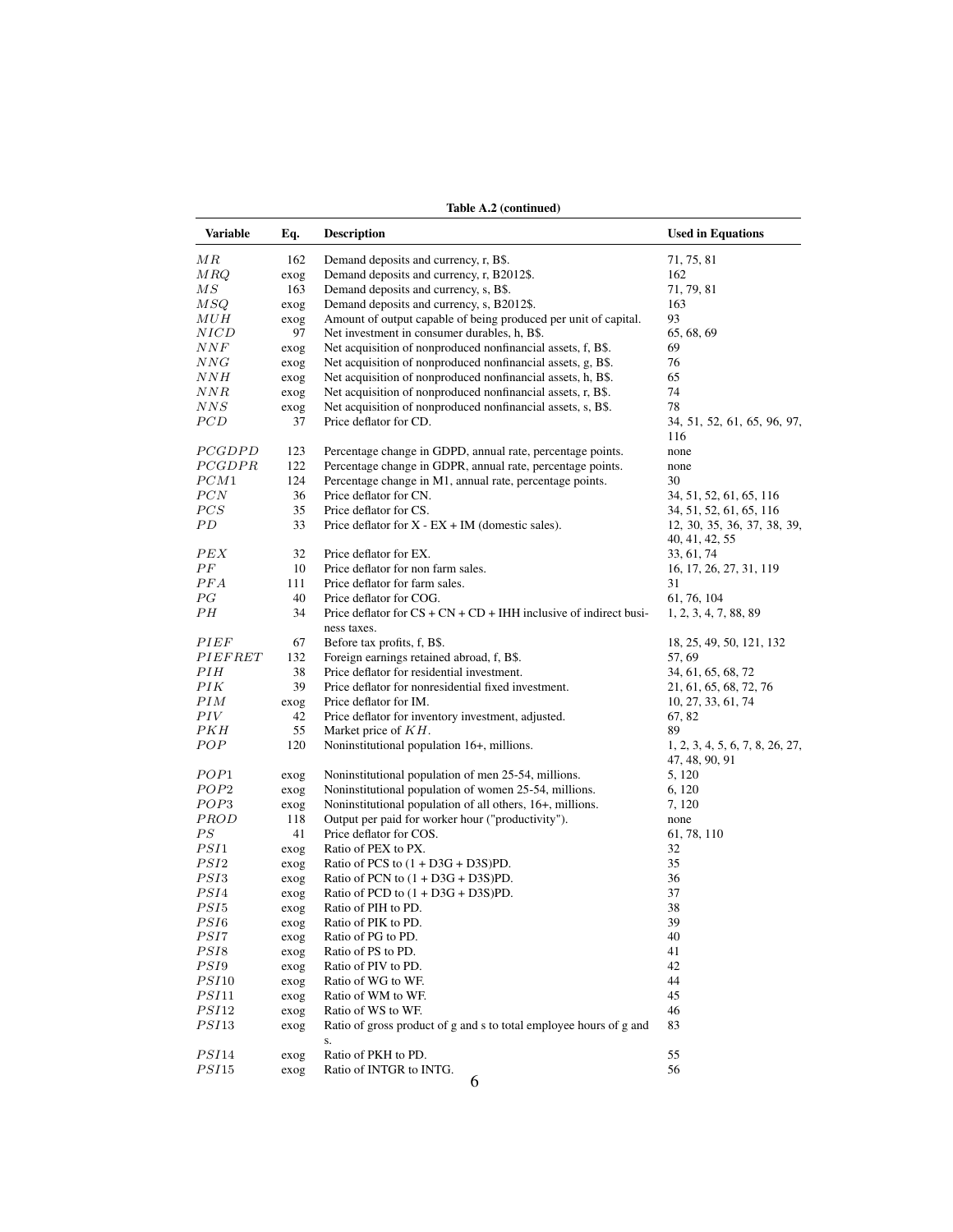|                  |              | Table A.2 (continued)                                                                  |                                    |
|------------------|--------------|----------------------------------------------------------------------------------------|------------------------------------|
| Variable         | Eq.          | <b>Description</b>                                                                     | <b>Used in Equations</b>           |
| PUG              | 104          | Purchases of goods and services, g, B\$.                                               | 106                                |
| PUS              | 110          | Purchases of goods and services, s, B\$.                                               | 113                                |
| PX               | 31           | Price deflator for total sales.                                                        | 12, 25, 32, 33, 61, 72, 82,<br>119 |
| Q                | 164          | Gold and foreign exchange, g, B\$.                                                     | 75,77                              |
| QQ               | exog         | Gold and foreign exchange, g, B2012\$.                                                 | 164                                |
| RВ               | 23           | Bond rate, percentage points.                                                          | 25,29                              |
| RECG             | 105          | Net receipts, g, B\$.                                                                  | 107                                |
| $_{RECS}$        | 112          | Net receipts, s, B\$.                                                                  | 114                                |
| RM               | 24           | Mortgage rate, percentage points.                                                      | 128                                |
| RMA              | 128          | After tax mortgage rate, percentage points.                                            | 2, 3, 4                            |
| RNT              | 165          | Rental income, h, B\$.                                                                 | 64, 68, 69, 99, 115                |
| RNTQ             | exog         | Rental income, h, B2012\$.                                                             | 165                                |
| $\mathbb{R}S$    | 30           | Three-month Treasury bill rate, percentage points.                                     | 17, 23, 24, 29, 127                |
| RSA              | 127          | After tax bill rate, percentage points.                                                | 1, 26                              |
| SВ               | 72           | Financial saving, b, B\$.                                                              | 73                                 |
| $_{SF}$          | 69           | Financial saving, f, B\$.                                                              | 70                                 |
| SG<br>SGP        | 76<br>107    | Financial saving, g, B\$.<br>NIPA surplus $(+)$ or deficit $(-)$ , g, B\$.             | 77                                 |
| SН               | 65           | Saving, h, B\$.                                                                        | none<br>66                         |
| SHRPIE           | 121          | Ratio of after tax profits to the wage bill net of employer social                     | none                               |
|                  |              | security taxes.                                                                        |                                    |
| $\mathcal S IFG$ | 54           | Employer social insurance contributions, f to g, B\$.                                  | 67, 68, 76, 103                    |
| SIFS             | exog         | Employer social insurance contributions, f to s, B\$.                                  | 67, 68, 78, 109                    |
| $_{SIG}$         | 103          | Total employer and employee social insurance contributions to g,<br><b>B</b> \$.       | 105                                |
| SIGG             | exog         | Employer social insurance contributions, g to g, B\$.                                  | 64, 76, 103, 115, 126              |
| SHHG             | 53           | Employee social insurance contributions, h to g, B\$.                                  | 65, 76, 103, 115                   |
| <i>SIHS</i>      | exog         | Employee social insurance contributions, h to s, B\$.                                  | 65, 78, 109, 115                   |
| $_{SIS}$         | 109          | Total employer and employee social insurance contributions to s,<br>B\$.               | 112                                |
| SISS             | exog         | Employer social insurance contributions, s to s, B\$.                                  | 64, 78, 109, 115, 126              |
| $_{SR}$          | 74           | Financial saving, r, B\$.                                                              | 75                                 |
| SRZ              | 116          | Approximate NIPA saving rate, h.                                                       | none                               |
| SS               | 78           | Financial saving, s, B\$.                                                              | 79                                 |
| $\cal{SSP}$      | 114          | NIPA surplus $(+)$ or deficit $(-)$ , s, B\$.                                          | none                               |
| STAT             | exog         | Statistical discrepancy, B\$.                                                          | 68, 69, 80                         |
| STATE            | exog         | Statistical discrepancy relating to the use of chain type price in-<br>dices, B2012\$. | 83                                 |
| $\it SUBG$       | exog         | Subsidies less current surplus of government enterprises, g, B\$.                      | 68, 69, 76, 106                    |
| $_{SUBS}$        | exog         | Subsidies less current surplus of government enterprises, s, B\$.                      | 68, 69, 78, 113                    |
| Т                | exog         | 1 in 1952:1, 2 in 1952:2, etc.                                                         | 3, 4, 6, 10, 14, 16                |
| TAUG             | exog         | Progressivity tax parameter in personal income tax equation for g.                     | 47, 90, 99                         |
| $_{TAUS}$        | exog         | Progressivity tax parameter in personal income tax equation for s.                     | 48, 91, 99                         |
| TBL2             | exog         | Time varying time trend, 1971.3-1989.4.                                                | 6                                  |
| TFR<br>TBG       | exog         | Taxes, f to r, B\$.                                                                    | 18, 25, 74, 101                    |
|                  | 166          | Corporate profit taxes, b to g, B\$.<br>Corporate profit taxes, b to g, B2012\$.       | 68, 69, 76, 102                    |
| TBGQ<br>$_{TBS}$ | exog<br>exog | Corporate profit taxes, b to s, B\$.                                                   | 166<br>68, 69, 78, 108             |
| TCG              | 102          | Corporate profit tax receipts, g, B\$.                                                 | 105                                |
| $TCS$            | 108          | Corporate profit tax receipts, s, B\$.                                                 | 112                                |
| TF1              | 101          | Corporate profit tax payments, F1, B\$.                                                | 69                                 |
| TFG              | 49           | Corporate profit taxes, f to g, B\$.                                                   | 18, 25, 76, 101, 102               |
| TFS              | 50           | Corporate profit taxes, f to s, B\$.                                                   | 18, 25, 49, 78, 101, 108           |
| THETA1           | exog         | Ratio of PFA to GDPD.                                                                  | 111                                |
| <i>THETA</i> 2   | exog         | Ratio of $CDH$ to $PCD \cdot CD$ .                                                     | 96                                 |
| THETA3           | exog         | Ratio of $NICD$ to $PCD \cdot CD$ .                                                    | 97                                 |
| THETA4           | exog         | Ratio of PIEFRET to PIEF.                                                              | 132                                |
|                  |              |                                                                                        |                                    |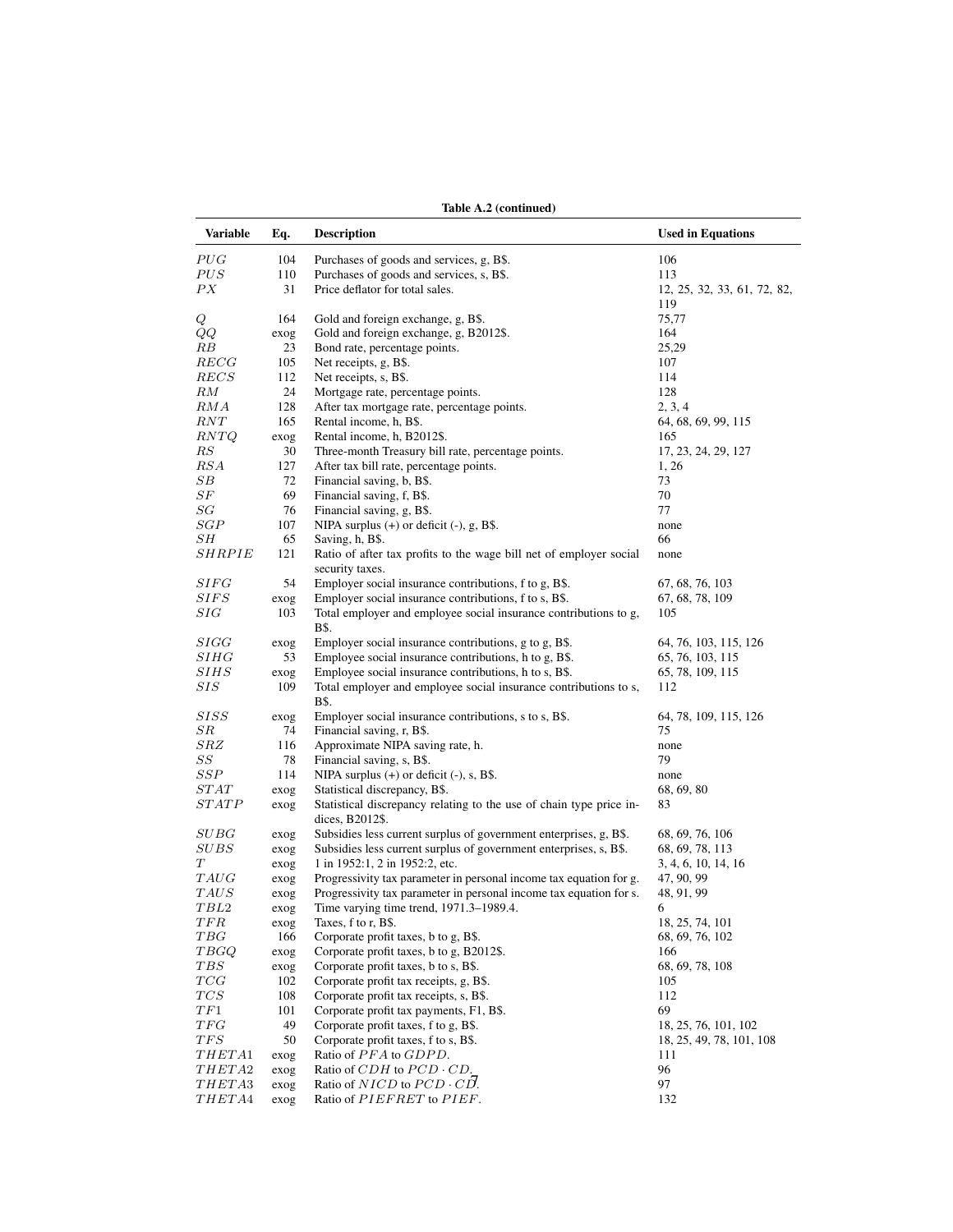Table A.2 (continued)

| Variable           | Eq.  | <b>Description</b>                                                                          | <b>Used in Equations</b>         |
|--------------------|------|---------------------------------------------------------------------------------------------|----------------------------------|
| THG                | 47   | Personal income taxes, h to g, B\$.                                                         | 65, 76, 101, 115                 |
| THS                | 48   | Personal income taxes, h to s, B\$.                                                         | 65, 78, 105, 112, 115            |
| TRFG               | exog | Transfer payments, f to g, B\$.                                                             | 68, 69, 76, 105                  |
| TRFH               | exog | Transfer payments, f to h, B\$.                                                             | 64, 68, 69, 99, 115              |
| TRFR               | exog | Transfer payments, f to r, B\$.                                                             | 68, 69, 74                       |
| TRRG2              | exog | Taxes, $r$ to $g$ , $B$ \$.                                                                 | 74,80                            |
| $\mathit{TRFS}$    | exog | Transfer payments, f to s, B\$.                                                             | 68, 69, 78, 112                  |
| TRGH               | 167  | Transfer payments (net), g to h, B\$.                                                       | 65, 76, 99, 106, 115             |
| TRGHQ              | exog | Transfer payments (net), g to h, B2012\$.                                                   | 167                              |
| TRGR               | exog | Transfer payments (net), g to r, B\$.                                                       | 74, 76, 106                      |
| TRGS               | 168  | Transfer payments, g to s, B\$.                                                             | 76, 78, 106, 112                 |
| <b>TRGSQ</b>       | exog | Transfer payments, g to s, B2012\$.                                                         | 168                              |
| TRHR               | exog | Transfer payments, h to r, B\$.                                                             | 65, 74, 115                      |
| <b>TRRS</b>        | exog | Transfer payments, r to s, B\$.                                                             | 74, 78                           |
| TRSH               | 169  | Transfer payments, s to h, excluding unemployment insurance ben-                            | 65, 78, 99, 111, 115             |
|                    |      | efits, B\$.                                                                                 |                                  |
| <b>TRSHQ</b>       | exog | Transfer payments, s to h, excluding unemployment insurance ben-<br>efits, B2012\$.         | 169                              |
| TTRRF              | exog | Transfer payments and taxes, r to f, B\$                                                    | 68, 69, 74                       |
| U                  | 86   | Number of people unemployed, millions.                                                      | 28, 87                           |
| UВ                 | 28   | Unemployment insurance benefits, B\$.                                                       | 65, 78, 99, 111, 115             |
| UBR                | 128  | Unborrowed reserves, B\$.                                                                   | none                             |
| UΒ                 | 87   | Civilian unemployment rate.                                                                 | 5, 6, 7, 8, 10, 30               |
| <i>USOTHER</i>     | exog | Net receipts of factor income from the rest of the world not counting                       | 57, 68, 69                       |
|                    |      | net interest receipts, net dividend receipts, and foreign earnings<br>retained abroad, B\$. |                                  |
| <i>USROW</i>       | 57   | Net receipts of factor income from the rest of the world, B\$.                              | 74, 129, 130                     |
| V                  | 63   | Stock of inventories, f, B2012\$.                                                           | 11, 82, 117                      |
| WА                 | 126  | After tax wage rate. (Includes supplements to wages and salaries                            | 7                                |
|                    |      | except employer contributions for social insurance.)                                        |                                  |
| WF                 | 16   | Average hourly earnings excluding overtime of workers in f. (In-                            | 10, 11, 28, 43, 44, 45, 46,      |
|                    |      | cludes supplements to wages and salaries except employer contri-                            | 53, 54, 64, 68, 69, 99, 121,     |
|                    |      | butions for social insurance.)                                                              | 126                              |
| WG                 | 44   | Average hourly earnings of civilian workers in g. (Includes sup-                            | 43, 64, 76, 82, 104, 115,        |
|                    |      | plements to wages and salaries including employer contributions                             | 126                              |
|                    |      | for social insurance.)                                                                      |                                  |
| WН                 | 43   | Average hourly earnings excluding overtime of all workers. (In-                             | none                             |
|                    |      | cludes supplements to wages and salaries except employer contri-                            |                                  |
|                    |      | butions for social insurance.)                                                              |                                  |
| WМ                 | 45   | Average hourly earnings of military workers. (Includes supple-                              | 43, 64, 76, 82, 104, 115,        |
|                    |      | ments to wages and salaries including employer contributions for                            | 126                              |
|                    |      | social insurance.)                                                                          |                                  |
| W R                | 119  | Real wage rate of workers in f. (Includes supplements to wages                              | none                             |
|                    |      | and salaries except employer contributions for social insurance.)                           |                                  |
| WS                 | 46   | Average hourly earnings of workers in s. (Includes supplements                              | 43, 64, 78, 82, 110, 115,        |
|                    |      | to wages and salaries including employer contributions for social                           | 126                              |
|                    |      | insurance.)                                                                                 |                                  |
| Χ                  | 60   | Total sales, B2012\$.                                                                       | 11, 17, 26, 31, 33, 63           |
| XX                 | 61   | Total sales, B\$.                                                                           | 68, 69, 82                       |
| Υ                  | 11   | Total production, B2012\$.                                                                  | 10, 12, 13, 14, 27, 63, 83,      |
|                    |      |                                                                                             | 93, 94, 118                      |
| ΥD                 | 115  | Disposable income, h, B\$.                                                                  | 1, 2, 3, 4, 116                  |
| YNL                | 99   | Before tax nonlabor income, h, B\$.                                                         |                                  |
| ${\cal Y}{\cal S}$ |      | Potential output, B2012\$.                                                                  | none                             |
|                    | exog |                                                                                             | 12, 25<br>47, 48, 65, 90, 91, 99 |
| YΤ                 | 64   | Taxable income, h, B\$.                                                                     |                                  |

• B\$ = Billions of dollars.

• B2012\$ = Billions of 2012 dollars.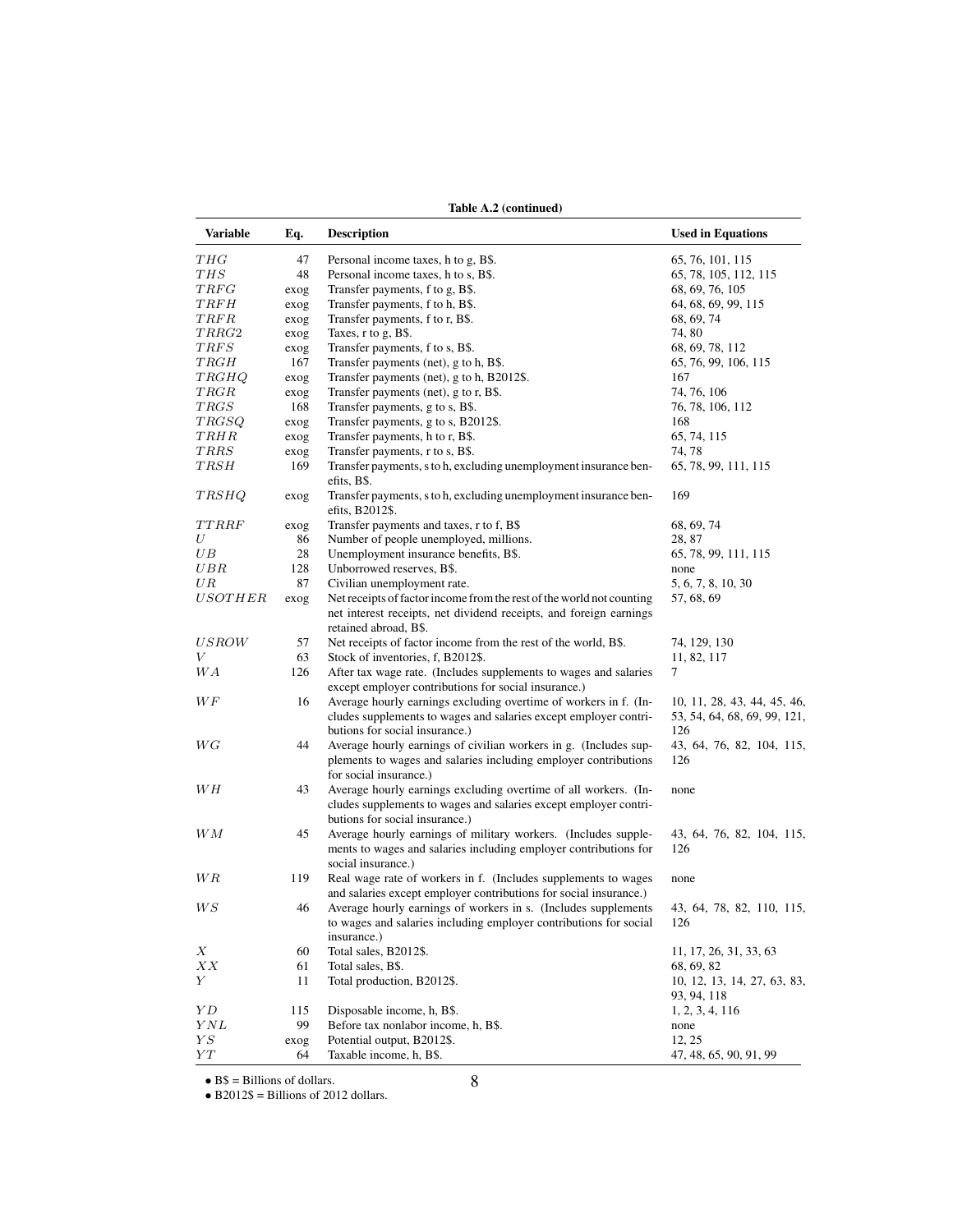|                |                         | The Equations of the US Model                                                                                                                                                                                                                                                                                           |
|----------------|-------------------------|-------------------------------------------------------------------------------------------------------------------------------------------------------------------------------------------------------------------------------------------------------------------------------------------------------------------------|
|                |                         | <b>STOCHASTIC EQUATIONS</b>                                                                                                                                                                                                                                                                                             |
| Eq.            | <b>LHS</b> Variable     | <b>Explanatory Variables</b>                                                                                                                                                                                                                                                                                            |
|                | <b>Household Sector</b> |                                                                                                                                                                                                                                                                                                                         |
| $\mathbf{1}$   | log(CS/POP)             | $cnst2cs, cnst, AG1, AG2, AG3, \log(CS/POP)_{-1}, \log[YD/(POP\cdot PH)], RSA,$<br>$log(AA/POP)_{-1}$ , RHO = 1<br>[Consumer expenditures: services]                                                                                                                                                                    |
| $\overline{c}$ | log(CN/POP)             | cnst, AG1, AG2, AG3, $log(CN/POP)_{-1}$ , $log(AA/POP)_{-1}$ , $log[YD/(POP \cdot$<br>$PH$ ], RMA, RHO = 1                                                                                                                                                                                                              |
| 3              | $\Delta CD/POP$         | [Consumer expenditures: nondurables]<br>cnst2cd, cnst, AG1, AG2, AG3, DELD(KD/POP) <sub>-1</sub> - $(CD/POP)_{-1}$ ,<br>$(KD/POP)_{-1}, YD/(POP\cdot PH), RMA\cdot (.01T), (AA/POP)_{-1}$                                                                                                                               |
| 4              | $\Delta IHH/POP$        | [Consumer expenditures: durables]<br>AG1, AG2, AG3, DELH $(KH/POP)_{-1}$ - $(HHH/POP)_{-1}$ ,<br>$cnst$ ,<br>$(KH/POP)_{-1}$ , $(AA/POP)_{-1}$ , $YD/(POP \cdot PH)$ , $RMA_{-1} \cdot (.002T)$ ,<br>$(AA2/POP)_{-1}$ , RHO = 1                                                                                         |
| 5              | log(L1/POP1)            | [Residential investment-h]<br>cnst, $log(L1/POP1)_{-1}$ , $log(AA/POP)_{-1}$ , $UR$<br>[Labor force-men 25-54]                                                                                                                                                                                                          |
| 6              | log(L2/POP2)            | $cnst2l2, cnst, TBL2, T, \log(L2/POP2)_{-1}, \log(AA/POP)_{-1}, UR$<br>[Labor force–women 25-54]                                                                                                                                                                                                                        |
| 7              | log(L3/POP3)            | cnst, $log(L3/POP3)_{-1}$ ), $log(WA/PH)$ , $log(AA/POP)_{-1}$ , $UR$<br>[Labor force-all others 16+]                                                                                                                                                                                                                   |
| 8              | log(LM/POP)             | cnst, $log(LM/POP)_{-1}$ , UR<br>[Number of moonlighters]                                                                                                                                                                                                                                                               |
|                | <b>Firm Sector</b>      |                                                                                                                                                                                                                                                                                                                         |
| 10             | $\log{PF}$              | $\log PF_{-1}$ , $\log[WF(1 + D5G)] - \log LAM$ , cnst, T, $\log PIM$ , $1/UR$<br>[Price deflator for non farm sales]                                                                                                                                                                                                   |
| 11             | log Y                   | cnst, $\log Y_{-1}$ , $\log X$ , $\log V_{-1}$ , D593, D594, D601, RHO = 3<br>[Production-f]                                                                                                                                                                                                                            |
| 12             | $\Delta \log KK$        | cnst2kk, cnst, $\log(KK/KKMIN)_{-1}$ , $\Delta \log KK_{-1}$ , $\Delta \log Y$ , $\Delta \log Y_{-1}$ ,<br>$\Delta \log Y_{-3}$ , $\Delta \log Y_{-4}$ , $\Delta \log Y_{-5}$ , $(CG_{-2} + CG_{-3} +$<br>$\Delta \log Y_{-2}$<br>$CG_{-4})/(PX_{-2}YS_{-2} + PX_{-3}YS_{-3} + PX_{-4}YS_{-4})$<br>[Stock of capital-f] |
| 13             | $\Delta \log JF$        | cnst, $\log[JF/(JHMIN/HFS)]_{-1}$ , $\Delta \log JF_{-1}$ , $\Delta \log Y$ , D593<br>[Number of jobs-f]                                                                                                                                                                                                                |
| 14             | $\Delta$ log HF         | cnst, $\log(HF/HFS)_{-1}$ , $\log[JF/(JHMIN/HFS)]_{-1}$ , $\Delta \log Y$ , T<br>[Average number of hours paid per job-f]                                                                                                                                                                                               |
| 15             | log HO                  | $cnst, HFF, HFF_{-1}, RHO = 1$<br>[Average number of overtime hours paid per job-f]                                                                                                                                                                                                                                     |
| 16             | $\log WF - \log LAM$    | $\log WF_{-1} - \log LAM_{-1}$ , $\log PF$ , cnst, $\log PF_{-1}$<br>[Average hourly earnings excluding overtime-f]                                                                                                                                                                                                     |
| 17             | log(MF/PF)              | cnst, T, $\log(MF_{-1}/PF)$ , $\log(X - FA)$ , $RS(1 - D2G - D2S)$<br>[Demand deposits and currency-f]                                                                                                                                                                                                                  |
| 18             | $\Delta \log DF$        | $log[(PIEF - TFG - TFS - TFR)/DF_{-1}]$<br>[Dividends paid-f]                                                                                                                                                                                                                                                           |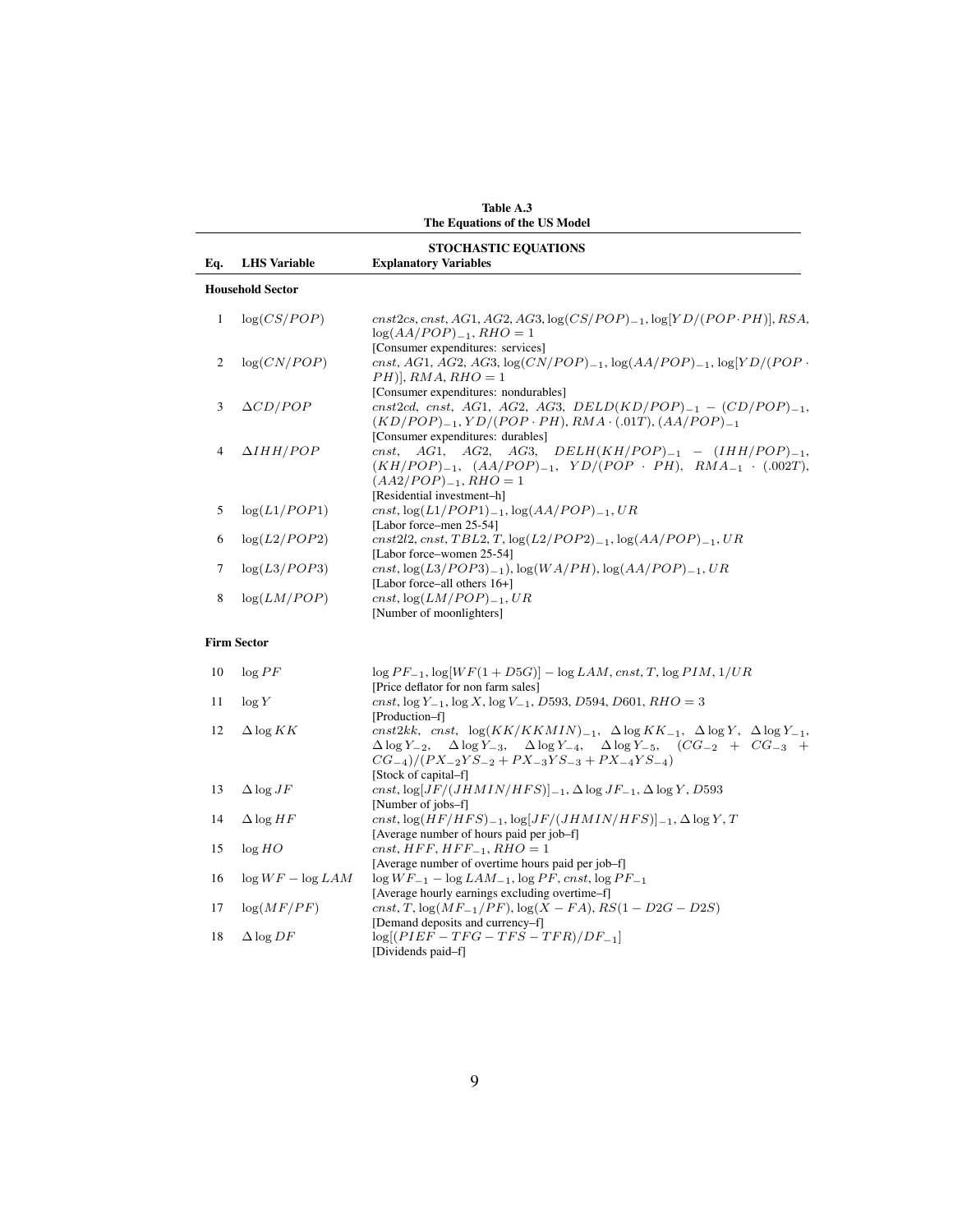|     |                              | Table A.3 (continued)                                                                                                                              |
|-----|------------------------------|----------------------------------------------------------------------------------------------------------------------------------------------------|
| Eq. | <b>LHS</b> Variable          | <b>Explanatory Variables</b>                                                                                                                       |
|     | <b>Financial Sector</b>      |                                                                                                                                                    |
| 23  | $RB - RS_{-2}$               | cnst, $RB_{-1} - RS_{-2}$ , $RS - RS_{-2}$ , $RS_{-1} - RS_{-2}$ , $RHO = 1$<br>[Bond rate]                                                        |
| 24  | $RM - RS_{-2}$               | $cnst, RM_{-1} - RS_{-2}, RS - RS_{-2}, RS_{-1} - RS_{-2}$<br>[Mortgage rate]                                                                      |
| 25  | $CG/(PX_{-1} \cdot YS_{-1})$ | cnst, $\Delta RB$ , $[\Delta(PIEF - TFG - TFS - TFR)]/(PX_{-1} \cdot YS_{-1})$<br>[Capital gains or losses on the financial assets of h]           |
| 26  | $log[CUR/(POP \cdot PF)]$    | cnst, $log[CUR_{-1}/(POP_{-1}PF)]$ , $log[(X - FA)/POP]$ , RSA<br>[Currency held outside banks]                                                    |
|     | <b>Import Equation</b>       |                                                                                                                                                    |
| 27  | log(IM/POP)                  | cnst, AG1, AG2, AG3, $log(IM/POP)_{-1}$ , $log[Y/(POP \cdot PH)]$ ,<br>$log(AA/POP)_{-1}$ , $log(PF/PIN)$ , T, D691, D692, D714, D721<br>[Imports] |
|     | <b>Government Sectors</b>    |                                                                                                                                                    |
| 28  | $\log UB$                    | cnst, $\log UB_{-1}$ , $\log U$ , $\log WF$ , RHO = 1                                                                                              |
| 29  | $INTG/(-AG)$                 | [Unemployment insurance benefits]<br>$cnst, [INTG/(-AG)]_{-1}, (1/400)[.4RS+.75(.6)(1/8)(RB+RB_{-1}+RB_{-2}+$                                      |

|    |                 | [Unemployment insurance benefits]                                                                           |
|----|-----------------|-------------------------------------------------------------------------------------------------------------|
|    | 29 $INTG/(-AG)$ | cnst, $[INTG/(-AG)]_{-1}$ , $(1/400)[.4RS + .75(.6)(1/8)(RB + RB_{-1} + RB_{-2} +$                          |
|    |                 | $RB_{-3} + RB_{-4} + RB_{-5} + RB_{-6} + RB_{-7}$ ),                                                        |
| 30 | - R.S           | cnst, $RS_{-1}$ , $100[(PD/PD_{-1})^4-1]$ , $UR$ , $\Delta UR$ , $D20083 \cdot PCM1_{-1}$ , $D794823 \cdot$ |
|    |                 | $PCM1_{-1}, \Delta RS_{-1}, \Delta RS_{-2}$                                                                 |
|    |                 | [Three-month Treasury bill rate]                                                                            |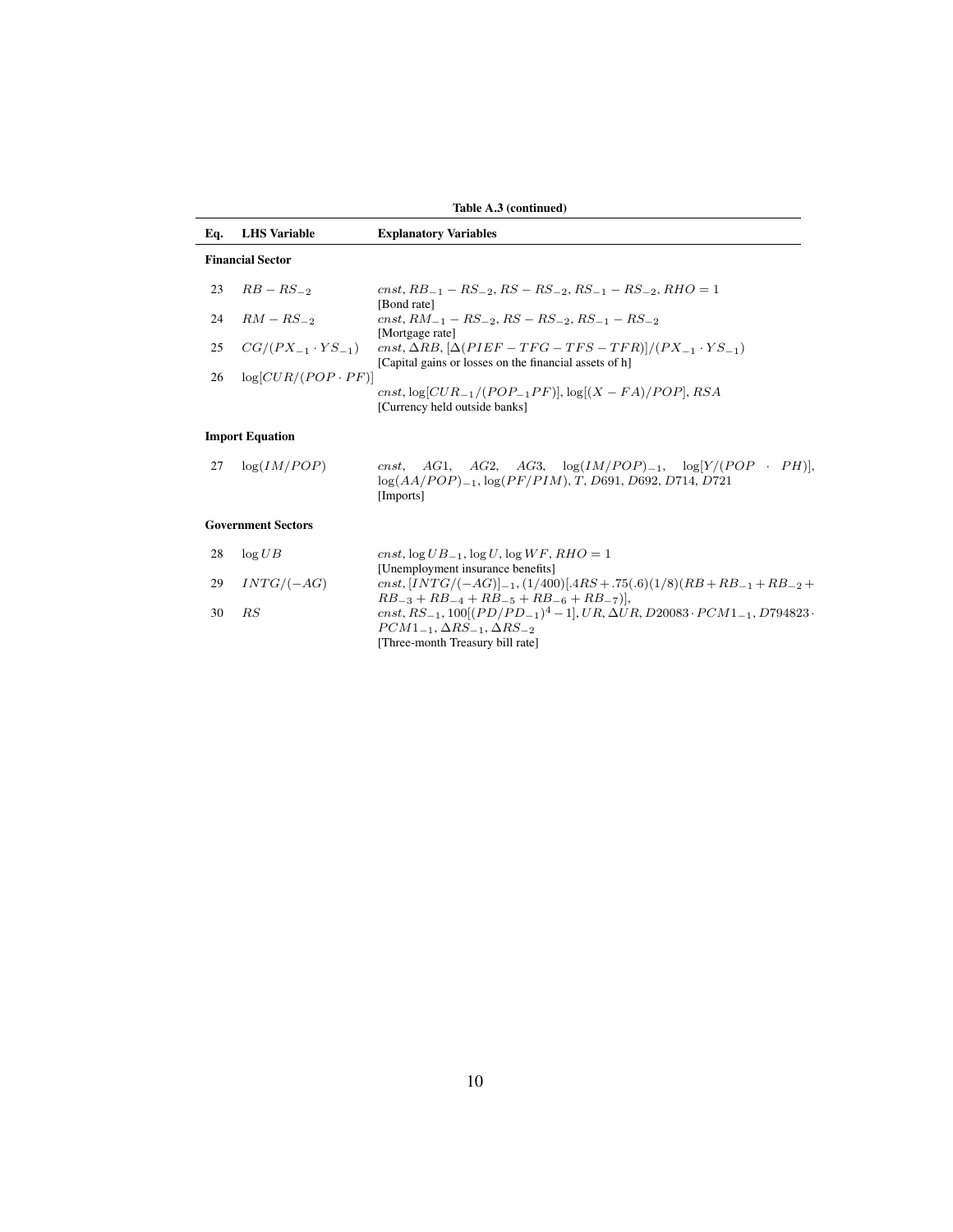| <b>IDENTITIES</b><br><b>LHS</b> Variable<br><b>Explanatory Variables</b><br>Eq.<br>31<br>$PX =$<br>$[PF(X - FA) + PFA \cdot FA]/X$<br>[Price deflator for total sales]<br>$PSI1 \cdot PX$<br>32<br>$PEX =$<br>[Price deflator for EX]<br>$PD =$<br>$(PX \cdot X - PEX \cdot EX + PIM \cdot IM)/(X - EX + IM)$<br>33<br>[Price deflator for domestic sales]<br>$PH =$<br>34<br>$(PCS \cdot CS + PCN \cdot CN + PCD \cdot CD + PIH \cdot IHH + IBTG + IBTS)/(CS +$<br>$CN + CD + IHH$<br>[Price deflator for $(CS + CN + CD + IHH)$ inclusive of indirect business taxes]<br>$PCS =$<br>$PSI2(1+D3G+D3S)PD$<br>35<br>[Price deflator for CS]<br>$PCN =$<br>$PSI3(1+D3G+D3S)PD$<br>36<br>[Price deflator for CN]<br>37<br>$PCD =$<br>$PSI4(1+D3G+D3S)PD$<br>[Price deflator for CD]<br>$PIH =$<br>38<br>$PSI5 \cdot PD$<br>[Price deflator for residential investment]<br>$PIK =$<br>39<br>$PSI6 \cdot PD$<br>[Price deflator for nonresidential fixed investment]<br>$PG =$<br>$PSI7 \cdot PD$<br>40<br>[Price deflator for COG]<br>$PS =$<br>$PSI8 \cdot PD$<br>41<br>[Price deflator for COS]<br>$PIV =$<br>42<br>$PSI9 \cdot PD$<br>[Price deflator for inventory investment]<br>$100[(WF \cdot JF(HN + 1.5HO) + WG \cdot JG \cdot HG + WM \cdot JM \cdot HM + WS \cdot JS \cdot$<br>43<br>$WH =$<br>$HS)/(JF(HN+1.5HO)+JG \cdot HG+JM \cdot HM+JS \cdot HS)$<br>[Average hourly earnings excluding overtime of all workers]<br>$WG =$<br>$PSI10 \cdot WF$<br>44<br>[Average hourly earnings of civilian workers-g]<br>45<br>$WM =$<br>$PSI11 \cdot WF$<br>[Average hourly earnings of military workers]<br>$WS =$<br>$PSI12 \cdot WF$<br>46<br>[Average hourly earnings of workers-s]<br>$THG =$<br>$[D1G + ((TAUG \cdot YT)/(POP \cdot PH))]YT$<br>47<br>[Personal income taxes-h to g]<br>$THS =$<br>$[D1S + ((TAUS \cdot YT)/(POP \cdot PH))]YT$<br>48<br>[Personal income taxes-h to s]<br>49<br>$TFG=$<br>$D2G(PIEF - TFS)$<br>[Corporate profits taxes–f to g]<br>$D2S\cdot PIEF$<br>$TFS =$<br>50<br>[Corporate profits taxes–f to s]<br>$[D3G/(1+D3G)](PCS \cdot CS + PCN \cdot CN + PCD \cdot CD - IBTS)$<br>51<br>$IBTG=$<br>[Indirect business taxes-g]<br>$IBTS =$<br>$[D3S/(1+D3S)](PCS \cdot CS + PCN \cdot CN + PCD \cdot CD - IBTG)$<br>52<br>[Indirect business taxes-s]<br>$D4G[WF \cdot JF(HN + 1.5HO)]$<br>53<br>$SHHG =$<br>[Employee social insurance contributions-h to g]<br>54<br>$SIFG =$<br>$D5G[WF \cdot JF(HN + 1.5HO)]$<br>[Employer social insurance contributions–f to g] |  | Table A.3 (continued) |
|-------------------------------------------------------------------------------------------------------------------------------------------------------------------------------------------------------------------------------------------------------------------------------------------------------------------------------------------------------------------------------------------------------------------------------------------------------------------------------------------------------------------------------------------------------------------------------------------------------------------------------------------------------------------------------------------------------------------------------------------------------------------------------------------------------------------------------------------------------------------------------------------------------------------------------------------------------------------------------------------------------------------------------------------------------------------------------------------------------------------------------------------------------------------------------------------------------------------------------------------------------------------------------------------------------------------------------------------------------------------------------------------------------------------------------------------------------------------------------------------------------------------------------------------------------------------------------------------------------------------------------------------------------------------------------------------------------------------------------------------------------------------------------------------------------------------------------------------------------------------------------------------------------------------------------------------------------------------------------------------------------------------------------------------------------------------------------------------------------------------------------------------------------------------------------------------------------------------------------------------------------------------------------------------------------------------------------------------------------------------------------------------------------------------------------------------------------------------------------------------------------------|--|-----------------------|
|                                                                                                                                                                                                                                                                                                                                                                                                                                                                                                                                                                                                                                                                                                                                                                                                                                                                                                                                                                                                                                                                                                                                                                                                                                                                                                                                                                                                                                                                                                                                                                                                                                                                                                                                                                                                                                                                                                                                                                                                                                                                                                                                                                                                                                                                                                                                                                                                                                                                                                             |  |                       |
|                                                                                                                                                                                                                                                                                                                                                                                                                                                                                                                                                                                                                                                                                                                                                                                                                                                                                                                                                                                                                                                                                                                                                                                                                                                                                                                                                                                                                                                                                                                                                                                                                                                                                                                                                                                                                                                                                                                                                                                                                                                                                                                                                                                                                                                                                                                                                                                                                                                                                                             |  |                       |
|                                                                                                                                                                                                                                                                                                                                                                                                                                                                                                                                                                                                                                                                                                                                                                                                                                                                                                                                                                                                                                                                                                                                                                                                                                                                                                                                                                                                                                                                                                                                                                                                                                                                                                                                                                                                                                                                                                                                                                                                                                                                                                                                                                                                                                                                                                                                                                                                                                                                                                             |  |                       |
|                                                                                                                                                                                                                                                                                                                                                                                                                                                                                                                                                                                                                                                                                                                                                                                                                                                                                                                                                                                                                                                                                                                                                                                                                                                                                                                                                                                                                                                                                                                                                                                                                                                                                                                                                                                                                                                                                                                                                                                                                                                                                                                                                                                                                                                                                                                                                                                                                                                                                                             |  |                       |
|                                                                                                                                                                                                                                                                                                                                                                                                                                                                                                                                                                                                                                                                                                                                                                                                                                                                                                                                                                                                                                                                                                                                                                                                                                                                                                                                                                                                                                                                                                                                                                                                                                                                                                                                                                                                                                                                                                                                                                                                                                                                                                                                                                                                                                                                                                                                                                                                                                                                                                             |  |                       |
|                                                                                                                                                                                                                                                                                                                                                                                                                                                                                                                                                                                                                                                                                                                                                                                                                                                                                                                                                                                                                                                                                                                                                                                                                                                                                                                                                                                                                                                                                                                                                                                                                                                                                                                                                                                                                                                                                                                                                                                                                                                                                                                                                                                                                                                                                                                                                                                                                                                                                                             |  |                       |
|                                                                                                                                                                                                                                                                                                                                                                                                                                                                                                                                                                                                                                                                                                                                                                                                                                                                                                                                                                                                                                                                                                                                                                                                                                                                                                                                                                                                                                                                                                                                                                                                                                                                                                                                                                                                                                                                                                                                                                                                                                                                                                                                                                                                                                                                                                                                                                                                                                                                                                             |  |                       |
|                                                                                                                                                                                                                                                                                                                                                                                                                                                                                                                                                                                                                                                                                                                                                                                                                                                                                                                                                                                                                                                                                                                                                                                                                                                                                                                                                                                                                                                                                                                                                                                                                                                                                                                                                                                                                                                                                                                                                                                                                                                                                                                                                                                                                                                                                                                                                                                                                                                                                                             |  |                       |
|                                                                                                                                                                                                                                                                                                                                                                                                                                                                                                                                                                                                                                                                                                                                                                                                                                                                                                                                                                                                                                                                                                                                                                                                                                                                                                                                                                                                                                                                                                                                                                                                                                                                                                                                                                                                                                                                                                                                                                                                                                                                                                                                                                                                                                                                                                                                                                                                                                                                                                             |  |                       |
|                                                                                                                                                                                                                                                                                                                                                                                                                                                                                                                                                                                                                                                                                                                                                                                                                                                                                                                                                                                                                                                                                                                                                                                                                                                                                                                                                                                                                                                                                                                                                                                                                                                                                                                                                                                                                                                                                                                                                                                                                                                                                                                                                                                                                                                                                                                                                                                                                                                                                                             |  |                       |
|                                                                                                                                                                                                                                                                                                                                                                                                                                                                                                                                                                                                                                                                                                                                                                                                                                                                                                                                                                                                                                                                                                                                                                                                                                                                                                                                                                                                                                                                                                                                                                                                                                                                                                                                                                                                                                                                                                                                                                                                                                                                                                                                                                                                                                                                                                                                                                                                                                                                                                             |  |                       |
|                                                                                                                                                                                                                                                                                                                                                                                                                                                                                                                                                                                                                                                                                                                                                                                                                                                                                                                                                                                                                                                                                                                                                                                                                                                                                                                                                                                                                                                                                                                                                                                                                                                                                                                                                                                                                                                                                                                                                                                                                                                                                                                                                                                                                                                                                                                                                                                                                                                                                                             |  |                       |
|                                                                                                                                                                                                                                                                                                                                                                                                                                                                                                                                                                                                                                                                                                                                                                                                                                                                                                                                                                                                                                                                                                                                                                                                                                                                                                                                                                                                                                                                                                                                                                                                                                                                                                                                                                                                                                                                                                                                                                                                                                                                                                                                                                                                                                                                                                                                                                                                                                                                                                             |  |                       |
|                                                                                                                                                                                                                                                                                                                                                                                                                                                                                                                                                                                                                                                                                                                                                                                                                                                                                                                                                                                                                                                                                                                                                                                                                                                                                                                                                                                                                                                                                                                                                                                                                                                                                                                                                                                                                                                                                                                                                                                                                                                                                                                                                                                                                                                                                                                                                                                                                                                                                                             |  |                       |
|                                                                                                                                                                                                                                                                                                                                                                                                                                                                                                                                                                                                                                                                                                                                                                                                                                                                                                                                                                                                                                                                                                                                                                                                                                                                                                                                                                                                                                                                                                                                                                                                                                                                                                                                                                                                                                                                                                                                                                                                                                                                                                                                                                                                                                                                                                                                                                                                                                                                                                             |  |                       |
|                                                                                                                                                                                                                                                                                                                                                                                                                                                                                                                                                                                                                                                                                                                                                                                                                                                                                                                                                                                                                                                                                                                                                                                                                                                                                                                                                                                                                                                                                                                                                                                                                                                                                                                                                                                                                                                                                                                                                                                                                                                                                                                                                                                                                                                                                                                                                                                                                                                                                                             |  |                       |
|                                                                                                                                                                                                                                                                                                                                                                                                                                                                                                                                                                                                                                                                                                                                                                                                                                                                                                                                                                                                                                                                                                                                                                                                                                                                                                                                                                                                                                                                                                                                                                                                                                                                                                                                                                                                                                                                                                                                                                                                                                                                                                                                                                                                                                                                                                                                                                                                                                                                                                             |  |                       |
|                                                                                                                                                                                                                                                                                                                                                                                                                                                                                                                                                                                                                                                                                                                                                                                                                                                                                                                                                                                                                                                                                                                                                                                                                                                                                                                                                                                                                                                                                                                                                                                                                                                                                                                                                                                                                                                                                                                                                                                                                                                                                                                                                                                                                                                                                                                                                                                                                                                                                                             |  |                       |
|                                                                                                                                                                                                                                                                                                                                                                                                                                                                                                                                                                                                                                                                                                                                                                                                                                                                                                                                                                                                                                                                                                                                                                                                                                                                                                                                                                                                                                                                                                                                                                                                                                                                                                                                                                                                                                                                                                                                                                                                                                                                                                                                                                                                                                                                                                                                                                                                                                                                                                             |  |                       |
|                                                                                                                                                                                                                                                                                                                                                                                                                                                                                                                                                                                                                                                                                                                                                                                                                                                                                                                                                                                                                                                                                                                                                                                                                                                                                                                                                                                                                                                                                                                                                                                                                                                                                                                                                                                                                                                                                                                                                                                                                                                                                                                                                                                                                                                                                                                                                                                                                                                                                                             |  |                       |
|                                                                                                                                                                                                                                                                                                                                                                                                                                                                                                                                                                                                                                                                                                                                                                                                                                                                                                                                                                                                                                                                                                                                                                                                                                                                                                                                                                                                                                                                                                                                                                                                                                                                                                                                                                                                                                                                                                                                                                                                                                                                                                                                                                                                                                                                                                                                                                                                                                                                                                             |  |                       |
|                                                                                                                                                                                                                                                                                                                                                                                                                                                                                                                                                                                                                                                                                                                                                                                                                                                                                                                                                                                                                                                                                                                                                                                                                                                                                                                                                                                                                                                                                                                                                                                                                                                                                                                                                                                                                                                                                                                                                                                                                                                                                                                                                                                                                                                                                                                                                                                                                                                                                                             |  |                       |
|                                                                                                                                                                                                                                                                                                                                                                                                                                                                                                                                                                                                                                                                                                                                                                                                                                                                                                                                                                                                                                                                                                                                                                                                                                                                                                                                                                                                                                                                                                                                                                                                                                                                                                                                                                                                                                                                                                                                                                                                                                                                                                                                                                                                                                                                                                                                                                                                                                                                                                             |  |                       |
|                                                                                                                                                                                                                                                                                                                                                                                                                                                                                                                                                                                                                                                                                                                                                                                                                                                                                                                                                                                                                                                                                                                                                                                                                                                                                                                                                                                                                                                                                                                                                                                                                                                                                                                                                                                                                                                                                                                                                                                                                                                                                                                                                                                                                                                                                                                                                                                                                                                                                                             |  |                       |
|                                                                                                                                                                                                                                                                                                                                                                                                                                                                                                                                                                                                                                                                                                                                                                                                                                                                                                                                                                                                                                                                                                                                                                                                                                                                                                                                                                                                                                                                                                                                                                                                                                                                                                                                                                                                                                                                                                                                                                                                                                                                                                                                                                                                                                                                                                                                                                                                                                                                                                             |  |                       |
|                                                                                                                                                                                                                                                                                                                                                                                                                                                                                                                                                                                                                                                                                                                                                                                                                                                                                                                                                                                                                                                                                                                                                                                                                                                                                                                                                                                                                                                                                                                                                                                                                                                                                                                                                                                                                                                                                                                                                                                                                                                                                                                                                                                                                                                                                                                                                                                                                                                                                                             |  |                       |
|                                                                                                                                                                                                                                                                                                                                                                                                                                                                                                                                                                                                                                                                                                                                                                                                                                                                                                                                                                                                                                                                                                                                                                                                                                                                                                                                                                                                                                                                                                                                                                                                                                                                                                                                                                                                                                                                                                                                                                                                                                                                                                                                                                                                                                                                                                                                                                                                                                                                                                             |  |                       |
|                                                                                                                                                                                                                                                                                                                                                                                                                                                                                                                                                                                                                                                                                                                                                                                                                                                                                                                                                                                                                                                                                                                                                                                                                                                                                                                                                                                                                                                                                                                                                                                                                                                                                                                                                                                                                                                                                                                                                                                                                                                                                                                                                                                                                                                                                                                                                                                                                                                                                                             |  |                       |
|                                                                                                                                                                                                                                                                                                                                                                                                                                                                                                                                                                                                                                                                                                                                                                                                                                                                                                                                                                                                                                                                                                                                                                                                                                                                                                                                                                                                                                                                                                                                                                                                                                                                                                                                                                                                                                                                                                                                                                                                                                                                                                                                                                                                                                                                                                                                                                                                                                                                                                             |  |                       |
|                                                                                                                                                                                                                                                                                                                                                                                                                                                                                                                                                                                                                                                                                                                                                                                                                                                                                                                                                                                                                                                                                                                                                                                                                                                                                                                                                                                                                                                                                                                                                                                                                                                                                                                                                                                                                                                                                                                                                                                                                                                                                                                                                                                                                                                                                                                                                                                                                                                                                                             |  |                       |
|                                                                                                                                                                                                                                                                                                                                                                                                                                                                                                                                                                                                                                                                                                                                                                                                                                                                                                                                                                                                                                                                                                                                                                                                                                                                                                                                                                                                                                                                                                                                                                                                                                                                                                                                                                                                                                                                                                                                                                                                                                                                                                                                                                                                                                                                                                                                                                                                                                                                                                             |  |                       |
|                                                                                                                                                                                                                                                                                                                                                                                                                                                                                                                                                                                                                                                                                                                                                                                                                                                                                                                                                                                                                                                                                                                                                                                                                                                                                                                                                                                                                                                                                                                                                                                                                                                                                                                                                                                                                                                                                                                                                                                                                                                                                                                                                                                                                                                                                                                                                                                                                                                                                                             |  |                       |
|                                                                                                                                                                                                                                                                                                                                                                                                                                                                                                                                                                                                                                                                                                                                                                                                                                                                                                                                                                                                                                                                                                                                                                                                                                                                                                                                                                                                                                                                                                                                                                                                                                                                                                                                                                                                                                                                                                                                                                                                                                                                                                                                                                                                                                                                                                                                                                                                                                                                                                             |  |                       |
|                                                                                                                                                                                                                                                                                                                                                                                                                                                                                                                                                                                                                                                                                                                                                                                                                                                                                                                                                                                                                                                                                                                                                                                                                                                                                                                                                                                                                                                                                                                                                                                                                                                                                                                                                                                                                                                                                                                                                                                                                                                                                                                                                                                                                                                                                                                                                                                                                                                                                                             |  |                       |
|                                                                                                                                                                                                                                                                                                                                                                                                                                                                                                                                                                                                                                                                                                                                                                                                                                                                                                                                                                                                                                                                                                                                                                                                                                                                                                                                                                                                                                                                                                                                                                                                                                                                                                                                                                                                                                                                                                                                                                                                                                                                                                                                                                                                                                                                                                                                                                                                                                                                                                             |  |                       |
|                                                                                                                                                                                                                                                                                                                                                                                                                                                                                                                                                                                                                                                                                                                                                                                                                                                                                                                                                                                                                                                                                                                                                                                                                                                                                                                                                                                                                                                                                                                                                                                                                                                                                                                                                                                                                                                                                                                                                                                                                                                                                                                                                                                                                                                                                                                                                                                                                                                                                                             |  |                       |
|                                                                                                                                                                                                                                                                                                                                                                                                                                                                                                                                                                                                                                                                                                                                                                                                                                                                                                                                                                                                                                                                                                                                                                                                                                                                                                                                                                                                                                                                                                                                                                                                                                                                                                                                                                                                                                                                                                                                                                                                                                                                                                                                                                                                                                                                                                                                                                                                                                                                                                             |  |                       |
|                                                                                                                                                                                                                                                                                                                                                                                                                                                                                                                                                                                                                                                                                                                                                                                                                                                                                                                                                                                                                                                                                                                                                                                                                                                                                                                                                                                                                                                                                                                                                                                                                                                                                                                                                                                                                                                                                                                                                                                                                                                                                                                                                                                                                                                                                                                                                                                                                                                                                                             |  |                       |
|                                                                                                                                                                                                                                                                                                                                                                                                                                                                                                                                                                                                                                                                                                                                                                                                                                                                                                                                                                                                                                                                                                                                                                                                                                                                                                                                                                                                                                                                                                                                                                                                                                                                                                                                                                                                                                                                                                                                                                                                                                                                                                                                                                                                                                                                                                                                                                                                                                                                                                             |  |                       |
|                                                                                                                                                                                                                                                                                                                                                                                                                                                                                                                                                                                                                                                                                                                                                                                                                                                                                                                                                                                                                                                                                                                                                                                                                                                                                                                                                                                                                                                                                                                                                                                                                                                                                                                                                                                                                                                                                                                                                                                                                                                                                                                                                                                                                                                                                                                                                                                                                                                                                                             |  |                       |
|                                                                                                                                                                                                                                                                                                                                                                                                                                                                                                                                                                                                                                                                                                                                                                                                                                                                                                                                                                                                                                                                                                                                                                                                                                                                                                                                                                                                                                                                                                                                                                                                                                                                                                                                                                                                                                                                                                                                                                                                                                                                                                                                                                                                                                                                                                                                                                                                                                                                                                             |  |                       |
|                                                                                                                                                                                                                                                                                                                                                                                                                                                                                                                                                                                                                                                                                                                                                                                                                                                                                                                                                                                                                                                                                                                                                                                                                                                                                                                                                                                                                                                                                                                                                                                                                                                                                                                                                                                                                                                                                                                                                                                                                                                                                                                                                                                                                                                                                                                                                                                                                                                                                                             |  |                       |
|                                                                                                                                                                                                                                                                                                                                                                                                                                                                                                                                                                                                                                                                                                                                                                                                                                                                                                                                                                                                                                                                                                                                                                                                                                                                                                                                                                                                                                                                                                                                                                                                                                                                                                                                                                                                                                                                                                                                                                                                                                                                                                                                                                                                                                                                                                                                                                                                                                                                                                             |  |                       |
|                                                                                                                                                                                                                                                                                                                                                                                                                                                                                                                                                                                                                                                                                                                                                                                                                                                                                                                                                                                                                                                                                                                                                                                                                                                                                                                                                                                                                                                                                                                                                                                                                                                                                                                                                                                                                                                                                                                                                                                                                                                                                                                                                                                                                                                                                                                                                                                                                                                                                                             |  |                       |
|                                                                                                                                                                                                                                                                                                                                                                                                                                                                                                                                                                                                                                                                                                                                                                                                                                                                                                                                                                                                                                                                                                                                                                                                                                                                                                                                                                                                                                                                                                                                                                                                                                                                                                                                                                                                                                                                                                                                                                                                                                                                                                                                                                                                                                                                                                                                                                                                                                                                                                             |  |                       |
|                                                                                                                                                                                                                                                                                                                                                                                                                                                                                                                                                                                                                                                                                                                                                                                                                                                                                                                                                                                                                                                                                                                                                                                                                                                                                                                                                                                                                                                                                                                                                                                                                                                                                                                                                                                                                                                                                                                                                                                                                                                                                                                                                                                                                                                                                                                                                                                                                                                                                                             |  |                       |
|                                                                                                                                                                                                                                                                                                                                                                                                                                                                                                                                                                                                                                                                                                                                                                                                                                                                                                                                                                                                                                                                                                                                                                                                                                                                                                                                                                                                                                                                                                                                                                                                                                                                                                                                                                                                                                                                                                                                                                                                                                                                                                                                                                                                                                                                                                                                                                                                                                                                                                             |  |                       |

Table A.3 (continued)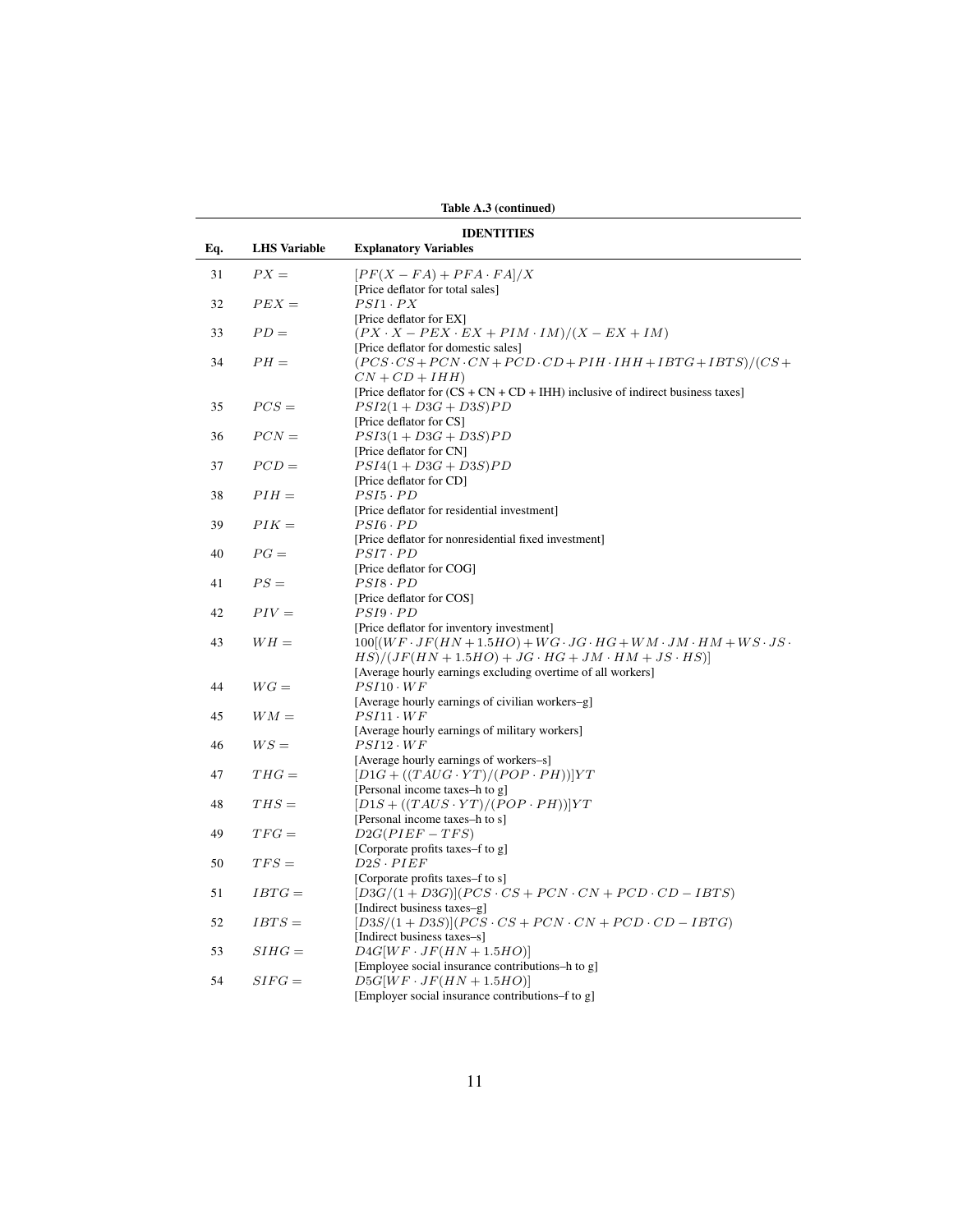|     |                     | Table A.3 (continued)                                                                                |
|-----|---------------------|------------------------------------------------------------------------------------------------------|
| Eq. | <b>LHS</b> Variable | <b>Explanatory Variables</b>                                                                         |
| 55  | $PKH =$             | $PSI14 \cdot PD$                                                                                     |
|     |                     | [Market price of $KH$ ]                                                                              |
| 56  | $INTGR =$           | $PSI15 \cdot INTG$                                                                                   |
|     |                     | [Net interest payments, $g$ to $r$ ]                                                                 |
| 57  | $USROW =$           | $-INTGR + DR + PIEFFRET + USOTHER$                                                                   |
|     |                     | [Net receipts of factor income from the rest of the world]                                           |
| 58  | $KD =$              | $(1 - DELD)KD_{-1} + CD$                                                                             |
|     |                     | [Stock of durable goods]                                                                             |
| 59  | $KH=$               | $(1 - DELH)KH_{-1} + IHH$                                                                            |
|     |                     | [Stock of housing-h]                                                                                 |
| 60  | $X =$               | $CS + CN + CD + IHH + IKF + EX - IM + COG + COS + IKH + IKB +$                                       |
|     |                     | $IKG + IHF + IHB$                                                                                    |
|     |                     | [Total real sales]                                                                                   |
| 61  | $XX =$              | $PCS \cdot CS + PCN \cdot CN + PCD \cdot CD + PH \cdot IHH + PIK \cdot IKF + PEX \cdot$              |
|     |                     | $EX-PIM$ · $IM+PG \cdot COG+PS \cdot COS+PIK (IKH+IKB+IKG) +$                                        |
|     |                     | $PIH(IHF + IHB) - IBTG - IBTS$                                                                       |
|     |                     | [Total nominal sales]                                                                                |
| 62  | $HN =$              | $HF-HO$                                                                                              |
|     |                     | [Average number of non overtime hours paid per job-f]                                                |
| 63  | $V =$               | $V_{-1} + Y - X$                                                                                     |
|     |                     | [Stock of inventories-f]                                                                             |
| 64  | $YT =$              | $WF \cdot JF(HN+1.5HO) + WG \cdot JG \cdot HG + WM \cdot JM \cdot HM + WS \cdot JS \cdot HS +$       |
|     |                     | $\label{eq:1} RNT + INTZ + INTF + INTG - INTGR + INTS + DF + DB + DR +$                              |
|     |                     | $DG + DS + TRFH - TRHR - SIGG - SISS$                                                                |
|     |                     | [Taxable income-h]                                                                                   |
| 65  | $SH =$              | $YT-SHIG-SIHS-THG-THS-PCS \cdot CS-PCN \cdot CN-PCD \cdot CD+$                                       |
|     |                     | $TRGH + TRSH + UB + INS + NICD + CCH - CTH - PH \cdot IHH -$                                         |
|     |                     | $CDH-PIK\cdot IKH-NNH$                                                                               |
|     |                     | [Financial saving-h]                                                                                 |
| 66  | $0 =$               | $SH - \Delta AH - \Delta MH + CG - DISH$                                                             |
|     |                     | [Budget constraint-h; (determines AH)]                                                               |
| 67  | $CCF1 =$            | $D6G(PIK \cdot IKF + PIK_{-1} \cdot IKF_{-1} + PIK_{-2} \cdot IKF_{-2} + PIK_{-3} \cdot IKF_{-3})/4$ |
|     |                     | [Capital consumption, F1]                                                                            |
| 68  | $PIEF =$            | $XX+PIV\cdot IVF+SUBS+SUBG+USOTHER-WF\cdot JF(HN+1.5HO)$                                             |
|     |                     | $RNT - INTZ - INTF - TRFH - NICD - CCH + CDH - TBS - TRFS -$                                         |
|     |                     | $CCS-TRFR-DB-GSB-CTGB-GSMA-GSCA-TBG-TRFG-$                                                           |
|     |                     | $CCG-SIFG-SIFS-GSNN-IVA-CCF1-STAT+TTRRF$                                                             |
|     |                     | [Before tax profits-f]                                                                               |
| 69  | $SF =$              | $XX+SUBS+SUBG+PIEFRET+USOTHER-WF\cdot JF(HN+1.5HO)$                                                  |
|     |                     | $RNT - INTZ - INTF - TRFH - NICD - CCH + CDH - TBS - TRFS -$                                         |
|     |                     | $CCS-TRFR-DB-GSB-CTGB-GSMA-GSCA-TBG-TRFG-$                                                           |
|     |                     | $CCG-SIFG-SIFS-TAT-DF-TF1-PIK \cdot IKF-PIH \cdot IHF-$                                              |
|     |                     | $NNF - CTF1 - C TNN + TTRRF$                                                                         |
|     |                     | [Financial saving-f]                                                                                 |
| 70  | $0 =$               | $SF - \Delta AF - \Delta MF - DISF$                                                                  |
|     |                     | [Budget constraint–f; (determines AF)]                                                               |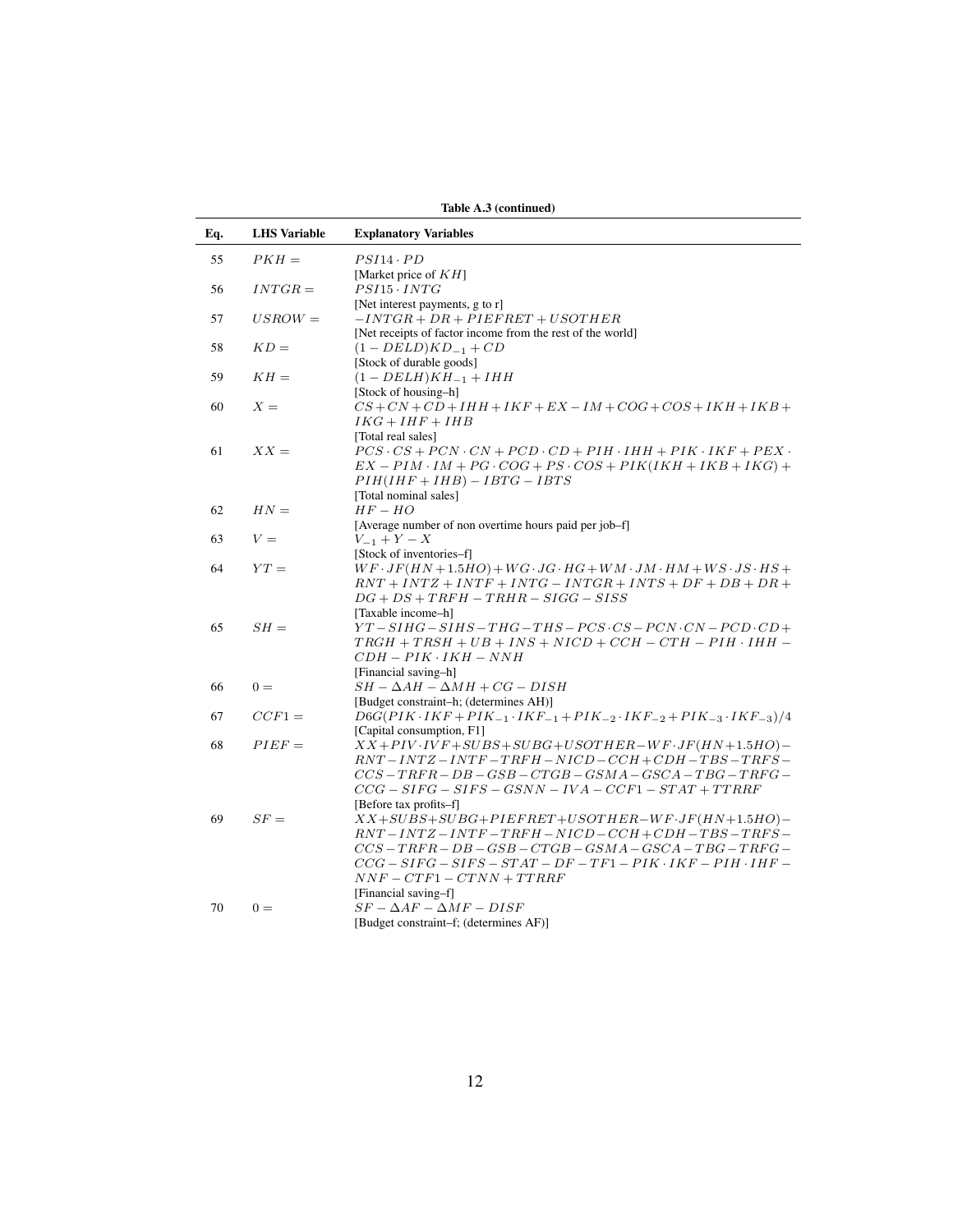|     | Table A.3 (continued) |                                                                                                                                         |  |  |  |  |  |  |  |
|-----|-----------------------|-----------------------------------------------------------------------------------------------------------------------------------------|--|--|--|--|--|--|--|
| Eq. | <b>LHS</b> Variable   | <b>Explanatory Variables</b>                                                                                                            |  |  |  |  |  |  |  |
| 71  | $0 =$                 | $\Delta MB + \Delta MH + \Delta MF + \Delta MR + \Delta MG + \Delta MS - \Delta CUR$                                                    |  |  |  |  |  |  |  |
|     |                       | [Demand deposit identity; (determines MB)]                                                                                              |  |  |  |  |  |  |  |
| 72  | $SB =$                | $GSB - CTB - PIH \cdot IHB - PIK \cdot IKB$                                                                                             |  |  |  |  |  |  |  |
|     |                       | [Financial saving-b]                                                                                                                    |  |  |  |  |  |  |  |
| 73  | $0 =$                 | $SB - \Delta AB - \Delta MB - \Delta(BR - BO) - DISB$                                                                                   |  |  |  |  |  |  |  |
|     |                       | [Budget constraint-b; (determines AB)]                                                                                                  |  |  |  |  |  |  |  |
| 74  | $SR =$                | $-PEX \cdot EX - USROW + PIM \cdot IM + TFR + TRFR + TRHR + TRGR -$                                                                     |  |  |  |  |  |  |  |
|     |                       | $CTR - NNR - TRRS - TRRG2 - TTRRF$                                                                                                      |  |  |  |  |  |  |  |
|     |                       | [Financial saving-r]                                                                                                                    |  |  |  |  |  |  |  |
| 75  | $0 =$                 | $SR - \Delta AR - \Delta MR + \Delta Q - DISR$                                                                                          |  |  |  |  |  |  |  |
|     |                       | [Budget constraint-r; (determines AR)]                                                                                                  |  |  |  |  |  |  |  |
| 76  | $SG =$                | $GSMA + GSCA + THG + IBTG + TBG + TFG + SIHG + SIFG - DG +$                                                                             |  |  |  |  |  |  |  |
|     |                       | $TRFG-PG \cdot COG-WG \cdot JG \cdot HG-WM \cdot JM \cdot HM-TRGH-UB-$                                                                  |  |  |  |  |  |  |  |
|     |                       | $TRGR - TRGS - INTG - SUBG + CCG - INS - CTGMB - NNG -$                                                                                 |  |  |  |  |  |  |  |
|     |                       | $PIK \cdot IKG + SIGG + CTGB$                                                                                                           |  |  |  |  |  |  |  |
|     |                       | [Financial saving-g]                                                                                                                    |  |  |  |  |  |  |  |
| 77  | $0 =$                 | $SG - \Delta AG - \Delta MG + \Delta CUR + \Delta (BR - BO) - \Delta Q - DISG$                                                          |  |  |  |  |  |  |  |
|     | $SS =$                | [Budget constraint-g; (determines AG unless AG is exogenous)]                                                                           |  |  |  |  |  |  |  |
| 78  |                       | $THS + IBTS + TBS + TFS + SIHS + SIFS - DS + TRGS + TRFS - PS$<br>$COS - WS \cdot JS \cdot HS - TRSH - INTS - SUBS + CCS - CTS - NNS +$ |  |  |  |  |  |  |  |
|     |                       | $SISS + TRRS$                                                                                                                           |  |  |  |  |  |  |  |
|     |                       | [Financial saving-s]                                                                                                                    |  |  |  |  |  |  |  |
| 79  | $0 =$                 | $SS - \Delta AS - \Delta MS - DISS$                                                                                                     |  |  |  |  |  |  |  |
|     |                       | [Budget constraint-s; (determines AS)]                                                                                                  |  |  |  |  |  |  |  |
| 80  | $0 =$                 | $SH + SF + SB + SR + SG + SS + STAT + TRRG2$                                                                                            |  |  |  |  |  |  |  |
|     |                       | [Redundant equation—for checking]                                                                                                       |  |  |  |  |  |  |  |
| 81  | $M1 =$                | $M1_{-1} + \Delta M H + \Delta M F + \Delta M R + \Delta M S + M D I F$                                                                 |  |  |  |  |  |  |  |
|     |                       | [Money supply]                                                                                                                          |  |  |  |  |  |  |  |
| 82  | $GDP =$               | $XX + PIV(V - V_{-1}) + IBTG + IBTS + WG \cdot JG \cdot HG + WM \cdot JM \cdot HM +$                                                    |  |  |  |  |  |  |  |
|     |                       | $WS \cdot JS \cdot HS$                                                                                                                  |  |  |  |  |  |  |  |
|     |                       | [Nominal GDP]                                                                                                                           |  |  |  |  |  |  |  |
| 83  | $GDPR =$              | $Y + PSI13(JG \cdot HG + JM \cdot HM + JS \cdot HS) + STATE$                                                                            |  |  |  |  |  |  |  |
|     |                       | [Real GDP]                                                                                                                              |  |  |  |  |  |  |  |
| 84  | $GDPD =$              | <i>GDP/GDPR</i>                                                                                                                         |  |  |  |  |  |  |  |
|     |                       | [GDP price deflator]                                                                                                                    |  |  |  |  |  |  |  |
| 85  | $E =$                 | $JF+JG+JM+JS-LM$                                                                                                                        |  |  |  |  |  |  |  |
|     |                       | [Total employment, civilian and military]                                                                                               |  |  |  |  |  |  |  |
| 86  | $U =$                 | $L1 + L2 + L3 - E$                                                                                                                      |  |  |  |  |  |  |  |
|     |                       | [Number of people unemployed]                                                                                                           |  |  |  |  |  |  |  |
| 87  | $UR =$                | $U/(L1 + L2 + L3 - AFT)$                                                                                                                |  |  |  |  |  |  |  |
| 88  | $AA1 =$               | [Civilian unemployment rate]<br>$(AH+MH)/PH$                                                                                            |  |  |  |  |  |  |  |
|     |                       | [Total net financial wealth-h]                                                                                                          |  |  |  |  |  |  |  |
| 89  | $AA2 =$               | $(PKH \cdot KH)/PH$                                                                                                                     |  |  |  |  |  |  |  |
|     |                       | [Total net housing wealth-h]                                                                                                            |  |  |  |  |  |  |  |
| 90  | $D1GM =$              | $D1G + (2TAUG \cdot \overline{YT})/(POP \cdot PH)$                                                                                      |  |  |  |  |  |  |  |
|     |                       | [Marginal personal income tax rate-g]                                                                                                   |  |  |  |  |  |  |  |
| 91  | $D1SM =$              | $D1S + (2TAUS \cdot YT)/(POP \cdot PH)$                                                                                                 |  |  |  |  |  |  |  |
|     |                       | [Marginal personal income tax rate-s]                                                                                                   |  |  |  |  |  |  |  |
| 92  | $IKF =$               | $KK + (1 - DELK)KK_{-1}$                                                                                                                |  |  |  |  |  |  |  |
|     |                       | [Nonresidential fixed investment-f]                                                                                                     |  |  |  |  |  |  |  |
| 93  | $KKMIN =$             | Y/MUH                                                                                                                                   |  |  |  |  |  |  |  |
|     |                       | [Amount of capital required to produce Y]                                                                                               |  |  |  |  |  |  |  |
| 94  | $JHMIN =$             | <i>Y/LAM</i>                                                                                                                            |  |  |  |  |  |  |  |
|     |                       | [Number of worker hours required to produce Y]                                                                                          |  |  |  |  |  |  |  |
|     |                       |                                                                                                                                         |  |  |  |  |  |  |  |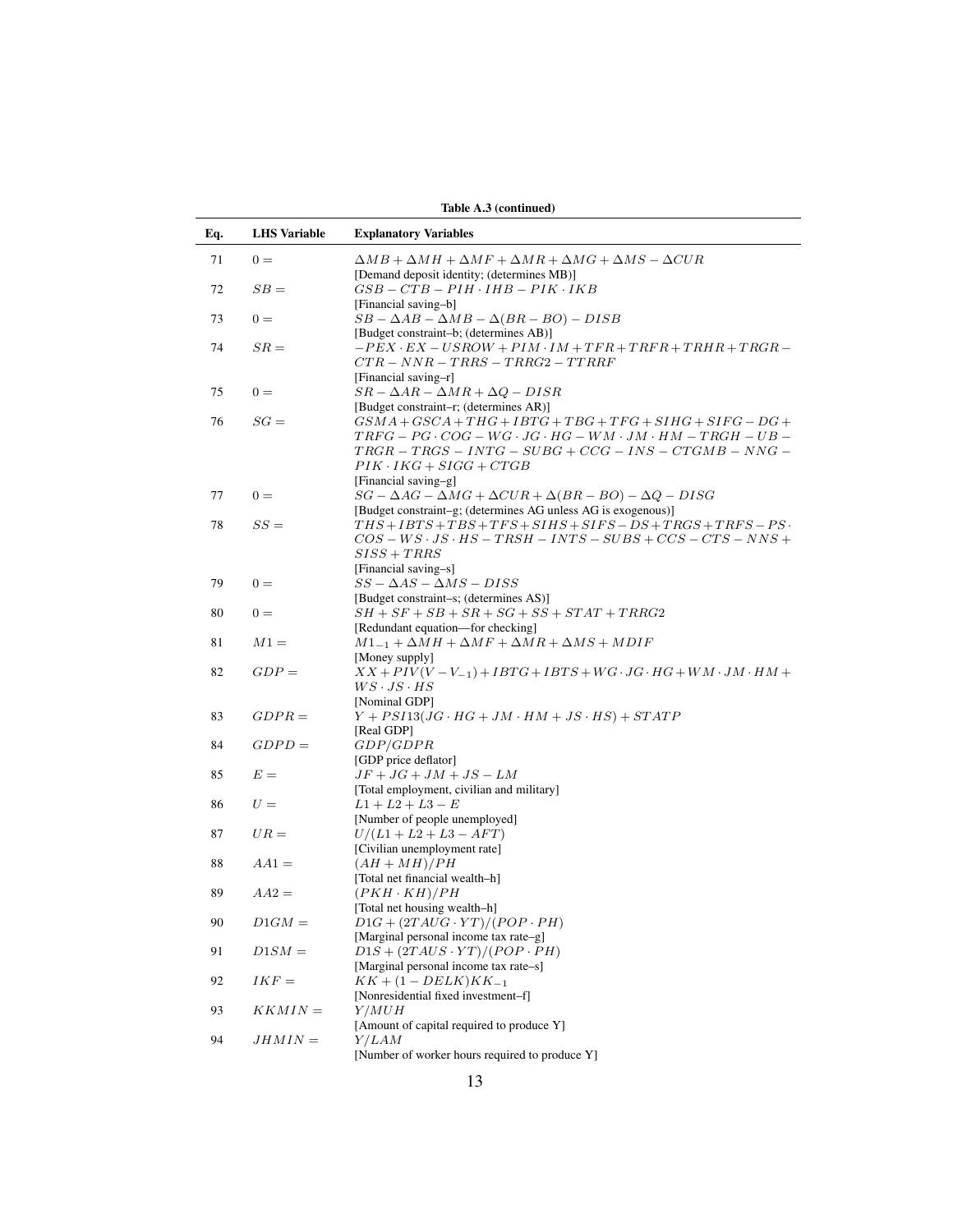|     |                     | Table A.3 (continued)                                                                                                                                                                                                                                     |
|-----|---------------------|-----------------------------------------------------------------------------------------------------------------------------------------------------------------------------------------------------------------------------------------------------------|
| Eq. | <b>LHS</b> Variable | <b>Explanatory Variables</b>                                                                                                                                                                                                                              |
| 96  | $CDH =$             | $THETA2 \cdot PCD \cdot CD$                                                                                                                                                                                                                               |
| 97  | $NICD =$            | [Capital expenditures, consumer durable goods, h]<br>$THETA3 \cdot PCD \cdot CD$                                                                                                                                                                          |
| 99  | $YNL =$             | [Net investment in consumer durables, h]<br>$RNT + INTZ + INTF + INTG - INTGR + INTS + DF + DB + DR +$<br>$DG + DS + TRFH + TRGH + TRSH + UB$                                                                                                             |
| 100 | $HFF =$             | [Before-tax nonlabor income-h]<br>$HF-HFS$<br>[Deviation of $HF$ from $HFS$ ]                                                                                                                                                                             |
| 101 | $TF1 =$             | $TFG + TFS + TFR$                                                                                                                                                                                                                                         |
| 102 | $TCG =$             | [Corporate profit tax payments, F1]<br>$TFG + TBG$<br>[Corporate profit tax receipts-g]                                                                                                                                                                   |
| 103 | $SIG =$             | $SHFG + SIFG + SIGG$<br>[Total social insurance contributions to g]                                                                                                                                                                                       |
| 104 | $PUG =$             | $PG \cdot COG + WG \cdot JG \cdot HG + WM \cdot JM \cdot HM$                                                                                                                                                                                              |
| 105 | $REG =$             | [Purchases of goods and services-g]<br>$THG + TCG + IBTG + SIG + TRFG - DG$<br>[Net receipts-g]                                                                                                                                                           |
| 106 | $EXPG =$            | $PUG + TRGH + TRGR + TRGS + INTG + SUBG - IGZ + UB$                                                                                                                                                                                                       |
| 107 | $SGP =$             | [Net expenditures-g]<br>$REG - EXPG$<br>[NIPA surplus or deficit-g]                                                                                                                                                                                       |
| 108 | $TCS =$             | $TFS + TBS$                                                                                                                                                                                                                                               |
| 109 | $SIS =$             | [Corporate profit tax receipts-s]<br>$SIHS + SIFS + SISS$                                                                                                                                                                                                 |
| 110 | $PUS =$             | [Total social insurance contributions to s]<br>$PS \cdot COS + WS \cdot JS \cdot HS$                                                                                                                                                                      |
| 111 | $PFA=$              | [Purchases of goods and services-s]<br>THETA1 · GDPD                                                                                                                                                                                                      |
| 112 | $RECS =$            | [Price deflator for farm sales]<br>$THS + TCS + IBTS + SIS + TRGS + TRFS - DS$<br>[Net receipts-s]                                                                                                                                                        |
| 113 | $EXPS =$            | $PUS + TRSH + INTS + SUBS - ISZ$<br>[Net expenditures-s]                                                                                                                                                                                                  |
| 114 | $SSP =$             | $RECS - EXPS$<br>[NIPA surplus or deficit-s]                                                                                                                                                                                                              |
| 115 | $YD =$              | $WF \cdot JF(HN + 1.5HO) + WG \cdot JG \cdot HG + WM \cdot JM \cdot HM + WS \cdot JS \cdot HS +$<br>$RNT + INTZ + INTF + INTG - INTGR + INTS + DF + DB + DR +$<br>$DG + DS + TRFH + TRGH + TRSH + UB - SHHG - SIHS - THG -$<br>$THS - TRHR - SIGG - SISS$ |
|     |                     | [Disposable income-h]                                                                                                                                                                                                                                     |
| 116 | $SRZ =$             | $(YD - PCs \cdot CS - PCN \cdot CN - PCD \cdot CD)/YD$<br>[Approximate NIPA saving rate-h]                                                                                                                                                                |
| 117 | $IVF =$             | $V - V_{-1}$<br>[Inventory investment-f]                                                                                                                                                                                                                  |
| 118 | $PROD =$            | $Y/(JF \cdot HF)$                                                                                                                                                                                                                                         |
| 119 | $WR =$              | [Output per paid for worker hour:"productivity"]<br>WF/PF                                                                                                                                                                                                 |
| 120 | POP                 | [Real wage rate of workers in f]<br>$= POP1 + POP2 + POP3$<br>[Noninstitutional population 16 and over]                                                                                                                                                   |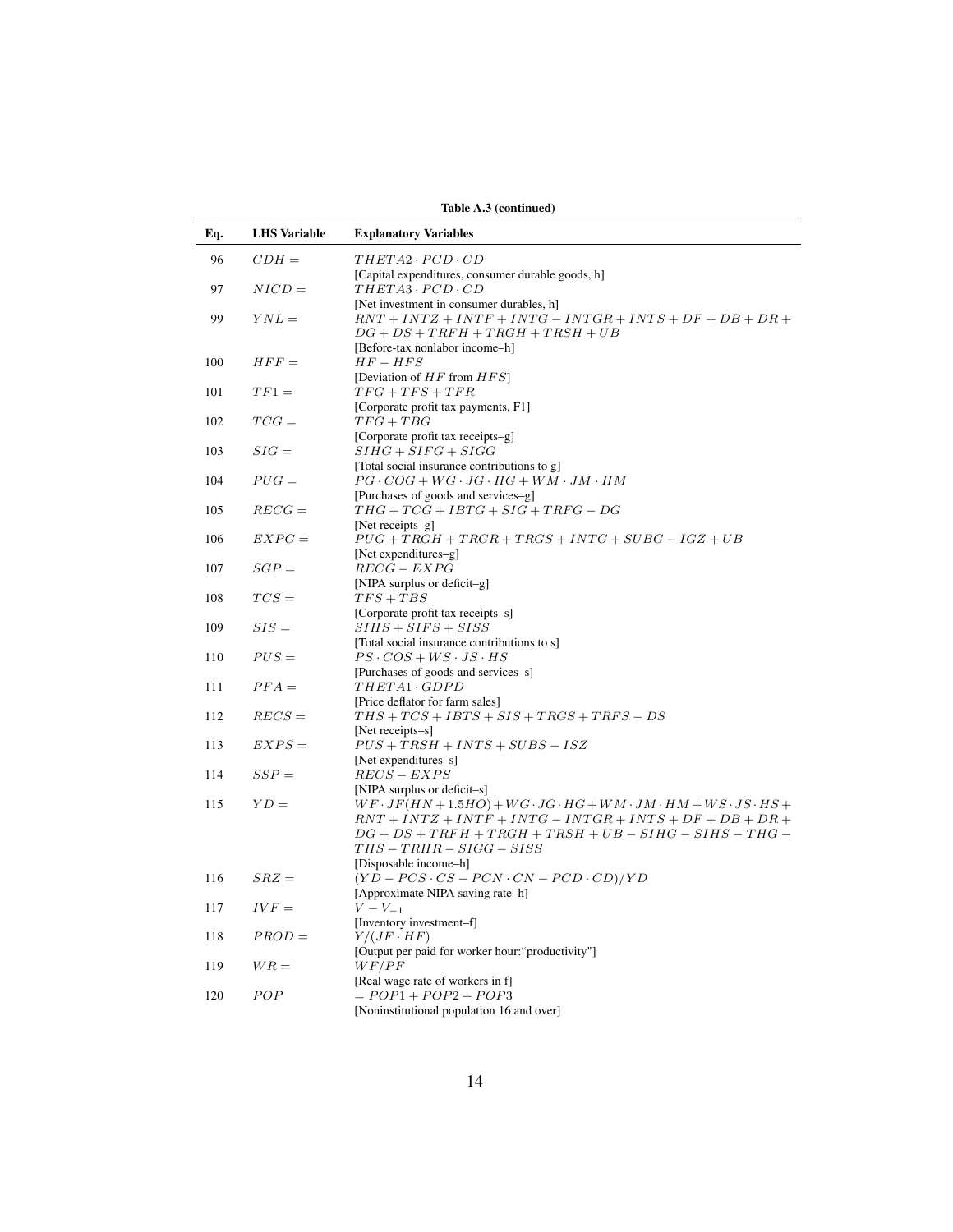|     | Table A.3 (continued)                                                                                                                                           |                                                                                                                                                                                                                                                      |  |  |  |  |  |  |
|-----|-----------------------------------------------------------------------------------------------------------------------------------------------------------------|------------------------------------------------------------------------------------------------------------------------------------------------------------------------------------------------------------------------------------------------------|--|--|--|--|--|--|
| Eq. | <b>LHS</b> Variable                                                                                                                                             | <b>Explanatory Variables</b>                                                                                                                                                                                                                         |  |  |  |  |  |  |
| 121 | $SHRPIE =$                                                                                                                                                      | $[(1 - D2G - D2S)PIEF]/[WF \cdot JF(HN + 1.5HO)]$<br>[Ratio of after tax profits to the wage bill net of employer social security taxes]                                                                                                             |  |  |  |  |  |  |
| 122 | $PCGDPR =$                                                                                                                                                      | $100[(GDPR/GDPR_{-1})^4-1]$<br>[Percentage change in GDPR]                                                                                                                                                                                           |  |  |  |  |  |  |
| 123 | $PCGDPD =$                                                                                                                                                      | $100[(GDPD/GDPD_{-1})^4-1]$<br>[Percentage change in GDPD]                                                                                                                                                                                           |  |  |  |  |  |  |
| 124 | $PCM1 =$                                                                                                                                                        | $100[(M1/M1_{-1})^4 - 1]$<br>[Percentage change in M1]                                                                                                                                                                                               |  |  |  |  |  |  |
| 125 | $UBR =$                                                                                                                                                         | $BR-BO$                                                                                                                                                                                                                                              |  |  |  |  |  |  |
| 126 | $WA =$                                                                                                                                                          | [Unborrowed reserves]<br>$100[(1-D1GM-D1SM-D4G)[WF \cdot JF(HN+1.5HO)] + (1-D1GM -$<br>$D1SM)(WG \cdot JG \cdot HG + WM \cdot JM \cdot HM + WS \cdot JS \cdot HS - SIGG -$<br>$SISS$ ]]/[ $JF(HN+1.5HO) + JG \cdot HG + JM \cdot HM + JS \cdot HS$ ] |  |  |  |  |  |  |
| 127 | $RSA =$                                                                                                                                                         | [After tax wage rate]<br>$RS(1-D1GM-D1SM)$<br>[After-tax three-month Treasury bill rate]                                                                                                                                                             |  |  |  |  |  |  |
| 128 | $RMA =$                                                                                                                                                         | $RM(1-D1GM-D1SM)$<br>[After-tax mortgage rate]                                                                                                                                                                                                       |  |  |  |  |  |  |
| 129 | $GNP =$                                                                                                                                                         | $GDP + USROW$<br>[Nominal GNP]                                                                                                                                                                                                                       |  |  |  |  |  |  |
| 130 | $GNPR =$                                                                                                                                                        | $GDPR + USROW/GDPD$<br>[Real GNP]                                                                                                                                                                                                                    |  |  |  |  |  |  |
| 131 | $GNPD =$                                                                                                                                                        | GNP/GNPR<br>[GNP price deflator]                                                                                                                                                                                                                     |  |  |  |  |  |  |
| 132 | $PIEFRET =$                                                                                                                                                     | $THETA4 \cdot PIEF$<br>[Foreign earnings retained abroad-f]                                                                                                                                                                                          |  |  |  |  |  |  |
| 133 | $AA =$                                                                                                                                                          | $AA1 + AA2$<br>[Total net wealth-h]                                                                                                                                                                                                                  |  |  |  |  |  |  |
|     | <b>Nominal Variables</b>                                                                                                                                        |                                                                                                                                                                                                                                                      |  |  |  |  |  |  |
| 150 | $CCG =$                                                                                                                                                         | $GDPD \cdot CCGQ$                                                                                                                                                                                                                                    |  |  |  |  |  |  |
| 151 | $CCH =$                                                                                                                                                         | $GDPD \cdot CCHQ$                                                                                                                                                                                                                                    |  |  |  |  |  |  |
| 152 | $CCS =$                                                                                                                                                         | $GDPD \cdot CCSQ$                                                                                                                                                                                                                                    |  |  |  |  |  |  |
| 153 | $DB =$                                                                                                                                                          | $GDPD \cdot DBQ$                                                                                                                                                                                                                                     |  |  |  |  |  |  |
| 154 | $DR =$                                                                                                                                                          | $GDPD \cdot DRQ$                                                                                                                                                                                                                                     |  |  |  |  |  |  |
| 155 | $GSB =$                                                                                                                                                         | $GDPD \cdot GSBQ$                                                                                                                                                                                                                                    |  |  |  |  |  |  |
| 156 | $GSNN =$                                                                                                                                                        | $GDPD \cdot GSNNQ$                                                                                                                                                                                                                                   |  |  |  |  |  |  |
| 157 | $IGZ =$                                                                                                                                                         | GDPD · IGZQ                                                                                                                                                                                                                                          |  |  |  |  |  |  |
| 158 | $INTZ =$                                                                                                                                                        | $GDPD \cdot INTZQ$                                                                                                                                                                                                                                   |  |  |  |  |  |  |
| 159 | $ISZ =$                                                                                                                                                         | $GDPD \cdot ISZQ$                                                                                                                                                                                                                                    |  |  |  |  |  |  |
| 160 | $MG =$                                                                                                                                                          | $GDPD \cdot MGQ$                                                                                                                                                                                                                                     |  |  |  |  |  |  |
| 161 | $MH =$                                                                                                                                                          | GDPD · MHQ                                                                                                                                                                                                                                           |  |  |  |  |  |  |
| 162 | $MR =$                                                                                                                                                          | $GDPD \cdot MRQ$                                                                                                                                                                                                                                     |  |  |  |  |  |  |
| 163 | $MS =$                                                                                                                                                          | GDPD · MSQ                                                                                                                                                                                                                                           |  |  |  |  |  |  |
| 164 | $Q =$                                                                                                                                                           | $GDPD\cdot QQ$                                                                                                                                                                                                                                       |  |  |  |  |  |  |
| 165 | $RNT =$                                                                                                                                                         | $GDPD \cdot RNTQ$                                                                                                                                                                                                                                    |  |  |  |  |  |  |
| 166 | $TBG =$                                                                                                                                                         | $GDPD \cdot TBGQ$                                                                                                                                                                                                                                    |  |  |  |  |  |  |
| 167 | $TRGH =$                                                                                                                                                        | $GDPD \cdot TRGHQ$                                                                                                                                                                                                                                   |  |  |  |  |  |  |
| 168 | $TRGS =$                                                                                                                                                        | $GDPD \cdot TRGSO$                                                                                                                                                                                                                                   |  |  |  |  |  |  |
| 169 | $TRSH =$                                                                                                                                                        | $GDPD \cdot TRSHQ$                                                                                                                                                                                                                                   |  |  |  |  |  |  |
|     | Variables as a percent of GDP                                                                                                                                   |                                                                                                                                                                                                                                                      |  |  |  |  |  |  |
| 180 | $RECGZGDP = RECG/GDP$                                                                                                                                           |                                                                                                                                                                                                                                                      |  |  |  |  |  |  |
| 181 | $EXPGZGDP = EXPG/GDP$                                                                                                                                           |                                                                                                                                                                                                                                                      |  |  |  |  |  |  |
| 182 | $SGPZGDP =$                                                                                                                                                     | $-SGP/GDP$                                                                                                                                                                                                                                           |  |  |  |  |  |  |
| 183 | $AGZGDP =$                                                                                                                                                      | $-AG/(4 \cdot GDP)$                                                                                                                                                                                                                                  |  |  |  |  |  |  |
| 184 | $INTGZGDP =$                                                                                                                                                    | INTG/GDP                                                                                                                                                                                                                                             |  |  |  |  |  |  |
| 185 | $SRZGDP = % \begin{cases} \sum_{i=1}^n \Pr\left[\frac{1}{n} \right] & \leq n \leq n, \\ \sum_{i=1}^n \Pr\left[\frac{1}{n} \right] & \leq n \leq n. \end{cases}$ | SR/GDP                                                                                                                                                                                                                                               |  |  |  |  |  |  |
| 186 | $ASZGDP =$                                                                                                                                                      | 15<br>$-AS/(4 \cdot GDP)$                                                                                                                                                                                                                            |  |  |  |  |  |  |
| 187 | $PCGDPR4 =$                                                                                                                                                     | $100 \cdot (GDPR/GDPR_{-4} - 1)$                                                                                                                                                                                                                     |  |  |  |  |  |  |
| 188 | $PCGDPD4 =$                                                                                                                                                     | $100 \cdot (GDPD/GDPD_{-4} - 1)$                                                                                                                                                                                                                     |  |  |  |  |  |  |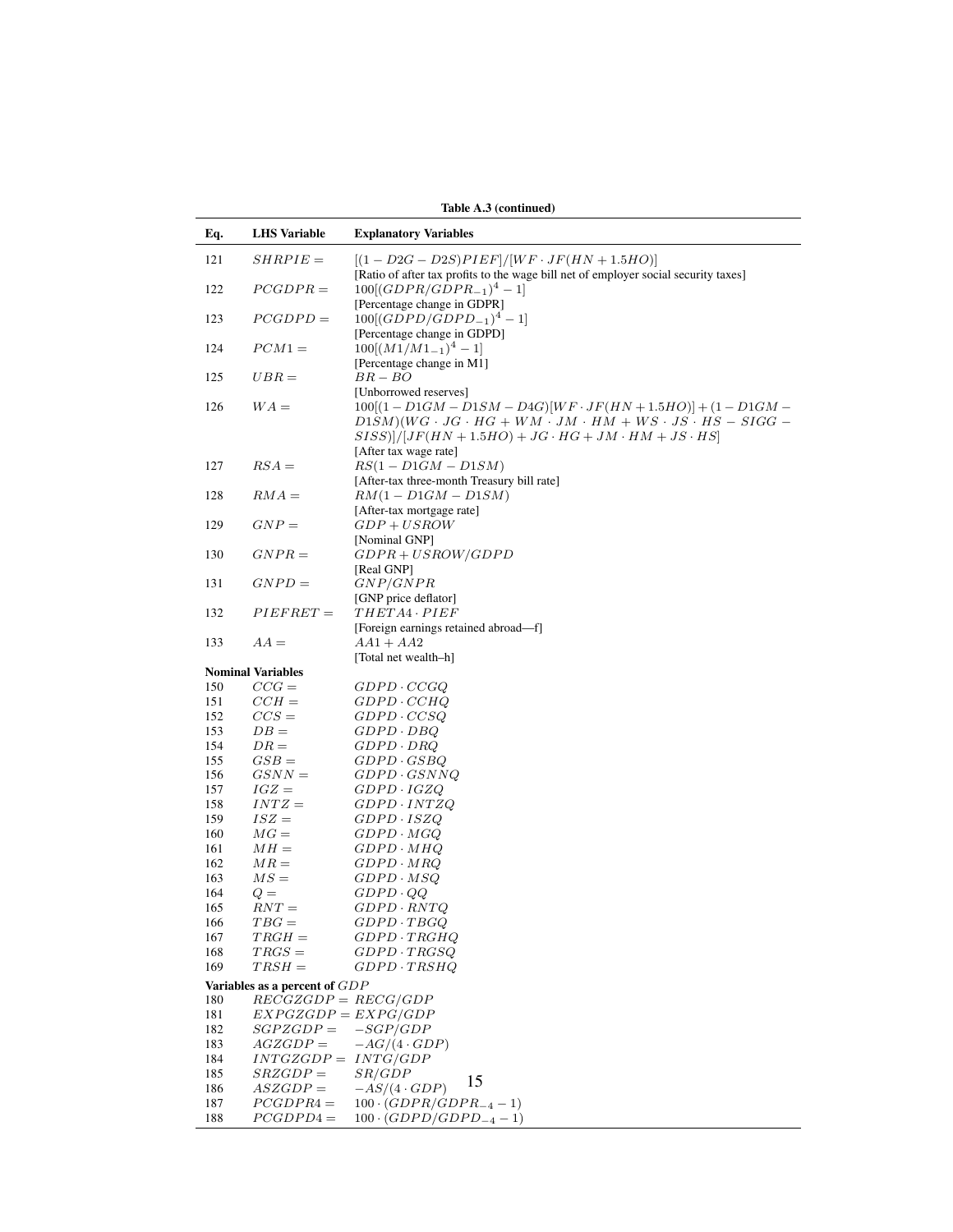Table A.4 Coefficient Estimates and Test Results for the US Equations

See Chapter 1 in Fair (2004) for discussion of the tests. See Chapter 2 in Fair (2004) for discussion of the equations.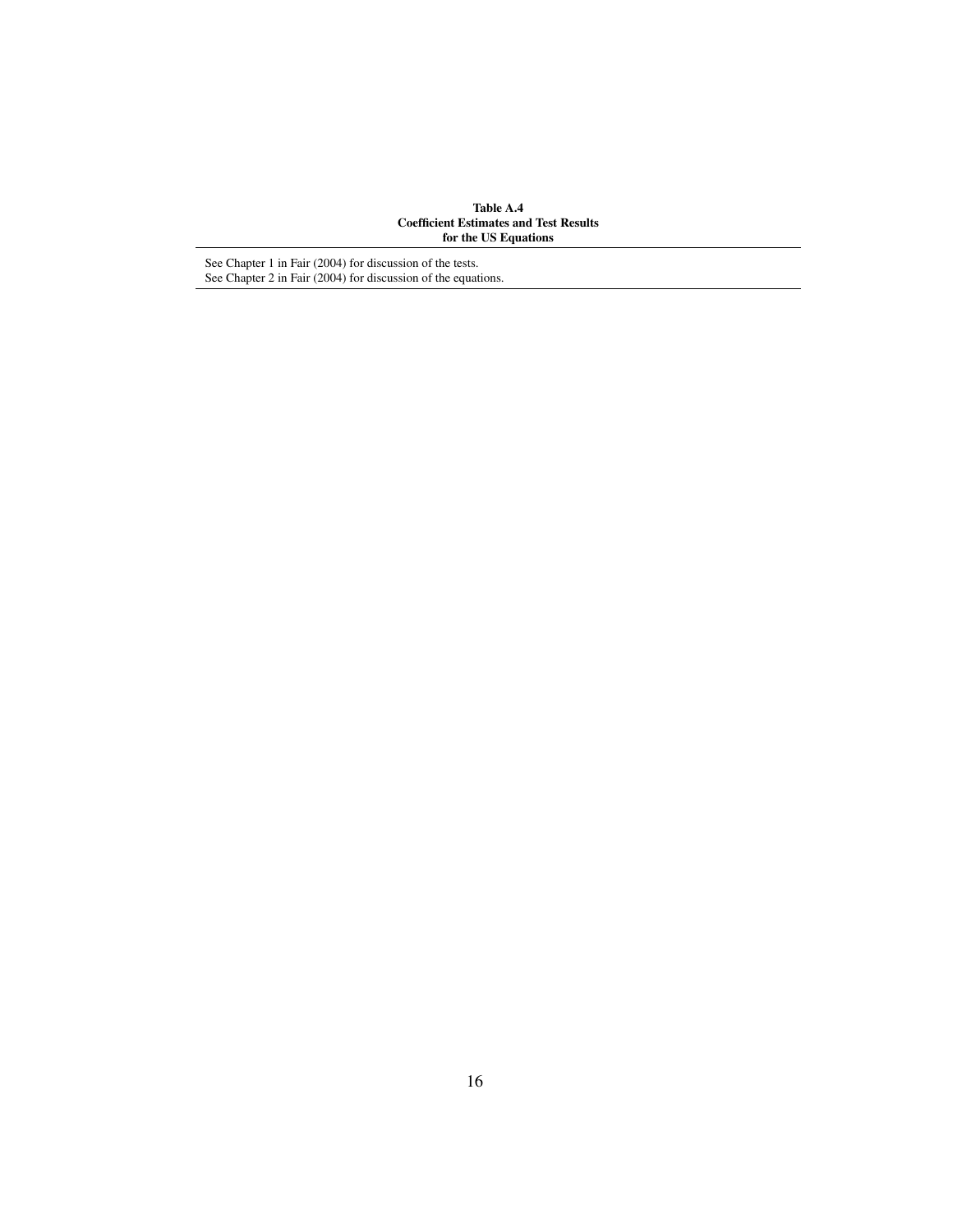| <b>RHS</b> Variable | Coef.                    | t-stat.                                           | Test                                                                       | $\chi^2$   | df                                                      | $p$ -value |
|---------------------|--------------------------|---------------------------------------------------|----------------------------------------------------------------------------|------------|---------------------------------------------------------|------------|
|                     | 0.06016                  | 6.02                                              | Lags                                                                       | 8.83       | 3                                                       | 0.0317     |
|                     | $-0.09329$               | $-2.98$                                           | T                                                                          | 0.45       | 1                                                       | 0.5041     |
|                     | $-0.12828$               | $-4.19$                                           |                                                                            |            |                                                         |            |
|                     | $-0.26298$               | $-6.51$                                           |                                                                            |            |                                                         |            |
|                     | 0.02002                  | 0.42                                              |                                                                            |            |                                                         |            |
| $log(CS/POP)_{-1}$  | 0.85794                  | 26.30                                             |                                                                            |            |                                                         |            |
|                     | 0.04716                  | 1.33                                              |                                                                            |            |                                                         |            |
|                     | $-0.00139$               | $-5.27$                                           |                                                                            |            |                                                         |            |
| $log(AA/POP)_{-1}$  | 0.04426                  | 5.57                                              |                                                                            |            |                                                         |            |
|                     | 0.20480                  | 3.19                                              |                                                                            |            |                                                         |            |
| 0.00365             |                          |                                                   |                                                                            |            |                                                         |            |
| 1.000               |                          |                                                   |                                                                            |            |                                                         |            |
| 2.09                |                          |                                                   |                                                                            |            |                                                         |            |
|                     |                          |                                                   |                                                                            |            |                                                         |            |
|                     |                          |                                                   |                                                                            |            |                                                         |            |
|                     |                          |                                                   |                                                                            |            |                                                         |            |
| $T_1$               | $T_2$                    | $\lambda$                                         | <b>Break</b>                                                               | $p$ -value |                                                         |            |
| 1990.1              | 1990.1                   | 1.00                                              | 1990.1                                                                     | 0.0000     |                                                         |            |
|                     | $log[YD/(POP \cdot PH)]$ | Equation<br>overid (df = 11, p-value = $0.0017$ ) | $\chi^2$ (AGE) = 63.06 (df = 3, p-value = 0.0000)<br><b>Stability Test</b> |            | <b>LHS Variable is </b> $log(CS/POP)$<br>$\chi^2$ Tests |            |

Table A1 Equation 1

Lags test adds  $\log(CS/POP)_{-2}$ ,  $\log[YD/(POP\cdot PH)]_{-1}$ , and  $RSA_{-1}$ .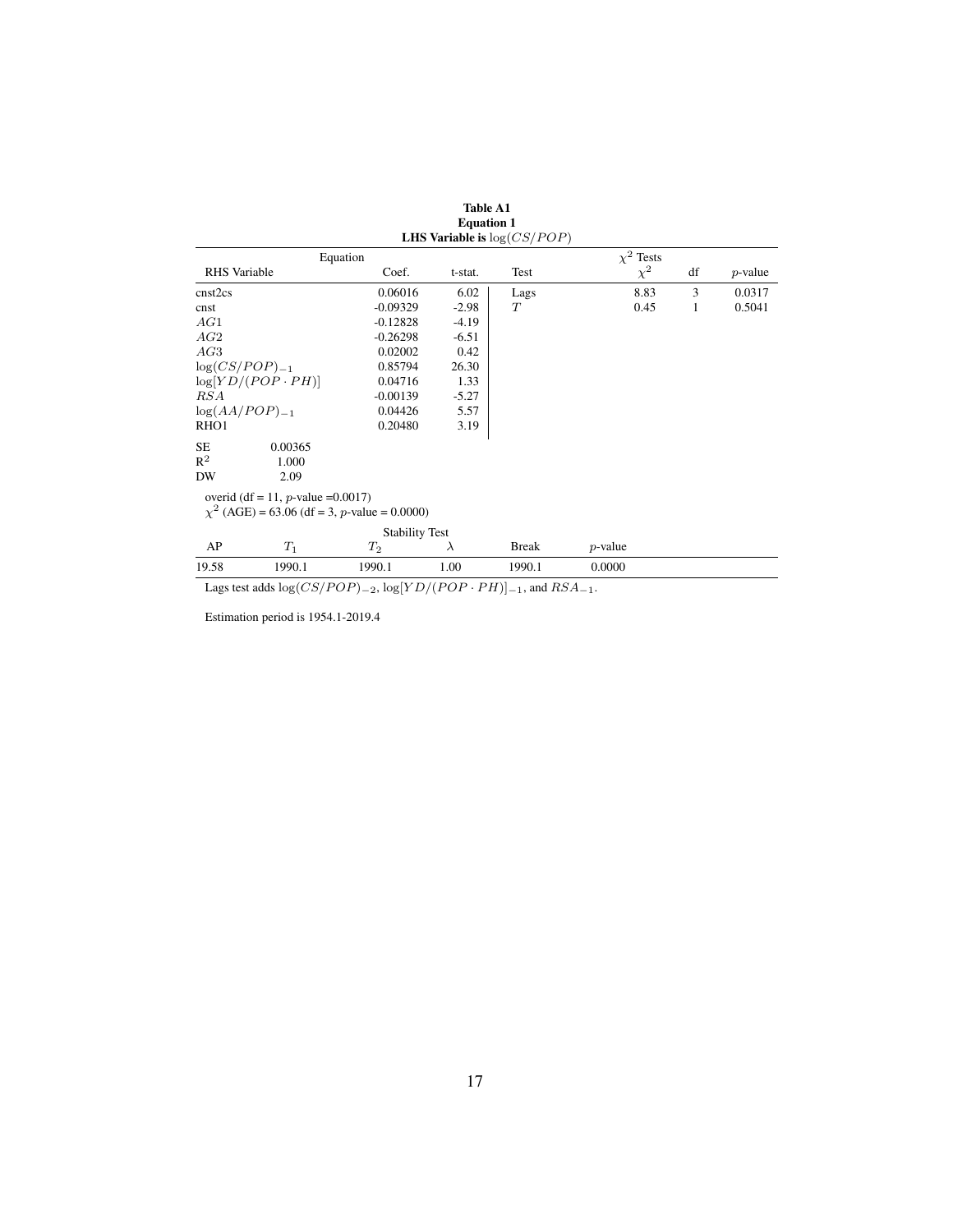|                          |                                                  |            |                       | <b>LHS Variable is</b> $log(CN/POP)$ |                |    |            |
|--------------------------|--------------------------------------------------|------------|-----------------------|--------------------------------------|----------------|----|------------|
|                          | Equation                                         |            |                       |                                      | $\chi^2$ Tests |    |            |
| RHS Variable             |                                                  | Coef.      | t-stat.               | Test                                 | $\chi^2$       | df | $p$ -value |
| cnst                     |                                                  | $-0.24629$ | $-2.51$               | Lags                                 | 0.01           | 1  | 0.9029     |
| AG1                      |                                                  | 0.00685    | 0.26                  | T                                    | 0.33           | 1  | 0.5672     |
| AG2                      |                                                  | $-0.11496$ | $-1.88$               |                                      |                |    |            |
| AG3                      |                                                  | $-0.00733$ | $-0.08$               |                                      |                |    |            |
| $log(CN/POP)_{-1}$       |                                                  | 0.82195    | 15.03                 |                                      |                |    |            |
| $log(AA/POP)_{-1}$       |                                                  | 0.05320    | 2.57                  |                                      |                |    |            |
| $log[YD/(POP \cdot PH)]$ |                                                  | 0.05111    | 2.49                  |                                      |                |    |            |
| RMA                      |                                                  | $-0.00118$ | $-2.79$               |                                      |                |    |            |
| RHO <sub>1</sub>         |                                                  | 0.23694    | 3.31                  |                                      |                |    |            |
| SE                       | 0.00638                                          |            |                       |                                      |                |    |            |
| $R^2$                    | 0.999                                            |            |                       |                                      |                |    |            |
| DW                       | 2.06                                             |            |                       |                                      |                |    |            |
|                          | overid (df = 8, p-value = $0.0014$ )             |            |                       |                                      |                |    |            |
|                          | $\chi^2$ (AGE) = 6.51 (df = 3, p-value = 0.0891) |            |                       |                                      |                |    |            |
|                          |                                                  |            | <b>Stability Test</b> |                                      |                |    |            |
| AP                       | $T_1$                                            | $T_2$      |                       | $\lambda$                            | <b>Break</b>   |    | $p$ -value |
| 11.61                    | 1990.1                                           | 1990.1     |                       | 1.00                                 | 1990.1         |    | 0.0057     |

Table A2 Equation 2

Lags test adds log[ $YD/(POP\cdot PH) ]_{-1}$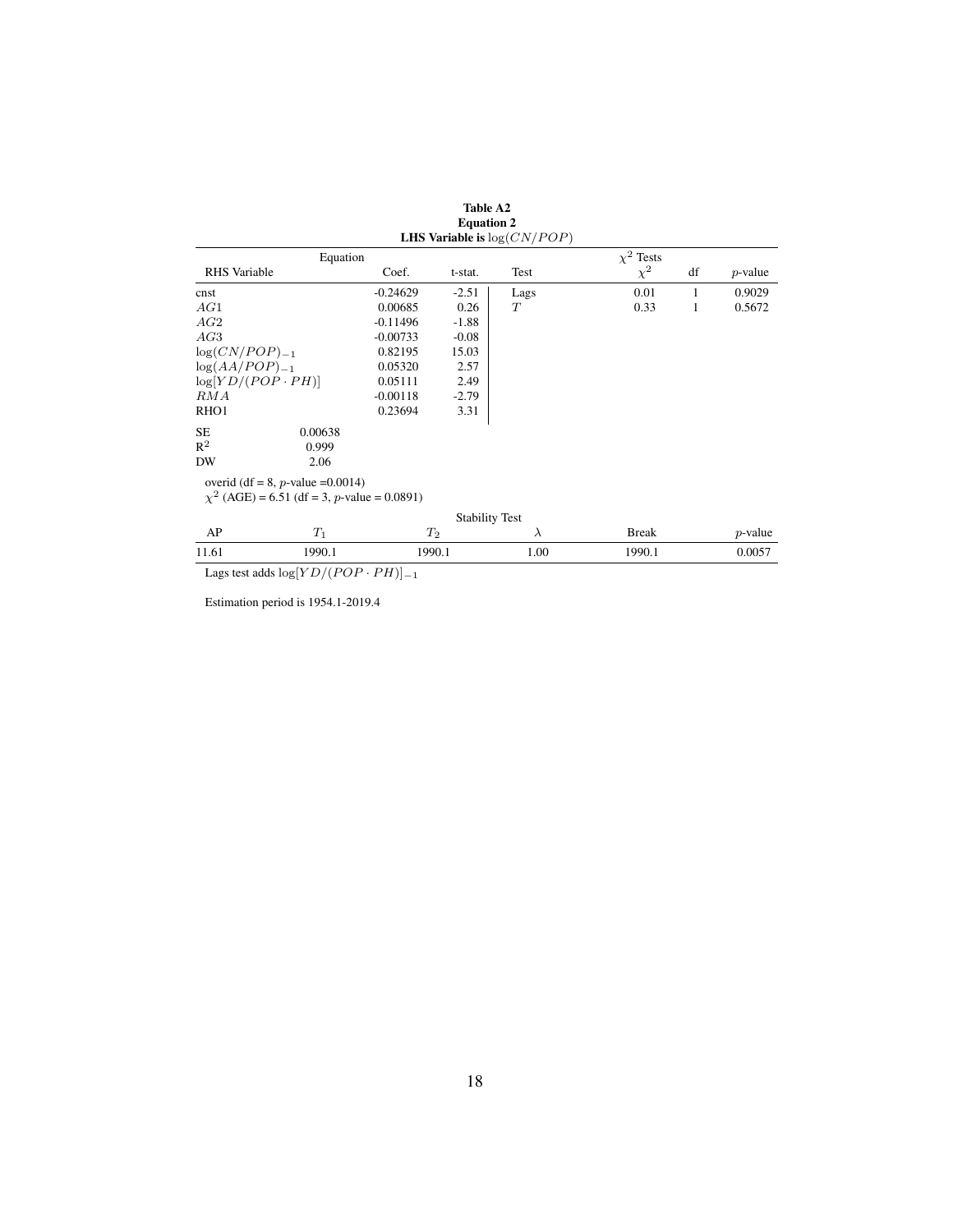|                                                                                           | LHS Variable is $CD/POP - (CD/POP)_{-1}$ |                       |            |                |            |            |
|-------------------------------------------------------------------------------------------|------------------------------------------|-----------------------|------------|----------------|------------|------------|
| Equation                                                                                  |                                          |                       |            | $\chi^2$ Tests |            |            |
| <b>RHS</b> Variable                                                                       | Coef.                                    | t-stat.               | Test       | $\chi^2$       | df         | $p$ -value |
| cnst2cd                                                                                   | 0.03412                                  | 2.18                  | Lags       | 1.38           | 1          | 0.2401     |
| cnst                                                                                      | 0.02463                                  | 0.90                  | <b>RHO</b> | 0.01           | 1          | 0.9363     |
| AG1                                                                                       | $-0.17205$                               | $-3.77$               | T          | 2.18           | 1          | 0.1398     |
| AG2                                                                                       | 0.77806                                  | 3.03                  |            |                |            |            |
| AG3                                                                                       | $-0.25846$                               | $-1.40$               |            |                |            |            |
| $\boldsymbol{a}$                                                                          | 0.06944                                  | 1.71                  |            |                |            |            |
| $(KD/POP)_{-1}$                                                                           | $-0.01264$                               | $-4.29$               |            |                |            |            |
| $YD/(POP \cdot PH)$                                                                       | 0.01959                                  | 3.48                  |            |                |            |            |
| $RMA \cdot (.01T)$                                                                        | $-0.00250$                               | $-2.83$               |            |                |            |            |
| $(AA/POP)_{-1}$                                                                           | 0.00036                                  | 1.85                  |            |                |            |            |
| SE.<br>0.01426                                                                            |                                          |                       |            |                |            |            |
| $R^2$<br>0.221                                                                            |                                          |                       |            |                |            |            |
| DW<br>2.06                                                                                |                                          |                       |            |                |            |            |
| overid (df = 4, p-value = $0.0000$ )<br>$\chi^2$ (AGE) = 18.14 (df = 3, p-value = 0.0004) |                                          |                       |            |                |            |            |
|                                                                                           |                                          | <b>Stability Test</b> |            |                |            |            |
| AP<br>$T_1$                                                                               | $T_2$                                    |                       | λ          | <b>Break</b>   | $p$ -value |            |

Table A3 Equation 3

25.33 1985.1 1985.1 1.00 1985.1 0.0000 <sup>a</sup>Variable is  $DELD(KD/POP)_{-1} - (CD/POP)_{-1}$ 

Lags test adds  $[YD/(POP \cdot PH)]_{-1}$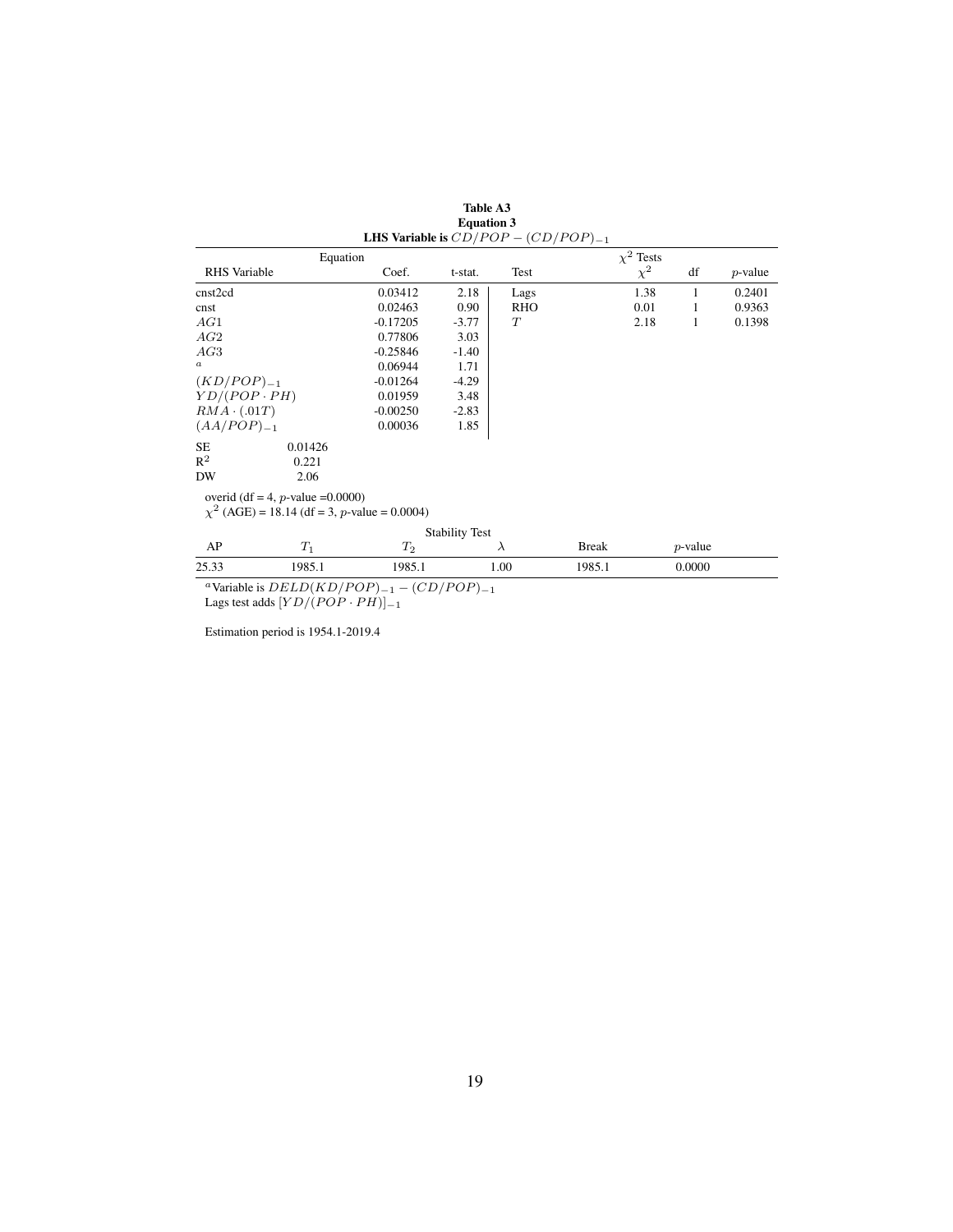| <b>RHS</b> Variable      |                  |                                                        |                                                                                                                                                                                                                  | Test                                              |                                             | $\chi^2$ | df                                                           | $p$ -value |
|--------------------------|------------------|--------------------------------------------------------|------------------------------------------------------------------------------------------------------------------------------------------------------------------------------------------------------------------|---------------------------------------------------|---------------------------------------------|----------|--------------------------------------------------------------|------------|
|                          |                  |                                                        |                                                                                                                                                                                                                  | Lags                                              |                                             | 4.74     | 3                                                            | 0.1918     |
|                          |                  |                                                        | 3.38                                                                                                                                                                                                             | T                                                 |                                             | 10.13    | 1                                                            | 0.0015     |
|                          |                  |                                                        |                                                                                                                                                                                                                  |                                                   |                                             |          |                                                              |            |
|                          |                  |                                                        | $-0.67$                                                                                                                                                                                                          |                                                   |                                             |          |                                                              |            |
|                          |                  |                                                        | 6.25                                                                                                                                                                                                             |                                                   |                                             |          |                                                              |            |
| $(KH/POP)_{-1}$          |                  |                                                        |                                                                                                                                                                                                                  |                                                   |                                             |          |                                                              |            |
| $YD/(POP \cdot PH)$      |                  |                                                        | 3.45                                                                                                                                                                                                             |                                                   |                                             |          |                                                              |            |
| $RMA_{-1} \cdot (.002T)$ |                  |                                                        | $-4.98$                                                                                                                                                                                                          |                                                   |                                             |          |                                                              |            |
|                          |                  |                                                        | 2.91                                                                                                                                                                                                             |                                                   |                                             |          |                                                              |            |
|                          |                  |                                                        |                                                                                                                                                                                                                  |                                                   |                                             |          |                                                              |            |
| 0.01458                  |                  |                                                        |                                                                                                                                                                                                                  |                                                   |                                             |          |                                                              |            |
| 0.445                    |                  |                                                        |                                                                                                                                                                                                                  |                                                   |                                             |          |                                                              |            |
| 2.33                     |                  |                                                        |                                                                                                                                                                                                                  |                                                   |                                             |          |                                                              |            |
|                          |                  |                                                        |                                                                                                                                                                                                                  |                                                   |                                             |          |                                                              |            |
|                          |                  |                                                        |                                                                                                                                                                                                                  |                                                   |                                             |          |                                                              |            |
|                          |                  |                                                        |                                                                                                                                                                                                                  |                                                   |                                             |          |                                                              |            |
| $T_1$                    | $T_2$            | $\lambda$                                              |                                                                                                                                                                                                                  |                                                   | $p$ -value                                  |          |                                                              |            |
| 1990.1                   | 1990.1           | 1.00                                                   |                                                                                                                                                                                                                  |                                                   | 0.0000                                      |          |                                                              |            |
|                          | $(AA2/POP)_{-1}$ | Equation<br>overid (df = 12, <i>p</i> -value = 0.0000) | Coef.<br>$-0.35859$<br>1.18197<br>$-2.41506$<br>$-0.52139$<br>0.36008<br>$-0.02038$<br>0.08291<br>$-0.03735$<br>0.00215<br>0.81299<br>$\chi^2$ (AGE) = 47.87 (df = 3, p-value = 0.0000)<br><b>Stability Test</b> | t-stat.<br>$-2.38$<br>$-4.87$<br>$-3.71$<br>16.77 | <b>Equation 4</b><br><b>Break</b><br>1990.1 |          | LHS Variable is $IHH/POP - (IHH/POP)_{-1}$<br>$\chi^2$ Tests |            |

<sup>a</sup>Variable is  $DELH(KH/POP)_{-1} - (IHH/POP)_{-1}$ 

Lags test adds <sup>a</sup> lagged once,  $[YD/(POP \cdot PH)]_{-1}$ , and  $(RMA_{-1} \cdot (.002T))_{-1}$ .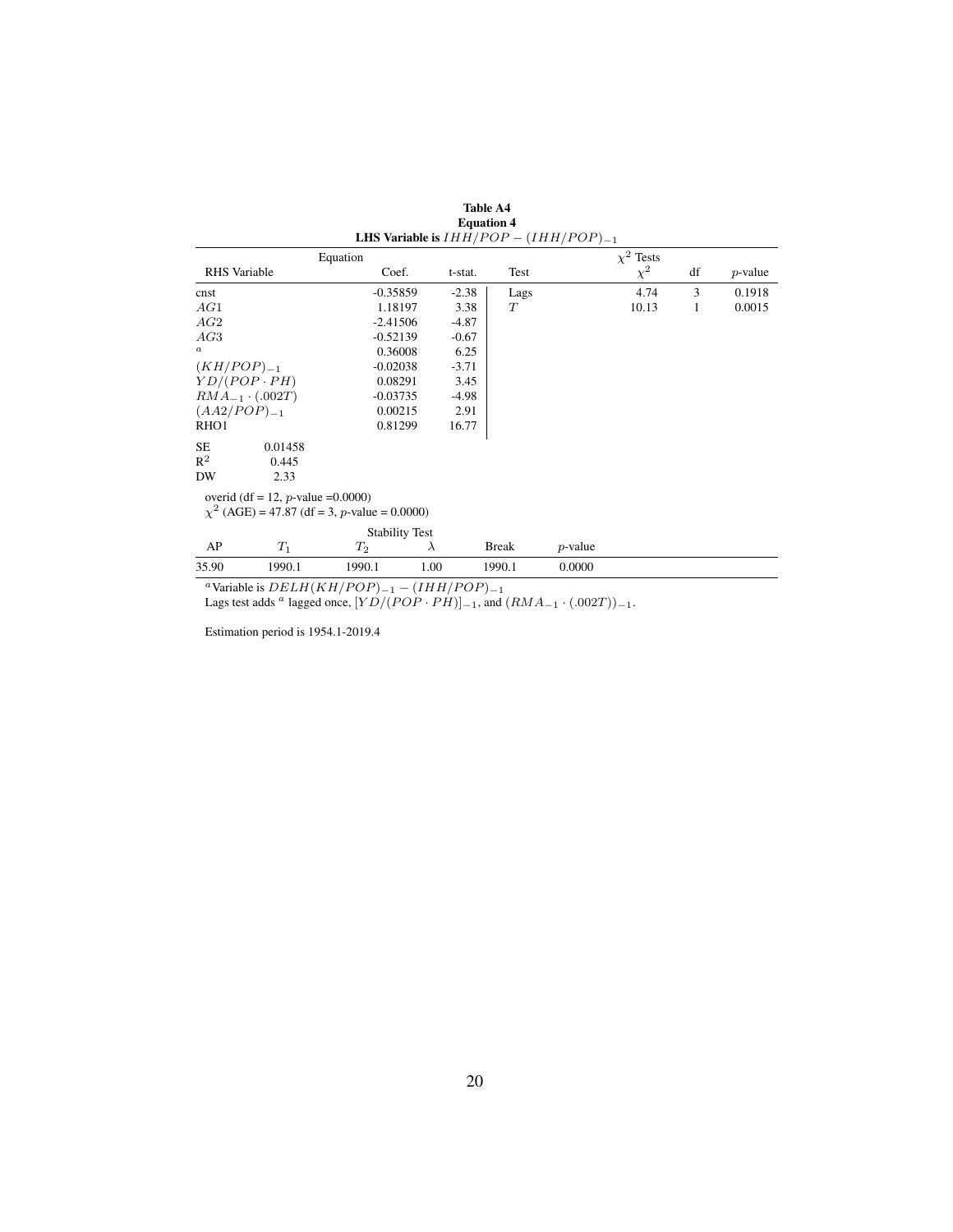|                     |                                      |            | вичаной э             | <b>LHS Variable is</b> $log(L1/POP1)$ |                |    |            |
|---------------------|--------------------------------------|------------|-----------------------|---------------------------------------|----------------|----|------------|
|                     | Equation                             |            |                       |                                       | $\chi^2$ Tests |    |            |
| <b>RHS</b> Variable |                                      | Coef.      | t-stat.               | Test                                  | $\chi^2$       | df | $p$ -value |
| cnst                |                                      | 0.03146    | 3.76                  | Lags                                  | 6.02           | 2  | 0.0494     |
| $log(L1/POP1)_{-1}$ |                                      | 0.90074    | 35.09                 | <b>RHO</b>                            | 2.61           |    | 0.1061     |
| $log(AA/POP)_{-1}$  |                                      | $-0.00710$ | $-3.77$               | T                                     | 3.90           | 1  | 0.0481     |
| UR                  |                                      | $-0.04840$ | $-3.45$               |                                       |                |    |            |
| SE.                 | 0.00241                              |            |                       |                                       |                |    |            |
| $\mathsf{R}^2$      | 0.994                                |            |                       |                                       |                |    |            |
| DW                  | 2.19                                 |            |                       |                                       |                |    |            |
|                     | overid (df = 3, p-value = $0.0156$ ) |            |                       |                                       |                |    |            |
|                     |                                      |            | <b>Stability Test</b> |                                       |                |    |            |
| AP                  | $T_1$                                | $T_2$      |                       | $\lambda$                             | <b>Break</b>   |    | $p$ -value |
| 3.79                | 1990.1                               | 1990.1     |                       | 1.00                                  | 1990.1         |    | 0.1079     |

Table A5 Equation 5

Lags test adds  $\log(L1/POP1)_{-2}$  and  $UR_{-1}$ . Estimation period is 1954.1-2019.4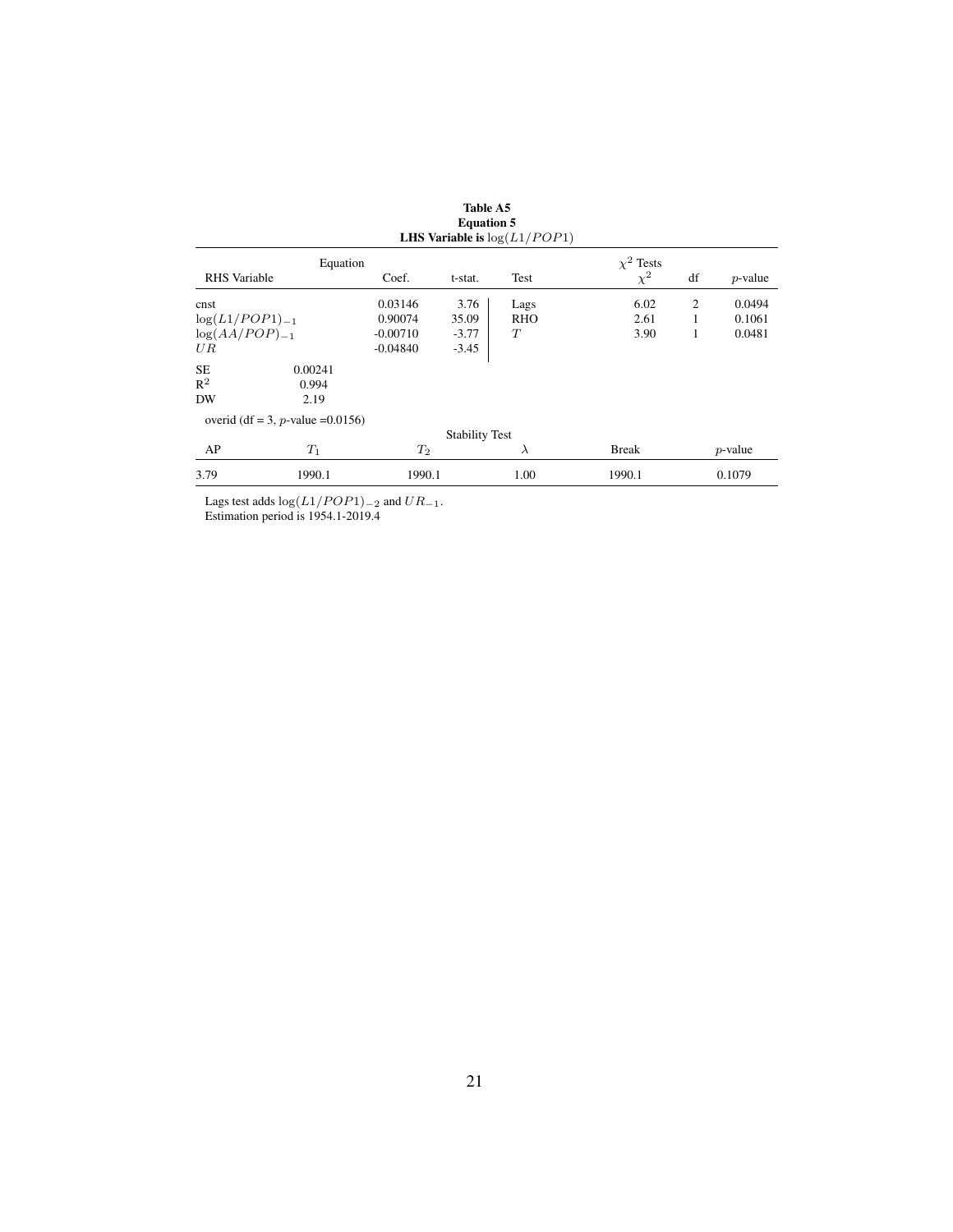|                     | едиации о<br>LHS Variable is $log(L2/POP2)$ |            |                       |            |                |    |            |  |  |  |  |
|---------------------|---------------------------------------------|------------|-----------------------|------------|----------------|----|------------|--|--|--|--|
|                     | Equation                                    |            |                       |            | $\chi^2$ Tests |    |            |  |  |  |  |
| RHS Variable        |                                             | Coef.      | t-stat.               | Test       | $\chi^2$       | df | $p$ -value |  |  |  |  |
| cnst212             |                                             | 0.09733    | 5.73                  | Lags       | 1.77           | 2  | 0.4132     |  |  |  |  |
| cnst                |                                             | $-0.08042$ | $-1.73$               | <b>RHO</b> | 1.75           | 1  | 0.1860     |  |  |  |  |
| TBL <sub>2</sub>    |                                             | $-0.00051$ | $-6.20$               |            |                |    |            |  |  |  |  |
| T                   |                                             | 0.00058    | 7.21                  |            |                |    |            |  |  |  |  |
| $log(L2/POP2)_{-1}$ |                                             | 0.85128    | 33.83                 |            |                |    |            |  |  |  |  |
| $log(AA/POP)_{-1}$  |                                             | $-0.01222$ | $-1.59$               |            |                |    |            |  |  |  |  |
| UR                  |                                             | $-0.14011$ | $-4.35$               |            |                |    |            |  |  |  |  |
| <b>SE</b>           | 0.00488                                     |            |                       |            |                |    |            |  |  |  |  |
| $R^2$               | 1.000                                       |            |                       |            |                |    |            |  |  |  |  |
| DW                  | 2.16                                        |            |                       |            |                |    |            |  |  |  |  |
|                     | overid (df = 3, p-value = $0.6095$ )        |            |                       |            |                |    |            |  |  |  |  |
|                     |                                             |            | <b>Stability Test</b> |            |                |    |            |  |  |  |  |
| AP                  | $T_1$                                       | $T_2$      |                       | $\lambda$  | <b>Break</b>   |    | $p$ -value |  |  |  |  |
| 4.18                | 1985.1                                      | 1985.1     |                       | 1.00       | 1985.1         |    | 0.3016     |  |  |  |  |

Table A6 Equation 6

Lags test adds  $\log(L2/POP2)_{-2}$  and  $UR_{-1}$ Estimation period is 1954.1-2019.4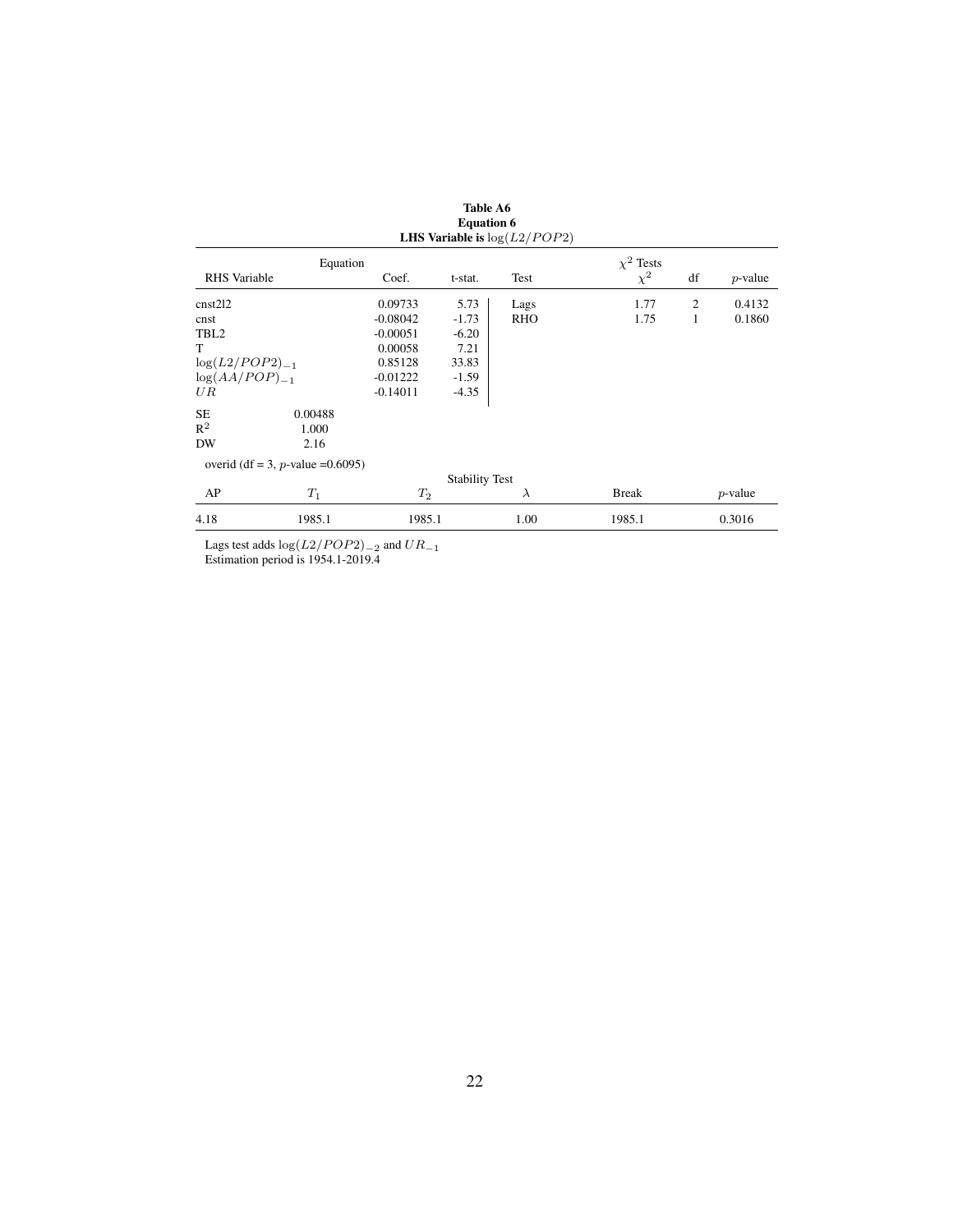|                     |                                      |            | <b>Equation 7</b>     | <b>LHS Variable is</b> $log(L3/POP3)$ |                |    |            |
|---------------------|--------------------------------------|------------|-----------------------|---------------------------------------|----------------|----|------------|
|                     | Equation                             |            |                       |                                       | $\chi^2$ Tests |    |            |
| <b>RHS</b> Variable |                                      | Coef.      | t-stat.               | Test                                  | $\chi^2$       | df | $p$ -value |
| cnst                |                                      | 0.03361    | 1.73                  | Lags                                  | 6.39           | 3  | 0.0940     |
| $log(L3/POP3)_{-1}$ |                                      | 0.97473    | 69.75                 | RHO                                   | 4.41           | 1  | 0.0358     |
| log(WA/PH)          |                                      | 0.01449    | 1.90                  | T                                     | 2.29           | 1  | 0.1301     |
| $log(AA/POP)_{-1}$  |                                      | $-0.01083$ | $-1.96$               | log PH                                | 4.02           | 1  | 0.0450     |
| UR                  |                                      | $-0.11986$ | $-3.86$               |                                       |                |    |            |
| <b>SE</b>           | 0.00517                              |            |                       |                                       |                |    |            |
| $R^2$               | 0.987                                |            |                       |                                       |                |    |            |
| DW                  | 2.10                                 |            |                       |                                       |                |    |            |
|                     | overid (df = 3, p-value = $0.1222$ ) |            |                       |                                       |                |    |            |
|                     |                                      |            | <b>Stability Test</b> |                                       |                |    |            |
| AP                  | $T_1$                                | $T_2$      | $\lambda$             | <b>Break</b>                          | $p$ -value     |    |            |
| 10.33               | 1990.1                               | 1990.1     | 1.00                  | 1990.1                                | 0.0009         |    |            |

Table A7 Equation 7

Lags test adds  $log(L3/POP3)_{-2}$ ,  $log(WA/PH)_{-1}$ , and  $UR_{-1}$ .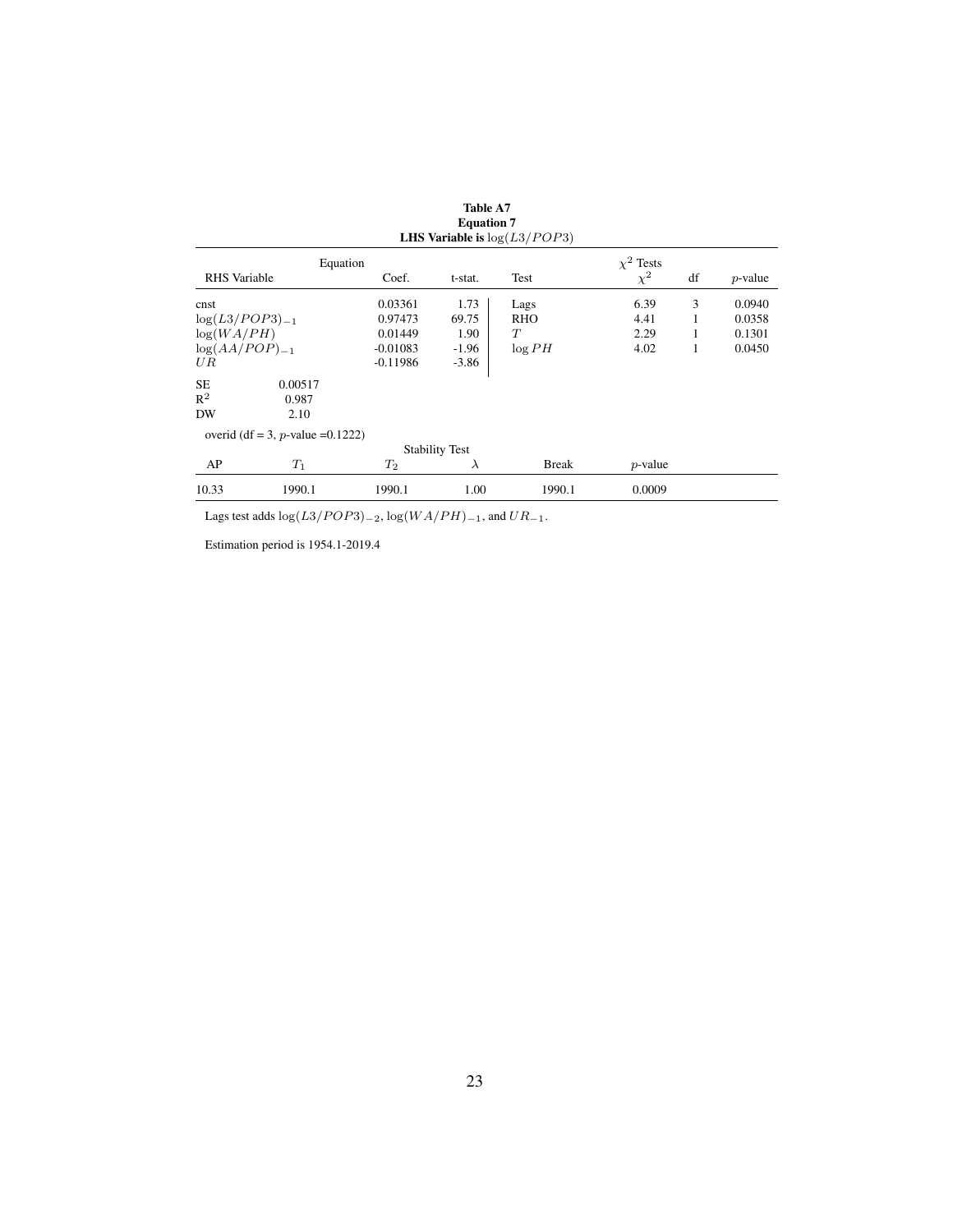|                     |                                      |            | <b>Equation 8</b>     | <b>LHS Variable is</b> $log(LM/POP)$ |                |    |            |
|---------------------|--------------------------------------|------------|-----------------------|--------------------------------------|----------------|----|------------|
|                     | Equation                             |            |                       |                                      | $\chi^2$ Tests |    |            |
| <b>RHS</b> Variable |                                      | Coef.      | t-stat.               | Test                                 | $\chi^2$       | df | $p$ -value |
| cnst                |                                      | $-0.31436$ | $-4.31$               | Lags                                 | 1.48           | 2  | 0.4782     |
| $log(LM/POP)_{-1}$  |                                      | 0.89005    | 37.95                 | <b>RHO</b>                           | 0.15           |    | 0.6984     |
| UR                  |                                      | $-1.43841$ | $-4.05$               | T                                    | 0.90           | 1  | 0.3423     |
| <b>SE</b>           | 0.06671                              |            |                       |                                      |                |    |            |
| $R^2$               | 0.919                                |            |                       |                                      |                |    |            |
| DW                  | 2.04                                 |            |                       |                                      |                |    |            |
|                     | overid (df = 3, p-value = $0.5457$ ) |            |                       |                                      |                |    |            |
|                     |                                      |            | <b>Stability Test</b> |                                      |                |    |            |
| AP                  | $T_1$                                | $T_2$      |                       | $\lambda$                            | <b>Break</b>   |    | $p$ -value |
| 4.84                | 1990.1                               | 1990.1     |                       | 1.00                                 | 1990.1         |    | 0.0216     |

Lags test adds  $log(LM/POP)_{-2}$ , and  $UR_{-1}$ .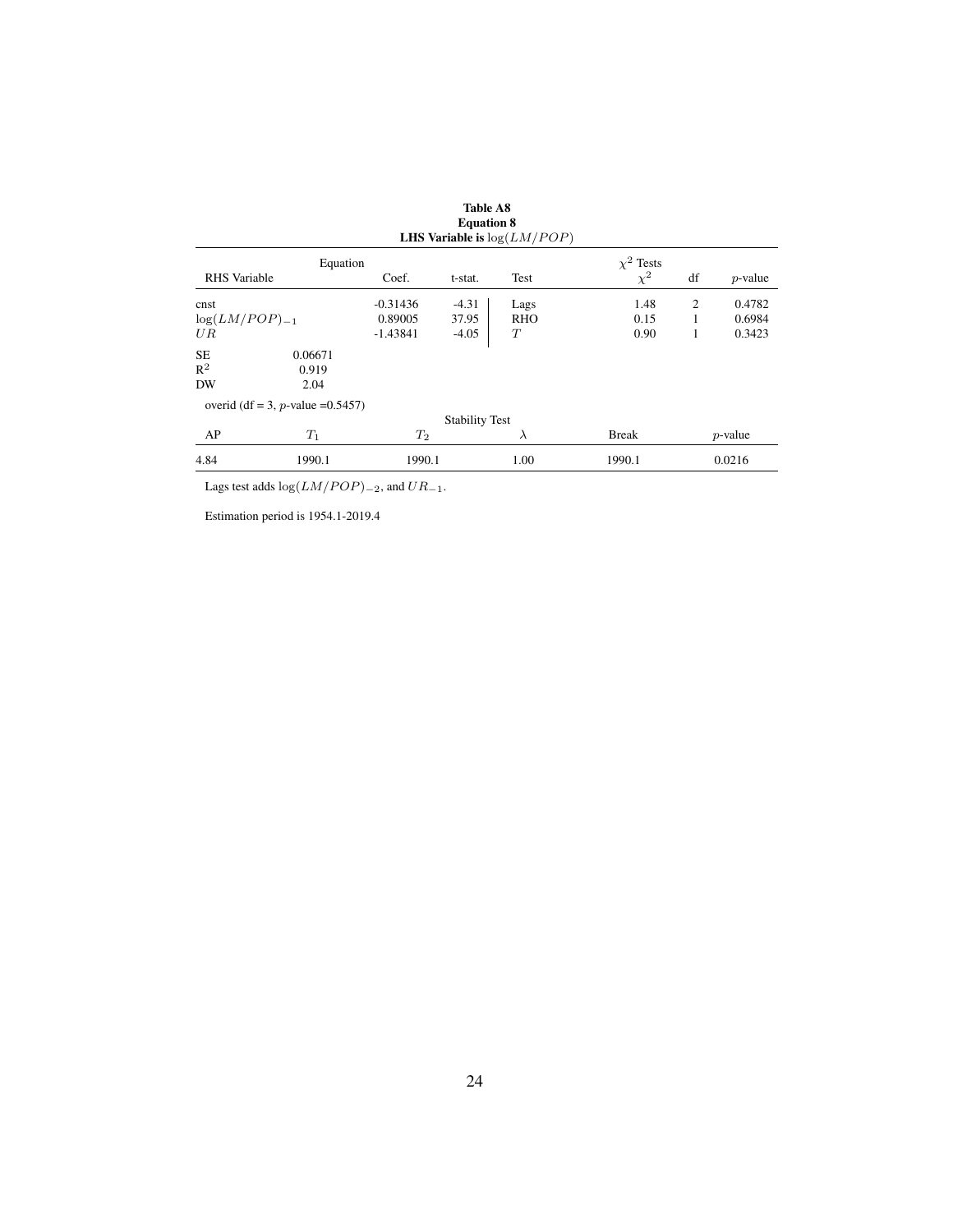|                     |                                      |                    | <b>LHS Variable is <math>\log PF</math></b> |                 |                |                |            |
|---------------------|--------------------------------------|--------------------|---------------------------------------------|-----------------|----------------|----------------|------------|
|                     | Equation                             |                    |                                             |                 | $\chi^2$ Tests |                |            |
| <b>RHS</b> Variable |                                      | Coef.              | t-stat.                                     | Test            | $\chi^2$       | df             | $p$ -value |
| $\log PF_{-1}$      |                                      | 0.87297            | 86.88                                       | Lags            | 20.62          | $\overline{4}$ | 0.0004     |
| $\boldsymbol{a}$    |                                      | 0.05925            | 5.83                                        | RHO             | 12.50          | 1              | 0.0004     |
| cnst                |                                      | $-0.02911$         | $-3.71$                                     | UR              | 2.09           | 1              | 0.1481     |
| T                   |                                      | 0.00023            | 11.56                                       | ${}^bGAP$       | 3.60           | 1              | 0.0578     |
| $\log PIM$          |                                      | 0.04933            | 22.23                                       | $1/(GAP + .07)$ | 0.48           | 1              | 0.4865     |
| 1/UR                |                                      | 0.00062            | 9.44                                        |                 |                |                |            |
| <b>SE</b>           | 0.00372                              |                    |                                             |                 |                |                |            |
| $R^2$               | 1.000                                |                    |                                             |                 |                |                |            |
| DW                  | 1.61                                 |                    |                                             |                 |                |                |            |
|                     | overid (df = 4, p-value = $0.0000$ ) |                    |                                             |                 |                |                |            |
|                     |                                      |                    | <b>Stability Test</b>                       |                 |                |                |            |
| AP                  | $T_1$                                | $\scriptstyle T_2$ | $\lambda$                                   | <b>Break</b>    | $p$ -value     |                |            |
| 21.67               | 1990.1                               | 1990.1             | 1.00                                        | 1990.1          | 0.0000         |                |            |

Table A10 Equation 10

<sup>a</sup>Variable is  $\log[WF(1 + D5G)] - \log LAM$ 

 ${}^{b}GAP$  is  $(YS - Y)/YS$ 

Lags test adds  $\log PF_{-2}$ , <sup>a</sup> lagged once,  $\log PIM_{-1}$ , and  $1/UR_{-1}$ .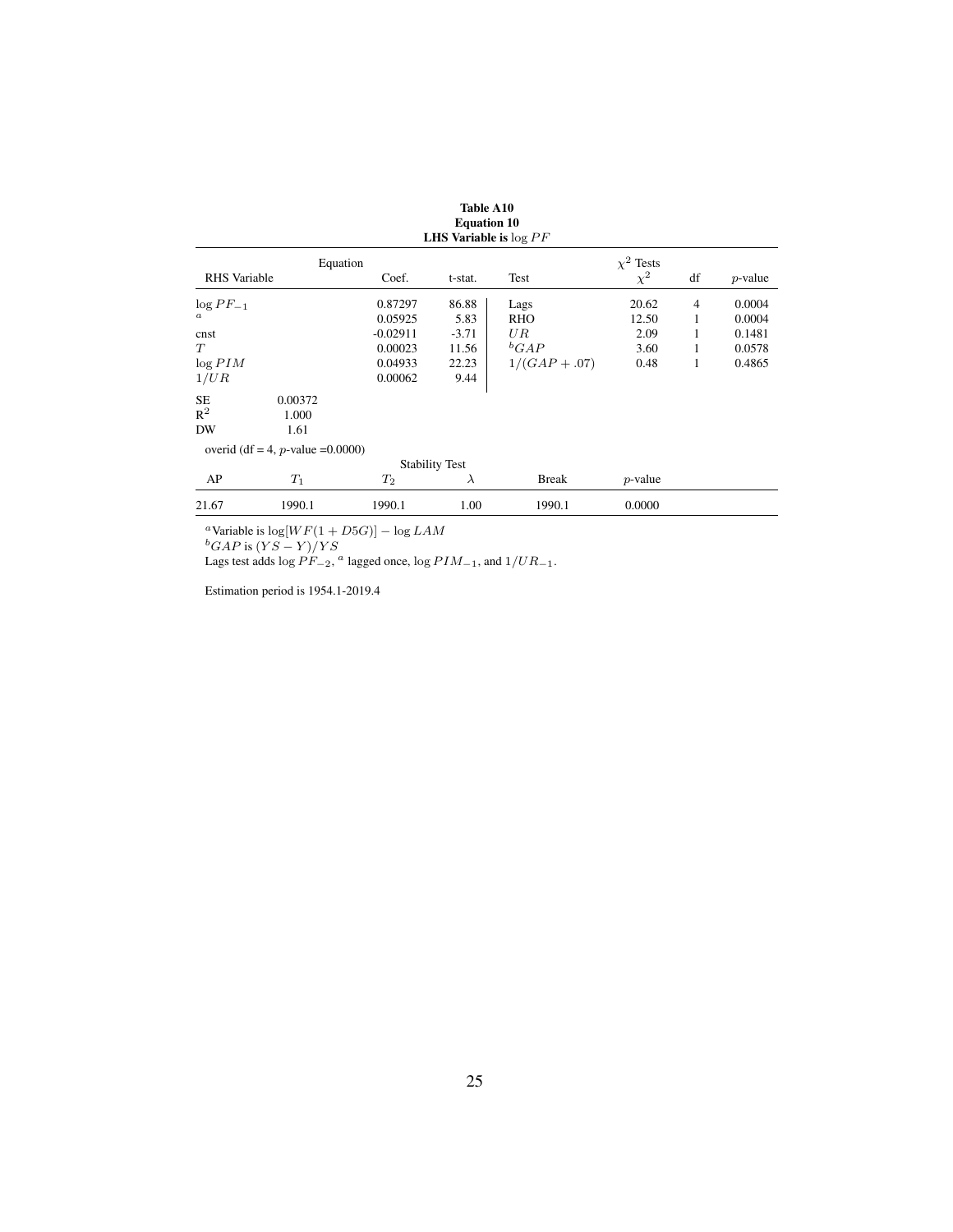|                                       | Lyuunvii 11<br><b>LHS Variable is <math>\log Y</math></b> |         |      |                            |    |            |  |  |
|---------------------------------------|-----------------------------------------------------------|---------|------|----------------------------|----|------------|--|--|
| <b>RHS</b> Variable                   | Equation<br>Coef.                                         | t-stat. | Test | $\chi^2$ Tests<br>$\chi^2$ | df | $p$ -value |  |  |
| cnst                                  | 0.28693                                                   | 4.05    | Lags | 6.61                       | 2  | 0.0367     |  |  |
| $log Y_{-1}$                          | 0.33108                                                   | 6.72    | T    | 0.64                       | 1  | 0.4256     |  |  |
| log X                                 | 0.84738                                                   | 15.34   |      |                            |    |            |  |  |
| $\log V_{-1}$                         | $-0.22342$                                                | $-8.82$ |      |                            |    |            |  |  |
| D593                                  | $-0.00976$                                                | $-2.63$ |      |                            |    |            |  |  |
| D594                                  | $-0.00387$                                                | $-1.06$ |      |                            |    |            |  |  |
| D601                                  | 0.00945                                                   | 2.55    |      |                            |    |            |  |  |
| RHO <sub>1</sub>                      | 0.39167                                                   | 5.17    |      |                            |    |            |  |  |
| RHO <sub>2</sub>                      | 0.38184                                                   | 5.97    |      |                            |    |            |  |  |
| RHO <sub>3</sub>                      | 0.17372                                                   | 2.53    |      |                            |    |            |  |  |
| SE.                                   |                                                           | 0.00407 |      |                            |    |            |  |  |
| $R^2$                                 |                                                           | 1.000   |      |                            |    |            |  |  |
| DW                                    |                                                           | 2.03    |      |                            |    |            |  |  |
| overid (df = 11, p-value = $0.0017$ ) |                                                           |         |      |                            |    |            |  |  |

| <b>Table A11</b>             |  |
|------------------------------|--|
| <b>Equation 11</b>           |  |
| <b>LITE Voutable to last</b> |  |

Lags test adds  $\log Y_{-2}$  and  $\log X_{-1}$ .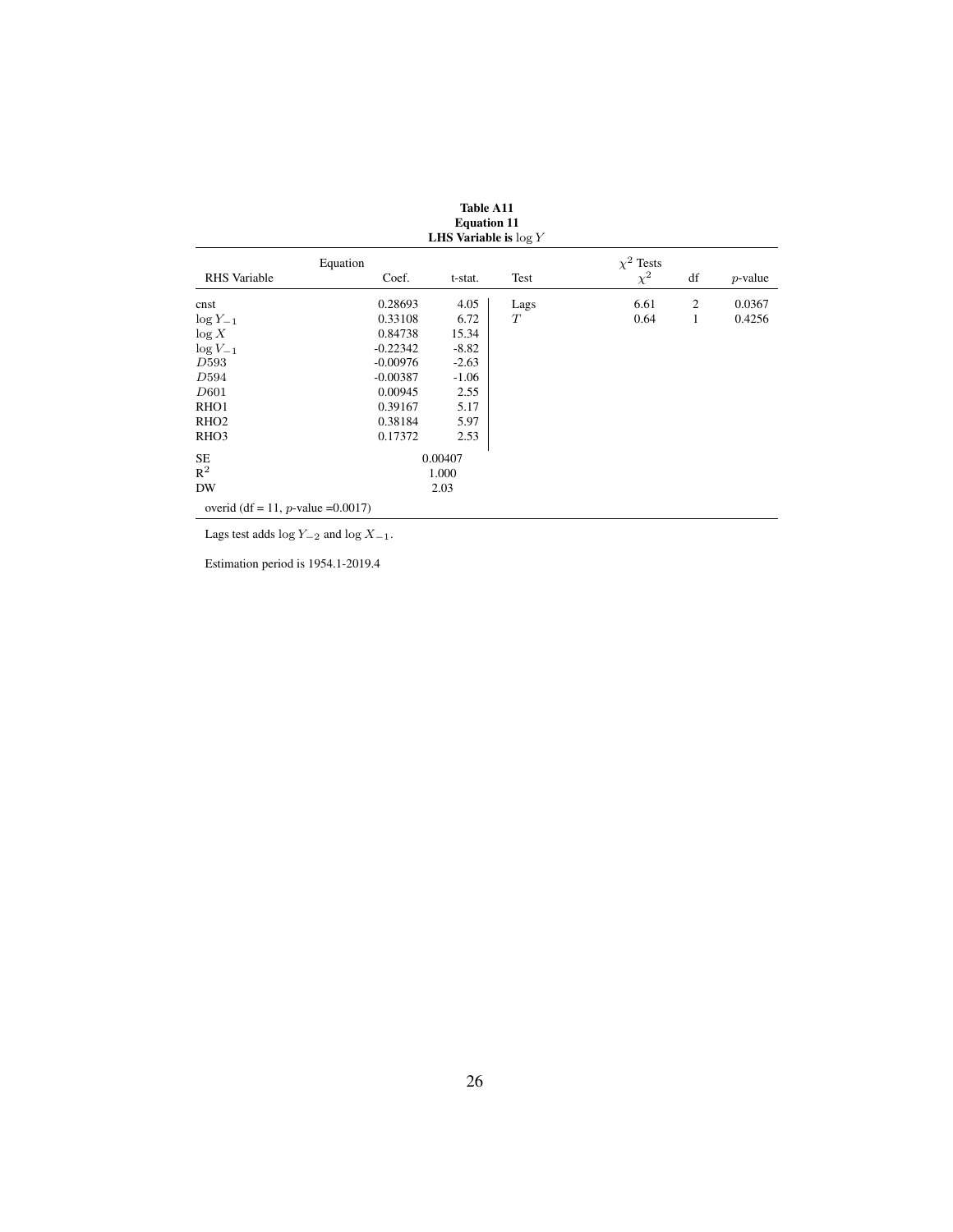|                        |                                      |                       |            |              | <b>LHS Variable is</b> $\Delta \log KK$ |                |                |            |
|------------------------|--------------------------------------|-----------------------|------------|--------------|-----------------------------------------|----------------|----------------|------------|
|                        |                                      | Equation              |            |              |                                         | $\chi^2$ Tests |                |            |
|                        | <b>RHS</b> Variable                  |                       | Coef.      | t-stat.      | Test                                    | $\chi^2$       | df             | $p$ -value |
| cnst2kk                |                                      |                       | $-0.00038$ | $-4.41$      | Lags                                    | 7.23           | $\overline{4}$ | 0.1244     |
| cnst                   |                                      |                       | 0.00075    | 3.67         | <b>RHO</b>                              | 4.80           | 1              | 0.0284     |
|                        | $log(KK/KKMIN)_{-1}$                 |                       | $-0.00840$ | $-3.71$      | T                                       | 6.00           | 1              | 0.0143     |
| $\Delta$ log $KK_{-1}$ |                                      |                       | 0.88569    | 53.80        |                                         |                |                |            |
| $\Delta \log Y$        |                                      |                       | 0.02171    | 2.47         |                                         |                |                |            |
| $\Delta \log Y_{-1}$   |                                      |                       | 0.00849    | 1.99         |                                         |                |                |            |
| $\Delta \log Y_{-2}$   |                                      |                       | 0.00192    | 0.48         |                                         |                |                |            |
| $\Delta$ log $Y_{-3}$  |                                      |                       | 0.00371    | 1.03         |                                         |                |                |            |
| $\Delta$ log $Y_{-4}$  |                                      |                       | 0.00750    | 2.11         |                                         |                |                |            |
| b                      |                                      |                       | 0.00078    | 4.14         |                                         |                |                |            |
| SE                     | 0.00042                              |                       |            |              |                                         |                |                |            |
| $R^2$                  | 0.976                                |                       |            |              |                                         |                |                |            |
| DW                     | 1.74                                 |                       |            |              |                                         |                |                |            |
|                        | overid (df = 5, p-value = $0.0097$ ) |                       |            |              |                                         |                |                |            |
|                        |                                      | <b>Stability Test</b> |            |              |                                         |                |                |            |
| AP                     | $T_1$                                | $\scriptstyle T_2$    | $\lambda$  | <b>Break</b> | $p$ -value                              |                |                |            |
| 14.75                  | 1985.1                               | 1985.1                | 1.00       | 1985.1       | 0.0010                                  |                |                |            |

| Table A12                               |
|-----------------------------------------|
| <b>Equation 12</b>                      |
| I HK Variable is $\Lambda$ less $V$ $V$ |

<sup>a</sup>Variable is  $RBA_{-2} - 100 \cdot (PD(-2)/PD(-6) - 1)$ 

<sup>b</sup>Variable is  $(CG_{-2} + CG_{-3} + CG_{-4})/(PX_{-2}YS_{-2} + PX_{-3}YS_{-3} + PX_{-4}YS_{-4})$ 

Lags test adds  $\log(KK/KKMIN)_{-2}$ ,  $\Delta \log KK_{-2}$ ,  $\Delta \log Y_{-5}$ , <sup>a</sup> lagged once, and <sup>b</sup> lagged once.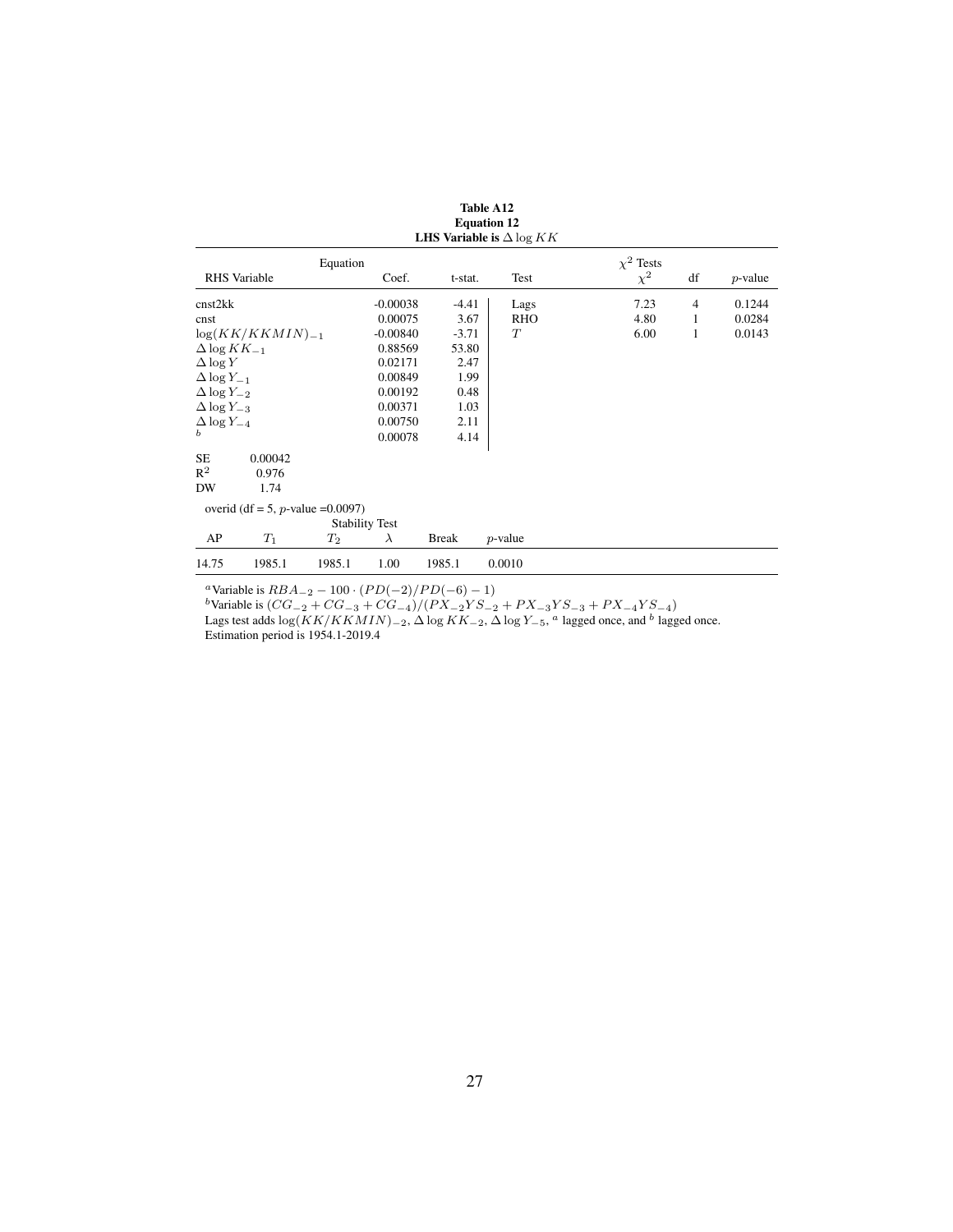|                                      |            |         | LHS Variable is $\Delta \log JF$ |                            |    |            |
|--------------------------------------|------------|---------|----------------------------------|----------------------------|----|------------|
| Equation<br><b>RHS</b> Variable      | Coef.      | t-stat. | <b>Test</b>                      | $\chi^2$ Tests<br>$\chi^2$ | df | $p$ -value |
| cnst                                 | 0.00020    | 0.25    | Lags                             | 16.09                      | 3  | 0.0011     |
| $\log JF/(JHMIN/HFS)_{-1}$           | $-0.02781$ | $-2.70$ | <b>RHO</b>                       | 3.77                       |    | 0.0522     |
| $\Delta$ log $JF_{-1}$               | 0.61042    | 13.26   | T                                | 5.70                       | 1  | 0.0170     |
| $\Delta \log Y$                      | 0.27230    | 3.09    |                                  |                            |    |            |
| D <sub>593</sub>                     | $-0.01823$ | $-5.09$ |                                  |                            |    |            |
| <b>SE</b><br>0.00333                 |            |         |                                  |                            |    |            |
| $R^2$<br>0.695                       |            |         |                                  |                            |    |            |
| DW<br>2.22                           |            |         |                                  |                            |    |            |
| overid (df = 3, p-value = $0.0003$ ) |            |         |                                  |                            |    |            |

Table A13 Equation 13

Lags test adds log  $JF/(JHMIN/HFS)_{-2}$ ,  $\Delta$ log  $JF_{-2}$ , and  $\Delta$ log  $Y_{-1}.$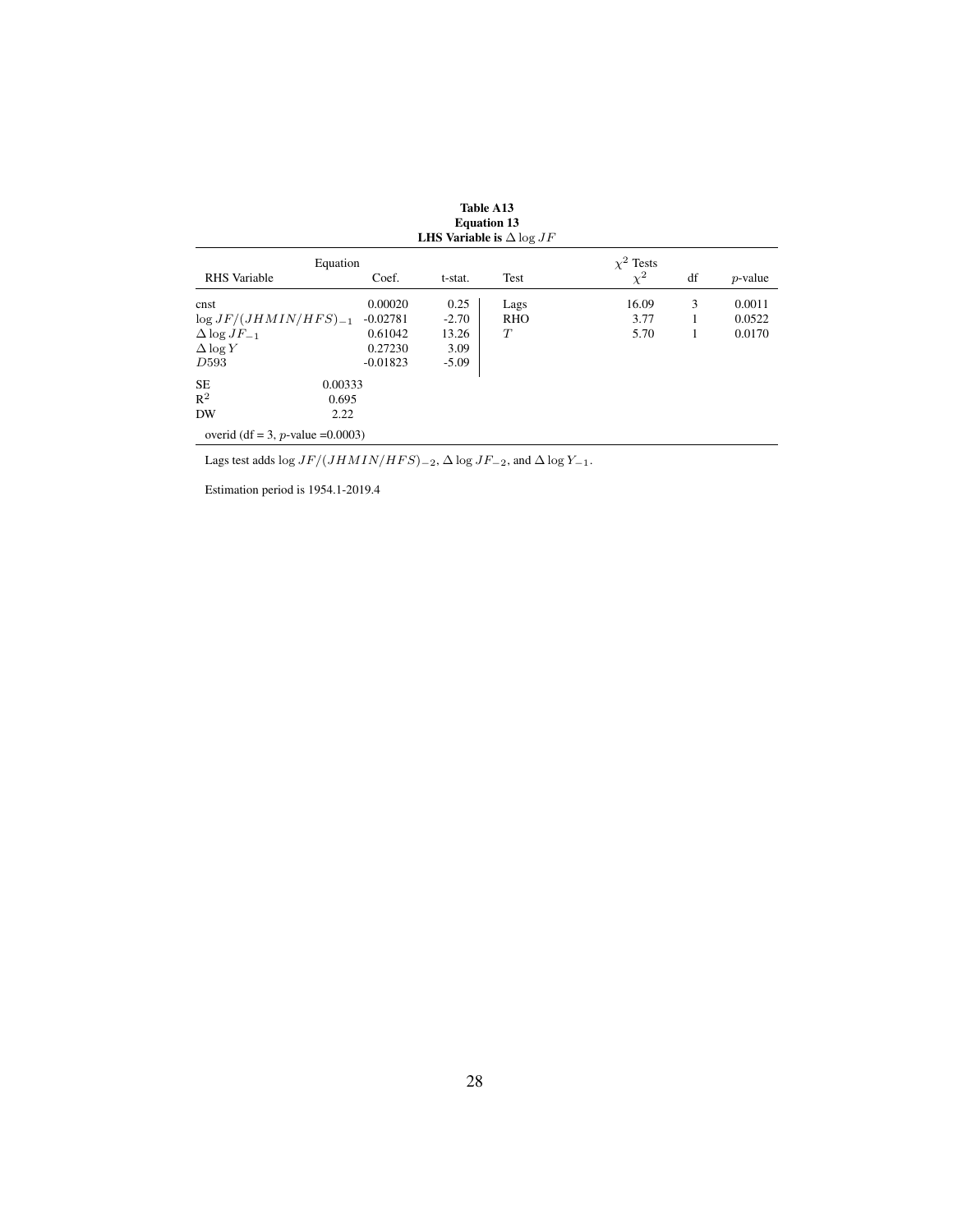|                          |                                                  |                                        |                               | <b>Equation 14</b><br><b>LHS Variable is</b> $\Delta \log HF$ |            |                            |        |                  |
|--------------------------|--------------------------------------------------|----------------------------------------|-------------------------------|---------------------------------------------------------------|------------|----------------------------|--------|------------------|
| <b>RHS</b> Variable      |                                                  | Equation<br>Coef.                      | t-stat.                       | Test                                                          |            | $\chi^2$ Tests<br>$\chi^2$ | df     | $p$ -value       |
| cnst                     | $log(HF/HFS)_{-1}$<br>$\log JF/(JHMIN/HFS)_{-1}$ | $-0.00458$<br>$-0.14538$<br>$-0.02264$ | $-5.79$<br>$-5.27$<br>$-2.50$ | Lags<br><b>RHO</b>                                            |            | 8.75<br>3.29               | 3<br>1 | 0.0329<br>0.0699 |
| $\Delta \log Y$<br>T     |                                                  | 0.27748<br>0.00001                     | 4.56<br>4.79                  |                                                               |            |                            |        |                  |
| <b>SE</b><br>$R^2$<br>DW | 0.00269<br>0.306<br>2.15                         |                                        |                               |                                                               |            |                            |        |                  |
|                          | overid (df = 3, p-value = $0.1513$ )             |                                        |                               |                                                               |            |                            |        |                  |
| AP                       | $T_1$                                            | <b>Stability Test</b><br>$T_2$         | $\lambda$                     | <b>Break</b>                                                  | $p$ -value |                            |        |                  |
| 1.77                     | 1990.1                                           | 1990.1                                 | 1.00                          | 1990.1                                                        | 0.6177     |                            |        |                  |

Lags test adds  $\log(HF/HFS)_{-2}$ ,  $\log JF/(JHMIN/HFS)_{-2}$ , and  $\Delta \log Y_{-1}$ .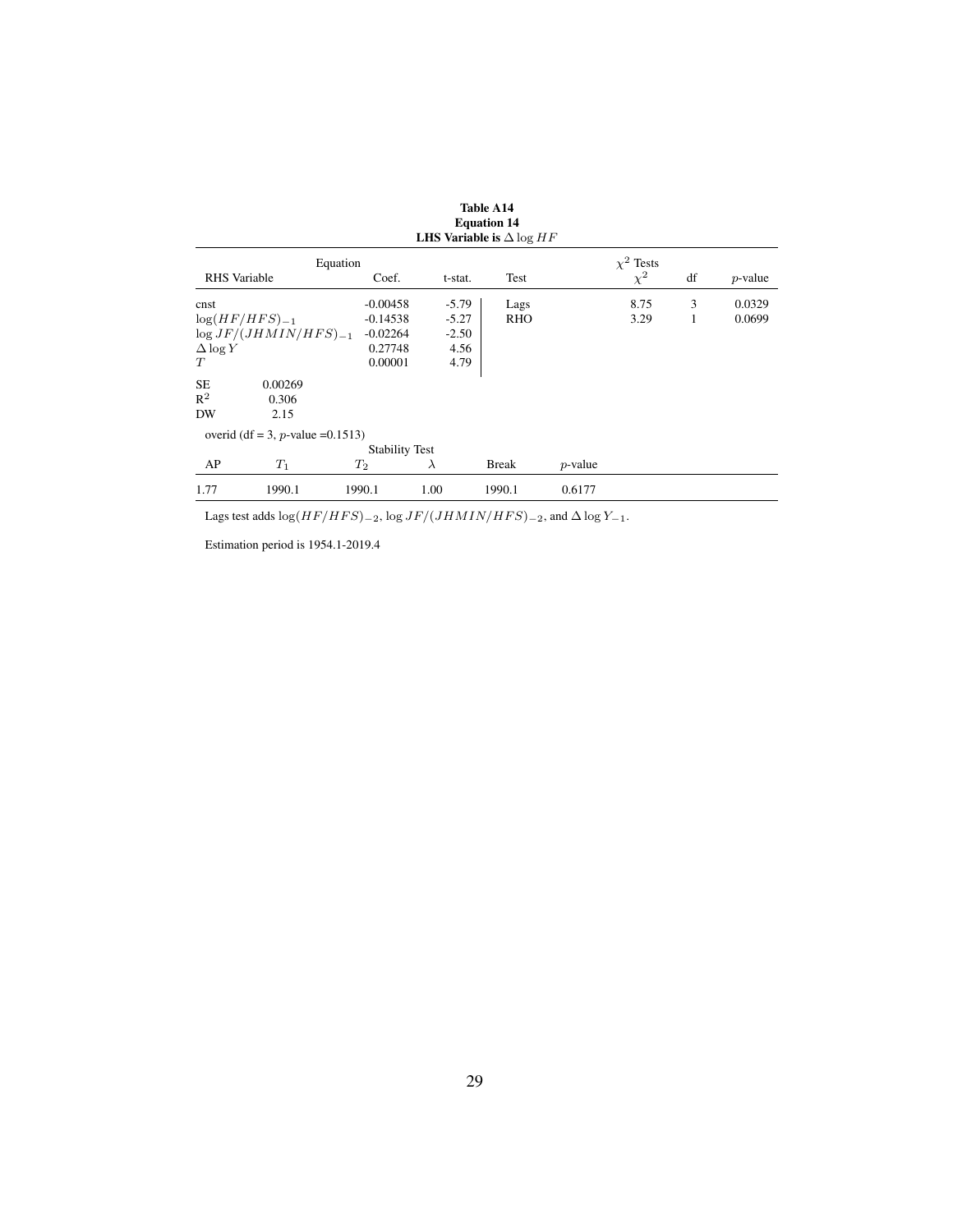|                  |          |         | <b>Equation 15</b><br>LHS Variable is $log HO$ |                       |           |                |    |            |
|------------------|----------|---------|------------------------------------------------|-----------------------|-----------|----------------|----|------------|
|                  | Equation |         |                                                |                       |           | $\chi^2$ Tests |    |            |
| RHS Variable     |          | Coef.   | t-stat.                                        | Test                  |           | $\chi^2$       | df | $p$ -value |
| cnst             |          | 3.96322 | 39.51                                          | Lags                  |           | 0.27           | 1  | 0.6004     |
| <b>HFF</b>       |          | 0.01772 | 8.60                                           | T                     |           | 5.70           | 1  | 0.0170     |
| $HFF_{-1}$       |          | 0.00809 | 3.93                                           |                       |           |                |    |            |
| RHO <sub>1</sub> |          | 0.97083 | 64.41                                          |                       |           |                |    |            |
| <b>SE</b>        | 0.04467  |         |                                                |                       |           |                |    |            |
| $R^2$            | 0.961    |         |                                                |                       |           |                |    |            |
| <b>DW</b>        | 1.74     |         |                                                |                       |           |                |    |            |
|                  |          |         |                                                | <b>Stability Test</b> |           |                |    |            |
| AP               | $T_1$    |         | $T_2$                                          |                       | $\lambda$ | <b>Break</b>   |    | $p$ -value |
| 6.33             | 1990.1   |         | 1990.1                                         |                       | 1.00      | 1990.1         |    | 0.0131     |

Lags test adds  $HFF_{-2}$ .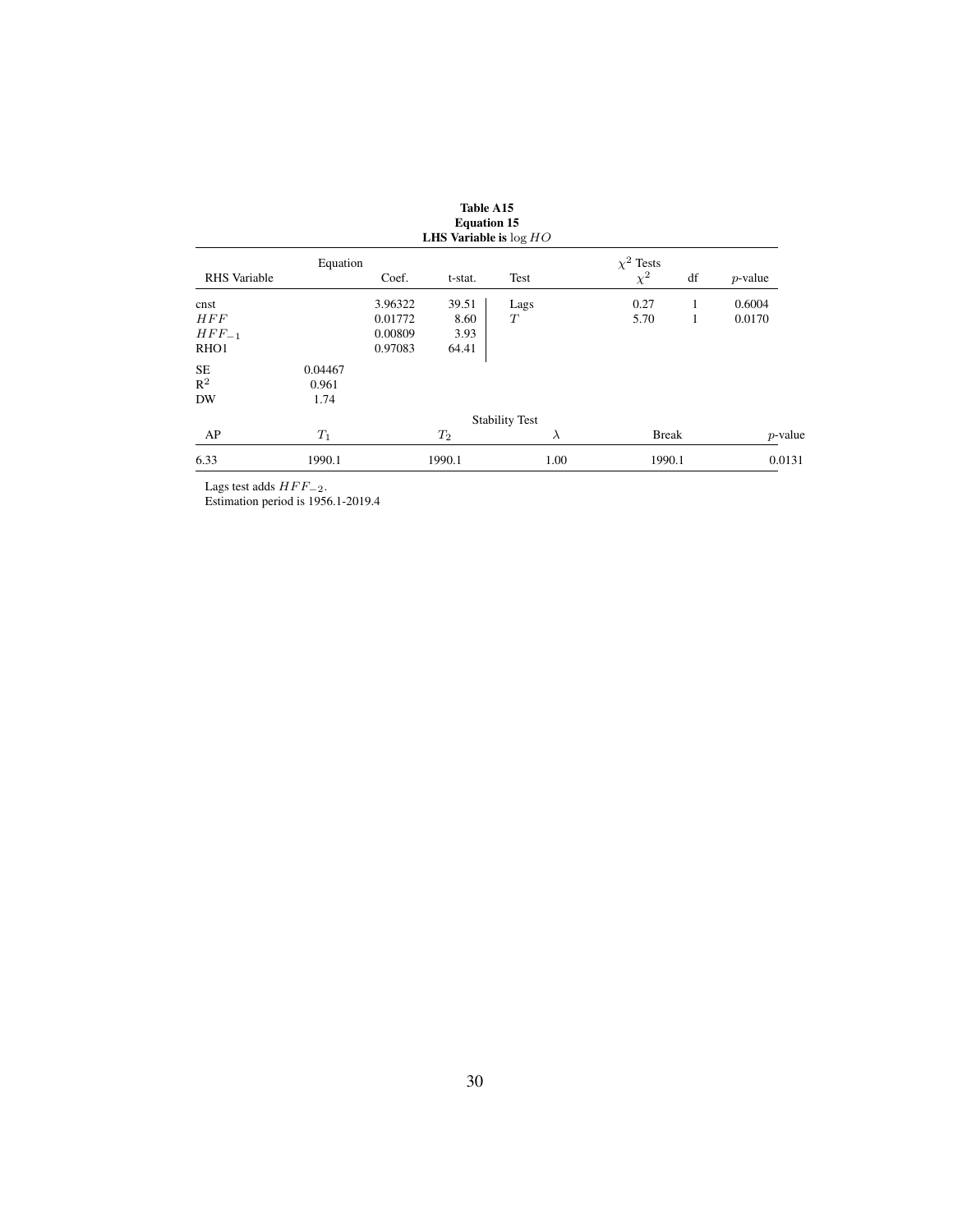|                                    |                                      |            |                       | <b>LHS Variable is</b> $\log WF - \log LAM$ |                |            |            |
|------------------------------------|--------------------------------------|------------|-----------------------|---------------------------------------------|----------------|------------|------------|
|                                    | Equation                             |            |                       |                                             | $\chi^2$ Tests |            |            |
| <b>RHS</b> Variable                |                                      | Coef.      | t-stat.               | Test                                        | $\chi^2$       | df         | $p$ -value |
|                                    | $\log WF_{-1} - \log LAM_{-1}$       | 0.94044    | 51.09                 | $b$ RealWageRes.                            | 3.72           | 1          | 0.0539     |
| $\log PF$                          |                                      | 0.92070    | 32.76                 | Lags                                        | 0.08           | 1          | 0.7831     |
| cnst                               |                                      | $-0.03884$ | $-3.29$               | T                                           | 1.33           | 1          | 0.2490     |
| <sup><i>a</i></sup> $\log PF_{-1}$ |                                      | $-0.86686$ | 0.00                  | <b>RHO</b>                                  | 0.09           | 1          | 0.7650     |
|                                    |                                      |            |                       | 1/UR                                        | 3.78           | 1          | 0.0519     |
| <b>SE</b>                          | 0.00781                              |            |                       |                                             |                |            |            |
| $R^2$                              | 0.944                                |            |                       |                                             |                |            |            |
| DW                                 | 1.96                                 |            |                       |                                             |                |            |            |
|                                    | overid (df = 8, p-value = $0.0607$ ) |            |                       |                                             |                |            |            |
|                                    |                                      |            | <b>Stability Test</b> |                                             |                |            |            |
| AP                                 | $T_1$                                | $T_2$      |                       | <b>Break</b><br>$\lambda$                   |                | $p$ -value |            |
| 3.18                               | 1990.1                               | 1990.1     |                       | 1.00<br>1990.1                              |                | 0.0955     |            |

| Table A16                           |  |
|-------------------------------------|--|
| <b>Equation 16</b>                  |  |
| HS Variable is $\log WF - \log LAM$ |  |

<sup>a</sup>Coefficient constrained. See the discussion in the text.

 ${}^{b}$ Equation estimated with no restrictions on the coefficients.

Lags test adds  $\log WF_{-2} - \log LAM_{-2}$ .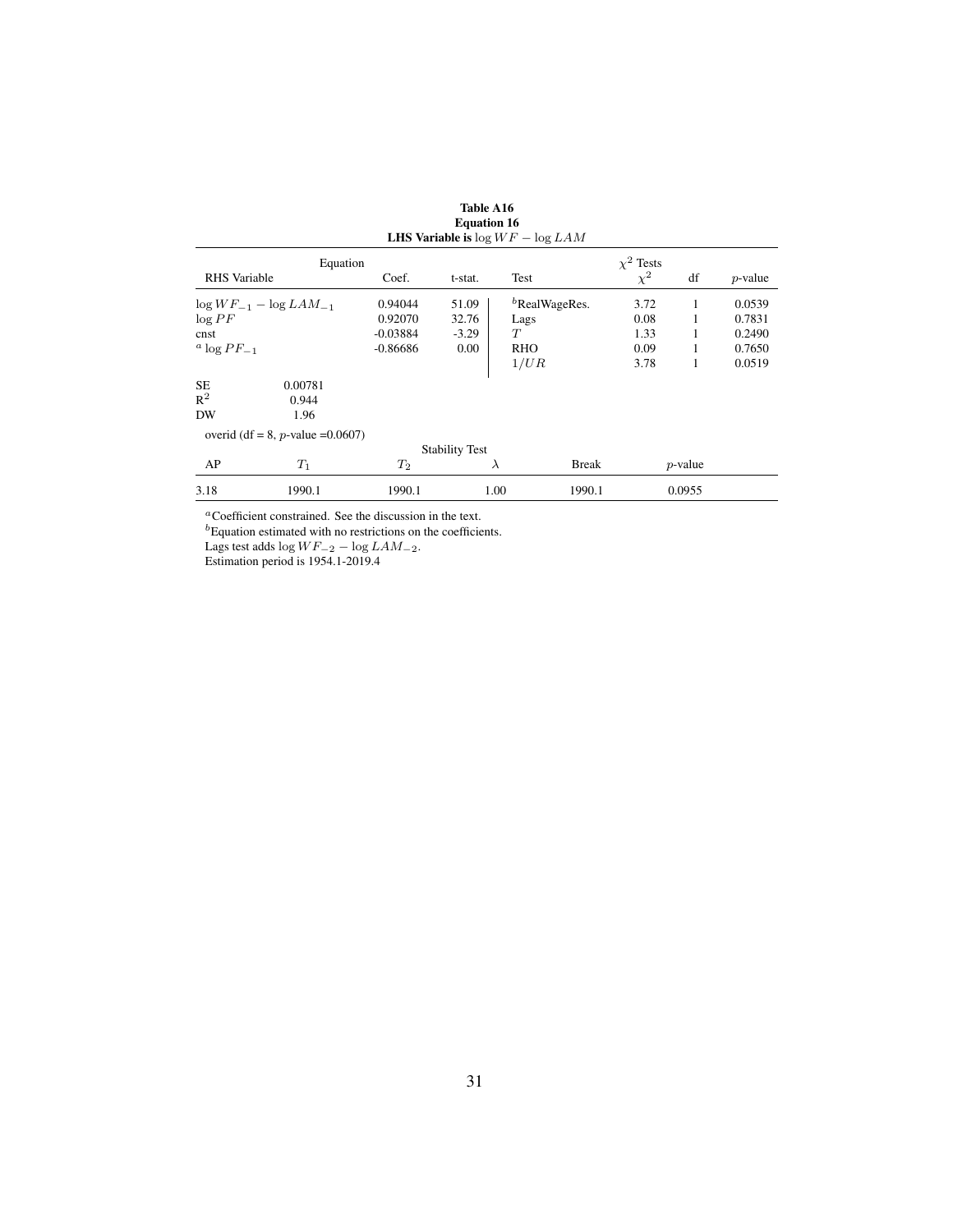|                     |                                      |                       |           | <b>LHS Variable is</b> $log(MF/PF)$ |                |    |            |
|---------------------|--------------------------------------|-----------------------|-----------|-------------------------------------|----------------|----|------------|
|                     |                                      | Equation              |           |                                     | $\chi^2$ Tests |    |            |
| <b>RHS</b> Variable |                                      | Coef.                 | t-stat.   | Test                                | $\chi^2$       | df | $p$ -value |
| cnst                |                                      | 0.03025               | 0.51      | $\log(MF/PF)_{-1}$                  | 3.92           | 1  | 0.0477     |
| $log(MF_{-1}/PF)$   |                                      | 0.98308               | 73.15     | Lags                                | 8.10           | 3  | 0.0441     |
| $log(X - FA)$       |                                      | 0.01277               | 1.90      | RHO                                 | 0.98           | 1  | 0.3216     |
| $\boldsymbol{a}$    |                                      | $-0.00299$            | $-1.73$   | T                                   | 5.71           | 1  | 0.0169     |
| SE                  | 0.04441                              |                       |           |                                     |                |    |            |
| $R^2$               | 0.985                                |                       |           |                                     |                |    |            |
| DW                  | 1.88                                 |                       |           |                                     |                |    |            |
|                     | overid (df = 3, p-value = $0.0171$ ) |                       |           |                                     |                |    |            |
|                     |                                      | <b>Stability Test</b> |           |                                     |                |    |            |
| AP                  | $T_1$                                | $T_2$                 | $\lambda$ | <b>Break</b>                        | $p$ -value     |    |            |
| 7.76                | 1990.1                               | 1990.1                | 1.00      | 1990.1                              | 0.0037         |    |            |

Table A17 Equation 17

<sup>a</sup>Variable is  $[RS \cdot (1 - D2G - D2S)]$ 

Lags test adds  $\log(MF_{-2}/PF_{-1})$ ,  $\log(X - FA)_{-1}$ , and <sup>a</sup> lagged once.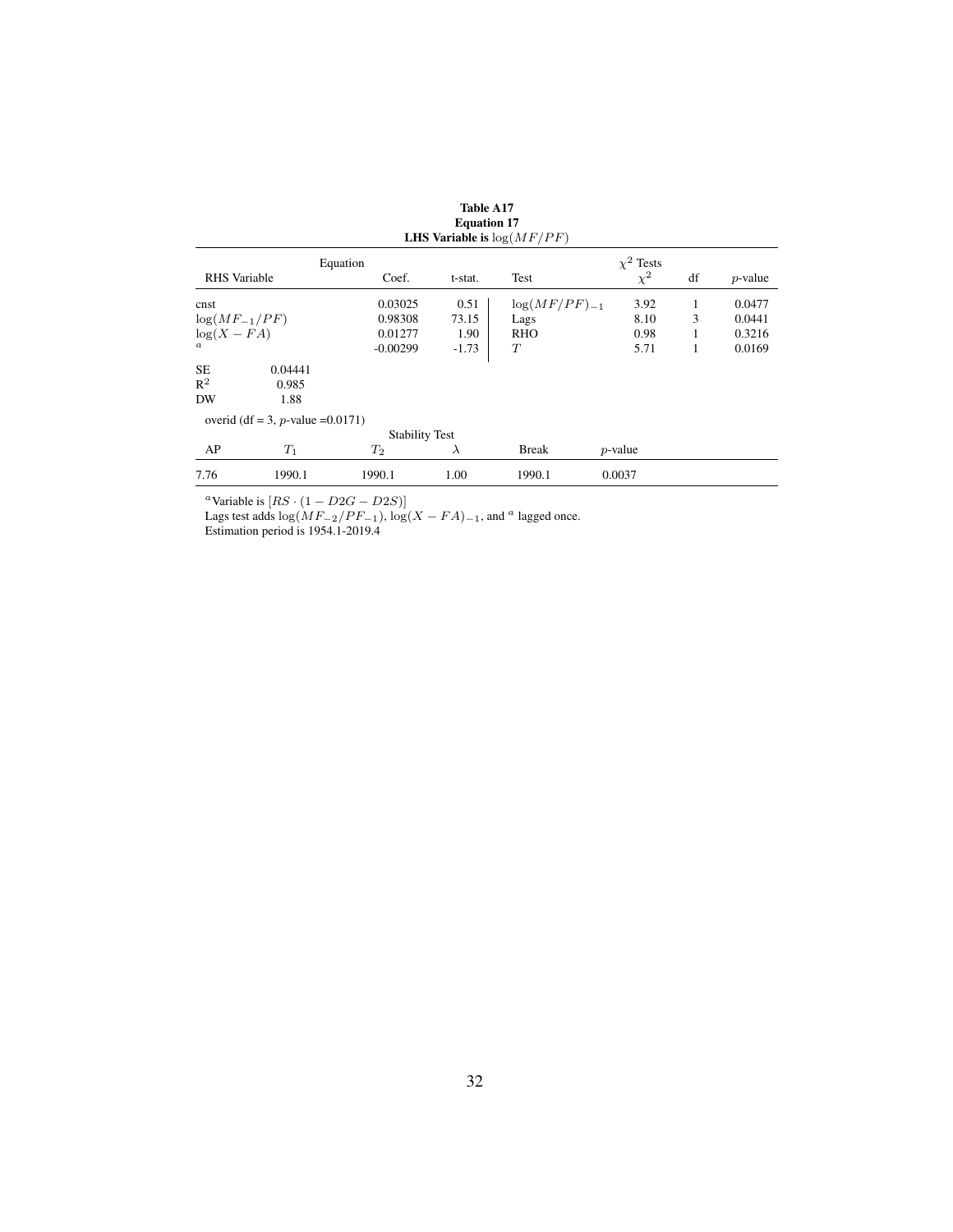|                     |                                      |         | <b>LHS Variable is</b> $\Delta \log DF$ |                 |                |            |            |
|---------------------|--------------------------------------|---------|-----------------------------------------|-----------------|----------------|------------|------------|
|                     | Equation                             |         |                                         |                 | $\chi^2$ Tests |            |            |
| <b>RHS</b> Variable |                                      | Coef.   | t-stat.                                 | Test            | $\chi^2$       | df         | $p$ -value |
| $\boldsymbol{a}$    |                                      | 0.02553 | 4.14                                    | $b$ Restriction | 0.09           | 1          | 0.7694     |
|                     |                                      |         |                                         | Lags            | 1.45           |            | 0.2290     |
|                     |                                      |         |                                         | <b>RHO</b>      | 1.68           |            | 0.1951     |
|                     |                                      |         |                                         | T               | 0.40           |            | 0.5249     |
|                     |                                      |         |                                         | cnst            | 0.02           | 1          | 0.8891     |
| <b>SE</b>           | 0.07910                              |         |                                         |                 |                |            |            |
| $R^2$               | 0.024                                |         |                                         |                 |                |            |            |
| DW                  | 2.56                                 |         |                                         |                 |                |            |            |
|                     | overid (df = 4, p-value = $0.4974$ ) |         |                                         |                 |                |            |            |
|                     |                                      |         | <b>Stability Test</b>                   |                 |                |            |            |
| AP                  | $T_1$                                | $T_2$   | $\lambda$                               | <b>Break</b>    |                | $p$ -value |            |
| 1.54                | 1990.1                               | 1990.1  | 1.00                                    | 1990.1          |                | 0.0796     |            |

| <b>Table A18</b>                    |
|-------------------------------------|
| <b>Equation 18</b>                  |
| I HR Variabla is $\Lambda$ log $DE$ |

<sup>a</sup>Variable is log[( $PIEF - TFG - TFS - TFR$ )/ $DF_{-1}$ ]<br><sup>b</sup>log  $DF_{-1}$  added.

Lags test adds  $a$  lagged once.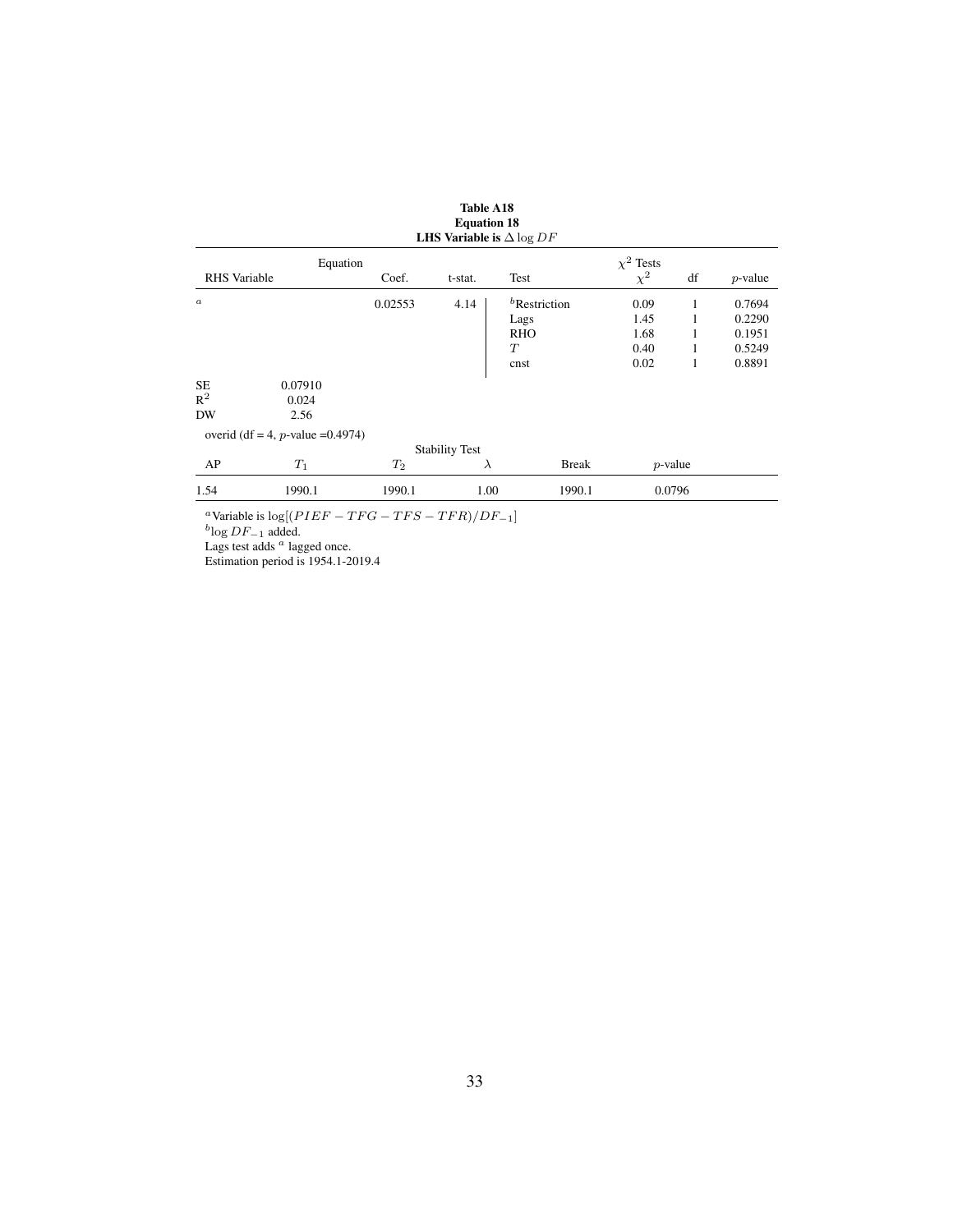|                                   |          |            |         | LHS Variable is $RB - RS_{-2}$  |                |    |            |
|-----------------------------------|----------|------------|---------|---------------------------------|----------------|----|------------|
|                                   | Equation |            |         |                                 | $\chi^2$ Tests |    |            |
| <b>RHS</b> Variable               |          | Coef.      | t-stat. | Test                            | $\chi^2$       | df | $p$ -value |
| cnst                              |          | 0.19887    | 4.59    | <sup><i>a</i></sup> Restriction | 0.02           | 1  | 0.9000     |
| $RB_{-1} - RS_{-2}$               |          | 0.91708    | 58.22   | Lags                            | 0.14           | 2  | 0.9347     |
| $RS - RS_{-2}$                    |          | 0.30171    | 4.49    | Т                               | 3.03           | 1  | 0.0817     |
| $RS_{-1} - RS_{-2}$               |          | $-0.23586$ | $-3.12$ | ь                               | 0.47           | 1  | 0.4906     |
| RHO <sub>1</sub>                  |          | 0.20472    | 3.20    | $\boldsymbol{c}$                | 0.66           | 1  | 0.4184     |
| <b>SE</b>                         | 0.27274  |            |         |                                 |                |    |            |
| $R^2$                             | 0.963    |            |         |                                 |                |    |            |
| DW                                | 2.02     |            |         |                                 |                |    |            |
| overid (df = 9, p-value = 0.1145) |          |            |         |                                 |                |    |            |
|                                   |          |            |         | <b>Stability Test</b>           |                |    |            |
| AP                                | $T_1$    |            | $T_2$   | $\lambda$                       | <b>Break</b>   |    | $p$ -value |
| 5.09                              | 1990.1   |            | 1990.1  | 1.00                            | 1990.1         |    | 0.0701     |
|                                   |          |            |         |                                 |                |    |            |

Table A23 Equation 23

 ${}^aRS_{-2}$  added.

 $b_{100} \cdot (PD/PD(-4)-1)$ 

 $c_{100} \cdot [(PD/PD(-8)) \cdot 5 - 1]$ 

Lags test adds  $RS_{-3}$  and  $RB_{-2}$ .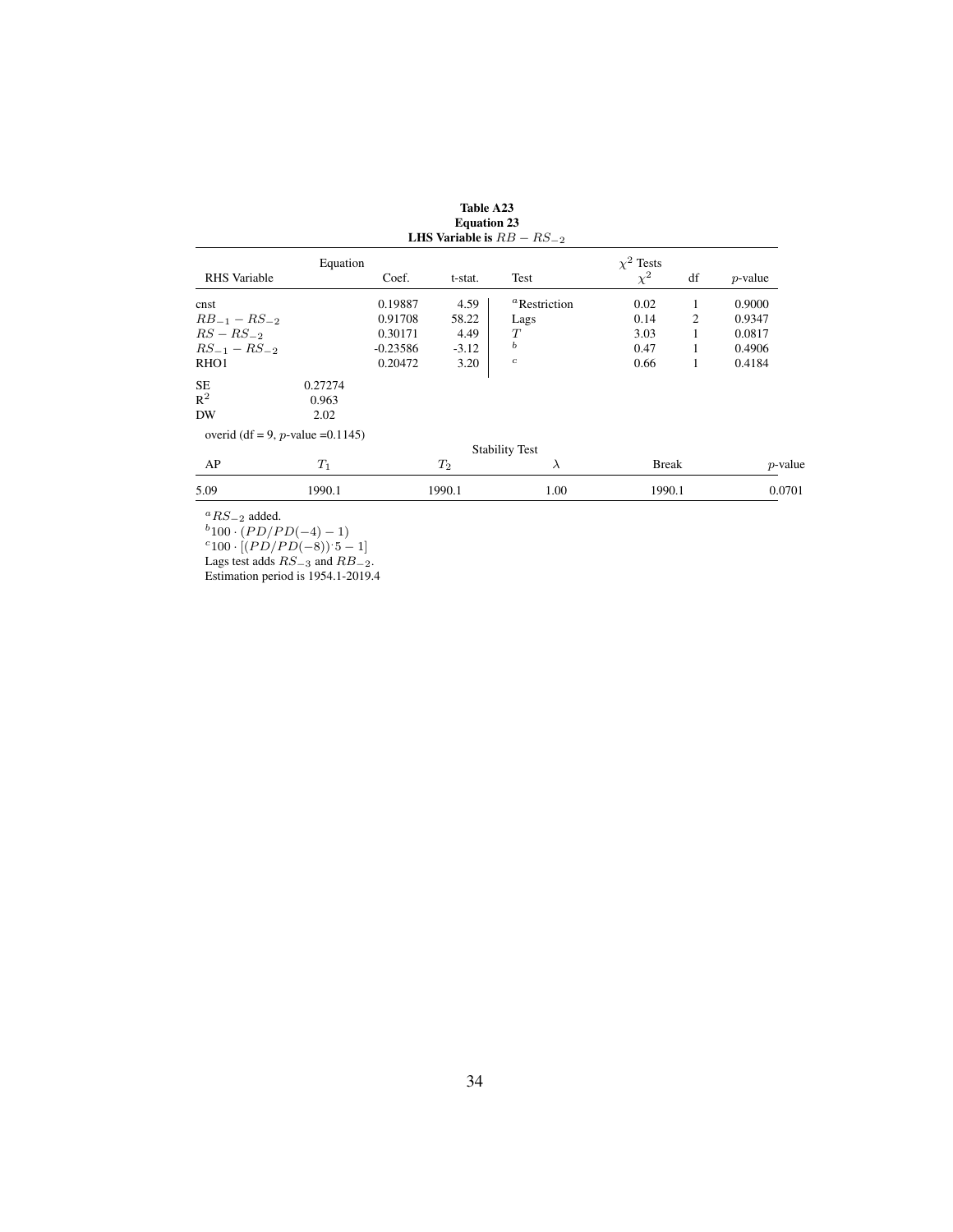|                     |                                   |            |         | LHS Variable is $RM - RS_{-2}$  |                |                |            |
|---------------------|-----------------------------------|------------|---------|---------------------------------|----------------|----------------|------------|
|                     | Equation                          |            |         |                                 | $\chi^2$ Tests |                |            |
| RHS Variable        |                                   | Coef.      | t-stat. | Test                            | $\chi^2$       | df             | $p$ -value |
| cnst                |                                   | 0.37245    | 5.61    | <sup><i>a</i></sup> Restriction | 0.19           | 1              | 0.6599     |
| $RM_{-1} - RS_{-2}$ |                                   | 0.88074    | 44.22   | Lags                            | 0.74           | $\overline{2}$ | 0.6899     |
| $RS - RS_{-2}$      |                                   | 0.28753    | 2.91    | <b>RHO</b>                      | 1.52           | 1              | 0.2171     |
| $RS_{-1} - RS_{-2}$ |                                   | $-0.07754$ | $-0.62$ | T                               | 0.75           | 1              | 0.3868     |
|                     |                                   |            |         | $\boldsymbol{b}$                | 0.82           | 1              | 0.3649     |
|                     |                                   |            |         | $\mathfrak{c}$                  | 1.16           | 1              | 0.2815     |
| SE                  | 0.34422                           |            |         |                                 |                |                |            |
| $\mathsf{R}^2$      | 0.905                             |            |         |                                 |                |                |            |
| DW                  | 1.85                              |            |         |                                 |                |                |            |
|                     | overid (df = 7, p-value = 0.1007) |            |         |                                 |                |                |            |
|                     |                                   |            |         | <b>Stability Test</b>           |                |                |            |
| AP                  | $T_1$                             |            | $T_2$   | $\lambda$                       | <b>Break</b>   |                | $p$ -value |
| 9.91                | 1990.1                            |            | 1990.1  | 1.00                            | 1990.1         |                | 0.0005     |

Table A24 Equation 24

 ${}^{a}RS_{-2}$  added.

 $b_{100} \cdot (PD/PD(-4)-1)$ 

 $c_{100} \cdot [(PD/PD(-8)) \cdot 5 - 1]$ 

Lags test adds  $RS_{-3}$  and  $RM_{-2}$ .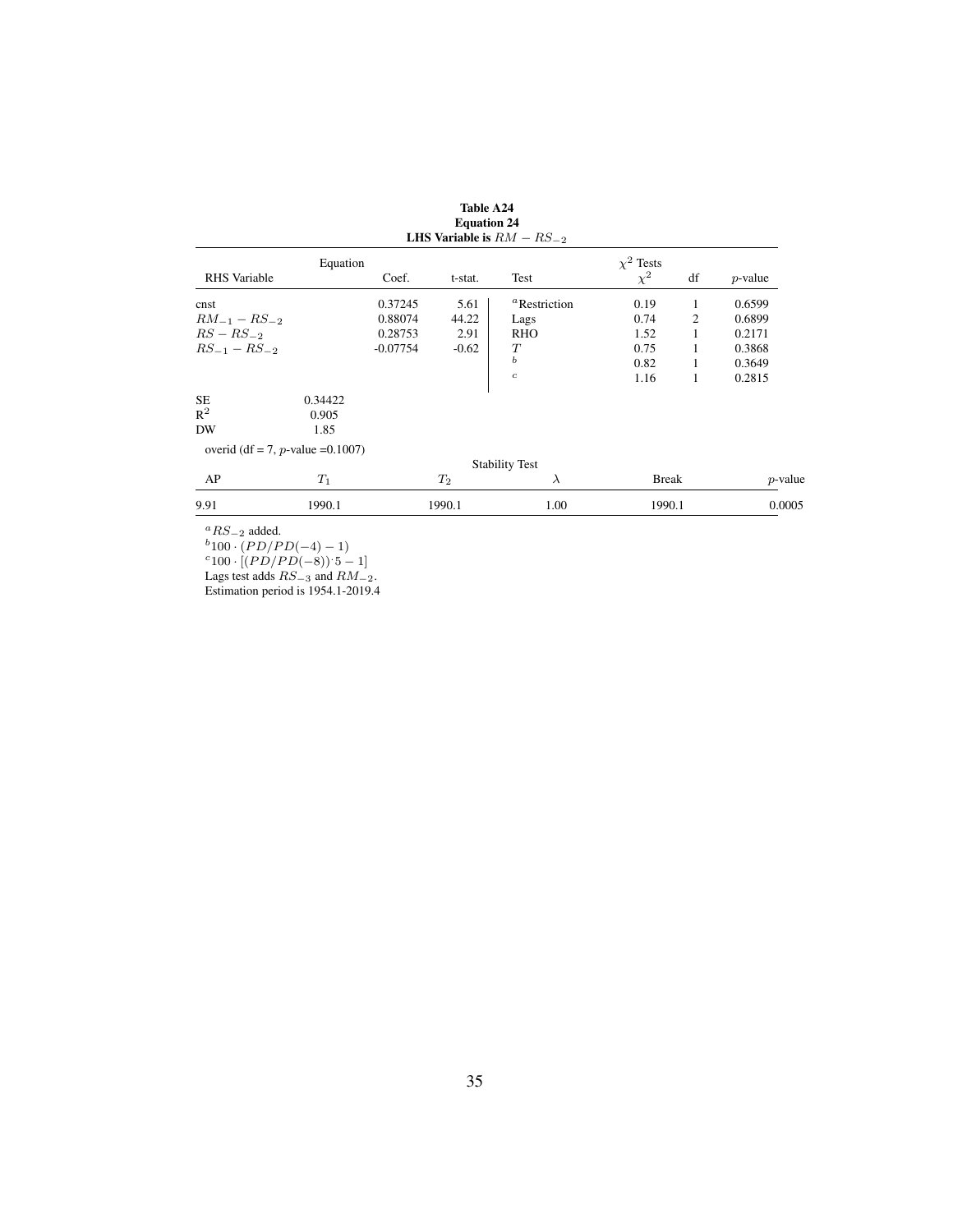|                  |                                      |                       |           | <b>LHS Variable is</b> $CG/(PX_{-1}YS_{-1})$ |                            |    |            |
|------------------|--------------------------------------|-----------------------|-----------|----------------------------------------------|----------------------------|----|------------|
| RHS Variable     |                                      | Equation              |           |                                              | $\chi^2$ Tests<br>$\chi^2$ | df |            |
|                  |                                      | Coef.                 | t-stat.   | Test                                         |                            |    | $p$ -value |
| cnst             |                                      | 0.11522               | 5.56      | Lags                                         | 1.98                       | 2  | 0.3714     |
| $\triangle RB$   |                                      | $-0.07613$            | $-0.60$   | <b>RHO</b>                                   | 2.82                       | 1  | 0.0932     |
| $\boldsymbol{a}$ |                                      | 9.48320               | 0.79      | T                                            | 1.17                       | 1  | 0.2796     |
|                  |                                      |                       |           | $\Delta RS$                                  | 0.18                       | 1  | 0.6727     |
| <b>SE</b>        | 0.29226                              |                       |           |                                              |                            |    |            |
| $R^2$            | 0.015                                |                       |           |                                              |                            |    |            |
| <b>DW</b>        | 1.94                                 |                       |           |                                              |                            |    |            |
|                  | overid (df = 7, p-value = $0.6588$ ) |                       |           |                                              |                            |    |            |
|                  |                                      | <b>Stability Test</b> |           |                                              |                            |    |            |
| AP               | $T_1$                                | $T_2$                 | $\lambda$ | <b>Break</b>                                 | $p$ -value                 |    |            |
| 3.28             | 1990.1                               | 1990.1                | 1.00      | 1990.1                                       | 0.0872                     |    |            |

Table A25 Equation 25

<sup>a</sup>Variable is  $\Delta[(PIEF - TFG - TFS - TFR)]/(PX_{-1}YS_{-1})$ Lags test adds  $\alpha$  lagged once and  $\Delta RB_{-1}$ .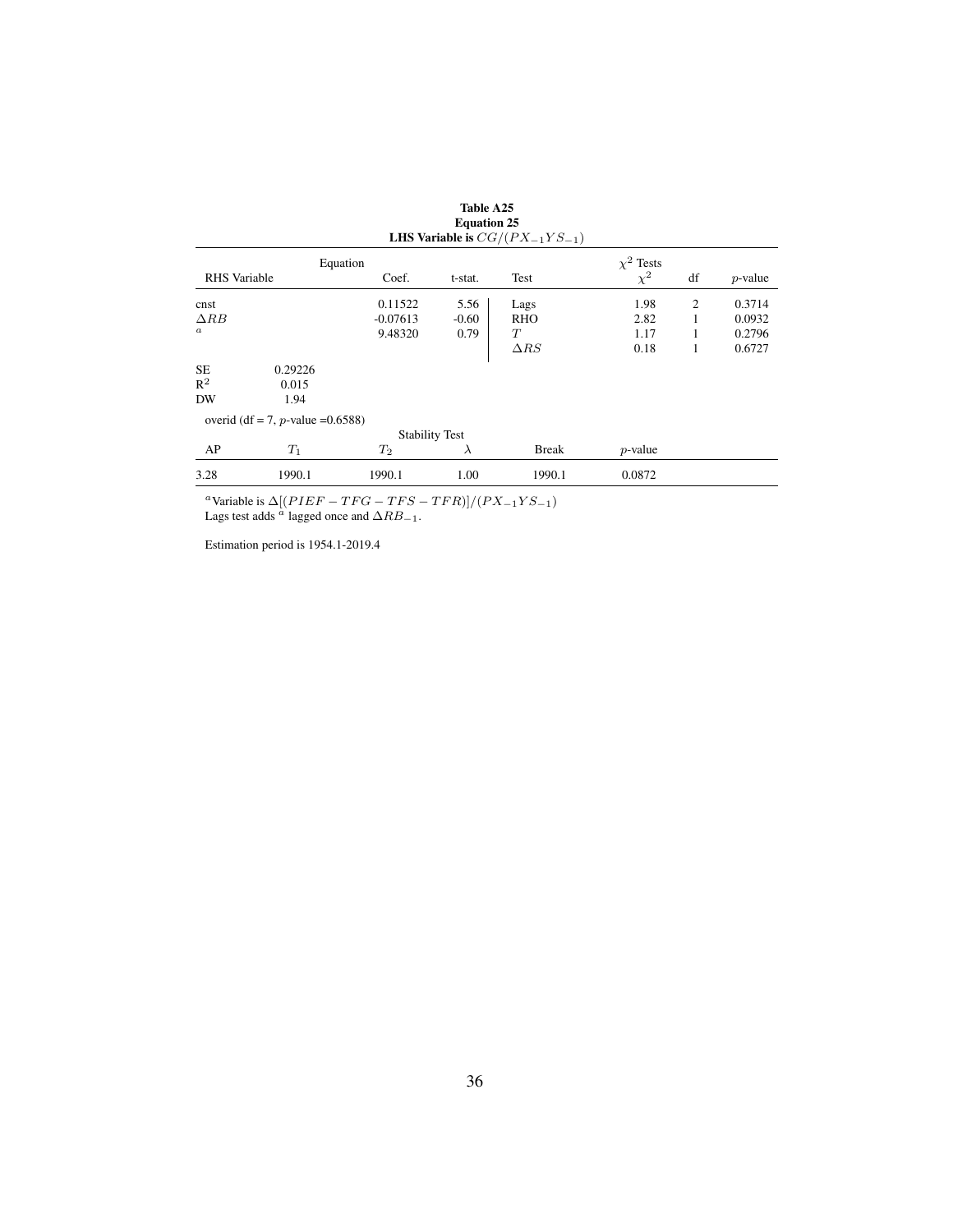|                            |                                      |         |                       | <b>Equation 20</b> | <b>LHS Variable is</b> $log[CUR/(POP \cdot PF)]$ |          |    |            |  |  |
|----------------------------|--------------------------------------|---------|-----------------------|--------------------|--------------------------------------------------|----------|----|------------|--|--|
| $\chi^2$ Tests<br>Equation |                                      |         |                       |                    |                                                  |          |    |            |  |  |
| <b>RHS</b> Variable        |                                      |         | Coef.                 | t-stat.            | Test                                             | $\chi^2$ | df | $p$ -value |  |  |
| cnst                       |                                      |         | $-0.04815$            | $-6.12$            | $\boldsymbol{a}$                                 | 9.40     | 1  | 0.0022     |  |  |
| $\left[PF\right)$          | $log[CUR_{-1}/(POP_{-1}]$            | $\cdot$ | 0.97122               | 165.23             | Lags                                             | 4.83     | 3  | 0.1845     |  |  |
|                            | $log[(X - FA)/POP]$                  |         | 0.03917               | 6.48               | <b>RHO</b>                                       | 0.90     | 1  | 0.3442     |  |  |
| <i>RSA</i>                 |                                      |         | $-0.00074$            | $-1.62$            | T                                                | 7.32     | 1  | 0.0068     |  |  |
| SE.                        | 0.01004                              |         |                       |                    |                                                  |          |    |            |  |  |
| $R^2$                      | 0.999                                |         |                       |                    |                                                  |          |    |            |  |  |
| DW                         | 2.12                                 |         |                       |                    |                                                  |          |    |            |  |  |
|                            | overid (df = 4, p-value = $0.0024$ ) |         |                       |                    |                                                  |          |    |            |  |  |
|                            |                                      |         | <b>Stability Test</b> |                    |                                                  |          |    |            |  |  |
| AP                         | $T_1$                                | $T_2$   | $\lambda$             | <b>Break</b>       | $p$ -value                                       |          |    |            |  |  |
| 11.16                      | 1990.1                               | 1990.1  | 1.00                  | 1990.1             | 0.0002                                           |          |    |            |  |  |

Table A26 Equation 26

<sup>a</sup>Variable is log[ $CUR/(POP \cdot PF)$ ]<sub>−1</sub>

Lags test adds  $\log[CUR_{-2}/(POP_{-2}PF_{-1})], \log[(X - FA)/POP]_{-1}$ , and  $RSA_{-1}$ .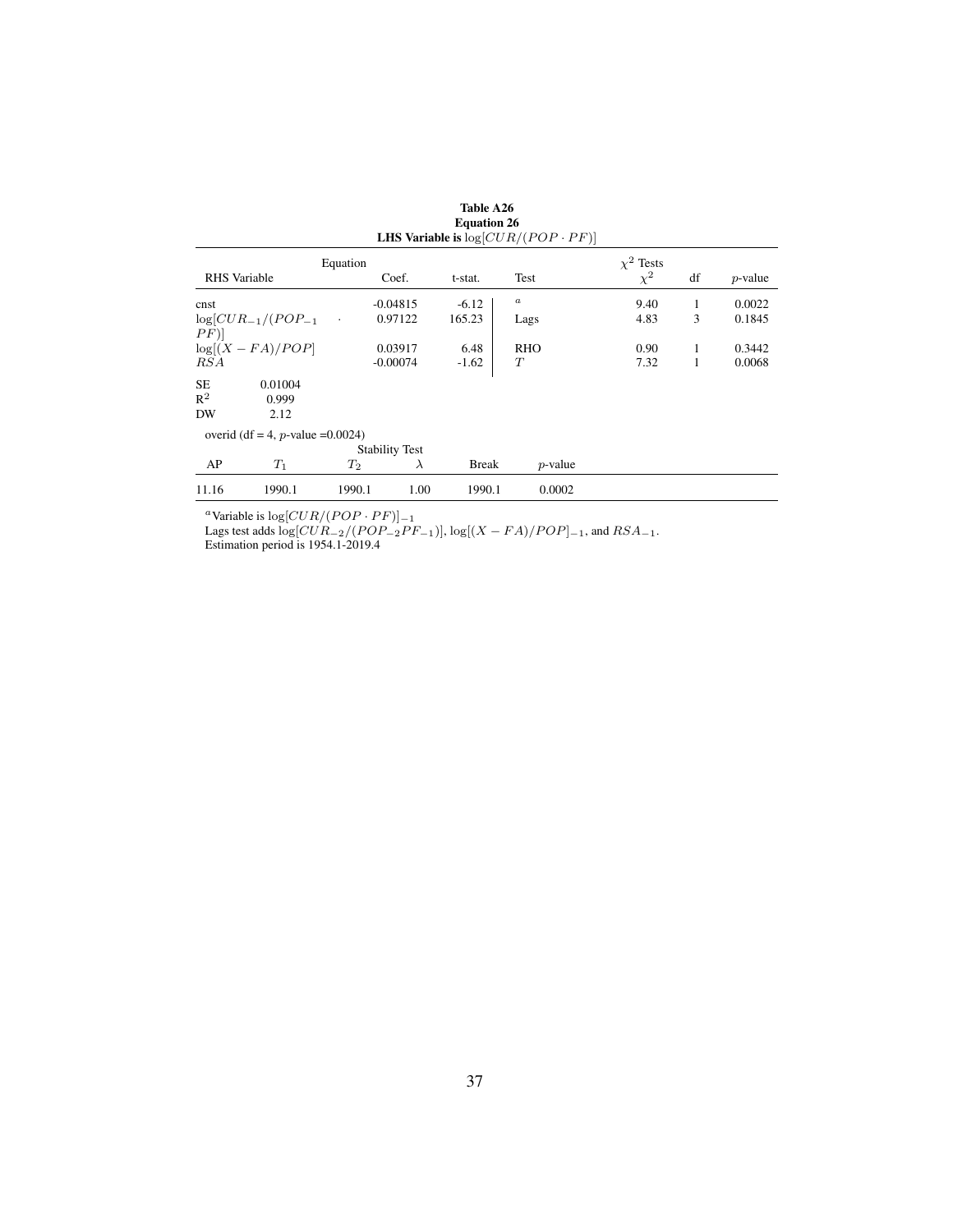| <b>LHS Variable is</b> $log(IM/POP)$                                                      |                   |  |         |            |                            |    |            |  |  |
|-------------------------------------------------------------------------------------------|-------------------|--|---------|------------|----------------------------|----|------------|--|--|
| <b>RHS</b> Variable                                                                       | Equation<br>Coef. |  | t-stat. | Test       | $\chi^2$ Tests<br>$\chi^2$ | df | $p$ -value |  |  |
| cnst                                                                                      | $-1.16460$        |  | $-4.10$ | Lags       | 22.18                      | 3  | 0.0001     |  |  |
| AG1                                                                                       | 0.51577           |  | 3.99    | <b>RHO</b> | 35.96                      | 1  | 0.0000     |  |  |
| AG2                                                                                       | 0.16548           |  | 0.55    | $\log PF$  | 3.23                       | 1  | 0.0723     |  |  |
| AG3                                                                                       | $-1.06782$        |  | $-3.37$ |            |                            |    |            |  |  |
| $log(IM/POP)_{-1}$                                                                        | 0.78325           |  | 21.46   |            |                            |    |            |  |  |
| log(Y/POP)                                                                                | 0.34414           |  | 2.73    |            |                            |    |            |  |  |
| $log(AA/POP)_{-1}$                                                                        | 0.00198           |  | 0.04    |            |                            |    |            |  |  |
| log(PF/PIM)                                                                               | 0.07020           |  | 3.09    |            |                            |    |            |  |  |
| T                                                                                         | 0.00111           |  | 2.32    |            |                            |    |            |  |  |
| D691                                                                                      | $-0.11923$        |  | $-4.37$ |            |                            |    |            |  |  |
| D692                                                                                      | 0.13796           |  | 5.00    |            |                            |    |            |  |  |
| D714                                                                                      | $-0.07372$        |  | $-2.67$ |            |                            |    |            |  |  |
| D721                                                                                      | 0.11061           |  | 4.03    |            |                            |    |            |  |  |
| <b>SE</b>                                                                                 | 0.02681           |  |         |            |                            |    |            |  |  |
| $R^2$                                                                                     | 0.999             |  |         |            |                            |    |            |  |  |
| <b>DW</b>                                                                                 | 1.57              |  |         |            |                            |    |            |  |  |
| overid (df = 6, $p$ -value = 0.0000)<br>$\chi^2$ (AGE) = 19.23 (df = 3, p-value = 0.0002) |                   |  |         |            |                            |    |            |  |  |

Table A27 Equation 27

Lags test adds  $\log (IM/POP)_{-2}$ ,  $\log (Y/POP)_{-1}$ , and  $\log (PF/PIM)_{-1}$ .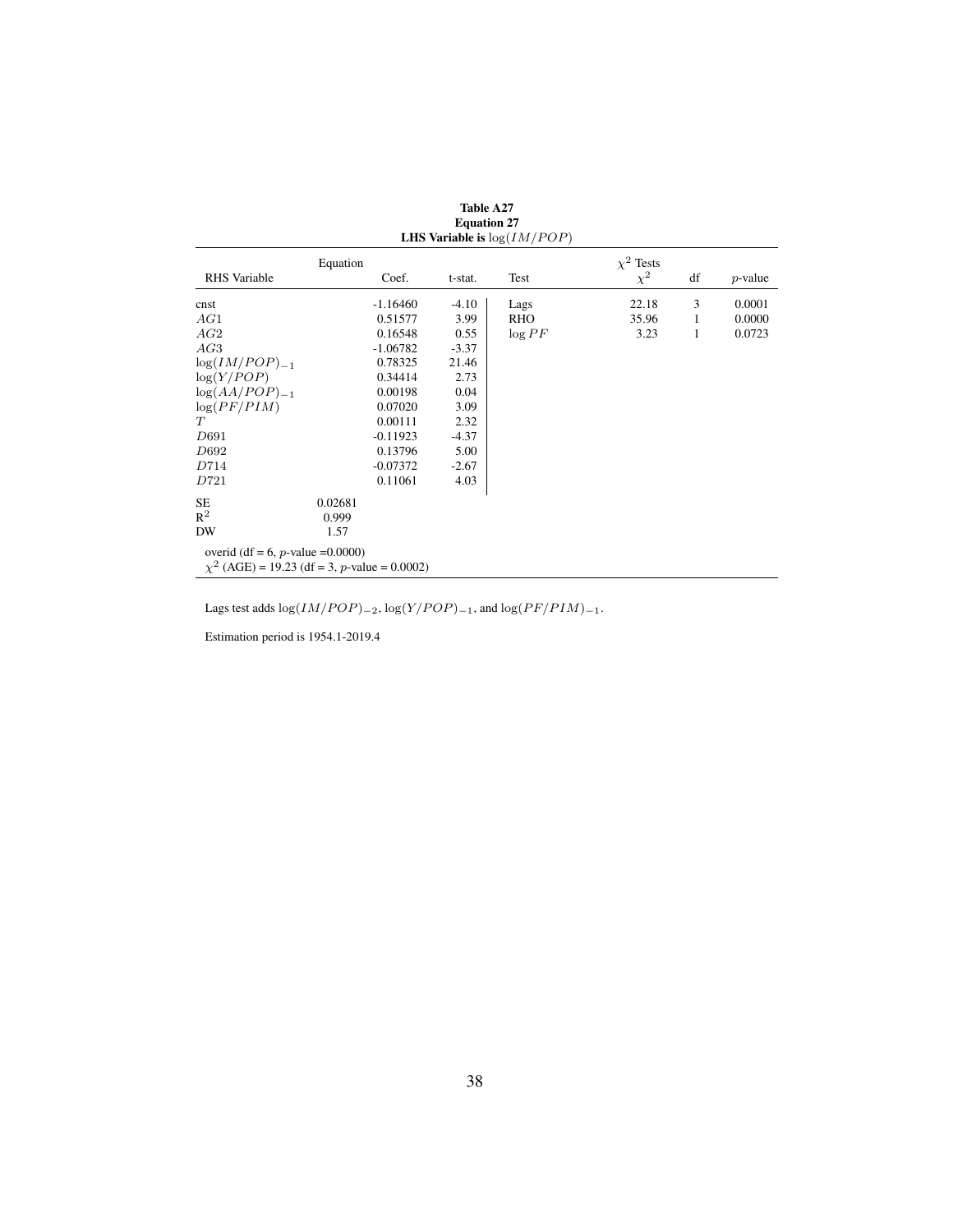| <b>Equation 28</b><br><b>LHS Variable is</b> $\log UB$ |                   |         |      |                            |    |            |  |  |
|--------------------------------------------------------|-------------------|---------|------|----------------------------|----|------------|--|--|
| <b>RHS</b> Variable                                    | Equation<br>Coef. | t-stat. | Test | $\chi^2$ Tests<br>$\chi^2$ | df | $p$ -value |  |  |
|                                                        |                   |         |      |                            |    |            |  |  |
| cnst                                                   | 0.29327           | 0.59    | Lags | 2.20                       | 3  | 0.5316     |  |  |
| $\log UB_{-1}$                                         | 0.12909           | 1.30    | T    | 5.53                       | 1  | 0.0187     |  |  |
| $\log U$                                               | 1.47793           | 5.68    |      |                            |    |            |  |  |
| $\log WF$                                              | 0.43544           | 5.49    |      |                            |    |            |  |  |
| RHO <sub>1</sub>                                       | 0.89694           | 22.14   |      |                            |    |            |  |  |
| <b>SE</b>                                              | 0.06395           |         |      |                            |    |            |  |  |
| $R^2$                                                  | 0.996             |         |      |                            |    |            |  |  |
| <b>DW</b>                                              | 2.18              |         |      |                            |    |            |  |  |
| overid (df = 7, p-value = $0.0000$ )                   |                   |         |      |                            |    |            |  |  |

overid (df = 7,  $p$ -value = 0.0000)

Lags test adds  $\log UB_{-2}$ ,  $\log U_{-1}$ , and  $\log WF_{-1}$ .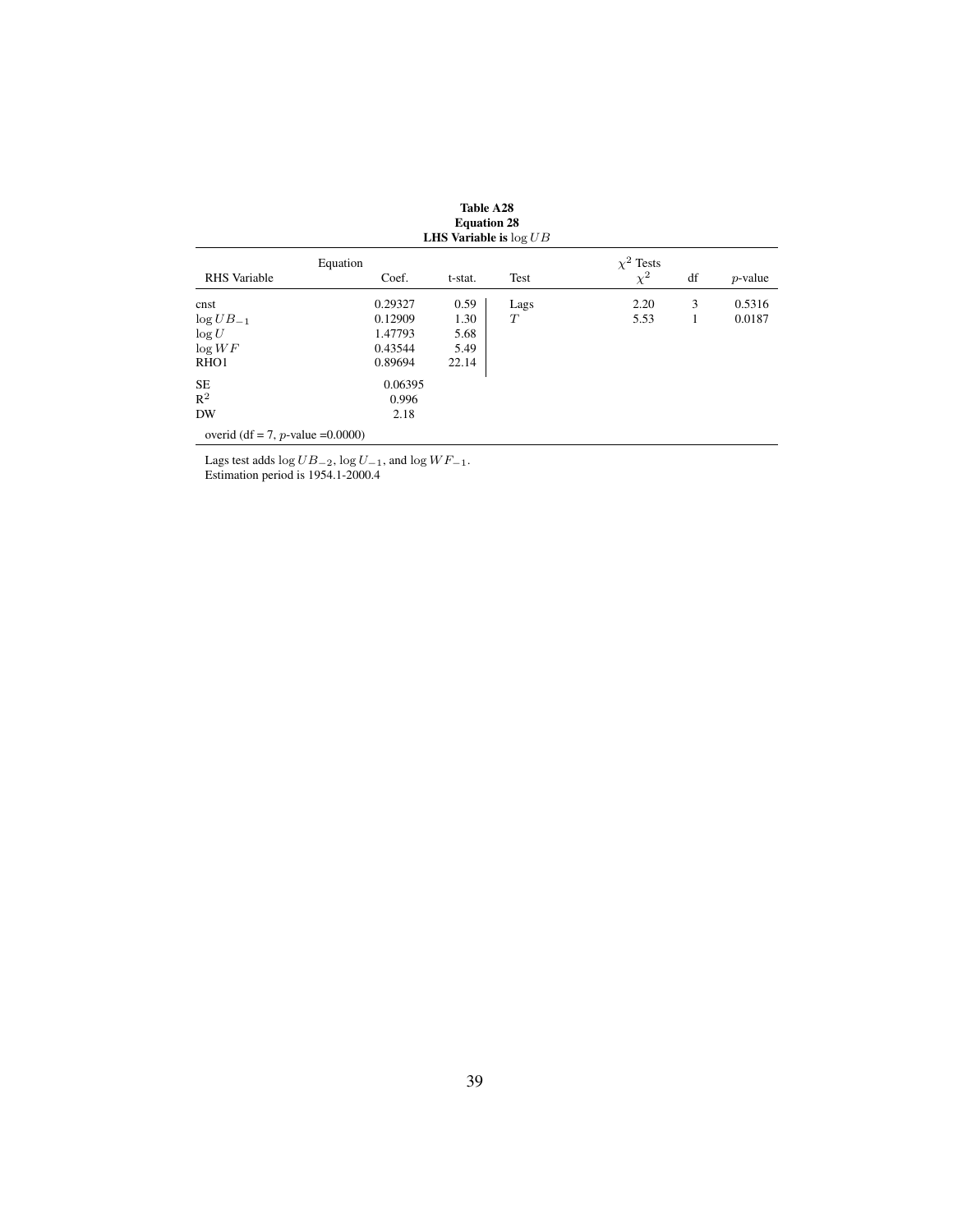| <b>Equation 29</b><br>LHS Variable is $INTG/(-AG)$ |                     |          |                       |              |            |                |                |            |  |  |
|----------------------------------------------------|---------------------|----------|-----------------------|--------------|------------|----------------|----------------|------------|--|--|
|                                                    |                     | Equation |                       |              |            | $\chi^2$ Tests |                |            |  |  |
|                                                    | <b>RHS</b> Variable | Coef.    |                       | t-stat.      | Test       | $\chi^2$       | df             | $p$ -value |  |  |
| cnst                                               |                     |          | 0.00059               | 8.05         | Lags       | 36.90          | $\overline{2}$ | 0.0000     |  |  |
| $(INTG/(-AG))_{-1}$                                |                     |          | 0.86580               | 73.51        | T          | 1.49           | 1              | 0.2226     |  |  |
| $\alpha$                                           |                     |          | 0.11994               | 11.53        |            |                |                |            |  |  |
| <b>SE</b>                                          | 0.00031             |          |                       |              |            |                |                |            |  |  |
| $R^2$                                              | 0.996               |          |                       |              |            |                |                |            |  |  |
| <b>DW</b>                                          | 1.37                |          |                       |              |            |                |                |            |  |  |
|                                                    |                     |          | <b>Stability Test</b> |              |            |                |                |            |  |  |
| AP                                                 | $T_1$               | $T_2$    | $\lambda$             | <b>Break</b> | $p$ -value |                |                |            |  |  |
| 10.60                                              | 1990.1              | 1990.1   | 1.00                  | 1990.1       | 0.0001     |                |                |            |  |  |

<sup>a</sup>Variable is  $(.4 \cdot (RS/400) + .75 \cdot .6 \cdot (1/8) \cdot (1/400) \cdot (RB + RB<sub>-1</sub> + RB<sub>-2</sub> + RB<sub>-3</sub>$  $+RB_{-4} + RB_{-5} + RB_{-6} + RB_{-7})$ 

Lags test adds  $[INTG/(-AG)]_{-1}$  and <sup>a</sup> lagged once.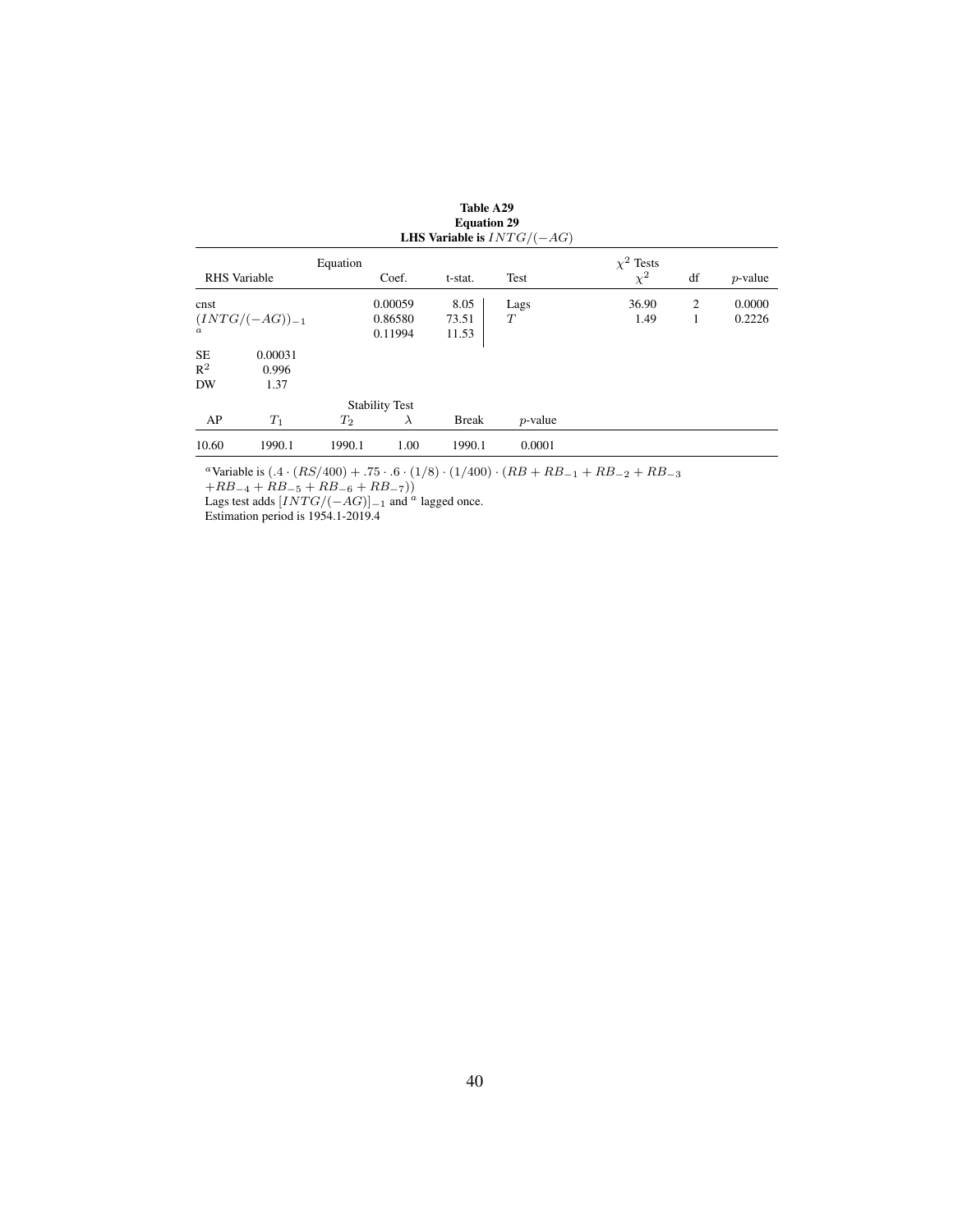|                                      |             | <b>Equation 30</b><br>LHS Variable is $RS$ |            |                |    |            |
|--------------------------------------|-------------|--------------------------------------------|------------|----------------|----|------------|
| Equation                             |             |                                            |            | $\chi^2$ Tests |    |            |
| <b>RHS</b> Variable                  | Coef.       | t-stat.                                    | Test       | $\chi^2$       | df | $p$ -value |
| cnst                                 | 0.69910     | 4.55                                       | Lags       | 6.15           | 3  | 0.1046     |
| $RS_{-1}$                            | 0.91555     | 49.15                                      | <b>RHO</b> | 20.08          |    | 0.0000     |
| $100 \cdot [(PD/PD_{-1})^4 - 1]$     | 0.07508     | 3.98                                       | T          | 0.87           |    | 0.3505     |
| UR                                   | $-11.08222$ | $-3.53$                                    | $\it a$    | 0.28           | 1  | 0.5949     |
| $\Delta UR$                          | $-74.03467$ | $-4.85$                                    | ь          | 1.92           | 1  | 0.1655     |
| $D20083 \cdot PCM1_{-1}$             | 0.01195     | 2.41                                       |            |                |    |            |
| $D794823 \cdot PCM1_{-1}$            | 0.21236     | 9.32                                       |            |                |    |            |
| $\Delta RS_{-1}$                     | 0.23363     | 4.09                                       |            |                |    |            |
| $\Delta RS_{-2}$                     | $-0.31145$  | $-6.18$                                    |            |                |    |            |
| <b>SE</b><br>0.48626                 |             |                                            |            |                |    |            |
| $R^2$<br>0.971                       |             |                                            |            |                |    |            |
| DW<br>1.78                           |             |                                            |            |                |    |            |
| overid (df = 3, p-value = $0.7756$ ) |             |                                            |            |                |    |            |

Stability test (1954.1-1979.3 versus 1982.4-2008.3): Wald statistic is 12.521 (8 degrees of freedom,  $p$ -value = .1294)

Lags test adds  $RS_{-4}$ ,100 · [( $PD_{-1}/PD_{-2}$ )<sup>4</sup> – 1],  $UR_{-2}$ , and  $PCM1_{-2}$ . Estimation period is 1954.1-2008.3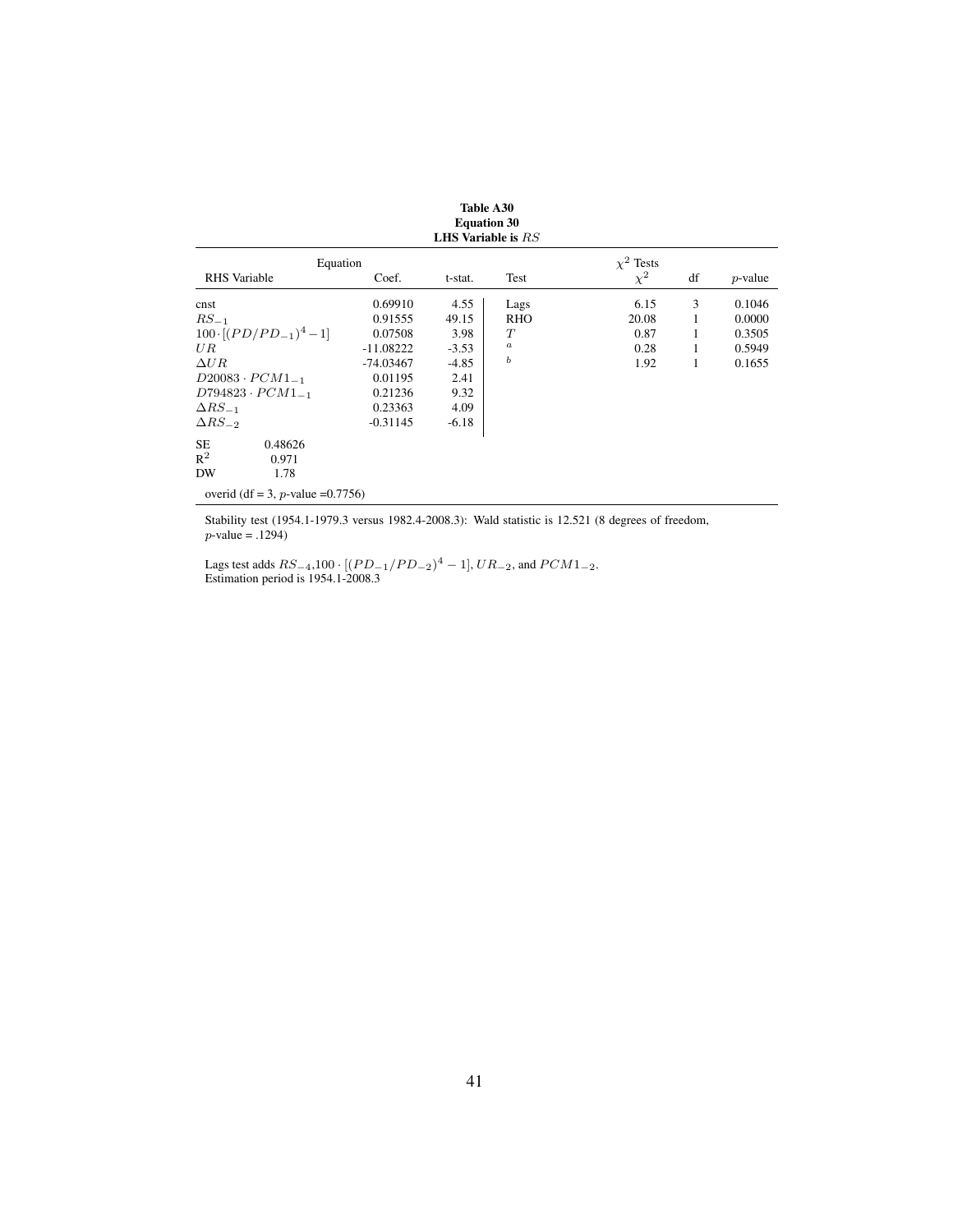Table A.5 The Raw Data Variables for the US Model

| No.             | <b>Variable</b> | Table | Line                     | <b>NIPA Data</b><br><b>Description</b>                                           |
|-----------------|-----------------|-------|--------------------------|----------------------------------------------------------------------------------|
|                 |                 |       |                          |                                                                                  |
| R1              | <b>GDPR</b>     | 1.1.3 | 1                        | Real gross domestic product                                                      |
| R2              | CD              | 1.1.3 | $\overline{4}$           | Real personal consumption expenditures, durable goods                            |
| R3              | <b>CN</b>       | 1.1.3 | 5                        | Real personal consumption expenditures, nondurable goods                         |
| R4              | CS.             | 1.1.3 | 6                        | Real personal consumption expenditures, services                                 |
| R5              | IK              | 1.1.3 | 9                        | Real nonresidential fixed investment                                             |
| R6              | IH              | 1.1.3 | 13                       | Real residential fixed investment                                                |
| R7              | EX              | 1.1.3 | 16                       | Real exports                                                                     |
| R8              | IM              | 1.1.3 | 19                       | Real imports                                                                     |
| R9              | <b>PURG</b>     | 1.1.3 | 23                       | Real consumption expenditures and gross investment, federal government           |
| R10             | <b>PURS</b>     | 1.1.3 | 26                       | Real consumption expenditures and gross investment, S&L                          |
| R11             | <b>GDP</b>      | 1.1.5 | $\mathbf{1}$             | Gross domestic product                                                           |
| R <sub>12</sub> | CDZ             | 1.1.5 | 4                        | Personal consumption expenditures, durable goods                                 |
| R <sub>13</sub> | <b>CNZ</b>      | 1.1.5 | 5                        | Personal consumption expenditures, nondurable goods                              |
| R14             | <b>CSZ</b>      | 1.1.5 | 6                        | Personal consumption expenditures, services                                      |
| R15             | IKZ             | 1.1.5 | 9                        | Nonresidential fixed investment                                                  |
| R <sub>16</sub> | IHZ             | 1.1.5 | 13                       | Residential fixed investment                                                     |
| R17             | <b>IVZ</b>      | 1.1.5 | 14                       | Change in private inventories                                                    |
| R18             | EXZ             | 1.1.5 | 16                       | <b>Exports</b>                                                                   |
| R <sub>19</sub> | IMZ             | 1.1.5 | 19                       | Imports                                                                          |
| R <sub>20</sub> | <b>PURGZ</b>    | 1.1.5 | 23                       | Consumption expenditures and gross investment, federal government                |
| R21             | <b>PURSZ</b>    | 1.1.5 | 26                       | Consumption expenditures and gross investment, S&L                               |
| R22             | FA              | 1.3.3 | $\overline{\mathcal{A}}$ | Real farm gross domestic product                                                 |
| R <sub>23</sub> | <b>FAZ</b>      | 1.3.5 | 4                        | Farm gross domestic product                                                      |
| R <sub>24</sub> | <b>FIUS</b>     | 1.7.5 | 2                        | Income receipts from the rest of the world                                       |
| R <sub>25</sub> | <b>FIROW</b>    | 1.7.5 | 3                        | Income payments to the rest of the world                                         |
| R <sub>26</sub> | <b>STAT</b>     | 1.7.5 | 15                       | Statistical discrepancy                                                          |
| R <sub>27</sub> | DC              | 1.12  | 16                       | Net dividends, Total                                                             |
| R28             | <b>TRFR</b>     | 1.12  | 24                       | Business current transfer payments to the rest of the world (net)                |
| R <sub>29</sub> | DCB             | 1.14  | 14                       | Net dividends, corporate business                                                |
| R30             | INTF1           | 1.14  | 25                       | Net interest and miscellaneous payments, nonfinancial corporate business         |
| R31             | <b>TCBN</b>     | 1.14  | 28                       | Taxes on corporate income, nonfinancial corporate business                       |
| R32             | <b>DCBN</b>     | 1.14  | 30                       | Net dividends, nonfinancial corporate business                                   |
| R33             | <b>IVA</b>      | 1.14  | 35                       | Inventory valuation adjustment, corporate business                               |
| R34             | <b>COMPT</b>    | 2.1   | $\overline{c}$           | Compensation of employees, received                                              |
| R35             | <b>SIT</b>      | 2.1   | 8                        | Employer contributions for government social insurance                           |
| R36             | PRI             | 2.1   | 9                        | Proprietors' income with inventory valuation and capital consumption adjustments |
| R37             | <b>RNT</b>      | 2.1   | 12                       | Rental income of persons with capital consumption adjustment                     |
| R38             | PII             | 2.1   | 14                       | Personal interest income                                                         |
| R39             | UB              | 2.1   | 21                       | Government unemployment insurance benefits                                       |
| R40             | <b>TRFH</b>     | 2.1   | 24                       | Other current transfer receipts from business (net)                              |
| R41             | <b>IPP</b>      | 2.1   | 30                       | Personal interest payments                                                       |
| R42             | <b>TRHR</b>     | 2.1   | 33                       | Personal current transfer payments to the rest of the world (net)                |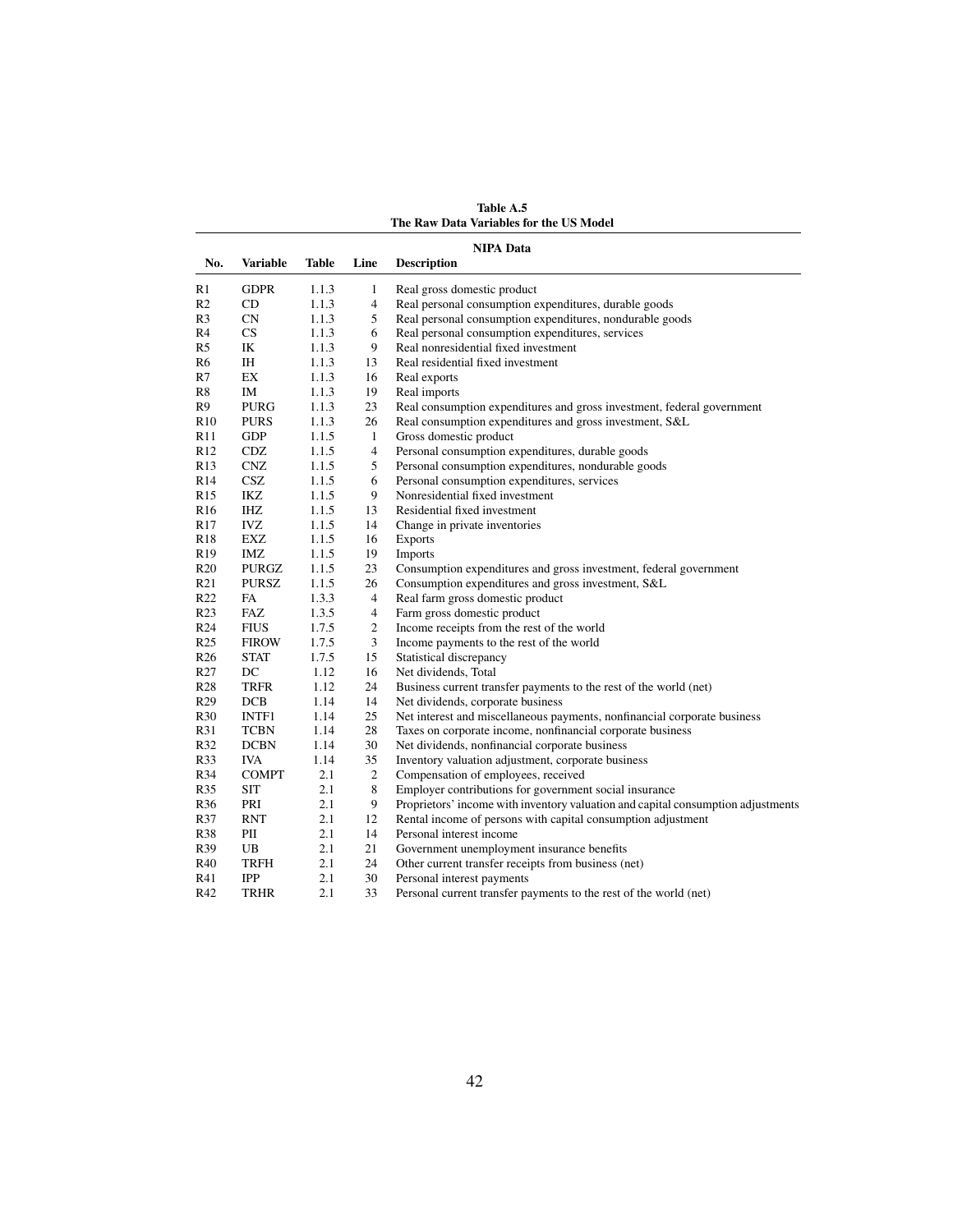Table A.5 (continued)

| No.             | <b>Variable</b> | <b>Table</b> | Line           | <b>Description</b>                                                                                                 |
|-----------------|-----------------|--------------|----------------|--------------------------------------------------------------------------------------------------------------------|
| R43             | THG             | 3.2          | 3              | Personal current taxes, federal government (see below for adjustments)                                             |
| R44             | <b>RECTXG</b>   | 3.2          | $\overline{4}$ | Taxes on production and imports, federal government                                                                |
| R45             | TCG             | 3.2          | 8              | Taxes on corporate income, federal government                                                                      |
| R46             | TRG             | 3.2          | 9              | Taxes from the rest of the world, federal government                                                               |
| R47             | SIG             | 3.2          | 10             | Contributions for government social insurance, federal government, total                                           |
| R48             | TRRG2           | 3.2          | 12             | Contributions for government social insurance from the rest of the world                                           |
| R49             | <b>RECINTG</b>  | 3.2          | 14             | Interest receipts, federal government                                                                              |
| R50             | <b>RECDIVG</b>  | 3.2          | 15             | Dividends, federal government                                                                                      |
| R51             | RECRRG          | 3.2          | 18             | Rents and royalties, federal government                                                                            |
| R52             | <b>TRFG</b>     | 3.2          | 20             | Current transfer receipts from business, federal government                                                        |
| R <sub>53</sub> | <b>TRHG</b>     | 3.2          | 21             | Current transfer receipts from persons, federal government                                                         |
| R54             | TRRG1           | 3.2          | 22             | Current transfer receipts from the rest of the world, federal government                                           |
| R55             | SURPG           | 3.2          | 23             | Current surplus of government enterprises, federal government                                                      |
| R <sub>56</sub> | CONGZ           | 3.2          | 25             | Consumption expenditures, federal government                                                                       |
| R <sub>57</sub> | <b>TRGHPAY</b>  | 3.2          | 28             | Government social benefits to persons, federal government (see below for adjust-                                   |
|                 |                 |              |                | ments)                                                                                                             |
| R58             | TRGR1           | 3.2          | 29             | Government social benefits to the rest of the world, federal government                                            |
| R <sub>59</sub> | <b>TRGS</b>     | 3.2          | 31             | Grants in aid to atate and local governments, federal government                                                   |
| R60             | TRGR2           | 3.2          | 32             | Other current transfer payments to the rest of the world, federal government                                       |
| R61             | <b>PAYINTG</b>  | 3.2          | 33             | Interest payments, federal government                                                                              |
| R <sub>62</sub> | <b>INTGR</b>    | 3.2          | 35             | Interest payments, federal government to the rest of the world                                                     |
| R <sub>63</sub> | SUBSG           | 3.2          | 36             | Subsidies, federal government                                                                                      |
| R64             | CCG             | 3.2          | 48             | Consumption of fixed capital, Federal Government                                                                   |
| R <sub>65</sub> | <b>THS</b>      | 3.3          | 3              | Personal current taxes, S&L                                                                                        |
| R66             | <b>RECTXS</b>   | 3.3          | 6              | Taxes on production and imports, S&L                                                                               |
| R67             | TCS             | 3.3          | 11             | Taxes on corporate income, S&L                                                                                     |
| R <sub>68</sub> | <b>SIS</b>      | 3.3          | 12             | Contributions for government social insurance, S&L                                                                 |
| R69             | <b>RECINTS</b>  | 3.3          | 14             | Interest receipts, S&L                                                                                             |
| R70             | <b>RECDIVS</b>  | 3.3          | 15             | Dividends, S&L                                                                                                     |
| R71             | <b>RECRRS</b>   | 3.3          | 16             | Rents and royalties, S&L                                                                                           |
| R72             | <b>TRFS</b>     | 3.3          | 19             | Current transfer receipts from business (net), S&L                                                                 |
| R73             | <b>TRHS</b>     | 3.3          | 20             | Current transfer receipts from persons, S&L                                                                        |
| R74             | <b>TRRS</b>     | 3.3          | 21             | Current transfer receipts from the rest of the world, S&L                                                          |
| R75             | <b>SURPS</b>    | 3.3          | 22             | Current surplus of government enterprises, S&L                                                                     |
| R76             | <b>CONSZ</b>    | 3.3          | 24             | Consumption expenditures, S&L                                                                                      |
| R77             | <b>TRRSHPAY</b> | 3.3          | 25             | Government social benefit payments to persons, S&L                                                                 |
| R78             | <b>PAYINTS</b>  | 3.3          | 28             | Interest payments, S&L                                                                                             |
| R79             | <b>SUBSS</b>    | 3.3          | 31             | Subsidies, S&L                                                                                                     |
| <b>R80</b>      | <b>CCS</b>      | 3.3          | 43             | Consumption of fixed capital, S&L                                                                                  |
| R81             | PROG            | 3.10.3       | 15             | Real compensation of general government employees, federal                                                         |
| R82             | <b>PROS</b>     | 3.10.3       | 50             | Real compensation of general government employees, S&L                                                             |
| R83             | PROGZ           | 3.10.5       | 15             | Compensation of general government employees, federal                                                              |
| R84             | COMPMIL 3.10.5  |              | 26             | Compensation of general government employees, defense                                                              |
| R85             | PROSZ           | 3.10.5       | 50             | Compensation of general government employees, S&L                                                                  |
| R86             | TTRRF           | 4.1          | 15             | Current taxes, contributions for social insurance, and transfer receipts from the rest<br>of the world to business |
| R87             | <b>TTRFR</b>    | 4.1          | 32             | Current taxes and transfer payments to the rest of the world from business                                         |
| <b>R88</b>      | IV              | 5.7.6        | $\mathbf{1}$   | Real change in private inventories                                                                                 |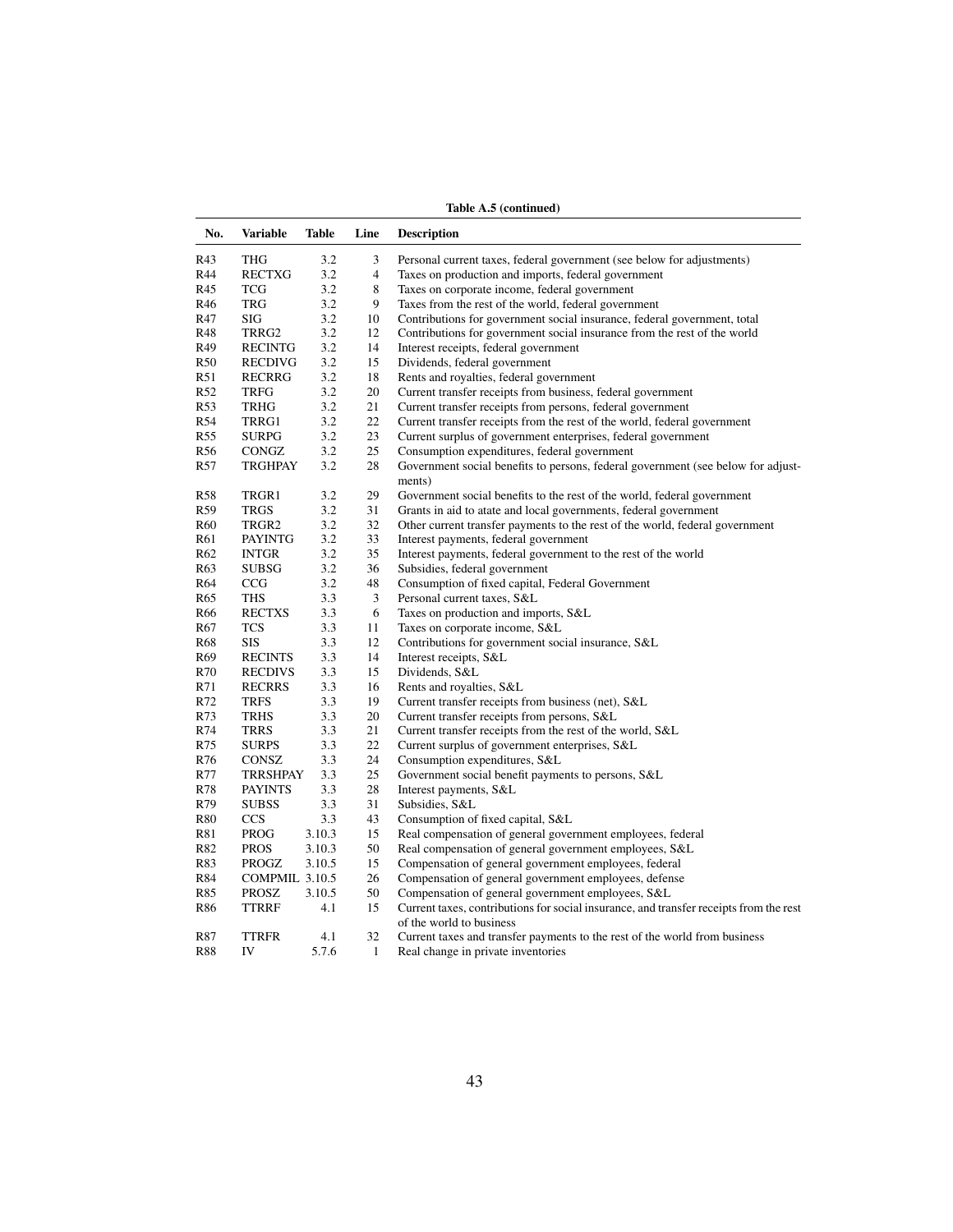| Table A.5 (continued) |                 |              |      |                                                                                                                |  |  |  |  |  |
|-----------------------|-----------------|--------------|------|----------------------------------------------------------------------------------------------------------------|--|--|--|--|--|
| No.                   | <b>Variable</b> | <b>Table</b> | Line | <b>Description</b>                                                                                             |  |  |  |  |  |
| R89                   | <b>SIHGA</b>    | 3.14         | 3    | Employee and self-employed contributions for social insurance to the federal gov-<br>ernment, annual data only |  |  |  |  |  |
| R <sub>90</sub>       | <b>SIOGA</b>    | 3.14         | 5    | Government employer contributions for social insurance to the federal government,<br>annual data only          |  |  |  |  |  |
| R91                   | <b>SIFGA</b>    | 3.14         | 6    | Other employer contributions for social insurance to the federal government, annual<br>data only               |  |  |  |  |  |
| R92                   | <b>SIHSA</b>    | 3.14         | 18   | Employee and self-employed contributions for social insurance to the S&L gov-<br>ernments, annual data only    |  |  |  |  |  |
| R93                   | <b>SIOSA</b>    | 3.14         | 20   | Government employer contributions for social insurance to the S&L governments,<br>annual data only             |  |  |  |  |  |
| R94                   | <b>SIFSA</b>    | 3.14         | 21   | Other employer contributions for social insurance to the S&L governments, annual<br>data only                  |  |  |  |  |  |

• For Tables 1.1.3, 1.3.3, and 3.10.3, the respective raw data variable was created by multipling the quantity index for a given quarter by the nominal value of the variable in 2012 and then dividing by 100.

• For Table 5.7.6, there is an "A" table and a "B" table. The "A" table is used for data prior to 1998:1, and the "B" table is used for data from 1998:1 on.

• S&L = State and Local Governments.

• R89–R94: Same value for all four quarters of the year. See variables R200–R205 for construction of variables SIHG, SIHS, SIFG, SIGG, SIFS, SISS.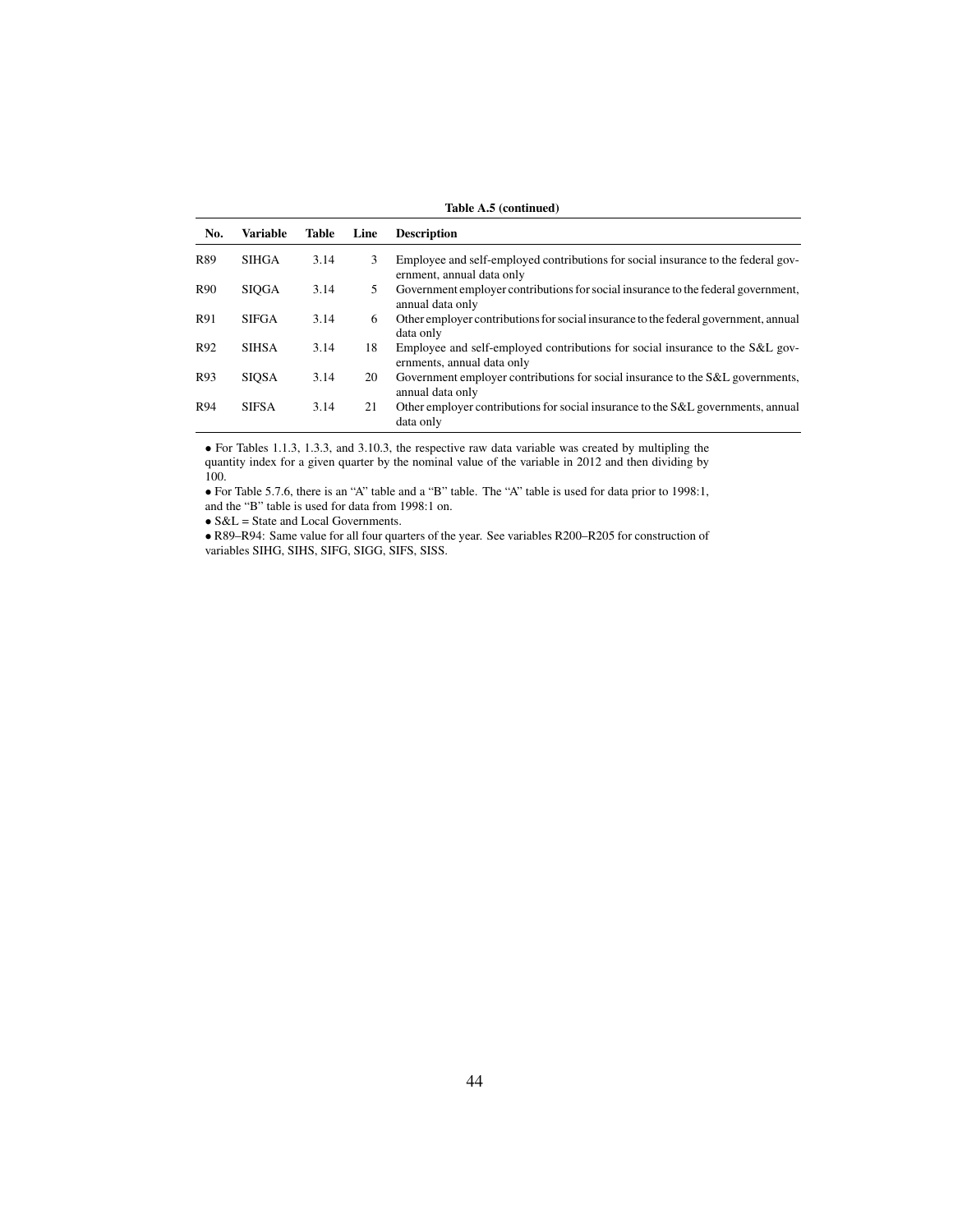Table A.5 (continued)

|                                      | <b>Flow of Funds Data</b> |                        |                                                                                                |  |  |  |  |  |
|--------------------------------------|---------------------------|------------------------|------------------------------------------------------------------------------------------------|--|--|--|--|--|
| No.                                  | Variable                  | Code                   | <b>Description</b>                                                                             |  |  |  |  |  |
| R95                                  | <b>CDDCF</b>              | 103020000              | Change in checkable deposits and currency, F1, F.103                                           |  |  |  |  |  |
| R96                                  | NFIF1                     | 105000005              | Net lending $(+)$ or net borrowing $(-)$ , $F1$ , $F.103$                                      |  |  |  |  |  |
| R97                                  | IHF1                      | 105012005              | Residential investment, F1, F.6                                                                |  |  |  |  |  |
| R98                                  | NNF                       | 105420005              | Net acquisition of nonproduced nonfinancial assets, F1, F.6                                    |  |  |  |  |  |
| R99                                  | CTF1                      | 105440005              | Net capital transfers paid, F1, F.9                                                            |  |  |  |  |  |
| R <sub>100</sub>                     | <b>PIEFRET</b>            | 106006065              | Foreign earnings retained abroad, F1, F.103                                                    |  |  |  |  |  |
| R <sub>101</sub>                     | PIEF1X                    | 106060005              | Profits before tax, F1, F.103                                                                  |  |  |  |  |  |
| R <sub>102</sub>                     | CCF1                      | 106300015              | Capital consumption allowances, F1, F.103                                                      |  |  |  |  |  |
| R <sub>103</sub>                     | DISF1                     | 107005005              | Discrepancy, F1, F.103                                                                         |  |  |  |  |  |
| R104                                 | <b>CDDCNN</b>             | 113020005              | Change in checkable deposits and currency, NN, F.104                                           |  |  |  |  |  |
| R <sub>105</sub>                     | <b>NFINN</b>              | 115000005              | Net lending $(+)$ or net borrowing $(-)$ , NN, F.104                                           |  |  |  |  |  |
| R <sub>106</sub>                     | <b>IHNN</b>               | 115012005              | Residential Investment, NN, F.6                                                                |  |  |  |  |  |
| R <sub>107</sub>                     | <b>IKNN</b>               | 115013005              | Nonresidential fixed investment, NN, F.6                                                       |  |  |  |  |  |
| R <sub>108</sub>                     | <b>IVNN</b>               | 115020005              | Change in inventories, NN, F.104 (only for tesing)                                             |  |  |  |  |  |
| R <sub>109</sub>                     | <b>CTNN</b>               | 115440005              | Net capital transfers paid, NN, F.9                                                            |  |  |  |  |  |
| R110                                 | <b>GSNN</b>               | 116300005              | Gross saving, NN, F.104                                                                        |  |  |  |  |  |
| R <sub>111</sub>                     | <b>IHBZ</b>               | 125012063              | Residential investment, B, F.6                                                                 |  |  |  |  |  |
| R112                                 | CDDCH <sub>1</sub>        | 153020005              | Change in checkable deposits and currency, H, F.101, line 21                                   |  |  |  |  |  |
| R <sub>113</sub>                     | MVCE,                     | 154090005              | Total financial assets of Households, H, F.101.                                                |  |  |  |  |  |
| R <sub>114</sub>                     | CCE                       |                        | MVCE is the market value of the assets. CCE is the change in assets excluding                  |  |  |  |  |  |
|                                      |                           |                        | capital gains and losses                                                                       |  |  |  |  |  |
| R <sub>115</sub>                     | NFIH1                     | 155000005              | Net lending $(+)$ or net borrowing $(-)$ , H, F.101                                            |  |  |  |  |  |
| R <sub>116</sub>                     | <b>REALEST</b>            | 155035005              | Real estate, H, stock variable, Table B.101, line 3                                            |  |  |  |  |  |
| R <sub>117</sub>                     | <b>CDH</b>                | 155111003              | Capital expenditures, consumer durable goods, H, F.101                                         |  |  |  |  |  |
| R118                                 | <b>NICD</b>               | 155111005              | Net investment in consumer durables, H, F.101                                                  |  |  |  |  |  |
| R119                                 | <b>NNH</b>                | 155420003              | Net acquisition of nonproduced nonfinancial assets, H, F.6                                     |  |  |  |  |  |
| R <sub>120</sub>                     | <b>CTH</b>                | 155440005              | Net capital transfers paid, H, F.9                                                             |  |  |  |  |  |
| R <sub>121</sub><br>R <sub>122</sub> | <b>CCH</b><br>DISH1       | 156300005              | Consumption of fixed capital, H, F.100                                                         |  |  |  |  |  |
|                                      |                           | 157005005              | Discrepancy, H, F.101                                                                          |  |  |  |  |  |
| R <sub>123</sub><br>R <sub>124</sub> | IKH1<br><b>CDDCS</b>      | 165013005<br>213020005 | Nonresidential fixed investment, H, F.6<br>Change in checkable deposits and currency, S, F.107 |  |  |  |  |  |
| R125                                 | <b>NFIS</b>               | 215000005              | Net lending $(+)$ or net borrowing $(-)$ , S, F.107                                            |  |  |  |  |  |
| R <sub>126</sub>                     | NNS                       | 215420003              | Net acquisition of nonproduced nonfinancial assets, S, F.6                                     |  |  |  |  |  |
| R <sub>127</sub>                     | <b>CTS</b>                | 215440005              | Net capital transfers paid, S, F.9                                                             |  |  |  |  |  |
| R <sub>128</sub>                     | DISS <sub>1</sub>         | 217005005              | Discrepancy, S. F.107                                                                          |  |  |  |  |  |
| R <sub>129</sub>                     | <b>CGLDR</b>              | 263011005              | Change in U.S. official reserve assets, R, F.200                                               |  |  |  |  |  |
| R <sub>130</sub>                     | <b>CDDCR</b>              | 263020005              | Change in U.S. checkable deposits and currency, R, F.133                                       |  |  |  |  |  |
| R <sub>131</sub>                     | <b>CFXUS</b>              | 263111005              | Change in U.S. official reserve assets, R, F.133                                               |  |  |  |  |  |
| R <sub>132</sub>                     | <b>NFIR</b>               | 265000005              | Net lending $(+)$ or net borrowing $(-)$ , R, F.133                                            |  |  |  |  |  |
| R <sub>133</sub>                     | <b>NNR</b>                | 265420005              | Net acquisition of nonproduced nonfinancial assets, R, F.6                                     |  |  |  |  |  |
| R134                                 | <b>CTR</b>                | 265440005              | Net capital transfers paid, R, F.9                                                             |  |  |  |  |  |
| R <sub>135</sub>                     | DISR1                     | 267005005              | Discrepancy, R, F.133                                                                          |  |  |  |  |  |
| R136                                 | <b>CGLDFXUS</b>           | 313011005              | Change in U.S. official reserve assets, US, F.106                                              |  |  |  |  |  |
| R <sub>137</sub>                     | <b>CDDCUS</b>             | 313020005              | Change in checkable deposits and currency, US, F.106                                           |  |  |  |  |  |
| R138                                 | <b>CSDRUS</b>             | 313111303              | Change in SDR allocations, US, F.106                                                           |  |  |  |  |  |
| R <sub>139</sub>                     | <b>INS</b>                | 313154015              | Insurance and pension reserves, US, F.106                                                      |  |  |  |  |  |
| R <sub>140</sub>                     | <b>NFIUS</b>              | 315000005              | Net lending $(+)$ or net borrowing $(-)$ , US, F.106                                           |  |  |  |  |  |
| R <sub>141</sub>                     | <b>CTGB</b>               | 315410093              | Capital transfers paid by US, financial stabilization payments, F.9                            |  |  |  |  |  |
| R <sub>142</sub>                     | <b>NNG</b>                | 315420003              | Net acquisition of nonproduced nonfinancial assets, US, F.6                                    |  |  |  |  |  |
| R <sub>143</sub>                     | <b>CTGMB</b>              | 315440005              | Net capital transfers paid, US, F.106                                                          |  |  |  |  |  |
| R144                                 | <b>DISUS</b>              | 317005005              | Discrepancy, US, F.106                                                                         |  |  |  |  |  |
|                                      |                           |                        |                                                                                                |  |  |  |  |  |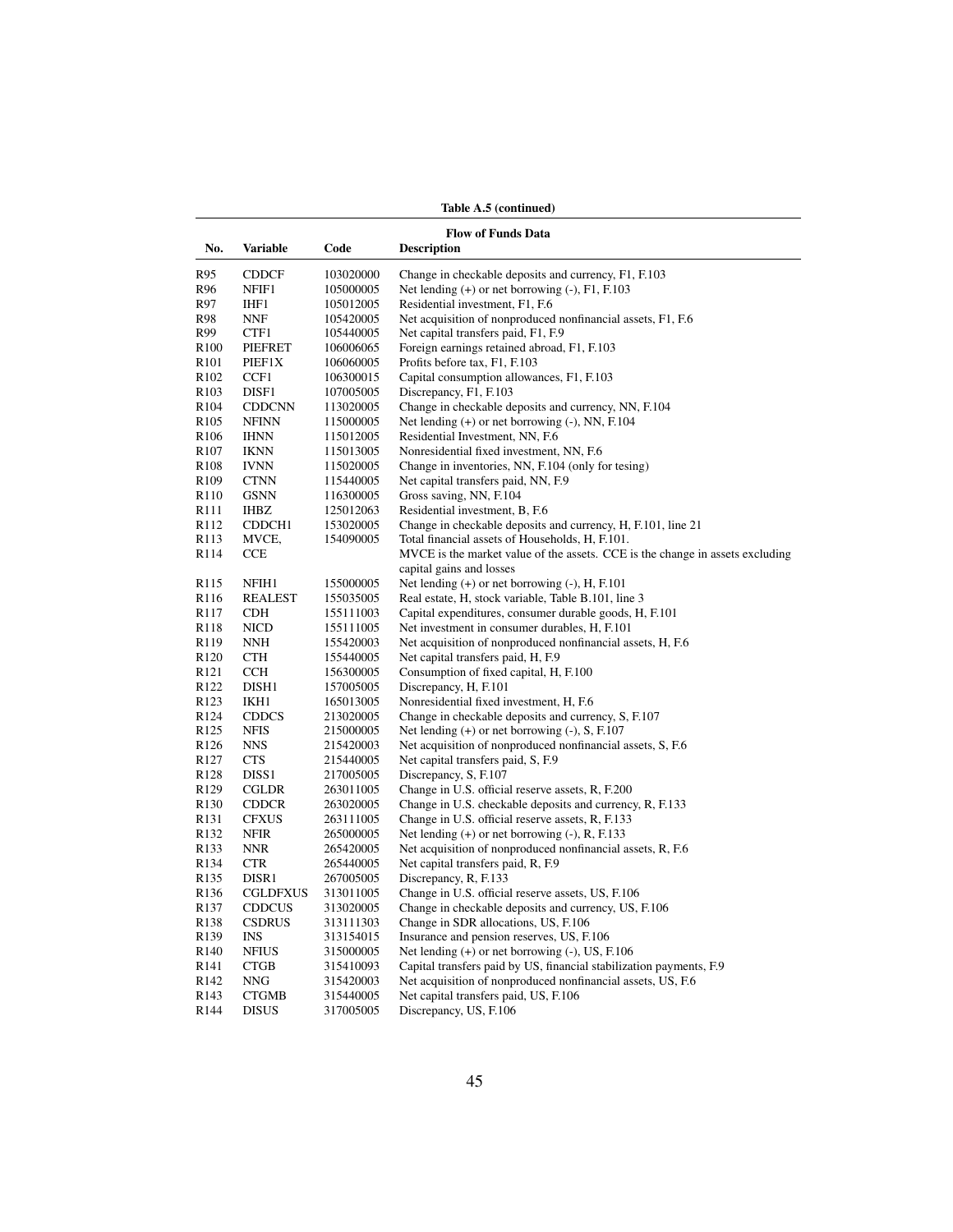|                  | Table A.5 (continued) |           |                                                                                                                              |  |  |
|------------------|-----------------------|-----------|------------------------------------------------------------------------------------------------------------------------------|--|--|
| No.              | <b>Variable</b>       | Code      | <b>Description</b>                                                                                                           |  |  |
| R <sub>145</sub> | <b>CDDCCA</b>         | 403020005 | Change in checkable deposits and currency, CA, F.124                                                                         |  |  |
| R <sub>146</sub> | <b>NIACA</b>          | 404090005 | Net acquisition of financial assets, CA, F.124                                                                               |  |  |
| R147             | <b>NILCA</b>          | 404190005 | Net increase in liabilities, CA, F.124                                                                                       |  |  |
| R148             | IKCAZ                 | 405013005 | Fixed nonresidential investment, CA, F.124                                                                                   |  |  |
| R149             | <b>GSCA</b>           | 406000105 | Gross saving, CA, F.124                                                                                                      |  |  |
| R150             | <b>DISCA</b>          | 407005005 | Discrepancy, CA, F.124                                                                                                       |  |  |
| R <sub>151</sub> | NIDDLZ2               | 473127003 | Net change in liabilities of credit unions of checkable deposits and currency,<br>F.204                                      |  |  |
| R <sub>152</sub> | CGLDFXMA              | 713011005 | Change in U.S. official reserve assets, MA, F.109                                                                            |  |  |
| R <sub>153</sub> | CFRLMA                | 713068705 | Change in federal reserve loans to domestic banks, MA, F.109                                                                 |  |  |
| R154             | <b>NILBRMA</b>        | 713113003 | Change in depository institution reserves, MA, F.109                                                                         |  |  |
| R <sub>155</sub> | <b>CBR</b>            | 713113003 | Change in reserves at Federal Reserve, private depository institutions, F.109                                                |  |  |
| R <sub>156</sub> | NIDDLRMA              | 713122605 | Net increase in liabilities in the form of checkable deposits and currency of the<br>MA due to the rest of the world, F.109  |  |  |
| R <sub>157</sub> | NIDDLGMA              | 713123005 | Net increase in liabilities in the form of checkable deposits and currency of the<br>MA due to the federal government, F.109 |  |  |
| R <sub>158</sub> | NIDDLCMA              | 713124005 | Net increase in liabilities in the form of checkable deposits and currency of the                                            |  |  |
|                  |                       |           | MA due to government-sponsored enterprises, F.109                                                                            |  |  |
| R159             | NILCMA                | 713125005 | Net increase in liabilities in the form of currency outside banks of the MA, F.109                                           |  |  |
| R <sub>160</sub> | <b>NIAMA</b>          | 714090005 | Net acquisition of in financial assets, MA, F.109                                                                            |  |  |
| R <sub>161</sub> | NILMA                 | 714190005 | Net increase in liabilities, MA, F.109                                                                                       |  |  |
| R <sub>162</sub> | <b>IKMAZ</b>          | 715013005 | Fixed nonresidential investment, MA, F.109                                                                                   |  |  |
| R <sub>163</sub> | <b>GSMA</b>           | 716000105 | Gross savings, MA, F.109                                                                                                     |  |  |
| R <sub>164</sub> | <b>DISMA</b>          | 717005005 | Discrepancy, MA, F.109                                                                                                       |  |  |
| R <sub>165</sub> | NIDDLCB3              | 743127003 | Net change in liabilities in the form of checkable deposits and currency, banks<br>in U.S.-affiliated Areas, F.113           |  |  |
| R <sub>166</sub> | CBRB1A                | 753013003 | Change in reserves at federal reserve, foreign banking offices in U.S., F.112                                                |  |  |
| R <sub>167</sub> | NIDDLCB2              | 753127005 | Net change in liabilities in the form of checkable deposits and currency, foreign<br>banking offices in U.S., F.112          |  |  |
| R <sub>168</sub> | NIDDLCB1              | 763127005 | Net change in liabilities in the form of checkable deposits and currency, U.S.-<br>chartered depository institutions, F.111  |  |  |
| R <sub>169</sub> | <b>CDDCFS</b>         | 793020005 | Net change in assets in the form of checkable deposits and currency of financial<br>sectors, F.108                           |  |  |
| R <sub>170</sub> | NFIBB                 | 795000005 | Net lending (+) or net borrowing (-), B, F.108                                                                               |  |  |
| R <sub>171</sub> | IKBMACA               | 795013005 | Nonresidential fixed investment, B, F.108                                                                                    |  |  |
| R172             | <b>CTB</b>            | 795440005 | Net capital transfers paid, B, F.9                                                                                           |  |  |
| R173             | <b>GSBBCT</b>         | 796000105 | Gross saving less net capital transfers paid, B, F.108                                                                       |  |  |
| R174             | <b>DISBB</b>          | 797005005 | Discrepancy, B, F.108                                                                                                        |  |  |
| R <sub>175</sub> | MAILFLT1              | 903023005 | Mail Float, US, F.12                                                                                                         |  |  |
| R176             | MAILFLT3              | 903028003 | Mail Float, S, F.12                                                                                                          |  |  |
| R <sub>177</sub> | <b>MAILFLT2</b>       | 903029200 | Mail Float, private domestic, F.12                                                                                           |  |  |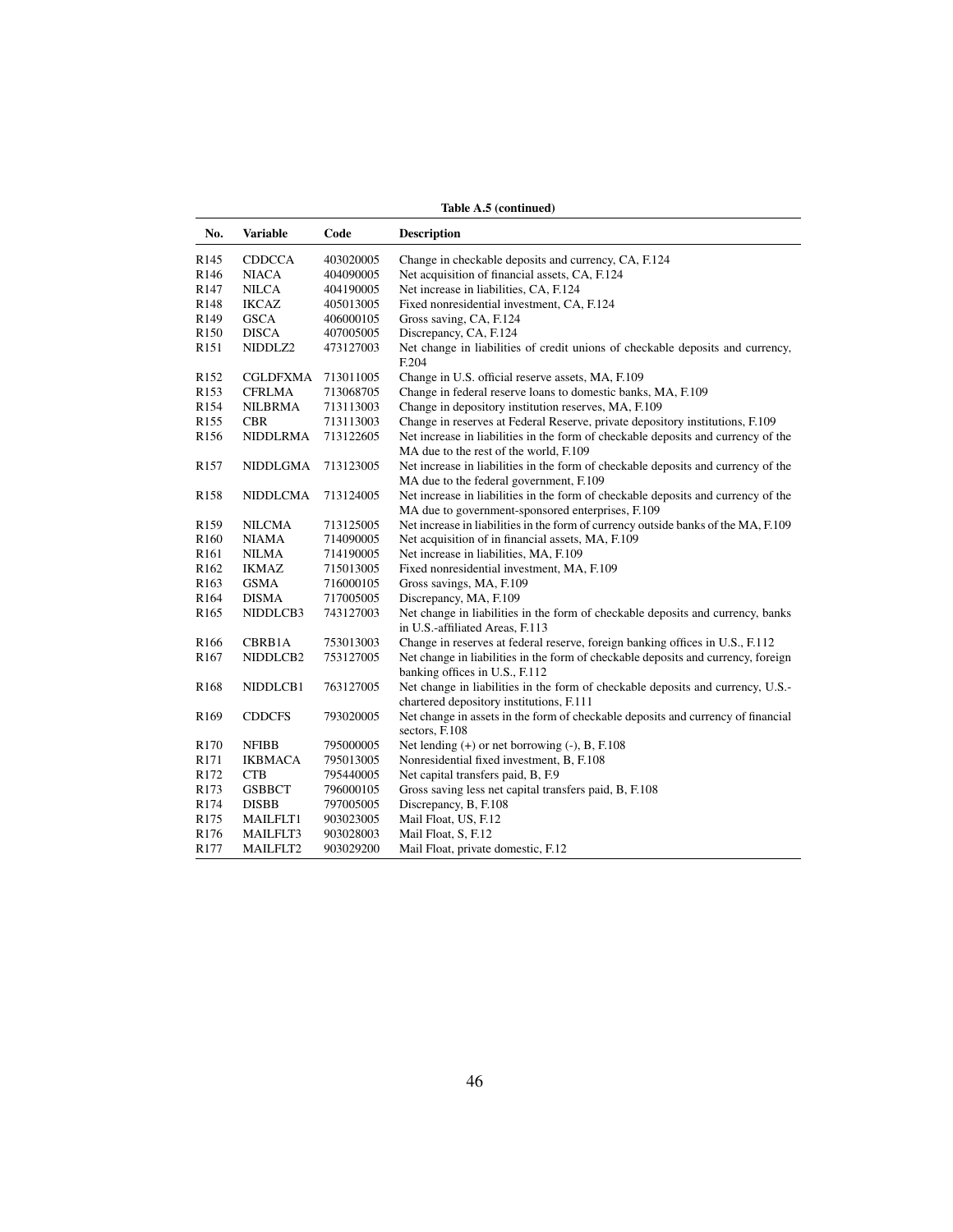|                          |                   | Table A.5 (continued)                                                                                                                                                                    |
|--------------------------|-------------------|------------------------------------------------------------------------------------------------------------------------------------------------------------------------------------------|
|                          |                   | <b>Interest Rate Data</b>                                                                                                                                                                |
| No.                      | <b>Variable</b>   | <b>Description</b>                                                                                                                                                                       |
| R <sub>178</sub>         | RS                | Three-month treasury bill rate (secondary market), percentage points. [BOG. Quar-<br>terly average.]                                                                                     |
| R <sub>179</sub>         | RM                | 30 year fixed rate mortgage, percentage points. [Quarterly average. Data from<br>BOG up to September 2016. Data from FRED from October 2017 on.]                                         |
| R <sub>180</sub>         | RB                | Moody's Aaa corporate bond rate, percentage points. [Quarterly average. Data<br>from BOG up to September 2016. Data from FRED from October 2017 on.                                      |
| No.                      | <b>Variable</b>   | <b>Labor Force and Population Data</b><br><b>Description</b>                                                                                                                             |
| R <sub>181</sub>         | <b>CE</b>         | Civilian employment, SA in millions. [BLS. Quarterly average. See the next page<br>for adjustments.]                                                                                     |
| R <sub>182</sub>         | U                 | Unemployment, SA in millions. [BLS. Quarterly average. See the next page for<br>adjustments.]                                                                                            |
| R183                     | CL1               | Civilian labor force of males 25-54, SA in millions. [BLS. Quarterly average. See<br>the next page for adjustments.]                                                                     |
| R184                     | CL2               | Civilian labor force of females 25-54, SA in millions. [BLS. Quarterly average.]<br>See the next page for adjustments.]                                                                  |
| R <sub>185</sub>         | AFT               | Total armed forces, millions. [Computed from population data from the U.S.<br>Census Bureau. Quarterly average.]                                                                         |
| R186                     | AF1               | Armed forces of males 25-54, millions. [Computed from population data from the<br>U.S. Census Bureau. Quarterly average.]                                                                |
| R187                     | AF2               | Armed forces of females 25-54, millions. [Computed from population data from<br>the U.S. Census Bureau. Quarterly average.]                                                              |
| R188                     | <b>CPOP</b>       | Total civilian noninstitutional population 16 and over, millions. [BLS. Quarterly<br>average. See the next page for adjustments.]                                                        |
| R189                     | CPOP1             | Civilian noninstitutional population of males 25-54, millions. [BLS. Quarterly<br>average. See the next page for adjustments.                                                            |
| R <sub>190</sub>         | CPOP <sub>2</sub> | Civilian noninstitutional population of females 25-54, millions. [BLS. Quarterly<br>average. See the next page for adjustments.]                                                         |
| R <sub>191</sub><br>R192 | HO<br>JT          | Average weekly overtime hours in manufacturing, SA. [BLS. Quarterly average.]<br>Employment, total U.S. economy, SA in millions of jobs. [BLS website: Labor<br>Productivity and Costs.] |
| R <sub>193</sub>         | JG                | Employment, general government, federal, SA in millions of jobs. [BLS website:<br>Labor Productivity and Costs.]                                                                         |
| R194                     | JS                | Employment, general government, state & local, SA in millions of jobs. [BLS<br>website: Labor Productivity and Costs.]                                                                   |
| R <sub>195</sub>         | JM                | Employment, armed forces, SA in millions of jobs. [BLS website: Labor Produc-<br>tivity and Costs.]                                                                                      |
| R <sub>196</sub>         | JTH               | Hours worked, total U.S. economy, SA in billions. [BLS website: Labor Produc-<br>tivity and Costs.]                                                                                      |
| R <sub>197</sub>         | JGH               | Hours worked, general government, federal, SA in billions. [BLS website: Labor]<br>Productivity and Costs.                                                                               |
| R <sub>198</sub>         | <b>JSH</b>        | Hours worked, general government, state & local, SA in billions. [BLS website:<br>Labor Productivity and Costs.]                                                                         |
| R <sub>199</sub>         | <b>JMH</b>        | Hours worked, armed forces, SA in billions. [BLS website: Labor Productivity<br>and Costs.]                                                                                              |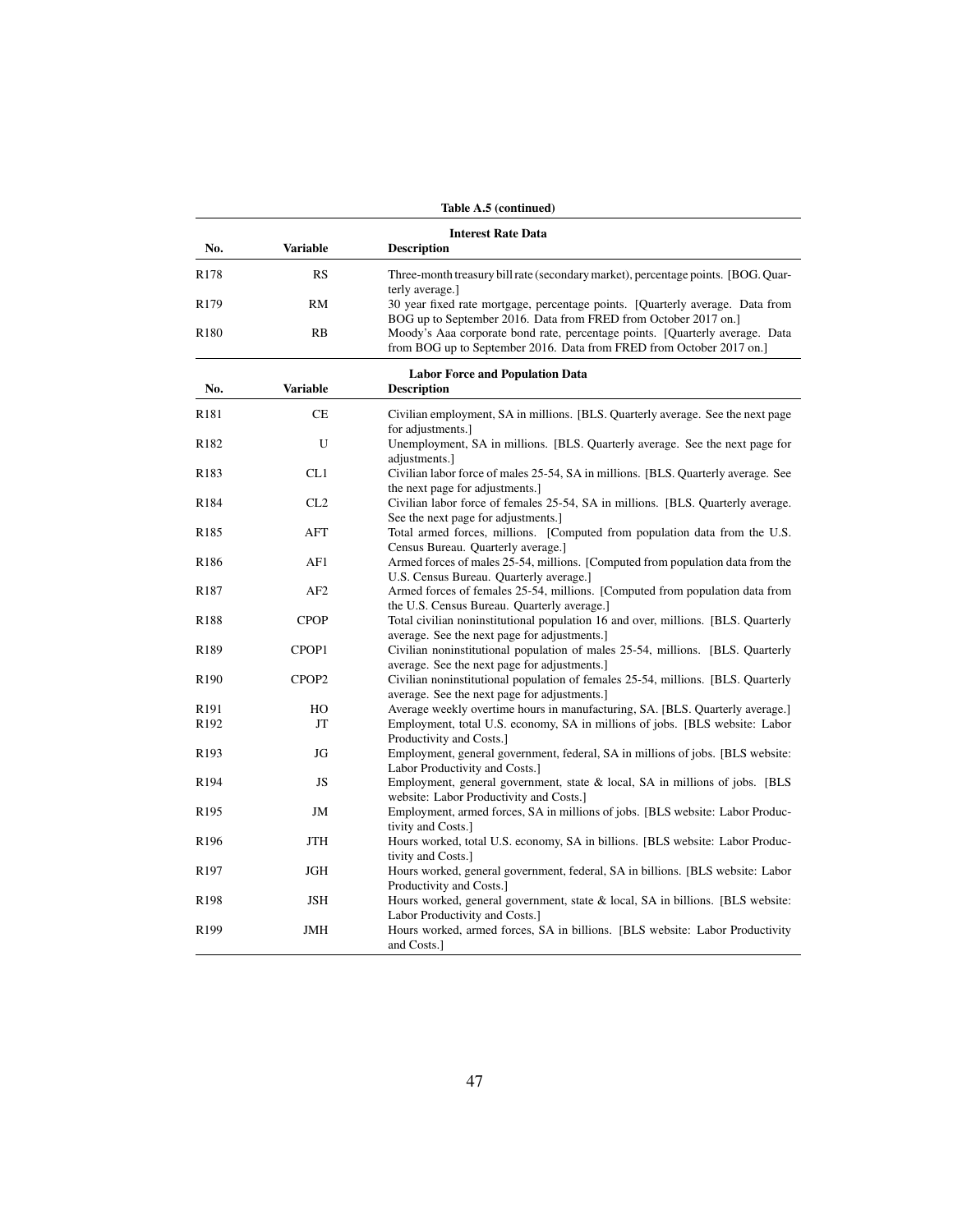|                   | Table A.5 (continued)              |                                                                                                     |  |  |  |  |
|-------------------|------------------------------------|-----------------------------------------------------------------------------------------------------|--|--|--|--|
|                   | <b>Adjustments to the Raw Data</b> |                                                                                                     |  |  |  |  |
| No.               | <b>Variable</b>                    | <b>Description</b>                                                                                  |  |  |  |  |
| R <sub>200</sub>  | $SIHG =$                           | $[SHGA/(SIHGA + SIHSA)](SIG + SIS - SIT)$                                                           |  |  |  |  |
|                   |                                    | [Employee contributions for social insurance, h to g.]                                              |  |  |  |  |
| R <sub>201</sub>  | $SIHS =$                           | $SIG + SIS - SIT - SHIG$                                                                            |  |  |  |  |
|                   |                                    | [Employee contributions for social insurance, h to s.]                                              |  |  |  |  |
| R <sub>202</sub>  | $SIFG =$                           | [SIFGA/(SIFGA + SIQGA)](SIG - SIHG)                                                                 |  |  |  |  |
|                   |                                    | [Employer contributions for social insurance, f to g.]                                              |  |  |  |  |
| R <sub>20</sub> 3 | $SIGG =$                           | SIG - SIHG - SIFG                                                                                   |  |  |  |  |
|                   |                                    | [Employer contributions for social insurance, g to g.]                                              |  |  |  |  |
| R <sub>204</sub>  | $SIFS =$                           | $[SIFSA/(SIFSA + SIQSA)](SIS - SIHS)$                                                               |  |  |  |  |
|                   |                                    | [Employer contributions for social ensurance, f to s.]                                              |  |  |  |  |
| R <sub>205</sub>  | $SISS =$                           | SIS - SIHS - SIFS                                                                                   |  |  |  |  |
|                   |                                    | [Employer contributions for social insurance, s to s.]                                              |  |  |  |  |
| R <sub>206</sub>  | $TBG =$                            | $[TCG/(TCG + TCS)](TCG + TCS - TCBN)$                                                               |  |  |  |  |
|                   |                                    | [Corporate profit tax accruals, b to g.]                                                            |  |  |  |  |
| R <sub>207</sub>  | $TBS =$                            | TCG + TCS - TCBN - TBG                                                                              |  |  |  |  |
|                   |                                    | [Corporate profit tax accruals, b to s.]                                                            |  |  |  |  |
|                   | $THG =$                            | THG from raw data - TAXADJ                                                                          |  |  |  |  |
|                   | $TRGHPAY =$                        | TRGHPAY from raw data - TAXADJ                                                                      |  |  |  |  |
|                   |                                    | [TAXADJ (annual rate): $1968:3 = 6.1$ , $1968:4 = 7.1$ , $1969:1 = 10.7$ , $1969:2 = 10.9$ ,        |  |  |  |  |
|                   |                                    | $1969:3 = 7.1$ , $1969:4 = 7.3$ , $1970:1 = 5.0$ , $1970:2 = 5.0$ , $1970:3 = 0.4$ , $1975:2 =$     |  |  |  |  |
|                   |                                    | $-31.2$ , $2008.2 = -199.4$ , $2008.3 = -57.0$ , $2009.2 = -152.0$ , $2009.3 = -239.0$ , $2009.4 =$ |  |  |  |  |
|                   |                                    | $-249.0$ , $2010.1 = -231.0$ , $2010.2 = -256.0$ , $2010.3 = -266.0$ , $2010.4 = -15.0$ , $2011.1$  |  |  |  |  |
|                   |                                    | $= -53.0, 2011.2 = -74.0, 2011.3 = -99.0.$                                                          |  |  |  |  |
| R <sub>208</sub>  | $POP =$                            | $CPOP + AFT$                                                                                        |  |  |  |  |
|                   |                                    | [Total noninstitutional population 16 and over, millions.]                                          |  |  |  |  |
| R <sub>209</sub>  | $POP1 =$                           | $CPOP1 + AF1$                                                                                       |  |  |  |  |
|                   |                                    | [Total noninstitutional population of males 25-54, millions.]                                       |  |  |  |  |
| R <sub>210</sub>  | $POP2 =$                           | $CPOP2 + AF2$                                                                                       |  |  |  |  |
|                   |                                    | [Total noninstitutional population of females 25-54, millions.]                                     |  |  |  |  |

• BLS = Website of the Bureau of Labor Statistics

• BOG = Website of the Board of Governors of the Federal Reserve System

• FRED = Website of the Federal Reserve Bank of St. Louis

• SA = Seasonally adusted

• For the construction of variables R200, R202, and R204, the annual observation for the year was used for each quarter of the year.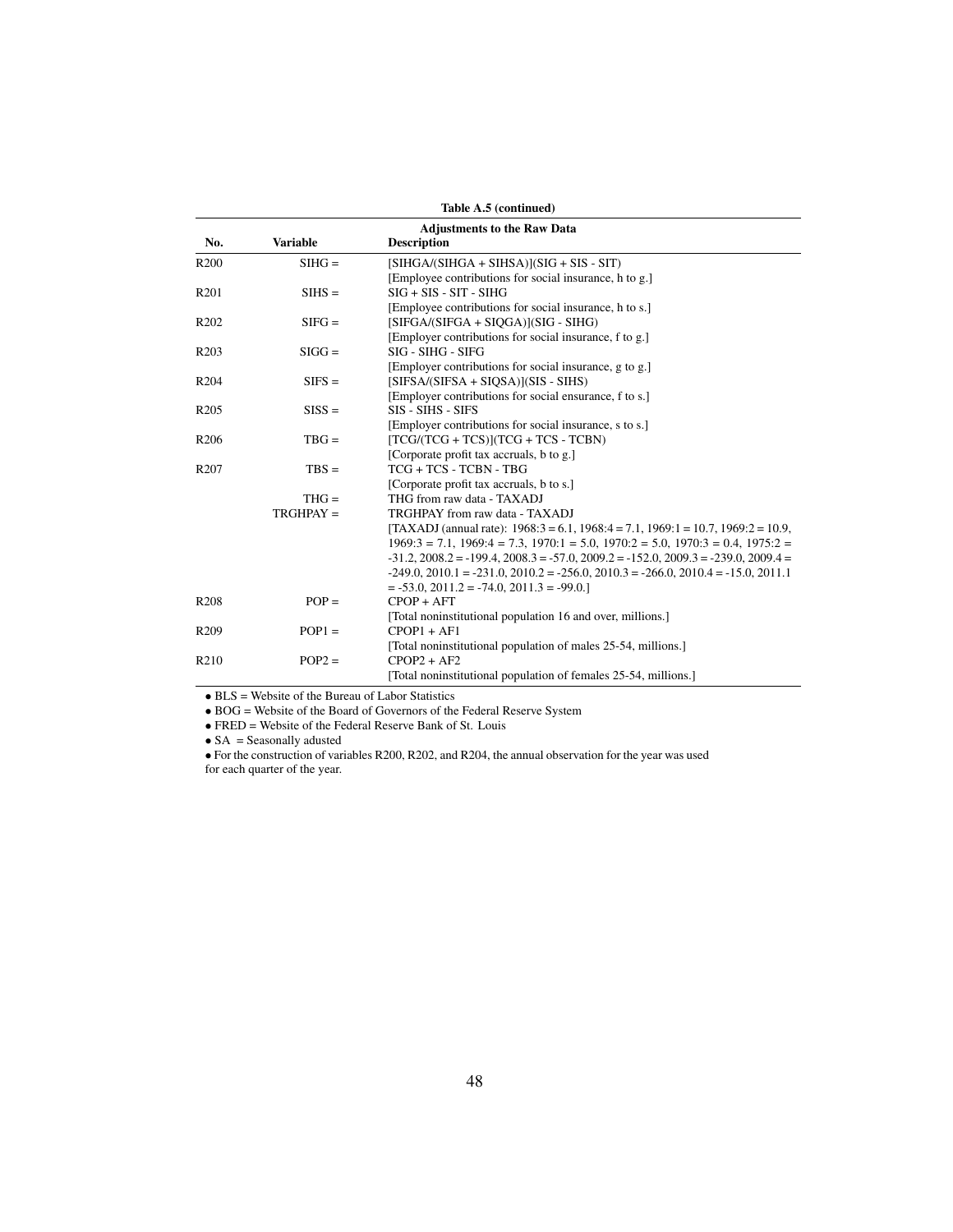| Table A.5 (continued) |                                                                       |                              |         |                                                       |                             |  |  |  |
|-----------------------|-----------------------------------------------------------------------|------------------------------|---------|-------------------------------------------------------|-----------------------------|--|--|--|
|                       |                                                                       |                              |         | <b>Adjustments to Labor Force and Population Data</b> |                             |  |  |  |
| <b>Variable</b>       | $1952:1-$<br>1971:4                                                   | $1952:1-$<br>1972:4          | 1973:1  | $1952:1-$<br>1977:4                                   | 1970:1-1989:4               |  |  |  |
| <b>POP</b>            | 1.00547                                                               | 1.00009                      | 1.00006 |                                                       | 1.0058886-.0000736075TPOP90 |  |  |  |
| POP <sub>1</sub>      | 0.99880                                                               | 1.00084                      | 1.00056 |                                                       | 1.0054512 -.00006814TPOP90  |  |  |  |
| POP <sub>2</sub>      | 1.00251                                                               | 1.00042                      | 1.00028 |                                                       | 1.00091654-.000011457TPOP90 |  |  |  |
| $(CE+U)$              | 1.00391                                                               | 1.00069                      | 1.00046 | 1.00239                                               | 1.0107312-.00013414TPOP90   |  |  |  |
| CL1                   | 0.99878                                                               | 1.00078                      | 1.00052 | 1.00014                                               | 1.00697786-.00008722TPOP90  |  |  |  |
| CL2                   | 1.00297                                                               | 1.00107                      | 1.00071 | 1.00123                                               |                             |  |  |  |
| <b>CE</b>             | 1.00375                                                               | 1.00069                      | 1.00046 | 1.00268                                               | 1.010617-.00013271TPOP90    |  |  |  |
|                       | • TPOP90 is 79 in 1970:1, 78 in 1970:2, , 1 in 1989:3, 0 in 1989:4.   |                              |         |                                                       |                             |  |  |  |
| <b>Variable</b>       | 1990:1-1998:4                                                         |                              |         |                                                       |                             |  |  |  |
| <b>POP</b>            | 1.0014883-.0000413417TPOP99                                           |                              |         |                                                       |                             |  |  |  |
| POP <sub>1</sub>      | .99681716 +.000088412TPOP99                                           |                              |         |                                                       |                             |  |  |  |
| POP <sub>2</sub>      | 1.0045032 -.00012509TPOP99                                            |                              |         |                                                       |                             |  |  |  |
| $(CE+U)$              | 1.00041798-.000011611TPOP99                                           |                              |         |                                                       |                             |  |  |  |
| CL <sub>1</sub>       | .9967564+.0000901TPOP99                                               |                              |         |                                                       |                             |  |  |  |
| CL2                   | 1.004183-.00011619TPOP99                                              |                              |         |                                                       |                             |  |  |  |
| СE                    | 1.00042068-.000011686TPOP99                                           |                              |         |                                                       |                             |  |  |  |
|                       | • TPOP99 is 35 in 1990:1, 34 in 1990:2, , 1 in 1998:3, 0 in 1998:4.   |                              |         |                                                       |                             |  |  |  |
| <b>Variable</b>       | 1990:1-1999:4                                                         |                              |         |                                                       |                             |  |  |  |
| <b>POP</b>            | 1.0165685-.00041421TPOP2000                                           |                              |         |                                                       |                             |  |  |  |
| POP <sub>1</sub>      | 1.0188400 -.00047100TPOP2000                                          |                              |         |                                                       |                             |  |  |  |
| POP <sub>2</sub>      |                                                                       | 1.0195067 -.00048767TPOP2000 |         |                                                       |                             |  |  |  |
| $(CE+U)$              |                                                                       | 1.0156403-.00039101TPOP2000  |         |                                                       |                             |  |  |  |
| CL1                   |                                                                       | 1.0208284-.00052071TPOP2000  |         |                                                       |                             |  |  |  |
| CL2                   | 1.0151172-.00037793TPOP2000                                           |                              |         |                                                       |                             |  |  |  |
| <b>CE</b>             | 1.0156827-.00039207TPOP2000                                           |                              |         |                                                       |                             |  |  |  |
|                       | • TPOP2000 is 39 in 1990:1, 38 in 1990:2, , 1 in 1999:3, 0 in 1999:4. |                              |         |                                                       |                             |  |  |  |
| Variable              | 1993:1-2002:4                                                         |                              |         |                                                       |                             |  |  |  |
| POP                   | 1.0043019-.00010755TPOP2003                                           |                              |         |                                                       |                             |  |  |  |
| POP <sub>1</sub>      | 1.0046539 -.00011635TPOP2003                                          |                              |         |                                                       |                             |  |  |  |
| POP <sub>2</sub>      | 1.0043621 -.00010905TPOP2003                                          |                              |         |                                                       |                             |  |  |  |
| $(CE+U)$              | 1.0042240-.00010560TPOP2003                                           |                              |         |                                                       |                             |  |  |  |
| CL1                   | 1.0046137-.00011534TPOP2003                                           |                              |         |                                                       |                             |  |  |  |
| CL2                   | 1.0042307-.00010577TPOP2003                                           |                              |         |                                                       |                             |  |  |  |
| CE                    | 1.0041995-.00010499TPOP2003                                           |                              |         |                                                       |                             |  |  |  |
|                       | • TPOP2003 is 39 in 1993:1, 38 in 1993:2, , 1 in 2002:3, 0 in 2002:4. |                              |         |                                                       |                             |  |  |  |
| Variable              | 1994:1-2003:4                                                         |                              |         |                                                       |                             |  |  |  |
| POP                   | .9974832+.00006292TPOP2004                                            |                              |         |                                                       |                             |  |  |  |
| POP <sub>1</sub>      | .9982816+.00004296TPOP2004                                            |                              |         |                                                       |                             |  |  |  |
| POP <sub>2</sub>      | .9966202+.00008450TPOP2004                                            |                              |         |                                                       |                             |  |  |  |
| $(CE+U)$              | .9970239+.00007440TPOP2004                                            |                              |         |                                                       |                             |  |  |  |
| CL1                   | .9977729+.00004454TPOP2004                                            |                              |         |                                                       |                             |  |  |  |
| CL2                   | .9959602+.00010000TPOP2004                                            |                              |         |                                                       |                             |  |  |  |
| <b>CE</b>             | .9970481+.00007380TPOP2004                                            |                              |         |                                                       |                             |  |  |  |

• TPOP2004 is 39 in 1994:1, 38 in 1994:2, ..., 1 in 2003:3, 0 in 2003:4.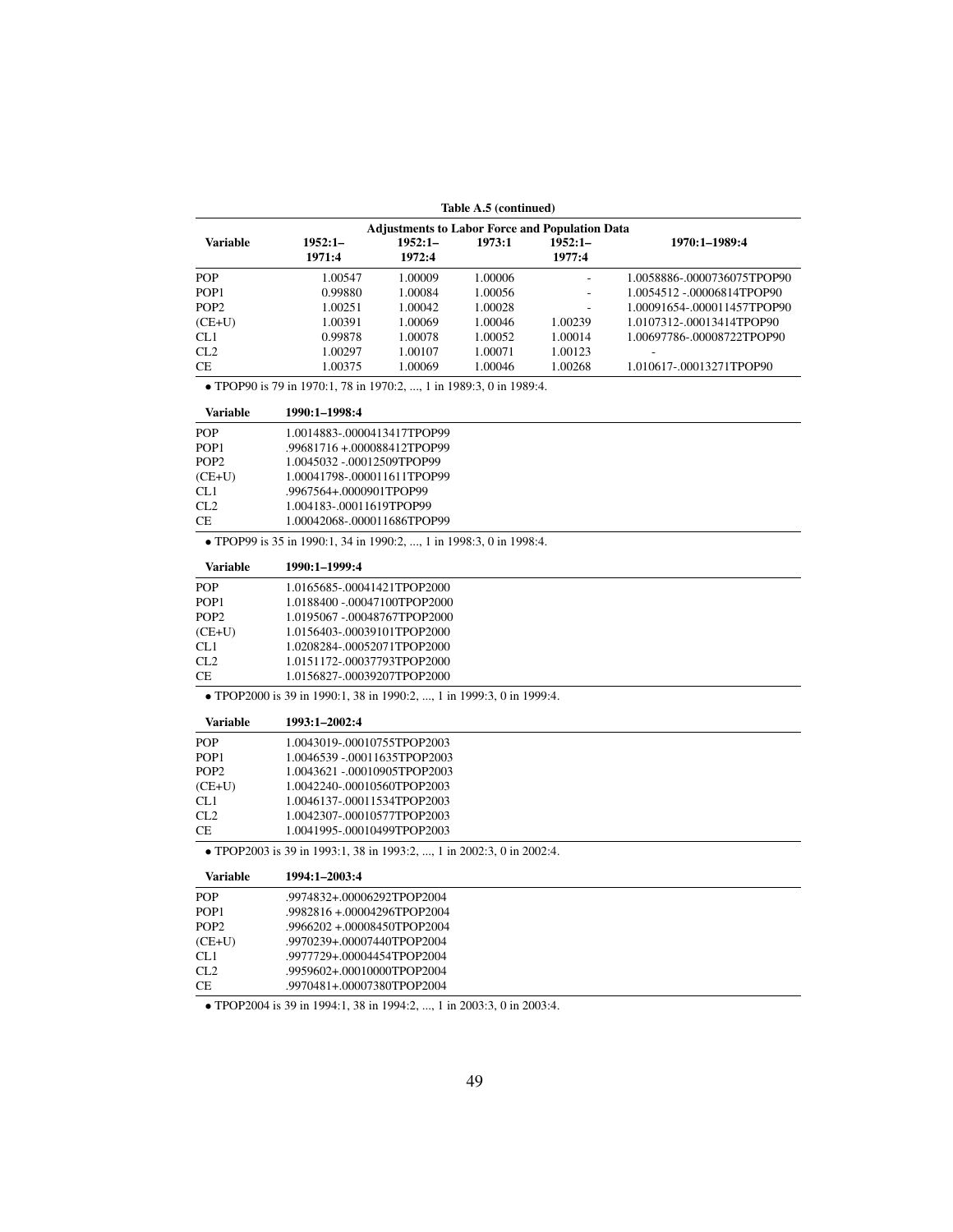| Table A.5 (continued) |                                                                       |  |  |  |
|-----------------------|-----------------------------------------------------------------------|--|--|--|
| Variable              | 1996:1-2005:4                                                         |  |  |  |
| <b>POP</b>            | .9997054+.000007365TPOP2006                                           |  |  |  |
| POP <sub>1</sub>      | .9994935+.0000126625TPOP2006                                          |  |  |  |
| POP <sub>2</sub>      | .9994283 +.0000142925TPOP2006                                         |  |  |  |
| $(CE+U)$              | .9991342+.000021645TPOP2006                                           |  |  |  |
| CL1                   | .9987934+.000030165TPOP2006                                           |  |  |  |
| CL2                   | .9986564+.00003359TPOP2006                                            |  |  |  |
| <b>CE</b>             | .9991385+.0000215375TPOP2006                                          |  |  |  |
|                       | • TPOP2006 is 39 in 1996:1, 38 in 1996:2, , 1 in 2005:3, 0 in 2005:4. |  |  |  |
| <b>Variable</b>       | 1997:1-2006:4                                                         |  |  |  |
| POP                   | 1.0013950-.000034875TPOP2007                                          |  |  |  |
| POP <sub>1</sub>      | 1.0009830 -.000024575TPOP2007                                         |  |  |  |
| POP <sub>2</sub>      | 1.0016647 -.0000416175TPOP2007                                        |  |  |  |
| $(CE+U)$              | 1.0010684 -.00002671TPOP2007                                          |  |  |  |
| CL1                   | 1.0008882-.000022205TPOP2007                                          |  |  |  |
| CL2                   | 1.0013202-.000033005TPOP2007                                          |  |  |  |
| CE                    | 1.0010474 -.0000261855TPOP2007                                        |  |  |  |
|                       | • TPOP2007 is 39 in 1997:1, 38 in 1997:2, , 1 in 2006:3, 0 in 2006:4. |  |  |  |
| <b>Variable</b>       | 1998:1-2007:4                                                         |  |  |  |
| POP                   | .9968047+.0000798825TPOP2008                                          |  |  |  |
| POP <sub>1</sub>      | .9958060+.00010485TPOP2008                                            |  |  |  |
| POP <sub>2</sub>      | .9976944 +.00005764TPOP2008                                           |  |  |  |
| $(CE+U)$              | .9958557 +.0001036075TPOP2008                                         |  |  |  |
| CL1                   | .9948031+.0001299225TPOP2008                                          |  |  |  |
| CL2                   | .9969464+.00007634TPOP2008                                            |  |  |  |
| CE                    | .9959135+.0001021625TPOP2008                                          |  |  |  |
|                       | • TPOP2008 is 39 in 1998:1, 38 in 1998:2, , 1 in 2007:3, 0 in 2007:4. |  |  |  |
| <b>Variable</b>       | 1999:1-2008:4                                                         |  |  |  |
| <b>POP</b>            | .9979450+.000051375TPOP2009                                           |  |  |  |
| POP <sub>1</sub>      | .9973640+.0000659TPOP2009                                             |  |  |  |
| POP <sub>2</sub>      | .9984844+.00003789TPOP2009                                            |  |  |  |
| $(CE+U)$              | .9970910+.000072725TPOP2009                                           |  |  |  |
| CL1                   | .9964462+.000088845TPOP2009                                           |  |  |  |
| CL2                   | .9977695+.0000557625TPOP2009                                          |  |  |  |
| CE                    | .9971608+.00007098TPOP2009                                            |  |  |  |
|                       | • TPOP2009 is 39 in 1999:1, 38 in 1999:2, , 1 in 2008:3, 0 in 2008:4. |  |  |  |
| <b>Variable</b>       | 2000:1-2009:4                                                         |  |  |  |
| POP                   | .9989110+.000027225TPOP2010                                           |  |  |  |
| POP <sub>1</sub>      | .9978610+.000053475TPOP2010                                           |  |  |  |
| POP <sub>2</sub>      | .9989019+.0000274525TPOP2010                                          |  |  |  |
| $(CE+U)$              | .9983693+.0000407675TPOP2010                                          |  |  |  |
| CL1                   | .9974105+.0000647375TPOP2010                                          |  |  |  |
| CL2                   | .9989507+.0000262325TPOP2010                                          |  |  |  |
| <b>CE</b>             | .9982313+.0000442175TPOP2010                                          |  |  |  |

• TPOP2010 is 39 in 2000:1, 38 in 2000:2, ..., 1 in 2009:3, 0 in 2009:4.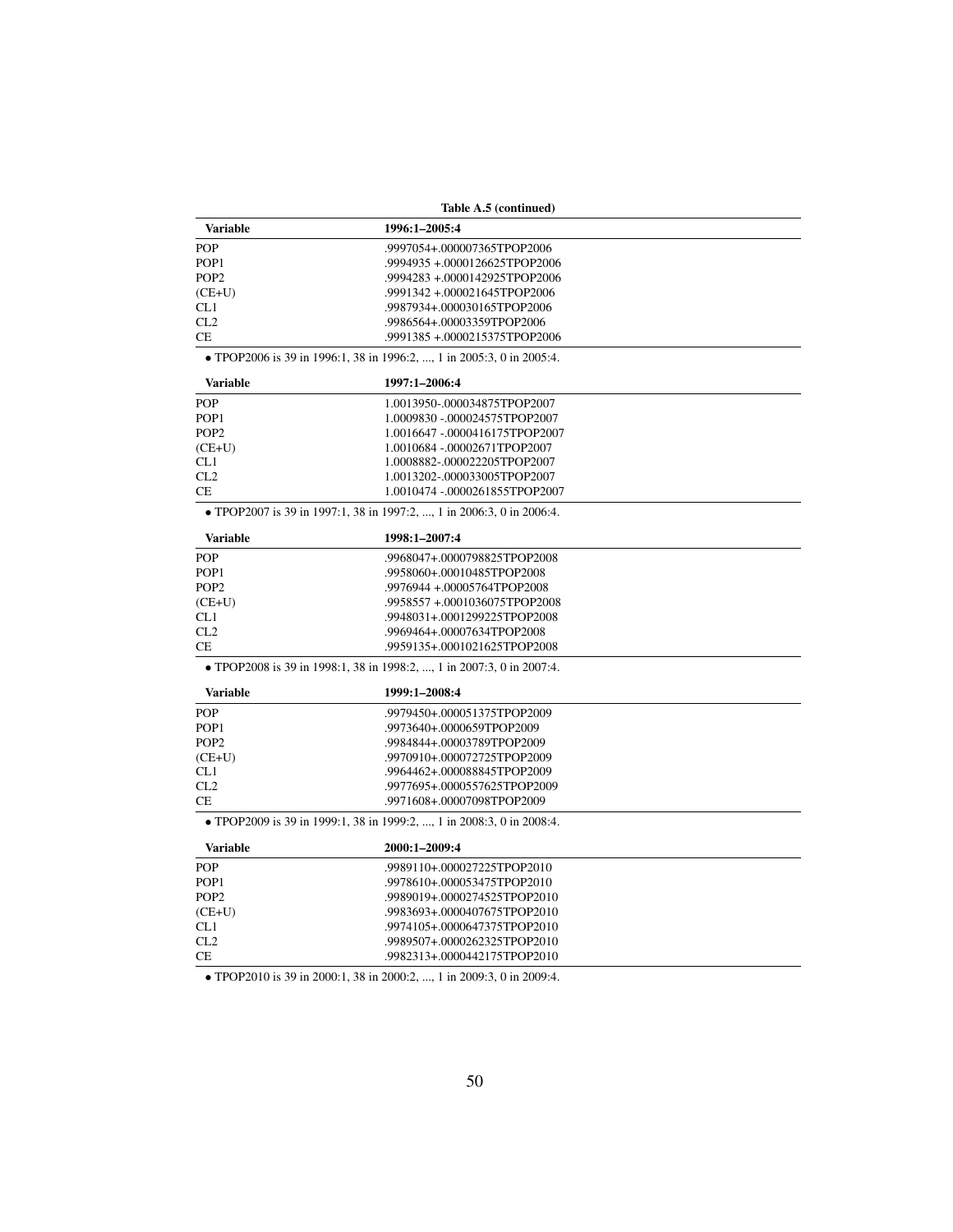|                  | Table A.5 (continued)                                                 |  |
|------------------|-----------------------------------------------------------------------|--|
| <b>Variable</b>  | 2001:1-2010:4                                                         |  |
| <b>POP</b>       | .9985474+.000036315TPOP2011                                           |  |
| POP <sub>1</sub> | .9989740+.000025650TPOP2011                                           |  |
| POP <sub>2</sub> | .9970233+.000074418TPOP2011                                           |  |
| $(CE+U)$         | .9967092+.000082270TPOP2011                                           |  |
| CL1              | .9956715+.000108213TPOP2011                                           |  |
| CL2              | .9971304+.000071740TPOP2011                                           |  |
| CE               | .9966082+.000084795TPOP2011                                           |  |
|                  | • TPOP2011 is 39 in 2001:1, 38 in 2001:2, , 1 in 2010:3, 0 in 2010:4. |  |
| <b>Variable</b>  | 2002:1-2011:4                                                         |  |
| <b>POP</b>       | 1.0062764-.000156910TPOP2012                                          |  |
| POP <sub>1</sub> | .9899101+.00002522475TPOP2012                                         |  |
| POP <sub>2</sub> | 1.0051234-.000128085TPOP2012                                          |  |
| $(CE+U)$         | 1.0016822-.000042055TPOP2012                                          |  |
| CL1              | .9889798+.000275505TPOP2012                                           |  |
| CL2              | 1.0041332-.00010333TPOP2012                                           |  |
| <b>CE</b>        | 1.0015354-.000038385TPOP2012                                          |  |
|                  | • TPOP2012 is 39 in 2002:1, 38 in 2002:2, , 1 in 2011:3, 0 in 2011:4. |  |
| <b>Variable</b>  | 2003:1-2012:4                                                         |  |
| <b>POP</b>       | 1.0005648-.00001412TPOP2013                                           |  |
| POP <sub>1</sub> | 1.0003568-.00000892TPOP2013                                           |  |
| POP <sub>2</sub> | 1.0007278-.000018195TPOP2013                                          |  |
| $(CE+U)$         | 1.0008780-.00002195TPOP2013                                           |  |
| CL1              | 1.0006285-.0000157125TPOP2013                                         |  |
| CL2              | 1.0012289-.0000307225TPOP2013                                         |  |
| <b>CE</b>        | 1.0008877-.0000221925TPOP2013                                         |  |
|                  | • TPOP2013 is 39 in 2003:1, 38 in 2003:2, , 1 in 2012:3, 0 in 2012:4. |  |
| <b>Variable</b>  | 2005:1-2014:4                                                         |  |
| <b>POP</b>       | 1.0021203-.0000530075TPOP2015                                         |  |
| POP <sub>1</sub> | 1.0013765-.0000344125TPOP2015                                         |  |
| POP <sub>2</sub> | 1.0027041-.0000676025TPOP2015                                         |  |
| $(CE+U)$         | 1.0022376-.00005594 TPOP2015                                          |  |
| CL1              | 1.0015986-.000039965TPOP2015                                          |  |
| CL2              | 1.0029975-.0000749375TPOP2015                                         |  |
| <b>CE</b>        | 1.0022012-.00005503TPOP2015                                           |  |
|                  | • TPOP2015 is 39 in 2005:1, 38 in 2005:2, , 1 in 2014:3, 0 in 2014:4. |  |
| <b>Variable</b>  | 2006:1-2015:4                                                         |  |
| <b>POP</b>       | 1.00105185-.00002630TPOP2016                                          |  |
| POP <sub>1</sub> | 1.00129812-.00003245TPOP2016                                          |  |
| POP <sub>2</sub> | 1.00079462-.00001987TPOP2016                                          |  |
| $(CE+U)$         | 1.00138637-.00003466TPOP2016                                          |  |
| CL1              | 1.00167363-.00004184TPOP2016                                          |  |
| CL2              | 1.00108367-.00002709TPOP2016                                          |  |
| <b>CE</b>        | 1.00137606-.00003440TPOP2016                                          |  |
|                  |                                                                       |  |

• TPOP2016 is 39 in 2006:1, 38 in 2006:2, ..., 1 in 2015:3, 0 in 2015:4.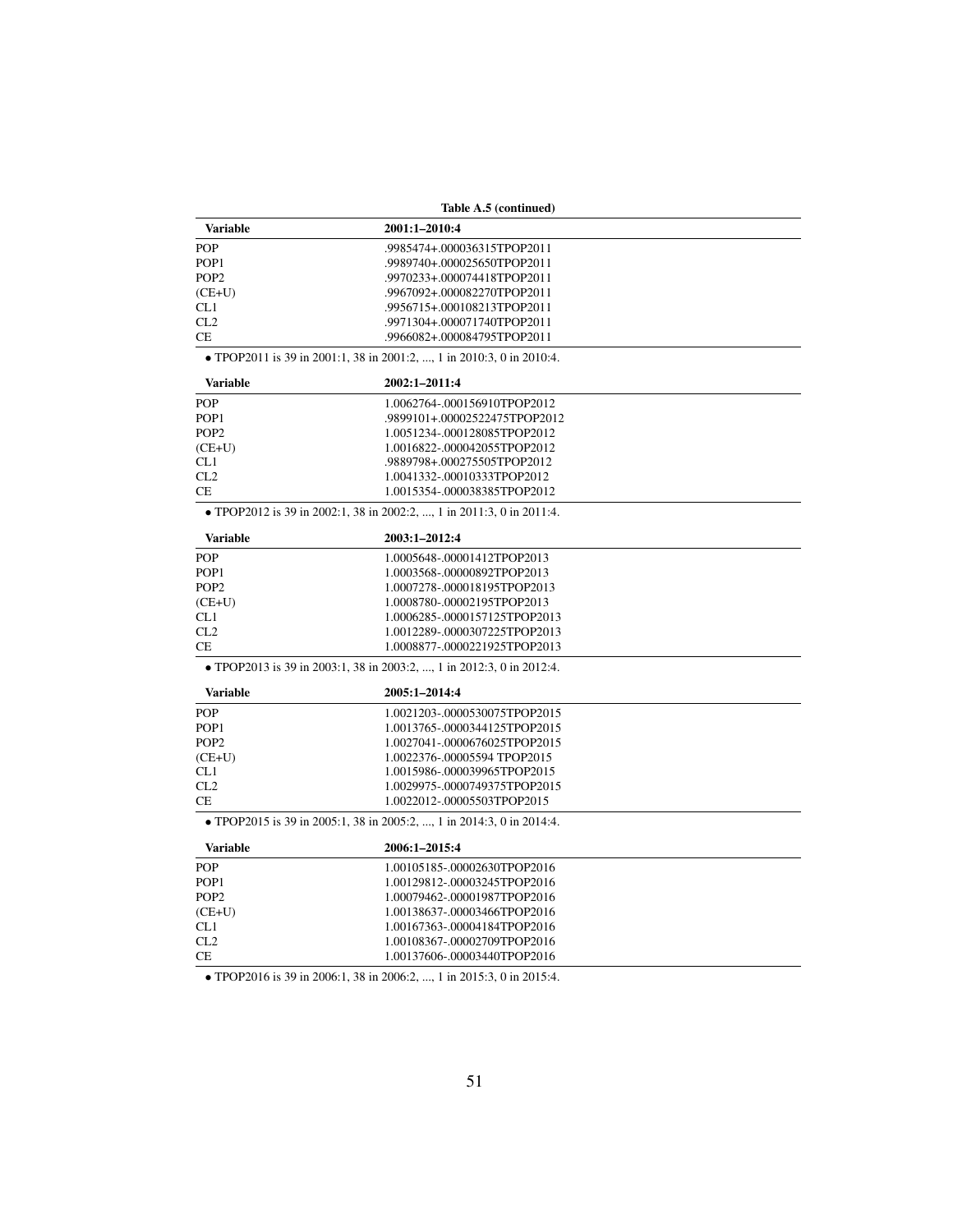|                  | Table A.5 (continued)                                                 |  |  |  |  |
|------------------|-----------------------------------------------------------------------|--|--|--|--|
| <b>Variable</b>  | 2007:1-2016:4                                                         |  |  |  |  |
| <b>POP</b>       | 0.99673788+.00008155TPOP2017                                          |  |  |  |  |
| POP <sub>1</sub> | 0.99662313+.00008442TPOP2017                                          |  |  |  |  |
| POP <sub>2</sub> | 0.99664459+.00008389TPOP2017                                          |  |  |  |  |
| $(CE+U)$         | 0.99680439+.00007989TPOP2017                                          |  |  |  |  |
| CL <sub>1</sub>  | 0.99671730+.00008207TPOP2017                                          |  |  |  |  |
| CL2              | 0.99675460+.00008113TPOP2017                                          |  |  |  |  |
| <b>CE</b>        | 0.99679179+.00008021TPOP2017                                          |  |  |  |  |
|                  | • TPOP2017 is 39 in 2007:1, 38 in 2007:2, , 1 in 2016:3, 0 in 2016:4. |  |  |  |  |
| <b>Variable</b>  | 2008:1-2017:4                                                         |  |  |  |  |
| <b>POP</b>       | 1.00190544-.00004764TPOP2018                                          |  |  |  |  |
| POP <sub>1</sub> | 1.00246331-.00006158TPOP2018                                          |  |  |  |  |
| POP <sub>2</sub> | 1.00144289-.00003607TPOP2018                                          |  |  |  |  |
| $(CE+U)$         | 1.00208281-.00005207TPOP2018                                          |  |  |  |  |
| CL1              | 1.00273746-.00006844TPOP2018                                          |  |  |  |  |
| CL2              | 1.00141202-.00003530TPOP2018                                          |  |  |  |  |
| СE               | 1.00207029-.00005176TPOP2018                                          |  |  |  |  |
|                  | • TPOP2018 is 39 in 2008:1, 38 in 2008:2, , 1 in 2017:3, 0 in 2017:4. |  |  |  |  |
| <b>Variable</b>  | 2009:1-2018:4                                                         |  |  |  |  |
| <b>POP</b>       | 0.99690986 +.00007725TPOP2019                                         |  |  |  |  |
| POP <sub>1</sub> | 0.99672774 +.00008181TPOP2019                                         |  |  |  |  |
| POP <sub>2</sub> | 0.99701738 +.00007457TPOP2019                                         |  |  |  |  |
| $(CE+U)$         | 0.99688635+.00007784TPOP2019                                          |  |  |  |  |
| CL1              | 0.99672687 +.00008183TPOP2019                                         |  |  |  |  |
| CL2              | 0.99699057 +.00007524TPOP2019                                         |  |  |  |  |
| <b>CE</b>        | 0.99688141+.00007796TPOP2019                                          |  |  |  |  |
|                  |                                                                       |  |  |  |  |
|                  | • TPOP2019 is 39 in 2009:1, 38 in 2009:2, , 1 in 2018:3, 0 in 2018:4. |  |  |  |  |
| <b>Variable</b>  | 2010:1-2019:4                                                         |  |  |  |  |
| <b>POP</b>       | 0.99688294 +.00007793TPOP2020                                         |  |  |  |  |
| POP <sub>1</sub> | 0.99684021 +.00007899TPOP2020                                         |  |  |  |  |
| POP <sub>2</sub> | 0.99697023 +.00007574TPOP2020                                         |  |  |  |  |
| $(CE+U)$         | 0.99680501+.00007987TPOP2020                                          |  |  |  |  |
| CL1              | 0.99666380 +.00008341TPOP2020                                         |  |  |  |  |
| CL2              | 0.99693563 +.00007661TPOP2020                                         |  |  |  |  |
| СE               | 0.99680134 +.00007997TPOP2020                                         |  |  |  |  |
|                  | • TPOP2020 is 39 in 2010:1, 38 in 2010:2, , 1 in 2019:3, 0 in 2019:4. |  |  |  |  |
| <b>Variable</b>  | 2011:1-2020:4                                                         |  |  |  |  |
| POP              | 0.99899484 +.00004555TPOP2021                                         |  |  |  |  |
| POP1             | 0.99828828 +.00004279TPOP2021                                         |  |  |  |  |
| POP <sub>2</sub> | 0.99818442 +.00002870TPOP2021                                         |  |  |  |  |
| $(CE+U)$         | 0.99875013+.00003125TPOP2021                                          |  |  |  |  |
| CL1              | 0.99885194 +.00002870TPOP2021                                         |  |  |  |  |
| CL2              | 0.99869070 +.00003273TPOP2021                                         |  |  |  |  |
| CE               | 0.99879690 +.00003008TPOP2021                                         |  |  |  |  |
|                  | • TPOP2021 is 39 in 2011:1, 38 in 2011:2, , 1 in 2020:3, 0 in 2020:4. |  |  |  |  |
| <b>Variable</b>  | 2012:1-2021:4                                                         |  |  |  |  |
| POP              | 1.00371181 -.00009280TPOP2022                                         |  |  |  |  |
| POP <sub>1</sub> | 1.00884239 -.00022106TPOP2022                                         |  |  |  |  |
| POP <sub>2</sub> | 0.99493579 +.00012661TPOP2022                                         |  |  |  |  |
| $(CE+U)$         | 1.00946220-.00023656TPOP2022                                          |  |  |  |  |
| CL1              | 1.01373763 -.006324344TPOP2022                                        |  |  |  |  |
| CL2              | 1.00270579 -.00006764TPOP2022                                         |  |  |  |  |
| СE               | 1.00944571 -.00023614TPOP2022                                         |  |  |  |  |
|                  |                                                                       |  |  |  |  |

• TPOP2022 is 39 in 2012:1, 38 in 2012:2, ..., 1 in 2021:3, 0 in 2021:4.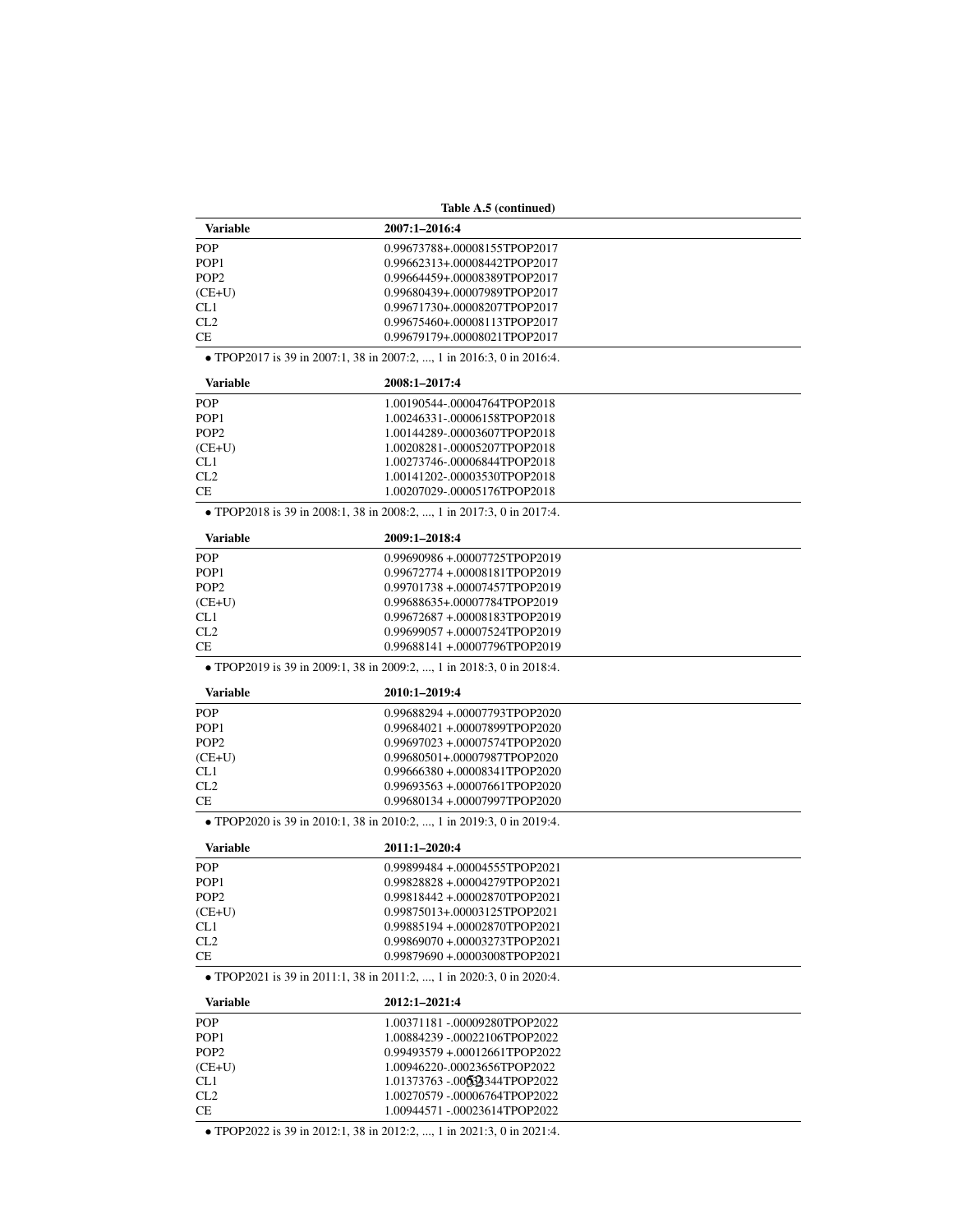| Var.                   | No.              | Var.              | No.              | Var.             | No.              | Var.              | No.              |
|------------------------|------------------|-------------------|------------------|------------------|------------------|-------------------|------------------|
| <b>AFT</b>             | R <sub>185</sub> | <b>DISCA</b>      | R <sub>150</sub> | <b>MVCE</b>      | R113             | <b>RECTXS</b>     | R <sub>66</sub>  |
| AF1                    | R186             | DISF1             | R <sub>103</sub> | <b>NFIBB</b>     | R170             | $\mathbf{RM}$     | R179             |
| AF <sub>2</sub>        | R <sub>187</sub> | DISH1             | R <sub>122</sub> | NFIF1            | R96              | <b>RNT</b>        | R37              |
| <b>CBR</b>             | R <sub>155</sub> | <b>DISMA</b>      | R <sub>164</sub> | NFIH1            | R115             | <b>RS</b>         | R <sub>178</sub> |
| CBRB1A                 | R <sub>166</sub> | DISR1             | R <sub>135</sub> | <b>NFINN</b>     | R <sub>105</sub> | <b>SIFG</b>       | R <sub>202</sub> |
| <b>CCE</b>             | R114             | DISS <sub>1</sub> | R128             | <b>NFIR</b>      | R132             | <b>SIFGA</b>      | R91              |
| CCF1                   | R <sub>102</sub> | <b>DISUS</b>      | R144             | <b>NFIS</b>      | R125             | <b>SIFS</b>       | R204             |
| CCG                    | R64              | EX                | R7               | <b>NFIUS</b>     | R140             | <b>SIFSA</b>      | R94              |
| <b>CCH</b>             | R <sub>121</sub> | <b>EXZ</b>        | <b>R18</b>       | <b>NIACA</b>     | R <sub>146</sub> | <b>SIG</b>        | R47              |
| <b>CCS</b>             | <b>R80</b>       | FA                | R22              | <b>NIAMA</b>     | R <sub>160</sub> | <b>SIGG</b>       | R203             |
| CD                     | R <sub>2</sub>   | FAZ               | R <sub>23</sub>  | <b>NICD</b>      | R <sub>118</sub> | <b>SIHG</b>       | R <sub>200</sub> |
| <b>CDDCCA</b>          | R <sub>145</sub> | <b>FIROW</b>      | R <sub>25</sub>  | NIDDLCB1         | R <sub>168</sub> | <b>SIHGA</b>      | R89              |
| <b>CDDCF</b>           | R95              | <b>FIUS</b>       | R <sub>24</sub>  | NIDDLCB2         | R <sub>167</sub> | <b>SIHS</b>       | R <sub>201</sub> |
| <b>CDDCFS</b>          | R <sub>169</sub> | <b>GDP</b>        | R11              | NIDDLCB3         | R <sub>165</sub> | <b>SIHSA</b>      | R92              |
| CDDCH1                 | R <sub>112</sub> | <b>GDPR</b>       | R1               | <b>NIDDLCMA</b>  | R158             | <b>SIQGA</b>      | R90              |
| <b>CDDCNN</b>          | R <sub>104</sub> | <b>GSBBCT</b>     | R <sub>173</sub> | NIDDLGMA         | R157             | <b>SIQSA</b>      | R93              |
| <b>CDDCR</b>           | R <sub>130</sub> | <b>GSCA</b>       | R <sub>149</sub> | <b>NIDDLRMA</b>  | R <sub>156</sub> | <b>SIS</b>        | <b>R68</b>       |
| <b>CDDCS</b>           | R124             | <b>GSMA</b>       | R <sub>163</sub> | NIDDLZ2          | R <sub>151</sub> | <b>SISS</b>       | R <sub>205</sub> |
| <b>CDDCUS</b>          | R <sub>137</sub> | <b>GSNN</b>       | R <sub>110</sub> | <b>NILBRMA</b>   | R <sub>154</sub> | <b>SIT</b>        | R35              |
| <b>CDH</b>             | R117             | HO                | R191             | <b>NILCA</b>     | R147             | <b>STAT</b>       | R <sub>26</sub>  |
| <b>CDZ</b>             | R <sub>12</sub>  | IH                | R6               | <b>NILCMA</b>    | R159             | <b>SUBSG</b>      | R63              |
| CE                     | R181             | <b>IHBZ</b>       | R111             | <b>NILMA</b>     | R <sub>161</sub> |                   | R79              |
|                        |                  |                   |                  |                  |                  | <b>SUBSS</b>      |                  |
| <b>CFRLMA</b>          | R153             | IHF1              | R97              | <b>NNF</b>       | <b>R98</b>       | <b>SURPG</b>      | R <sub>55</sub>  |
| <b>CFXUS</b>           | R <sub>131</sub> | <b>IHNN</b>       | R <sub>106</sub> | <b>NNG</b>       | R <sub>142</sub> | <b>SURPS</b>      | R75              |
| CGLDFXMA               | R <sub>152</sub> | IHZ               | R <sub>16</sub>  | <b>NNH</b>       | R119             | <b>TBG</b>        | R <sub>206</sub> |
| <b>CGLDFXUS</b>        | R136             | IK                | R5               | <b>NNR</b>       | R <sub>133</sub> | <b>TBS</b>        | R <sub>207</sub> |
| <b>CGLDR</b>           | R129             | <b>IKBMACA</b>    | R171             | <b>NNS</b>       | R126             | <b>TCBN</b>       | R31              |
| CL1                    | R <sub>183</sub> | <b>IKCAZ</b>      | R <sub>148</sub> | <b>PAYINTG</b>   | R61              | <b>TCG</b>        | R45              |
| CL2                    | R184             | IKH1              | R <sub>123</sub> | <b>PAYINTS</b>   | R78              | <b>TCS</b>        | R67              |
| <b>CN</b>              | R <sub>3</sub>   | <b>IKMAZ</b>      | R <sub>162</sub> | <b>PIEFRET</b>   | R <sub>100</sub> | <b>THG</b>        | R43              |
| <b>CNZ</b>             | R <sub>13</sub>  | <b>IKNN</b>       | R107             | PIEF1X           | R <sub>101</sub> | <b>THS</b>        | R65              |
| <b>COMPMIL</b>         | R84              | IKZ               | R <sub>15</sub>  | PII              | R38              | <b>TRFG</b>       | R <sub>52</sub>  |
| <b>COMPT</b>           | R34              | IM                | R8               | <b>POP</b>       | R <sub>208</sub> | <b>TRFH</b>       | R40              |
| CONGZ                  | R <sub>56</sub>  | IMZ               | R <sub>19</sub>  | POP <sub>1</sub> | R <sub>209</sub> | <b>TRFR</b>       | R28              |
| CONSZ                  | R76              | <b>INS</b>        | R139             | POP <sub>2</sub> | R210             | <b>TRFS</b>       | R72              |
| <b>CPOP</b>            | R188             | INTF1             | R30              | PRI              | R36              | <b>TRG</b>        | R46              |
| CPOP1                  | R <sub>189</sub> | <b>INTGR</b>      | R <sub>62</sub>  | <b>PROG</b>      | R81              | <b>TRGHPAY</b>    | R57              |
| CPOP <sub>2</sub>      | R <sub>190</sub> | IPP               | R41              | <b>PROGZ</b>     | R83              | TRGR1             | <b>R58</b>       |
| $\mathbf{C}\mathbf{S}$ | R4               | <b>IVA</b>        | R33              | <b>PROS</b>      | R82              | TRGR <sub>2</sub> | R <sub>60</sub>  |
| <b>CSDRUS</b>          | R <sub>138</sub> | IV                | <b>R88</b>       | <b>PROSZ</b>     | R85              | <b>TRGS</b>       | R59              |
| <b>CSZ</b>             | R <sub>14</sub>  | <b>IVNN</b>       | R <sub>108</sub> | <b>PURG</b>      | R9               | <b>TRHG</b>       | R53              |
| <b>CTB</b>             | R <sub>172</sub> | <b>IVZ</b>        | R <sub>17</sub>  | PURGZ            | R <sub>20</sub>  | <b>TRHR</b>       | R42              |
| CTF1                   | R99              | JG                | R <sub>193</sub> | <b>PURS</b>      | R <sub>10</sub>  | <b>TRHS</b>       | R73              |
| <b>CTGB</b>            | R <sub>141</sub> | JM                | R <sub>195</sub> | <b>PURSZ</b>     | R21              | TRRG1             | R <sub>54</sub>  |
| <b>CTGMB</b>           | R <sub>143</sub> | JS                | R <sub>194</sub> | RB               | R <sub>180</sub> | TRRG2             | <b>R48</b>       |
| <b>CTH</b>             | R <sub>120</sub> | JT                | R <sub>192</sub> | <b>REALEST</b>   | R116             | <b>TRRS</b>       | R74              |
| <b>CTNN</b>            | R <sub>109</sub> | <b>JGH</b>        | R197             | <b>RECDIVG</b>   | R <sub>50</sub>  | <b>TRRSHPAY</b>   | R77              |
| <b>CTR</b>             | R134             | <b>JMH</b>        | R <sub>199</sub> | <b>RECDIVS</b>   | R70              | <b>TTRFR</b>      | R87              |
| <b>CTS</b>             | R <sub>127</sub> | JSH               | R <sub>198</sub> | <b>RECINTG</b>   | R49              | <b>TTRRF</b>      | <b>R86</b>       |
| DC                     | R <sub>27</sub>  | <b>JTH</b>        | R196             | <b>RECINTS</b>   | R69              | U                 | R182             |
| DCB                    | R <sub>29</sub>  | MAILFLT1          | R <sub>175</sub> | <b>RECRRG</b>    | R51              | UB                | R39              |
| <b>DCBN</b>            | R32              | MAILFLT3          | R <sub>176</sub> | <b>RECRRS</b>    | R71              |                   |                  |
| <b>DISBB</b>           | R174             | MAILFLT2          | R <sub>177</sub> | <b>RECTXG</b>    | R44              |                   |                  |

Table A.5 (continued) The Raw Data Variables in Alphabetical Order Matched to R Numbers Above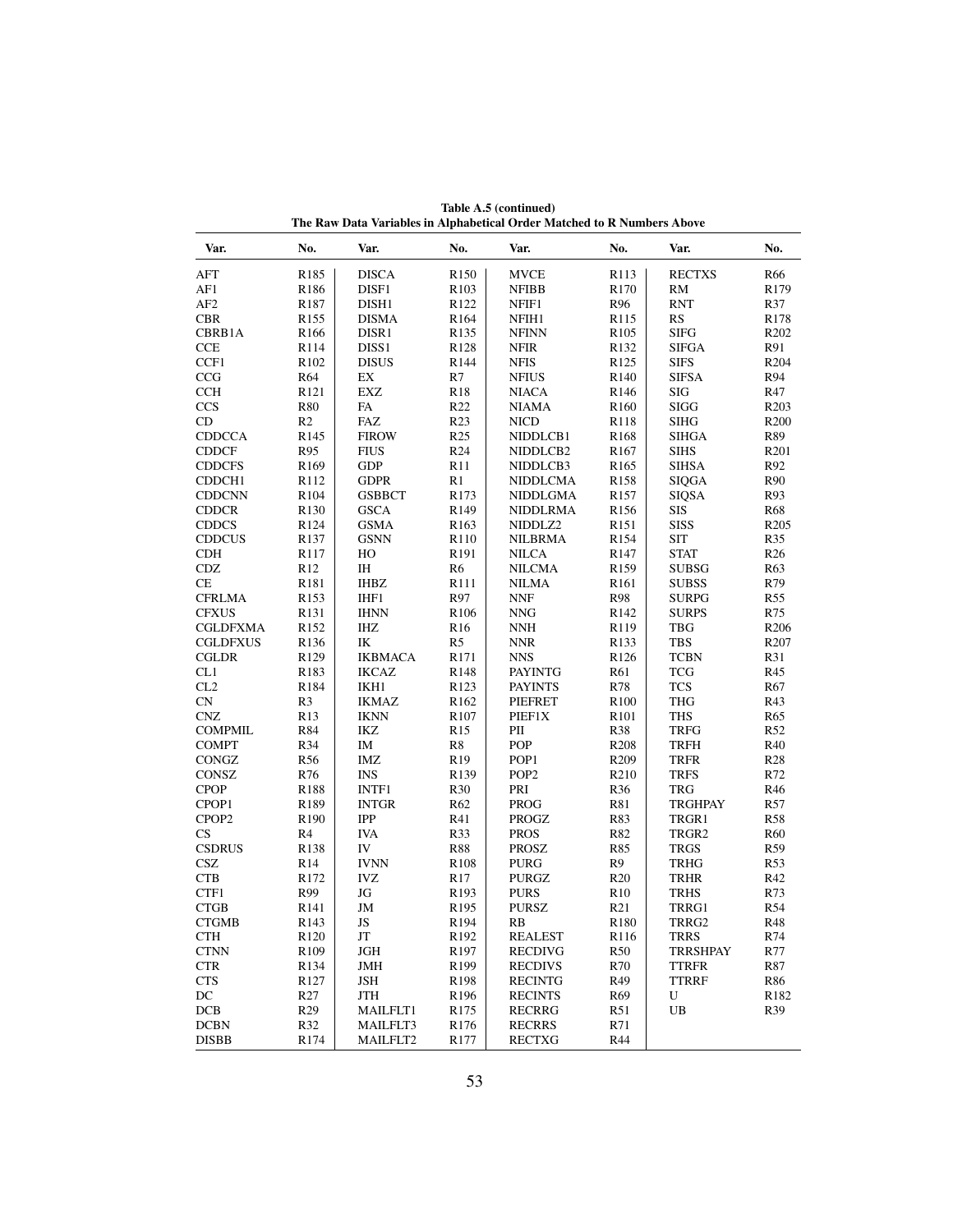Table A.6 Links Between the National Income and Product Accounts and the Flow of Funds Accounts

## Flow of Funds Data (raw data variables)

| $SH =$<br>$SF =$<br>$SB =$<br>$SR =$<br>$SG =$ | $NFHH1 + DISH1$<br>NFIF1 + DISF1 + NFINN<br>NFIBB + DISBB - NIAMA + NILMA - DISMA - NIACA + NILCA - DISCA<br>NFIR + DISR1                                                                                                                                                                                                                                      |  |  |  |  |  |
|------------------------------------------------|----------------------------------------------------------------------------------------------------------------------------------------------------------------------------------------------------------------------------------------------------------------------------------------------------------------------------------------------------------------|--|--|--|--|--|
| $SS =$                                         | NFIUS + DISUS + NIACA - NILCA + DISCA + NIAMA - NILMA + DISMA<br>$NFIS + DISS1$                                                                                                                                                                                                                                                                                |  |  |  |  |  |
|                                                | Raw Data Variables on the Right Hand Side                                                                                                                                                                                                                                                                                                                      |  |  |  |  |  |
| SHTEST=                                        | COMPT+PRI+RNT+PII-IPP+DC-RECDIVG-RECDIVS+TRGHPAY-TRHG+TRRSHPAY-TRHS+TRFH-<br>TRHG2-SIS-THG-THS-CSZ-CNZ-CDZ-TRHR +INS+NICD+CCH-CTH-(IHZ-IHF1-IHNN-IHBZ)-CDH-<br>IKH1-NNH-TRRG2                                                                                                                                                                                  |  |  |  |  |  |
| PIEFTEST=                                      | CSZ+CNZ+CDZ+IHZ+IKZ+EXZ-IMZ+PURGZ+PURSZ<br>-RECTXG-RECRRG-RECTXS-RECRRS<br>+IVZ+SUBSS-SURPS+SUBSG-SURPG +FIUS-FIROW-(-INTGR+DC-DCB+PIEFRET) -COMPT-PRI-<br>RNT -(PII-IPP-INTF1-(PAYINTG-RECINTG)+INTGR-(PAYINTS-RECINTS)) -INTF1-TRFH-NICD-<br>CCH+CDH -TRFS-CCS-(DCB-DCBN) -(TCG+TCS+TTRFR-TCBN) -(GSBBCT+CTB) -CTGB -TRFG-<br>CCG -GSNN-IVA-CCF1-STAT +TTRRF |  |  |  |  |  |
| SFTEST=                                        | PIEFTEST-TCBN-DCBN+IVA+CCF1+PIEFRET-CTF1<br>-(IKZ-IKH1-IKBMACA)<br>-IHF1-IVZ-NNF<br>+GSNN-CTNN-IHNN                                                                                                                                                                                                                                                            |  |  |  |  |  |
| SBTEST=                                        | GSBBCT-GSMA-GSCA-IHBZ-IKBMACA+IKMAZ+IKCAZ                                                                                                                                                                                                                                                                                                                      |  |  |  |  |  |
| SRTEST=                                        | -EXZ-FIUS+IMZ+FIROW -TTRRF -(TRG+TRRG1+TRRG2+TRRS) +TRHR +TRGR1+TRGR2 +TTRFR<br>-CTR-NNR                                                                                                                                                                                                                                                                       |  |  |  |  |  |
| SGTEST=                                        | GSMA-IKMAZ+GSCA-IKCAZ +THG+RECTXG+RECRRG+TCG+TRHG2+TRRG2+RECDIVG+TRFG<br>-TRGHPAY+TRHG-TRGR1-TRGR2+TRG+TRRG-TRGS-PAYINTG+RECINTG<br>SUBSG+SURPG+CCG-INS-CTGMB-PURGZ-NNG+CTGB                                                                                                                                                                                   |  |  |  |  |  |
| SSTEST=                                        | THS+RECTXS+RECRRS+TCS+SIS+RECDIVS+TRGS+TRFS<br>-TRRSHPAY+TRHS-                                                                                                                                                                                                                                                                                                 |  |  |  |  |  |
|                                                | PAYINTS+RECINTS-SUBSS+SURPS+TRRS+CCS-CTS-PURSZ-NNS                                                                                                                                                                                                                                                                                                             |  |  |  |  |  |
|                                                | Variables in the Model on the Right Hand Side                                                                                                                                                                                                                                                                                                                  |  |  |  |  |  |
| SHTEST =                                       | YT - SIHG - SIHS + TTRRF - THG - THS - PCS·CS - PCN·CN - PCD·CD + TRGH + TRSH + UB + INS +                                                                                                                                                                                                                                                                     |  |  |  |  |  |
|                                                | NICD + CCH - CTH - PIH-IHH - CDH - PIK-IKH - NNH                                                                                                                                                                                                                                                                                                               |  |  |  |  |  |
| PIEFTEST=                                      | XX+PIV·IVF+SUBS+SUBG+USOTHER<br>-WF·JF·(HN+1.5·HO)-RNT-INTZ-INTF-TRFH-NICD-<br>CCH+CDH -TBS-TRFS-CCS-TRFR-DB-GSB-CTGB -GSMA-GSCA-TBG-TRFG-CCG -SIFG-SIFS<br>-GSNN-IVA-CCF1-STAT +TTRRF                                                                                                                                                                         |  |  |  |  |  |
| SFTEST=                                        | PIEFTEST-TF1-DF+IVA+CCF1+PIEFRET-CTF1-PIK·IKF-PIH·IHF-PIV·IVF-NNF+GSNN-CTNN                                                                                                                                                                                                                                                                                    |  |  |  |  |  |
| $SBTEST =$                                     | GSB - CTB - PIH·IHB - PIK·IKB                                                                                                                                                                                                                                                                                                                                  |  |  |  |  |  |
| SRTEST=                                        | -PEX·EX-USROW+PIM·IM+TFR+TRFR+TRHR+TRGR-TRRG2-CTR-NNR-TRRS -TTRRF                                                                                                                                                                                                                                                                                              |  |  |  |  |  |
| $SGTEST =$                                     | $GSMA + GSCA + THG + IBTG + TBG + TFG + SHFG + SIFG - DG + TRFG - PG \cdot COG - WG \cdot HG - EG$<br>WM JM HM - TRGH - TRGR - TRGS - INTG - SUBG + CCG - INS - TTRRF - CTGMB - NNG - PIK IKG<br>$+ SIGG + CTGB$                                                                                                                                               |  |  |  |  |  |
| $SSTEST =$                                     | THS + IBTS + TBS + TFS + SIHS + SIFS - DS + TRGS + TRFS - PS·COS - WS·JS·HS - TRSH - UB - INTS<br>$-$ SUBS + CCS - CTS - NNS + SISS + TRRS                                                                                                                                                                                                                     |  |  |  |  |  |
| <b>Tests</b>                                   |                                                                                                                                                                                                                                                                                                                                                                |  |  |  |  |  |
| $0 =$                                          | $SH + SF + SB + SR + SG + SS + STAT + TTRG2$                                                                                                                                                                                                                                                                                                                   |  |  |  |  |  |
| $0 =$                                          | <b>SH - SHTEST</b>                                                                                                                                                                                                                                                                                                                                             |  |  |  |  |  |
| $0 =$                                          | PIEF1X - PIEFTEST                                                                                                                                                                                                                                                                                                                                              |  |  |  |  |  |
| $0 =$                                          | SF - SFTEST                                                                                                                                                                                                                                                                                                                                                    |  |  |  |  |  |
| $0 =$                                          | SB - SBTEST                                                                                                                                                                                                                                                                                                                                                    |  |  |  |  |  |
| $0 =$                                          | SR - SRTEST                                                                                                                                                                                                                                                                                                                                                    |  |  |  |  |  |
| $0 =$                                          | SG - SGTEST                                                                                                                                                                                                                                                                                                                                                    |  |  |  |  |  |
| $0 =$                                          | SS - SSTEST                                                                                                                                                                                                                                                                                                                                                    |  |  |  |  |  |
| $0 =$                                          | -NIDDLCB1 - NIDDLCB2 - NIDDLCB3 - NIDDLZ2 + CDDCFS + CDDCF + MAILFLT1 + MAILFLT2<br>+ CDDCUS - NIDDLRMA - NIDDLGMA + CDDCH1 + CDDCNN + CDDCR + CDDCS - NILCMA +<br>MAILFLT3 - NIDDLCMA                                                                                                                                                                         |  |  |  |  |  |
| $0 =$                                          | <b>CBR - NILBRMA</b>                                                                                                                                                                                                                                                                                                                                           |  |  |  |  |  |
| $0 =$                                          | CGLDR - CFXUS + CGLDFXUS + CGLDFXMA - CSDRUS                                                                                                                                                                                                                                                                                                                   |  |  |  |  |  |
| $0 =$                                          | $CTH + CTB + CTF1 + CTNN + CTGMB + CTR$                                                                                                                                                                                                                                                                                                                        |  |  |  |  |  |
| $0 =$                                          | $NNH + NNF + NNR + NNG + NNS$                                                                                                                                                                                                                                                                                                                                  |  |  |  |  |  |

• See Table A.5 for the definitions of the raw data variables.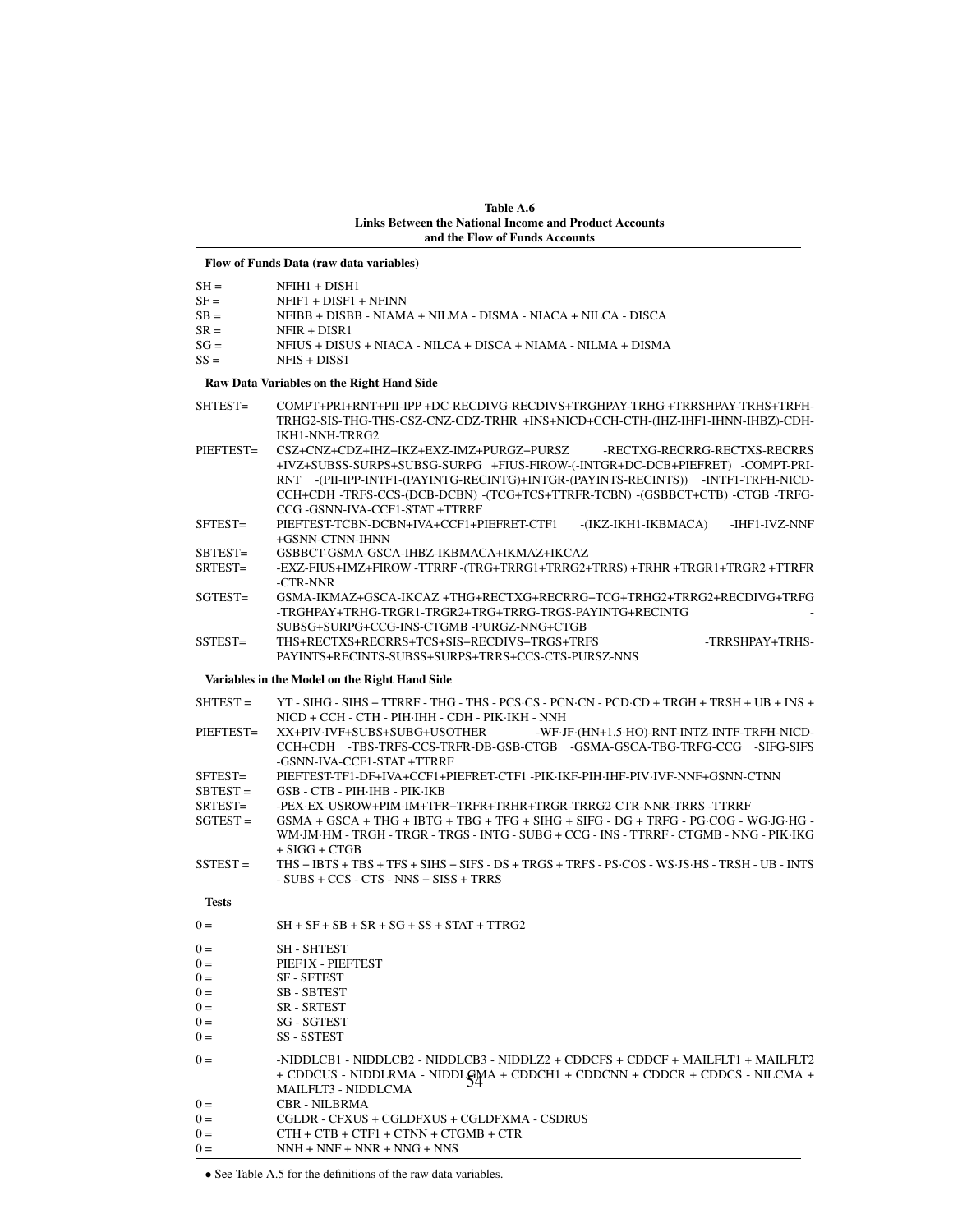| Variable            | Construction (raw data variables on right hand side)                           |
|---------------------|--------------------------------------------------------------------------------|
| AА                  | Def., Eq. 133.                                                                 |
| AA1                 | Def., Eq. 88.                                                                  |
| AA2                 | Def., Eq. 89.                                                                  |
| AВ                  | Def., Eq. 73. Base Period=1971:4, Value=29.425                                 |
| AF                  | Def., Eq. 70. Base Period=1971:4, Value=-303.993                               |
| AFT                 | TL-CE-U                                                                        |
| АG                  | Def., Eq. 77. Base Period=1971:4, Value=-513.731                               |
| AН                  | Def., Eq. 66. Base Period=1971:4, Value=2735.512                               |
| ΑR                  | Def., Eq. 75. Base Period=1971:4, Value=-18.702                                |
| АS                  | Def., Eq. 79. Base Period=1971:4, Value=-161.8                                 |
| BО                  | Sum of CFRLMA. Base Period=1971:4, Value=.039                                  |
| ΒR                  | Sum of CBR. Base Period=1971:4, Value=35.329                                   |
| CCF1                | CCF1                                                                           |
| CCG                 | CCG                                                                            |
| CCGQ                | CCG/GDPD                                                                       |
| CCH                 | CCH                                                                            |
| CCHQ                | CCH/GDPD                                                                       |
| CCS                 | <b>CCS</b>                                                                     |
| CCSQ                | CCS/GDPD                                                                       |
| CD                  | CD                                                                             |
| CDH                 | CDH                                                                            |
| $_{CG}$             | $MVCE-MVCE_{-1}-CCE$                                                           |
| $_{CN}$             | CN                                                                             |
| cnst2cs             | Time varying constant term. See text.                                          |
| cnst2cd             | Time varying constant term. See text.                                          |
| cnst2l2<br>cnst2kk  | Time varying constant term. See text.<br>Time varying constant term. See text. |
| COG                 | PURG-PROG                                                                      |
| COS                 | <b>PURS-PROS</b>                                                               |
| $\mathbb{C}S$       | <b>CS</b>                                                                      |
| CTB                 | <b>CTB</b>                                                                     |
| CTF1                | CTF1                                                                           |
| CTGB                | <b>CTGB</b>                                                                    |
| CTGMB               | <b>CTGMB</b>                                                                   |
| CTH                 | <b>CTH</b>                                                                     |
| CTNN                | <b>CTNN</b>                                                                    |
| CTR                 | <b>CTR</b>                                                                     |
| CTS                 | CTS                                                                            |
| $_{CUR}$            | Sum of NILCMA. Base Period=1971:4, Value=53.521                                |
| D1G                 | Def., Eq. 47                                                                   |
| D1GM                | Def., Eq. 90                                                                   |
| D1S                 | Def., Eq. 48                                                                   |
| D1SM                | Def., Eq. 91                                                                   |
| D2G                 | Def., Eq. 49                                                                   |
| $\scriptstyle{D2S}$ | Def., Eq. 50                                                                   |
| D3G                 | Def., Eq. 51                                                                   |
| $\scriptstyle D3S$  | Def., Eq. 52                                                                   |
| D4G<br>D5G          | Def., Eq. 53<br>Def., Eq. 55                                                   |
| D6G                 | Def., Eq. 67                                                                   |
| DB                  | DCB-DCBN                                                                       |
| DBQ                 | DB/GDPD                                                                        |
| DELD                | Computed using NIPA asset data                                                 |
| DELH                | Computed using NIPA asset data                                                 |
| DELK                | Computed using NIPA asset data                                                 |
| $\cal DF$           | 55<br><b>DCBN</b>                                                              |

Table A.7 Construction of the Variables for the US Model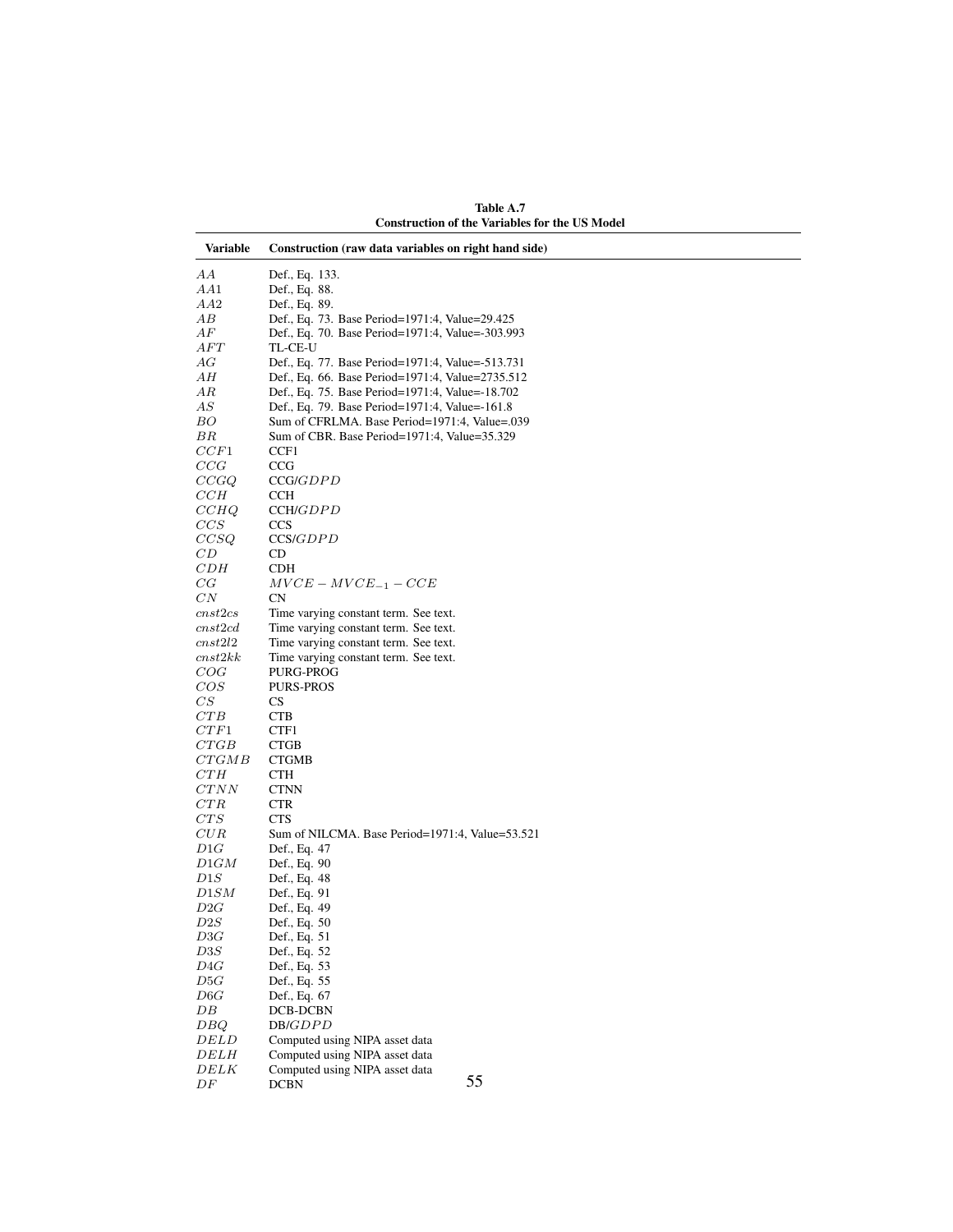| Variable     | Construction (raw data variables on right hand side)                                                    |
|--------------|---------------------------------------------------------------------------------------------------------|
| DG           | -RECDIVG                                                                                                |
| DISB         | DISBB-DISMA-DISCA                                                                                       |
| DISF         | DISF1                                                                                                   |
| DISG         | DISUS+DISCA+DISMA                                                                                       |
| DISH         | DISH1                                                                                                   |
| DISR         | DISR1                                                                                                   |
| DISS         | DISS <sub>1</sub>                                                                                       |
| DR           | DC-DCB                                                                                                  |
| DRQ          | DR/GDPD                                                                                                 |
| DS           | -RECDIVS                                                                                                |
| Е            | TL-U                                                                                                    |
| EX           | EX                                                                                                      |
| <i>EXPG</i>  | Def., Eq. 106                                                                                           |
| EXPS         | Def., Eq. 113                                                                                           |
| FA           | FA                                                                                                      |
| GDP          | Def., Eq. 82, or GDP                                                                                    |
| <b>GDPD</b>  | Def., Eq. 84                                                                                            |
| GDPR         | <b>GDPR</b>                                                                                             |
| GNP          | Def., Eq. 129                                                                                           |
| <b>GNPD</b>  | Def., Eq. 131                                                                                           |
| $_{GSB}$     | GSBBCT+CTB-GSMA-GSCA                                                                                    |
| GSBQ         | GSB/GDPD                                                                                                |
| GSCA         | <b>GSCA</b>                                                                                             |
| G S M A      | <b>GSMA</b>                                                                                             |
| GSNN         | <b>GSNN</b>                                                                                             |
| GSNNQ        | GSNN/GDPD                                                                                               |
| GNPR         | Def., Eq. 130                                                                                           |
| ΗF           | ((JTH-JGH-JSH-JMH)/(JT-JG-JS-JM)) (1000/4)                                                              |
| <b>HFF</b>   | Def., Eq. 100                                                                                           |
| <i>HFS</i>   | Peak to peak interpolation of HF. The peaks are 1952:4, 1960.3, 1966:1, 1977:2, 1990:1, 2000:1, 2001:4, |
|              | and 2004:2. Flat end.                                                                                   |
| HG           | $(JGH/JG) \cdot (1000/4)$                                                                               |
| ΗМ           | $(JMH/JM) \cdot (1000/4)$                                                                               |
| HN           | Def., Eq. 62                                                                                            |
| HO           | 13.HO. Constructed values for 1952:1-1955:4.                                                            |
| $_{HS}$      | $(JSH/JS) \cdot (1000/4)$                                                                               |
| <i>IBTG</i>  | RECTXG+RECRRG                                                                                           |
| <i>IBTS</i>  | <b>RECTXS+RECRRS</b>                                                                                    |
| IGZ          | PURGZ-CONGZ                                                                                             |
| IGZQ<br>IHB  | IGZ/GDPD                                                                                                |
| <i>IHF</i>   | IHBZ/(IHZ/IH)<br>(IHF1+IHNN)/(IHZ/IH)                                                                   |
| IHH          |                                                                                                         |
| IKB          | (IHZ-IHF1-IHBZ-IHNN)/(IHZ/IH)                                                                           |
| IKF          | (IKBMACA-IKMAZ-IKCAZ)/(IKZ/IK)<br>(IKZ-IKH1-IKBMACA)/(IKZ/IK)                                           |
| IKG          | $((IKCAZ+IKMAZ)/(IKZ/IK))$                                                                              |
| IKH          | IKH1/(IKZ/IK)                                                                                           |
| IΜ           | IM                                                                                                      |
| IN S         | <b>INS</b>                                                                                              |
| INTF         | <b>INTF1</b>                                                                                            |
| INTG         | PAYINTG-RECINTG                                                                                         |
| <b>INTGR</b> | <b>INTGR</b>                                                                                            |
|              |                                                                                                         |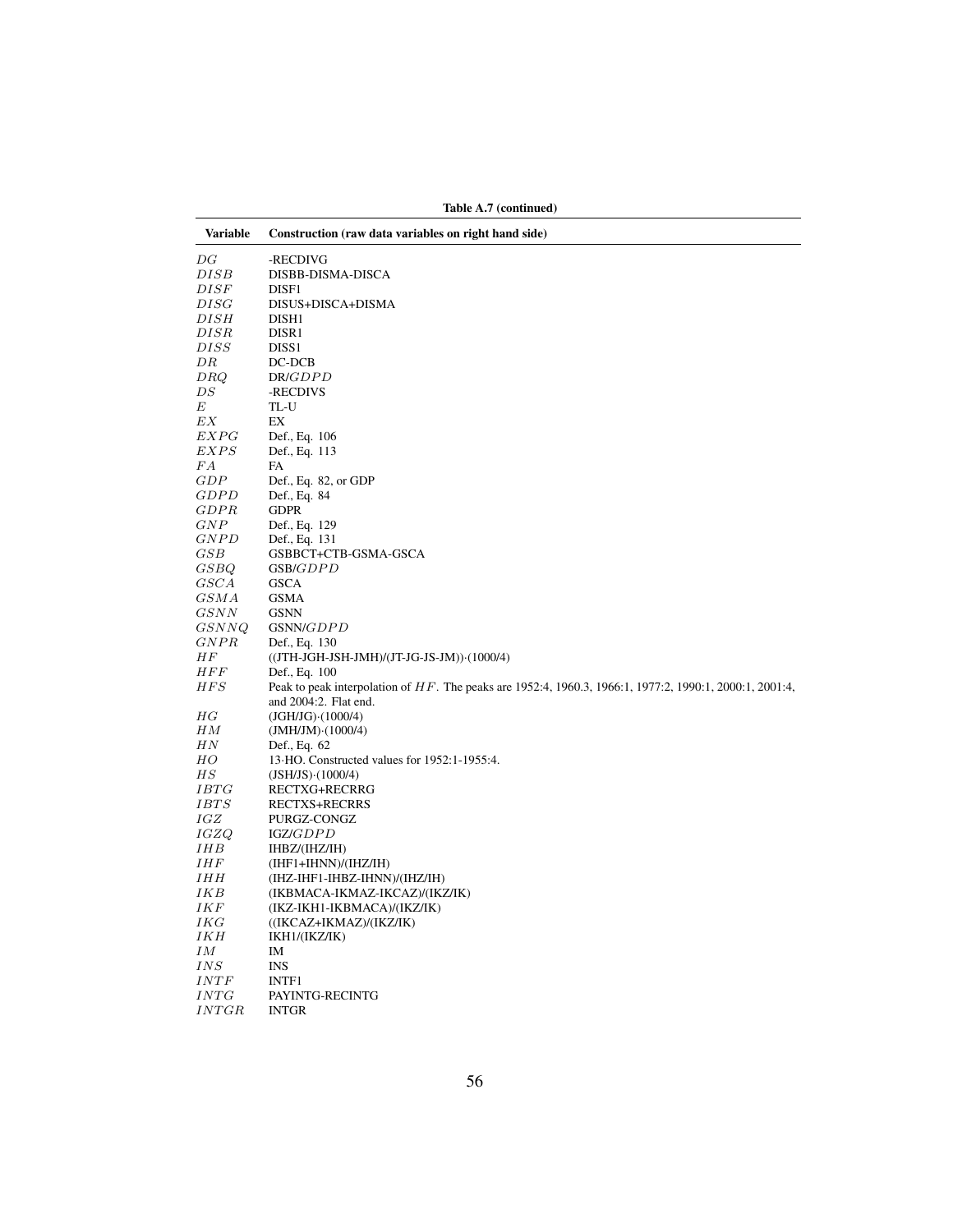| Variable           | Construction (raw data variables on right hand side)                                                                                                                                     |
|--------------------|------------------------------------------------------------------------------------------------------------------------------------------------------------------------------------------|
| INTS               | PAYINTS-RECINTS                                                                                                                                                                          |
| INTZ               | PII-IPP-INTF1-(PAYINTG-RECINTG)+INTGR-(PAYINTS-RECINTS)                                                                                                                                  |
| INTZQ              | INTZ/GDPD                                                                                                                                                                                |
| <i>ISZ</i>         | PURSZ-CONSZ                                                                                                                                                                              |
| <i>ISZQ</i>        | ISZ/GDPD                                                                                                                                                                                 |
| IV A               | <b>IVA</b>                                                                                                                                                                               |
| IV F               | IV                                                                                                                                                                                       |
| $J\hspace{0.5pt}F$ | JT-JG-JS-JM                                                                                                                                                                              |
| JG                 | JG                                                                                                                                                                                       |
| $_{JHMIN}$         | Def., Eq. 94                                                                                                                                                                             |
| JМ                 | JM                                                                                                                                                                                       |
| J S                | JS                                                                                                                                                                                       |
| ΚD                 | Def., Eq. 58. Base Period=1952:1, Value=278.7, Fixed Assets Table 1.2, line 15. Dep. Rate=DELD                                                                                           |
| KН                 | Def., Eq. 59. Base Period=1952:1, Value=2598.6, Fixed Assets Table 1.2, line 8. Dep. Rate=DELH                                                                                           |
| ΚK                 | Def., Eq. 92. Base Period=1952:1, Value=2619.7, Fixed Asset Table 1.2, line 4. Dep. Rate=DELK                                                                                            |
| <i>KKMIN</i>       | Def., Eq. 93                                                                                                                                                                             |
| L1                 | $CL1+AF1$                                                                                                                                                                                |
| L2                 | $CL2+AF2$                                                                                                                                                                                |
| L3                 | Def., Eq. 86                                                                                                                                                                             |
| LAM                | Computed from peak to peak interpolation of $\log[Y/(JF \cdot HF)]$ . Peak quarters are 1955:2, 1963:3, 1966:1,<br>1973:1, 1992.4, and 2010.4. Growth rate from 2011.1 on is 1.5 percent |
| LМ                 | Def., Eq. 85                                                                                                                                                                             |
| M1                 | Def., Eq. 81. Base Period=1971:4, Value=240.964                                                                                                                                          |
| ΜВ                 | Def., Eq. 71. Also sum of -NIDDLCB1-NIDDLCB2-NIDDLCB3-NIDDLZ2+CDDCFS-CDDCCA. Base                                                                                                        |
| <i>MDIF</i>        | Period=1971:4, Value=-197.969<br>CDDCFS-MAILFLT1                                                                                                                                         |
| МF                 | Sum of CDDCF+MAILFLT1+MAILFLT2+CDDCNN+MAILFLT3, Base Period= 1971:4, Value=84.075                                                                                                        |
| $_{MG}$            | CDDCUS+CDDCCA-NIDDLRMA-NIDDLGMA-NIDDLCMA,<br>Base<br>Period=1971:4,<br>Sum<br>of                                                                                                         |
|                    | Value= $10.526$                                                                                                                                                                          |
| MGQ                | MG/GDPD                                                                                                                                                                                  |
| ΜН                 | Sum of CDDCH1. Base Period=1971:4, Value=132.050                                                                                                                                         |
| MHQ                | MH/GDPD                                                                                                                                                                                  |
| MR                 | Sum of CDDCR. Base Period=1971:4, Value=12.725                                                                                                                                           |
| MRQ                | MR/GDPD                                                                                                                                                                                  |
| $\overline{MS}$    | Sum of CDDCS. Base Period=1971:4, Value=12.114                                                                                                                                           |
| M SQ               | MS/GDPD                                                                                                                                                                                  |
| MUH                | Peak to peak interpolation of $Y/KK$ . Peak quarters are 1953:2, 1955:3, 1959:2, 1962:3, 1965:4, 1969:1,                                                                                 |
|                    | 1973:1, 1977:3, 1981:1, 1984:2, 1988:4, 1993:4, 1998:1, 2006:1, 2019:1. Flat beginning.                                                                                                  |
| NICD               | <b>NICD</b>                                                                                                                                                                              |
| $\it NNF$          | <b>NNF</b>                                                                                                                                                                               |
| NNG                | <b>NNG</b>                                                                                                                                                                               |
| NNH                | <b>NNH</b>                                                                                                                                                                               |
| NNR                | <b>NNR</b>                                                                                                                                                                               |
| NNS                | <b>NNS</b>                                                                                                                                                                               |
| PCD                | CDZ/CD                                                                                                                                                                                   |
| PCGDPD             | Def., Eq. 122                                                                                                                                                                            |
| <i>PCGDPR</i>      | Def., Eq. 123                                                                                                                                                                            |
| PCM1               | Def., Eq. 124                                                                                                                                                                            |
| PCN                | CNZ/CN                                                                                                                                                                                   |
| PCS                | CSZ/CS                                                                                                                                                                                   |

Table A.7 (continued)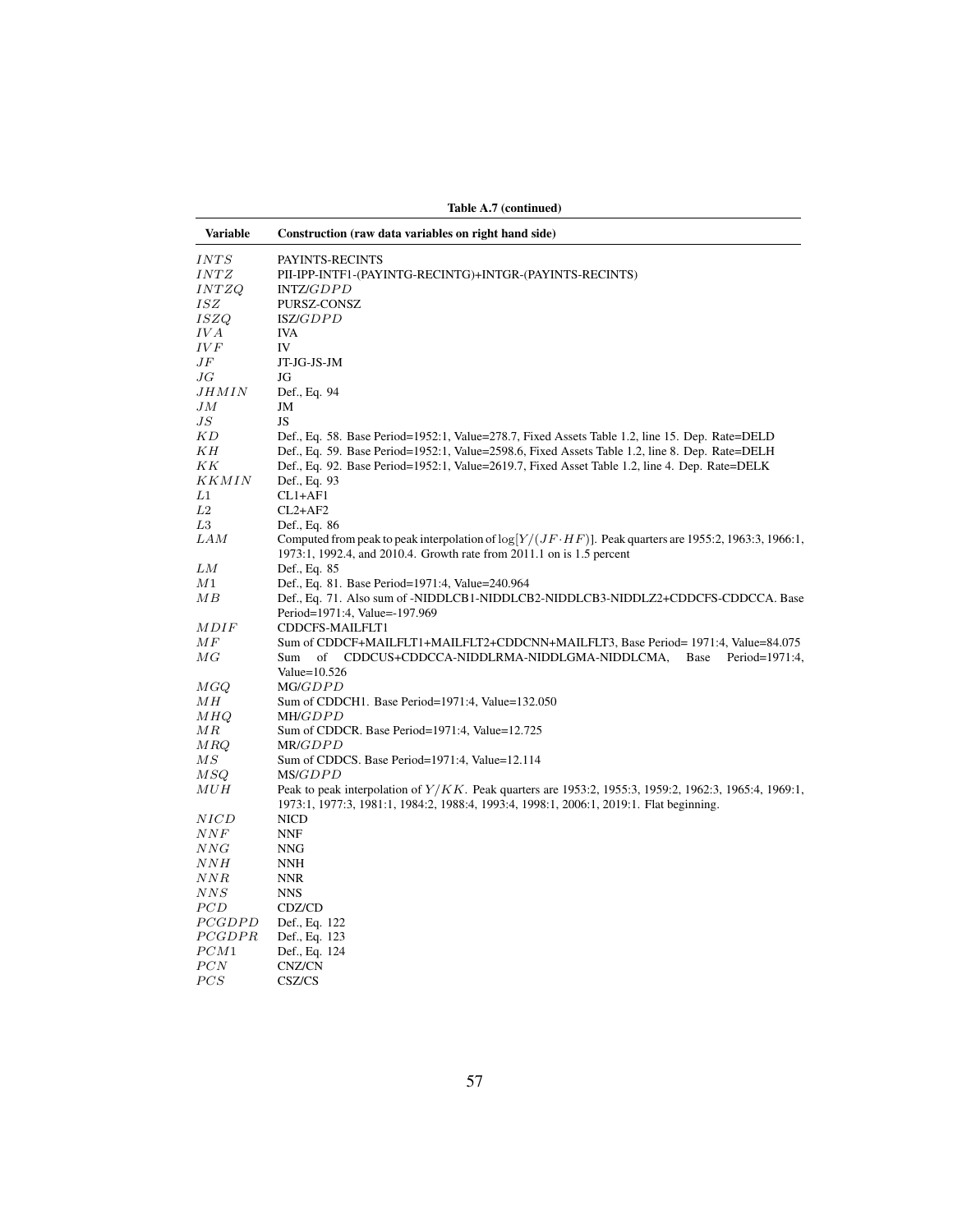| Variable      | Construction (raw data variables on right hand side)                                                                                                                                                                                                                                                                                                                                                                                                                                                                                                                                                       |
|---------------|------------------------------------------------------------------------------------------------------------------------------------------------------------------------------------------------------------------------------------------------------------------------------------------------------------------------------------------------------------------------------------------------------------------------------------------------------------------------------------------------------------------------------------------------------------------------------------------------------------|
| РD            | Def., Eq. 33                                                                                                                                                                                                                                                                                                                                                                                                                                                                                                                                                                                               |
| PEX           | EXZ/EX                                                                                                                                                                                                                                                                                                                                                                                                                                                                                                                                                                                                     |
| РF            | Def., Eq. 31                                                                                                                                                                                                                                                                                                                                                                                                                                                                                                                                                                                               |
| PFA           | FAZ/FA                                                                                                                                                                                                                                                                                                                                                                                                                                                                                                                                                                                                     |
| РG            | (PURGZ-PROGZ)/(PURG-PROG)                                                                                                                                                                                                                                                                                                                                                                                                                                                                                                                                                                                  |
| РН            | Def., Eq. 34                                                                                                                                                                                                                                                                                                                                                                                                                                                                                                                                                                                               |
| <i>PIEF</i>   | Def., Eq. $67$ , or PIEF1X                                                                                                                                                                                                                                                                                                                                                                                                                                                                                                                                                                                 |
| PIEFRET       | PIEFRET                                                                                                                                                                                                                                                                                                                                                                                                                                                                                                                                                                                                    |
| PIH<br>PIK    | IHZ/IH<br>IKZ/IK                                                                                                                                                                                                                                                                                                                                                                                                                                                                                                                                                                                           |
| PІM           | <b>IMZ/IM</b>                                                                                                                                                                                                                                                                                                                                                                                                                                                                                                                                                                                              |
| PIV           | IVZ/IV, with the following adjustments: 1954:4 = .2382, 1959:3 = .2084, 1970:1 = .2399, 1971:4 = .2386,<br>$1975:3 = 0.3634$ , $1975:4 = 0.3634$ , $1983:2 = 0.6142$ , $1983:3 = 0.6142$ , $1986:4 = 0.5842$ , $1987:3 = 0.6306$ , $1992:1$<br>$=$ .7708, 1993:3 = .7399, 1995:3 = .7867, 1995:4 = .7867, 1996:1 = .7867, 1997:1 = .6830, 2001:2 = .6578<br>$2002:1 = .6629, 2003:3 = .7461, 2005:2 = .8539, 2005:3 = .8539, 2008:1 = .8290, 2010:1 = 1.0097, 2011.3$<br>$= .9457, 2016.2 = .8856, 2016.3 = .8856, 2017.1 = .9921, 2018.2 = .9431, 2020.1 = 1.2053, 2020.3 = 1.1068,$<br>$2020.4 = 1.1068$ |
| PКH           | REALEST/KH                                                                                                                                                                                                                                                                                                                                                                                                                                                                                                                                                                                                 |
| POP           | POP                                                                                                                                                                                                                                                                                                                                                                                                                                                                                                                                                                                                        |
| POP1          | POP <sub>1</sub>                                                                                                                                                                                                                                                                                                                                                                                                                                                                                                                                                                                           |
| POP2          | POP <sub>2</sub>                                                                                                                                                                                                                                                                                                                                                                                                                                                                                                                                                                                           |
| POP3          | POP-POP1-POP2                                                                                                                                                                                                                                                                                                                                                                                                                                                                                                                                                                                              |
| PROD          | Def., Eq. 118                                                                                                                                                                                                                                                                                                                                                                                                                                                                                                                                                                                              |
| PS            | (PURSZ-PROSZ)/(PURS-PROS)                                                                                                                                                                                                                                                                                                                                                                                                                                                                                                                                                                                  |
| PSI1          | Def., Eq. 32                                                                                                                                                                                                                                                                                                                                                                                                                                                                                                                                                                                               |
| PSI2          | Def., Eq. 35                                                                                                                                                                                                                                                                                                                                                                                                                                                                                                                                                                                               |
| PSI3          | Def., Eq. 36                                                                                                                                                                                                                                                                                                                                                                                                                                                                                                                                                                                               |
| PSI4          | Def., Eq. 37                                                                                                                                                                                                                                                                                                                                                                                                                                                                                                                                                                                               |
| PSI5          | Def., Eq. 38                                                                                                                                                                                                                                                                                                                                                                                                                                                                                                                                                                                               |
| PSI6<br>PSI7  | Def., Eq. 39<br>Def., Eq. 40                                                                                                                                                                                                                                                                                                                                                                                                                                                                                                                                                                               |
| PSI8          | Def., Eq. 41                                                                                                                                                                                                                                                                                                                                                                                                                                                                                                                                                                                               |
| PSI9          | Def., Eq. 42                                                                                                                                                                                                                                                                                                                                                                                                                                                                                                                                                                                               |
| PSI10         | Def., Eq. 44                                                                                                                                                                                                                                                                                                                                                                                                                                                                                                                                                                                               |
| <i>PSI</i> 11 | Def., Eq. 45                                                                                                                                                                                                                                                                                                                                                                                                                                                                                                                                                                                               |
| <i>PSI</i> 12 | Def., Eq. 46                                                                                                                                                                                                                                                                                                                                                                                                                                                                                                                                                                                               |
| <i>PSI</i> 13 | $(PROG+PROS)/(250(JGH+JSH+JMH))$                                                                                                                                                                                                                                                                                                                                                                                                                                                                                                                                                                           |
| <i>PSI</i> 14 | Def., Eq. 55                                                                                                                                                                                                                                                                                                                                                                                                                                                                                                                                                                                               |
| PSI15         | Def., Eq. 56                                                                                                                                                                                                                                                                                                                                                                                                                                                                                                                                                                                               |
| PUG           | Def., Eq. 104 or PURGZ                                                                                                                                                                                                                                                                                                                                                                                                                                                                                                                                                                                     |
| $PUS$         | Def., Eq. 110 or PURSZ                                                                                                                                                                                                                                                                                                                                                                                                                                                                                                                                                                                     |
| PX<br>Q       | (CDZ+CNZ+CSZ+IHZ+IKZ+PURGZ-PROGZ+PURSZ-PROSZ+EXZ-IMZ-IBTG-IBTS)/<br>(CD+CN+CS+IH+IK+PURG-PROG+PURS-PROS+EX-IM)<br>Sum of CGLDFXUS+CGLDFXMA-CSDRUS. Base Period=1971:4, Value=13.985                                                                                                                                                                                                                                                                                                                                                                                                                        |
| QQ            | Q/GDPD                                                                                                                                                                                                                                                                                                                                                                                                                                                                                                                                                                                                     |
| RВ            | RB                                                                                                                                                                                                                                                                                                                                                                                                                                                                                                                                                                                                         |
| <b>RECG</b>   | Def., Eq. 105                                                                                                                                                                                                                                                                                                                                                                                                                                                                                                                                                                                              |
| <b>RECS</b>   | Def., Eq. 112                                                                                                                                                                                                                                                                                                                                                                                                                                                                                                                                                                                              |
| RM            | RM                                                                                                                                                                                                                                                                                                                                                                                                                                                                                                                                                                                                         |
| RMA<br>RNT    | Def., Eq. 128<br>RNT                                                                                                                                                                                                                                                                                                                                                                                                                                                                                                                                                                                       |
| RNTQ<br>RS    | RNT/GDPD<br>RS                                                                                                                                                                                                                                                                                                                                                                                                                                                                                                                                                                                             |
| RSA           | Def., Eq. 127                                                                                                                                                                                                                                                                                                                                                                                                                                                                                                                                                                                              |
| SВ            | Def., Eq. 72                                                                                                                                                                                                                                                                                                                                                                                                                                                                                                                                                                                               |
| $_{SF}$       | Def., Eq. 69                                                                                                                                                                                                                                                                                                                                                                                                                                                                                                                                                                                               |
| SG            | 58<br>Def., Eq. 76                                                                                                                                                                                                                                                                                                                                                                                                                                                                                                                                                                                         |
| SGP<br>SH     | Def., Eq. 107<br>Def., Eq. 65                                                                                                                                                                                                                                                                                                                                                                                                                                                                                                                                                                              |

Table A.7 (continued)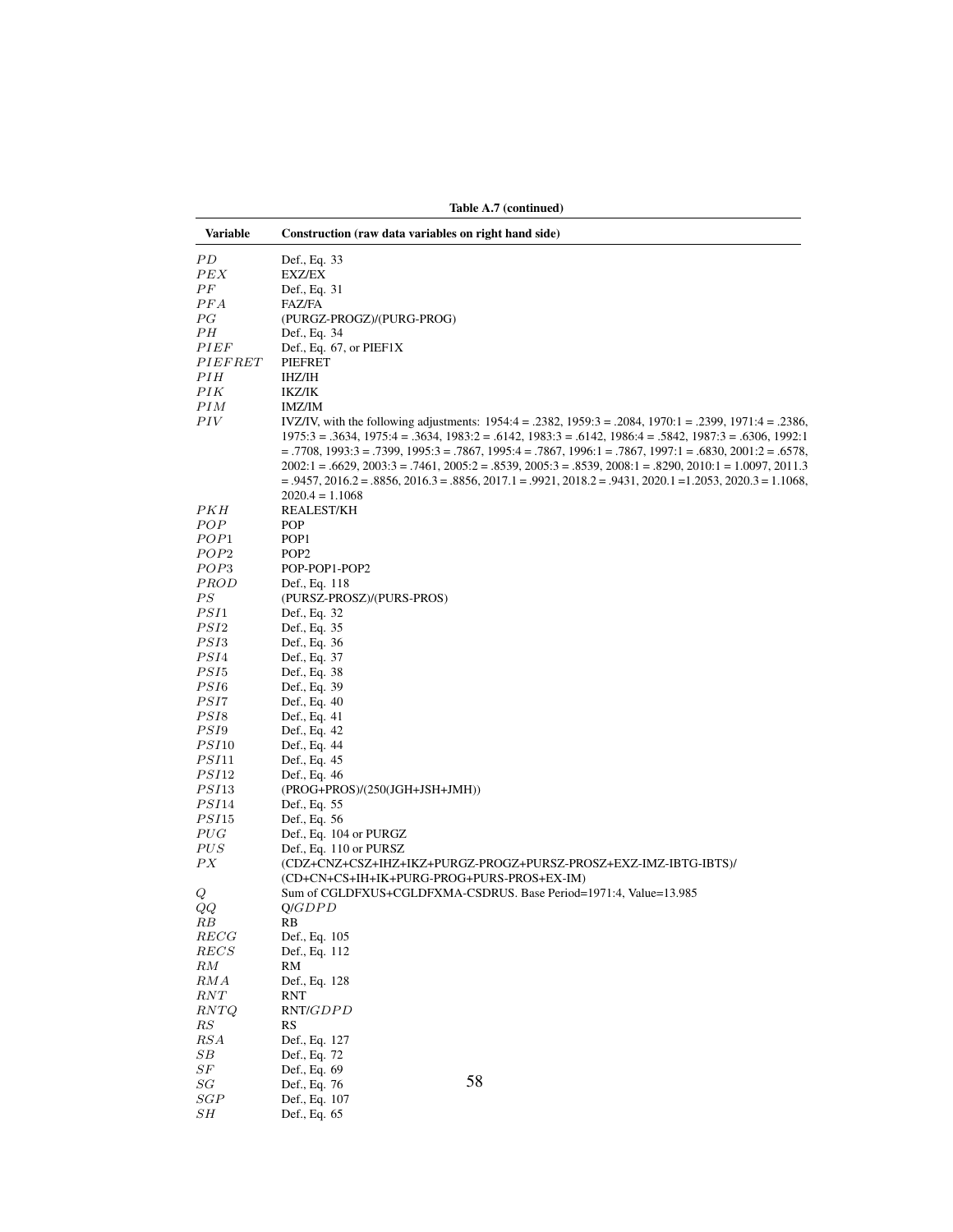| rable A. (continued) |                                                      |  |  |
|----------------------|------------------------------------------------------|--|--|
| <b>Variable</b>      | Construction (raw data variables on right hand side) |  |  |
| <b>SHRPIE</b>        | Def., Eq. 121                                        |  |  |
| SIFG                 | <b>SIFG</b>                                          |  |  |
| SIFS                 | <b>SIFS</b>                                          |  |  |
| SIG                  | SIG                                                  |  |  |
| SIGG                 | SIGG                                                 |  |  |
| SHHG                 | <b>SIHG</b>                                          |  |  |
| SHHS                 | <b>SIHS</b>                                          |  |  |
| SIS                  | SIS                                                  |  |  |
| SISS                 | <b>SISS</b>                                          |  |  |
| $_{SR}$              | Def., Eq. 74                                         |  |  |
| SRZ                  | Def., Eq. 116                                        |  |  |
| $^{SS}$              | Def., Eq. 78                                         |  |  |
| SSP                  | Def., Eq. 114                                        |  |  |
| STAT                 | <b>STAT</b>                                          |  |  |
| STATE                | Def., Eq. 83                                         |  |  |
| SUBG                 | <b>SUBSG - SURPG</b>                                 |  |  |
| SUBS                 | <b>SUBSS - SURPS</b>                                 |  |  |
| Т                    | 1 in 1952:1, 2 in 1952:2, etc.                       |  |  |
| TAUG                 | Set to zero.                                         |  |  |
| $\mathit{TAUS}$      | Set to zero.                                         |  |  |
| TBL <sub>2</sub>     | Time varying time trend. See text.                   |  |  |
| $_{TBG}$             | TBG                                                  |  |  |
| <i>TBGQ</i>          | TBG/GDPD                                             |  |  |
| TBS                  | <b>TBS</b>                                           |  |  |
| TCG                  | <b>TCG</b>                                           |  |  |
| TCS                  | <b>TCS</b>                                           |  |  |
| TFG                  | Def., Eq. 102                                        |  |  |
| TFR                  | TTRFR - TRFR                                         |  |  |
| TFS                  | Def., Eq. 108                                        |  |  |
| TF1                  | <b>TCBN</b>                                          |  |  |
| THETA1               | PFA/GDPD                                             |  |  |
| <i>THETA</i> 2       | $CDH/(PCD \cdot CD)$                                 |  |  |
| THETA3               | $NICD/(PCD \cdot CD)$                                |  |  |
| THETA4               | PIEFRET/PIEF                                         |  |  |
| THG                  | THG                                                  |  |  |
| THS                  | THS                                                  |  |  |
| <b>TRFG</b>          | <b>TRFG</b>                                          |  |  |
| <b>TRFH</b>          | <b>TRFH</b>                                          |  |  |
| TRFR                 | <b>TRFR</b>                                          |  |  |
| TRFS                 | <b>TRFS</b>                                          |  |  |
| TRG                  | TRG                                                  |  |  |
| TRGH                 | TRGHPAY - TRHG - UB                                  |  |  |
| TRGHQ                | TRGH/GDPD                                            |  |  |
| TRGR                 | TRGR1 + TRGR2 - TRG - TRRG1                          |  |  |
| <b>TRGS</b>          | <b>TRGS</b>                                          |  |  |
| TRGSQ                | TRGS/GDPD                                            |  |  |
| <b>TRHR</b>          | TRHR                                                 |  |  |

Table A.7 (continued)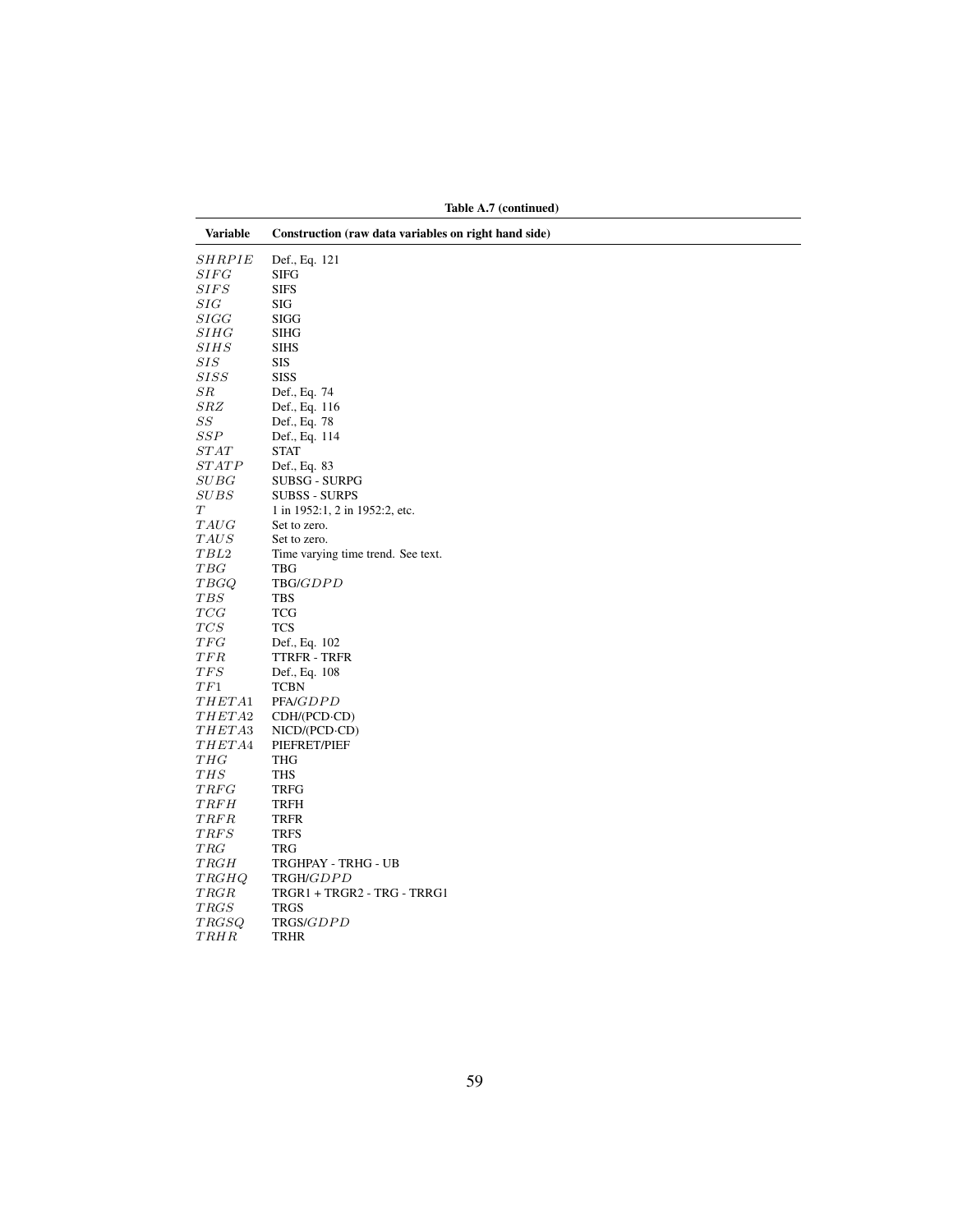| Table A.7 (continued) |                                                                                                                                 |  |  |
|-----------------------|---------------------------------------------------------------------------------------------------------------------------------|--|--|
| <b>Variable</b>       | Construction (raw data variables on right hand side)                                                                            |  |  |
| TRRS                  | <b>TRRS</b>                                                                                                                     |  |  |
| <b>TRSH</b>           | <b>TRRSHPAY-TRHS</b>                                                                                                            |  |  |
| <b>TRSHQ</b>          | TRSH/GDPD                                                                                                                       |  |  |
| <b>TTRRF</b>          | <b>TTRRF</b>                                                                                                                    |  |  |
| U                     | $(CE+U)-CE$                                                                                                                     |  |  |
| UB                    | UB                                                                                                                              |  |  |
| UBR                   | Def., Eq. 125                                                                                                                   |  |  |
| UR                    | Def., Eq. 87                                                                                                                    |  |  |
| <i>USOTHER</i>        | Def., Eq. 57                                                                                                                    |  |  |
| <i>USROW</i>          | <b>FIUS-FIROW</b>                                                                                                               |  |  |
| V                     | Def., Eq. 117. Base Period=1996:4, Value=1781.1, Table 5.8.6A                                                                   |  |  |
| W A                   | Def., Eq. 126                                                                                                                   |  |  |
| WF                    | WF=[COMPT-PROGZ-PROSZ-(SIT-SIGG-SISS) +PRI]/[(JT-JG-JS-JM)(((JTH-JGH-JSH-JMH)/(JT-JG-                                           |  |  |
|                       | $JS-JM) \cdot (1000/4) + .5HO)$                                                                                                 |  |  |
| WG                    | (PROGZ-COMPMIL)/(250(JGH))                                                                                                      |  |  |
| WН                    | Def., Eq. 43                                                                                                                    |  |  |
| WM                    | COMPMIL/(250(JMH))                                                                                                              |  |  |
| WR                    | Def., Eq. 119                                                                                                                   |  |  |
| WS                    | PROSZ/(250(JSH))                                                                                                                |  |  |
| $\boldsymbol{X}$      | Def., Eq. 60                                                                                                                    |  |  |
| XX                    | Def., Eq. 61                                                                                                                    |  |  |
| Y                     | Def., Eq. 63                                                                                                                    |  |  |
| YD                    | Def., Eq. 115                                                                                                                   |  |  |
| YNL                   | Def., Eq. 99                                                                                                                    |  |  |
| YS                    | Computed from peak to peak interpolation of $\log Y$ . Peak quarters are 1953:2, 1966:1, 1973:2, 1999:4,<br>2006:4, and 2019:1. |  |  |
| YT                    | Def., Eq. 64                                                                                                                    |  |  |

• The variables in the first column are the variables in the model. They are defined by the identities in Table A.3 or by the raw data variables in Table A.5. A right hand side variable in this table is a raw data variable unless it is in italics, in which case it is a variable in the model. Sometimes the same letters are used for both a variable in the model and a raw data variable.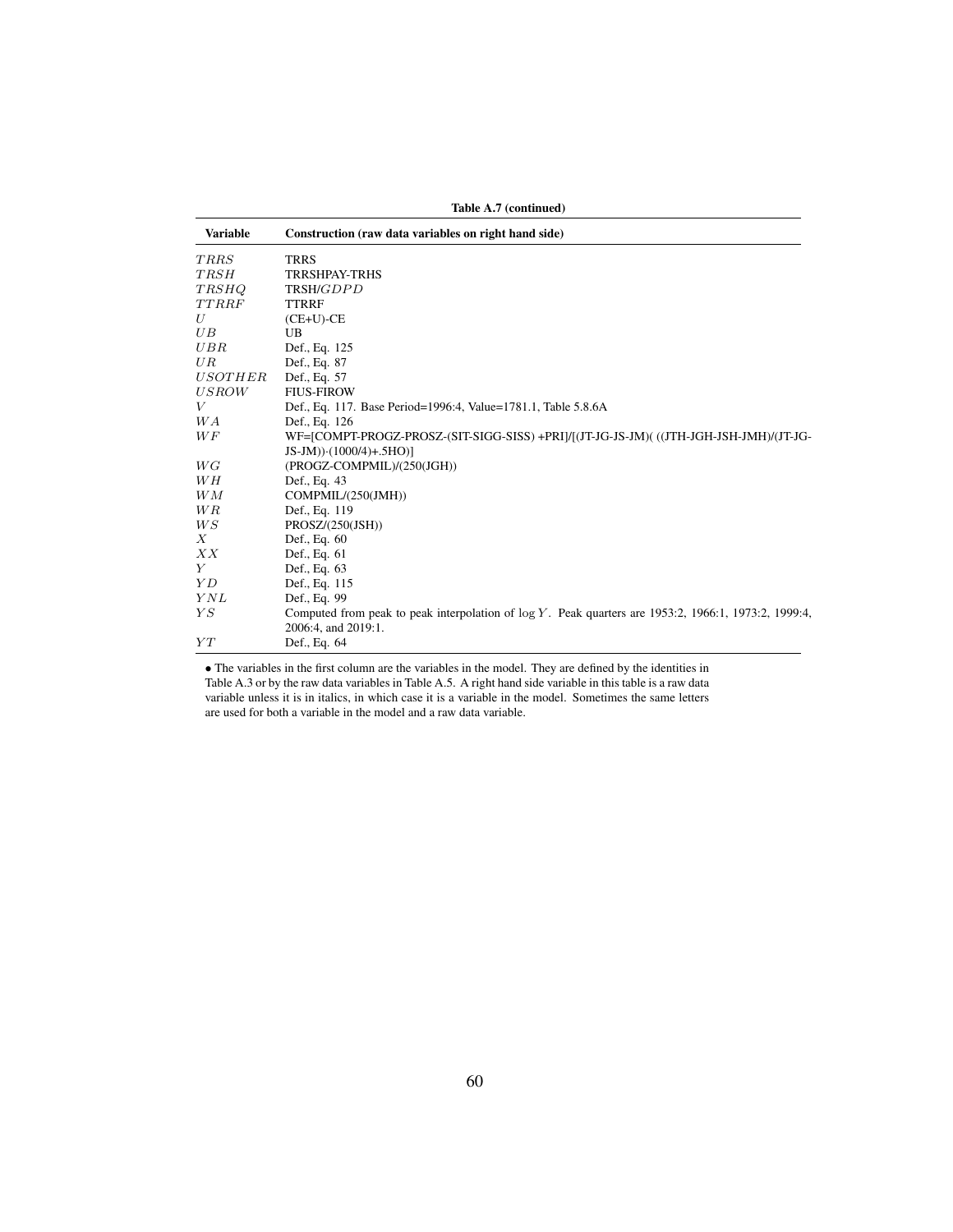Table A.9 First Stage Regressors for the US model for 2SLS

## Eq. First Stage Regressors

- 1 cnst2cs, cnst, AG1, AG2, AG3, log(CS/POP)<sub>-1</sub>, log(AA/POP)<sub>-1</sub>, log[YD/(POP · PH)]<sub>-1</sub>,  $RSA_{-1}$ ,  $cnst2cs_{-1}$ ,  $AG1_{-1}$ ,  $AG2_{-1}$ ,  $AG3_{-1}$ ,  $log(AA/POP)_{-2}$ ,  $log(CS/POP)_{-2}$ ,  $log(COG +$  $COS$ )/ $POP$ ]<sub>−1</sub>, log[(TRGH + TRSH)/( $POP \cdot PH$ )]<sub>−1</sub>, log( $EX/POP$ )<sub>−1</sub>, log  $POP$ , log  $POP_{-1}$
- 2 cnst, AG1, AG2, AG3, log(CN/POP)−1, log(AA/POP)−2, log[YD/(POP · PH)|−1, RMA−1,  $AG1_{-1}$ ,  $AG2_{-1}$ ,  $AG3_{-1}$ ,  $\log(AA/POP)_{-3}$ ,  $\log(CN/POP)_{-2}$ ,  $\log[(COG + COS)/POP]_{-1}$ ,  $log[(TRGH + TRSH)/(POP \cdot PH)]_{-1}$ ,  $log(EX/POP)_{-1}$
- 3 cnst2cd, cnst, AG1, AG2, AG3, (KD/POP)−1, (AA/POP)−2, Y D/(POP · PH), (RMA·(.01T))−1,  $DELD(KD/POP)_{-1}-(CD/POP)_{-1}$ , log[( $COG+COS)/POP$ ) $_{-1}$ , log[(TRGH+TRSH)/(POP·  $PH$ )]<sub>−1</sub>, log( $EX/POP$ )<sub>−1</sub>, T
- 4 cnst,  $(KH/POP)_{-1}$ ,  $RMA_{-1}$  · (.002T),  $[YD/(POP \cdot PH)]_{-1}$ , AG1, AG2, AG3, AG1<sub>-1</sub>,  $AG2_{-1}$ ,  $AG3_{-1}$ ,  $(KH/POP)_{-2}$ ,  $RMA_{-2}$  · (.002T)<sub>-1</sub>,  $DELH(KH/POP)_{-1}$  – (IHH/POP)<sub>-1</sub>,  $DELH_{-1}(KH/POP)_{-2} - (IHH/POP)_{-2}, \Delta (IHH/POP)_{-1}, (AA2/POP)_{-2}, (AA2/POP)_{-3},$  $log[(COG + COS)/POP]_{-1}$ ,  $log[(TRGH + TRSH)/(POP \cdot PH)]_{-1}$ ,  $log(EX/POP)_{-1}$ ,  $T$
- 5 cnst,  $\log(L1/POP1)_{-1}$ ,  $\log(AA/POP)_{-2}$ ,  $UR_{-1}$ ,  $\log[(COG + COS)/POP]_{-1}$ ,  $\log[(TRGH +$  $TRSH)/(POP \cdot PH)$ ]<sub>−1</sub>, log( $EX/POP$ )<sub>−1</sub>
- 6 cnst2l2, cnst, TBL2, T, log(L2/POP2)−1), log(AA/POP)−2,  $UR_{-1}$ , log[(COG + COS)/POP]−1,  $log[(TRGH + TRSH)/(\breve{POP} \cdot PH)]_{-1}, log(\breve{EX}/POP)_{-1}$
- 7 cnst, log(L3/POP3)<sub>-1</sub>), log(AA/POP)<sub>-2</sub>, log(WA/PH)<sub>-1</sub>, UR<sub>-1</sub>, log[(COG + COS)/POP]<sub>-1</sub>,  $log[(TRGH + TRSH)/(POP \cdot PH)]_{-1}$ ,  $log(EX/POP)_{-1}$
- 8 cnst, log(LM/POP)−1, UR<sub>−1</sub>, log[(COG+COS)/POP]−1, log[(TRGH+TRSH)/(POP·PH)]−1,  $log(EX/POP)_{-1}$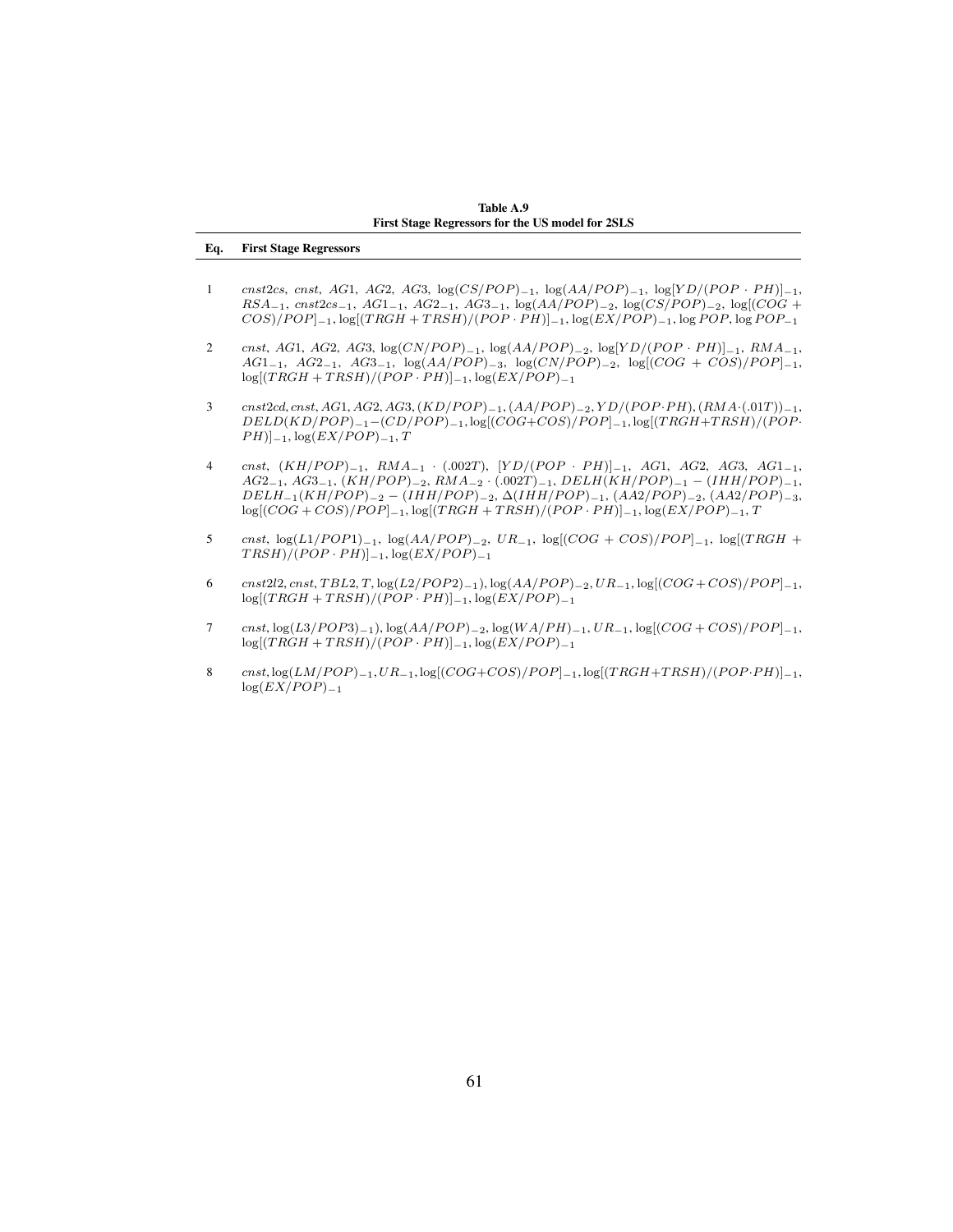## Eq. First Stage Regressors

- $10 \log PF_{-1}$ ,  $\log[|WF(1 + DSG)| \log LAM]_{-1}$ , cnst, T,  $\log PIM_{-1}$ ,  $1/UR_{-1}$ ,  $UR_{-1}$ ,  $\log[|COG +$  $\overrightarrow{COS}/\overrightarrow{POP}_{-1}, \log[(TRGH + TRSH)/(POP \cdot PH)]_{-1}, \log(EX/POP)_{-1}$
- 11 cnst, log Y−1, log V−1, D593, D594, D601, log Y−2, log Y−3, log Y−4, log V−2, log V−3, log V−4,  $D601_{-1}$ ,  $D601_{-2}$ ,  $D601_{-3}$ ,  $log[(COG + COS)/POP]_{-1}$ ,  $log[(TRGH + TRSH)/(POP \cdot PH)]_{-1}$ ,  $log(EX/POP)_{-1}$
- 12 cnst2kk, cnst,  $\log KK_{-1}$ ,  $\log KK_{-2}$ ,  $\log Y_{-1}$ ,  $\log Y_{-2}$ ,  $\log Y_{-3}$ ,  $\log Y_{-4}$ ,  $\log Y_{-5}$ ,  $log(KK/KKMIN)_{-1}$ ,  $RB_{-2}(1 - D2G_{-2} - D2S_{-2}) - 100(PD_{-2}/PD_{-6}) - 1$ ),  $(CG_{-2} +$  $CG_{-3} + CG_{-4})/(PX_{-2}YS_{-2} + PX_{-3}YS_{-3} + P\overline{X}_{-4}YS_{-4}), \log[(COG + COS)/POP]_{-1},$  $log[(TRGH + TRSH)/(POP \cdot PH)]_{-1}$ ,  $log(EX/POP)_{-1}$
- 13 cnst,  $\log[JF/(JH MIN/HFS)]_{-1}$ ,  $\Delta \log JF_{-1}$ ,  $\Delta \log Y_{-1}$ ,  $D593$ ,  $\log[(COG + COS)/POP]_{-1}$ ,  $log[(TRGH + TRSH)/(POP \cdot PH)]_{-1}$ ,  $log(EX/POP)_{-1}$
- 14 cnst,  $\log(HF/HFS)_{-1}$ ,  $\log[JF/(JHMIN/HFS)]_{-1}$ ,  $\Delta \log Y_{-1}$ , T,  $\log[(COG + COS)/POP]_{-1}$ ,  $log[(TRGH + TRSH)/(POP \cdot PH)]_{-1}$ ,  $log(EX/POP)_{-1}$
- 16 cnst, T,  $\log WF_{-1} \log LAM_{-1} \log PF_{-1}$ ,  $\log PF_{-1}$ ,  $\log PF_{-2}$ ,  $\log PIM_{-1}$ ,  $\log [(COG +$  $(COS)/POP$ ]<sub>−1</sub>, log[(TRGH + TRSH)/(POP · PH)]<sub>−1</sub>, log(EX/POP)<sub>−1</sub>, 1/UR<sub>−1</sub>, UR<sub>−1</sub>
- 17 cnst,  $\log(MF/PF)_{-1}$ ,  $\log(X FA)_{-1}$ ,  $RS(1 D2G D2S)_{-1}$ ,  $\log[(COG + COS)/POP]_{-1}$ ,  $log[(TRGH + TRSH)/(POP \cdot PH)]_{-1}$ ,  $log(EX/POP)_{-1}$
- 18 cnst,  $log[(PIEF TFG TFS)/DF_{-1}]_{-1}$ ,  $log[(COG + COS)/POP]_{-1}$ ,  $log[(TRGH +$  $TRSH)/[POP \cdot PH]_{-1}$ , log $(EX/POP)_{-1}$